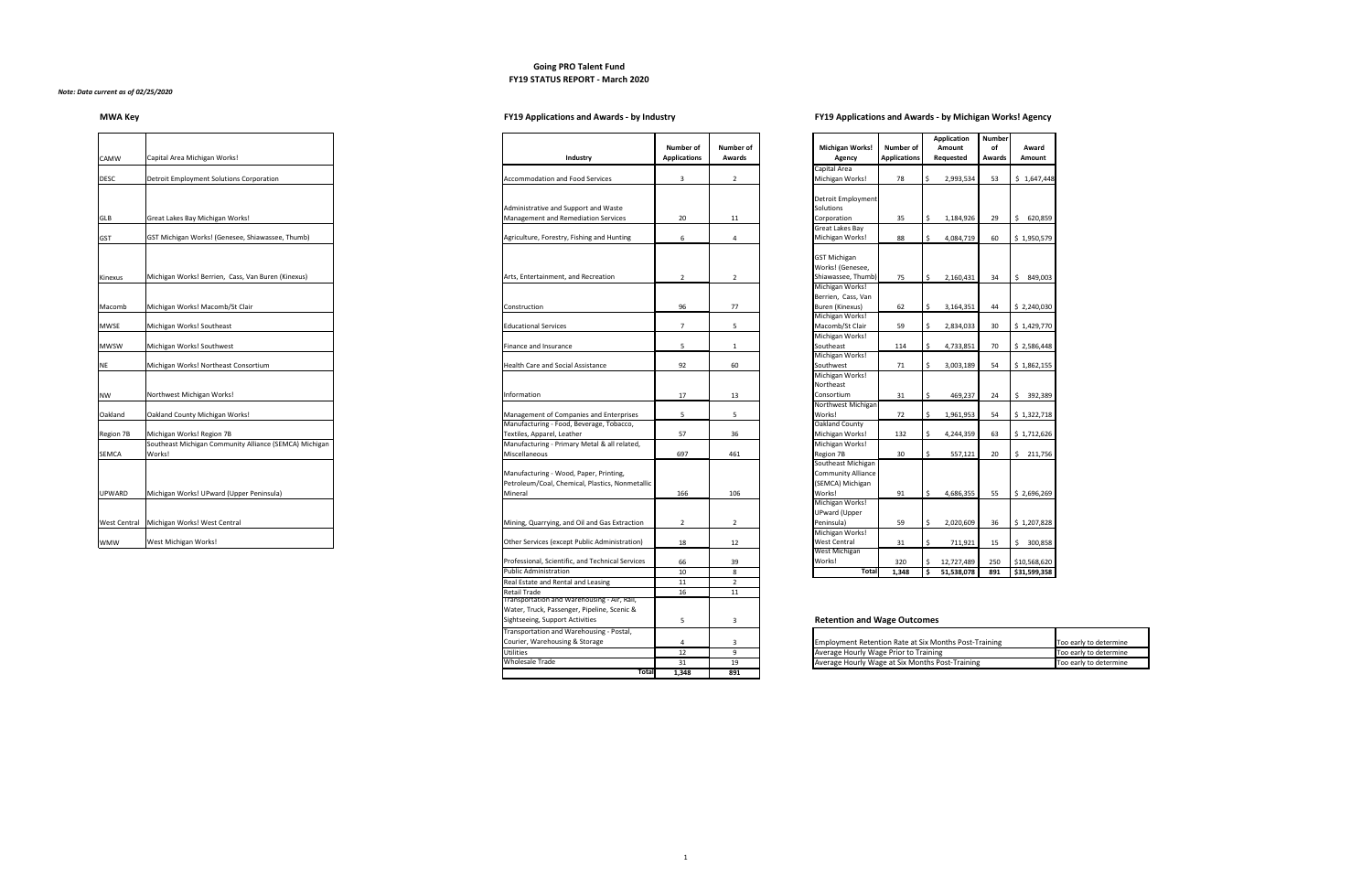|                     |                                |                                                                                          |                                 |                                |                     |                                                                                          |                                        |                                       |                              |                                           |                                     |                                                       |                 | Projected<br>Number of              | Projected<br><b>Number of</b>      | Projected<br>Number o              | Projected                                | <b>Total</b>                   |                                  |
|---------------------|--------------------------------|------------------------------------------------------------------------------------------|---------------------------------|--------------------------------|---------------------|------------------------------------------------------------------------------------------|----------------------------------------|---------------------------------------|------------------------------|-------------------------------------------|-------------------------------------|-------------------------------------------------------|-----------------|-------------------------------------|------------------------------------|------------------------------------|------------------------------------------|--------------------------------|----------------------------------|
|                     | <b>Michigan</b>                |                                                                                          |                                 |                                |                     |                                                                                          | <b>Amount of</b><br><b>Award to</b>    |                                       |                              | <b>Amount of</b>                          | <b>Training</b><br><b>Model:</b>    | Training Model:   Model:   Employees                  | <b>Training</b> | <b>Current</b>                      | <b>Current</b><br><b>Employees</b> | <b>New</b><br><b>Employees</b>     | <b>Number of New</b><br><b>Employees</b> | <b>Number to</b><br>be Trained | Total<br><b>Number of</b>        |
| <b>Award #</b>      | <b>Works!</b><br><b>Agency</b> | <b>Employer Name</b>                                                                     | <b>City</b>                     | <b>County</b>                  | <b>NAICS or SIC</b> | <b>Industry</b>                                                                          | <b>Employer for</b><br><b>Training</b> | <b>Amount for</b><br><b>MWA Admin</b> | <b>Total Award</b><br>Amount | <b>Employer</b><br><b>Leveraged Funds</b> | <b>Classroom</b><br><b>Training</b> | <b>Apprenticeship   New Hire  </b><br><b>Training</b> | Training        | <b>Classroom</b><br><b>Training</b> | Apprenticeship<br><b>Training</b>  | <b>New Hire</b><br><b>Training</b> | Apprenticeship<br><b>Training</b>        | (including)<br>Apprentices)    | <b>New</b><br><b>Apprentices</b> |
| 19-685              | Kinexus                        | Maynard Hospital, LLC dba Forte' Coffee                                                  | St. Joseph                      | Berrien                        | 722515              | <b>Accommodation and Food Services</b>                                                   | 22,500.00                              | 1,575.00                              | 24,075.00                    | 31,350.00                                 | No                                  | No                                                    | Yes             |                                     |                                    | 15                                 |                                          | 15                             | 0                                |
| 19-1230-D<br>19-467 | NE<br><b>NW</b>                | Ramada Inn<br>GNI Phase I, LLC                                                           | Grayling<br>Petoskey            | Crawford<br>Emmet              | 721110<br>721       | <b>Accommodation and Food Services</b><br><b>Accommodation and Food Services</b>         | 1,620.00<br>73,500.00                  | 113.40<br>5,145.00                    | 1,733.40<br>78,645.00        | 780.00<br>111,204.00                      | Yes<br>No                           | No<br>No                                              | No<br>Yes       |                                     |                                    | $\Omega$<br>49                     |                                          | 49                             | $\Omega$<br>$\overline{0}$       |
| 19-699              | <b>WMW</b>                     | MudPenny                                                                                 | <b>Grand Rapids</b>             | Kent                           | 722515              | <b>Accommodation and Food Services</b>                                                   | 10,500.00                              | 735.00                                | 11,235.00                    | 131,440.00                                | No                                  | No                                                    | Yes             | റ                                   | $\Omega$                           |                                    |                                          |                                | $\overline{0}$                   |
| 19-52               | <b>GST</b>                     | Gemini Group, Inc                                                                        | Bad Axe                         | Huron                          | 561110              | Administrative and Support and Waste<br><b>Management and Remediation Services</b>       | $20,047.00$ \$                         | 1,403.29                              | 21,450.29 \$                 | 55,206.00                                 | Yes                                 | No                                                    | No              | 15                                  |                                    |                                    |                                          | 15                             | 0                                |
|                     |                                |                                                                                          |                                 |                                |                     | Administrative and Support and Waste                                                     |                                        |                                       |                              |                                           |                                     |                                                       |                 |                                     |                                    |                                    |                                          |                                |                                  |
| 19-1215-D           | <b>NE</b>                      | <b>Grayling Visitor's Bureau</b>                                                         | Grayling                        | Crawford                       | 561591              | <b>Management and Remediation Services</b><br>Administrative and Support and Waste       | 1,000.00                               | 70.00                                 | $1,070.00$ \$                | 84.00                                     | Yes                                 | No                                                    | No              |                                     |                                    |                                    |                                          |                                | $\mathbf 0$                      |
| 19-27               | <b>NW</b>                      | TruNorth Landscaping, LLC                                                                | <b>Traverse City</b>            | Leelanau                       | 561730              | <b>Management and Remediation Services</b>                                               | 6,300.00                               | 441.00                                | $6,741.00$ \$                | 67,607.00                                 | Yes                                 | Yes                                                   | No              |                                     |                                    |                                    |                                          |                                |                                  |
| 19-139              | NW                             | Safety Net, Inc                                                                          | <b>Traverse City</b>            | <b>Grand Traverse</b>          | 561990              | Administrative and Support and Waste<br><b>Management and Remediation Services</b>       | 10,500.00                              | 735.00 \$                             | $11,235.00$ \$               | 15,162.00                                 | Yes                                 | No                                                    | No              |                                     |                                    |                                    |                                          |                                | $\overline{0}$                   |
| 19-306              | UPWARD                         | <b>Classic Carpet Care and Restoration</b>                                               | Iron Mountain                   | Dickinson                      | 56291               | Administrative and Support and Waste<br><b>Management and Remediation Services</b>       | $4,375.00$ \$                          | $306.25$ \$                           | $4,681.25$ \$                | 5,364.00                                  | Yes                                 | No                                                    | Yes             |                                     |                                    |                                    |                                          |                                | $\mathbf 0$                      |
|                     |                                |                                                                                          |                                 |                                |                     | Administrative and Support and Waste                                                     |                                        |                                       |                              |                                           |                                     |                                                       |                 |                                     |                                    |                                    |                                          |                                |                                  |
| 19-727<br>19-1056   | <b>WMW</b><br><b>MWSE</b>      | <b>Hungerford Technologies</b><br>Koppert Biological Systems, Inc                        | <b>Grand Rapids</b><br>Howell   | Kent<br>Livingston             | 561990<br>112990    | <b>Management and Remediation Services</b><br>Agriculture, Forestry, Fishing and Hunting | 7,500.00<br>24,621.00                  | 525.00<br>1,723.47                    | 8,025.00<br>26,344.47        | 29,888.57<br>19,894.00                    | Yes<br>Yes                          | No<br>No                                              | Yes<br>No       | 25                                  | $\cap$                             | $\Omega$                           |                                          | 25                             | $\mathbf 0$<br>$\overline{0}$    |
| 19-892              | WMW                            | Herbruck Poultry Ranch, Inc                                                              | Saranac                         | Ionia                          | 112310              | Agriculture, Forestry, Fishing and Hunting                                               |                                        | 193,500.00 \$ 13,545.00               | 207,045.00                   | 2,038,571.15                              | Yes                                 | Yes                                                   | Yes             |                                     | $\mathcal{D}$                      | 120                                |                                          | 127                            | $\overline{2}$                   |
| 19-1135-E           | <b>WMW</b>                     | Riveridge Land Company                                                                   | Sparta                          | Kent                           | 111339              | Agriculture, Forestry, Fishing and Hunting                                               | 6,000.00                               | 420.00                                | 6,420.00                     | 27,948.00                                 | Yes                                 | No                                                    | No              |                                     | $\Omega$                           | $\Omega$                           |                                          |                                | $\overline{0}$                   |
| 19-1135-D<br>19-930 | <b>WMW</b><br><b>MWSE</b>      | Riveridge Packaging, LLC<br>Pollard Banknote                                             | Sparta<br>Ypsilanti             | Kent<br>Washtenaw              | 115114<br>713290    | Agriculture, Forestry, Fishing and Hunting<br>Arts, Entertainment, and Recreation        | 16,500.00<br>$\overline{22,500.00}$    | 1,155.00<br>1.575.00                  | 17,655.00<br>24.075.00       | 41,599.00<br>477,355.00                   | Yes<br>Yes                          | No<br>Yes                                             | No.<br>No.      | 11                                  |                                    | $\Omega$                           |                                          | 11                             | $\mathbf{0}$                     |
| 19-95               | NW.                            | <b>Great Lakes Children's Museum</b>                                                     | Traverse City                   | <b>Grand Traverse</b>          | 712110              | Arts, Entertainment, and Recreation                                                      | 1,295.00                               | 90.65                                 | 1,385.65                     | 2,023.41                                  | Yes                                 | No.                                                   | No              |                                     |                                    |                                    |                                          |                                |                                  |
| 19-367              |                                | West Central   M.B. and D. LLC (The Commons of Fremont/Fremont Lanes)                    | Fremont                         | Newaygo                        | 713950              | Arts, Entertainment, and Recreation                                                      | 1,800.00                               | 126.00                                | 1,926.00                     | 3,487.20                                  | Yes                                 | No                                                    | No              |                                     |                                    |                                    |                                          |                                |                                  |
| 19-38               | <b>CAMW</b>                    | JC Electric, LLC                                                                         | St. Johns                       | Clinton                        | 238210              | Construction                                                                             | 17,175.00                              | 1,202.25                              | 18,377.25                    | 52,205.19                                 | Yes                                 | Yes                                                   | No.             | 10                                  |                                    |                                    |                                          | 12                             |                                  |
| 19-151              | CAMW                           | <b>Consolidated Electrical Contractors</b>                                               | Davison                         | Genesee                        | 238210              | Construction                                                                             | 23,882.00                              | 1,671.74                              | 25,553.74                    | 35,500.46                                 | Yes                                 | Yes                                                   | No              |                                     |                                    |                                    |                                          | 13                             |                                  |
| 19-152              | CAMW                           | <b>Consolidated Electrical Contractors</b>                                               | <b>Traverse City</b>            | <b>Grand Travers</b>           | 238210              | Construction                                                                             | 11,387.00                              | 797.09                                | 12,184.09                    | 45,865.29                                 | Yes                                 | Yes                                                   | No              |                                     |                                    | $\cap$                             |                                          |                                |                                  |
| 19-155<br>19-161    | CAMW<br>CAMW                   | <b>Consolidated Electrical Contractors</b><br><b>Consolidated Electrical Contractors</b> | Wyoming<br>Lansing              | Kent<br>Clinton                | 238210<br>238210    | Construction<br>Construction                                                             | 27,556.00<br>41,164.00                 | 1,928.92<br>2,881.48                  | 29,484.92<br>44,045.48       | 46,166.81<br>43,875.80                    | Yes<br>Yes                          | Yes<br>Yes                                            | No<br>No.       | 22<br>26                            |                                    | <u>റ</u><br>റ                      |                                          | 25<br>-31                      |                                  |
| 19-620              | <b>DESC</b>                    | Motor City Electric Co                                                                   | Detroit                         | Wayne                          | 238210              | Construction                                                                             | 279,480.00                             | 19,563.60                             | 299,043.60                   | ,703,945.73                               | Yes                                 | Yes                                                   | No              | 91                                  |                                    | റ                                  | 40                                       | 139                            | 48                               |
| 19-634              | <b>DESC</b>                    | Rotor Electric of Michigan Inc                                                           | Detroit                         | Wayne                          | 238210              | Construction                                                                             | 10,000.00                              | 700.00                                | 10,700.00                    | 190,323.00                                | Yes                                 | Yes                                                   | No.             |                                     |                                    |                                    |                                          |                                |                                  |
| 19-639<br>19-720    | <b>DESC</b><br><b>DESC</b>     | Williams Electrical and Telecommunications Company<br>GD Top Notch Cleaning Service Inc  | Detroit<br>Detroit              | Wayne<br>Wayne                 | 238210<br>236220    | Construction<br>Construction                                                             | 6,000.00<br>15,000.00                  | 420.00<br>1,050.00                    | 6,420.00<br>16,050.00        | 15,397.00<br>24,600.00                    | Yes<br>No                           | No<br>No                                              | No<br>Yes       |                                     |                                    | റ<br>10                            |                                          | 10                             | $\Omega$<br>റ                    |
| 19-406              | <b>GLB</b>                     | Freeland Steel Erectors, Inc.                                                            | Midland                         | Midland                        | 238120              | Construction                                                                             | 22,870.00                              | 1,600.90                              | 24,470.90                    | 58,217.00                                 | Yes                                 | No                                                    | No.             | 33                                  |                                    | റ                                  |                                          | 33                             | $\Omega$                         |
| 19-422              | <b>GLB</b>                     | <b>Quality Air Service, Inc</b>                                                          | Kalamazoo                       | Kalamazoo                      | 238990              | Construction                                                                             | 10,252.00                              | 717.64                                | 10,969.64                    | 17,344.33                                 | Yes                                 | No l                                                  | No.             | 12                                  |                                    |                                    |                                          | 12                             | $\Omega$                         |
| 19-461<br>19-478    | <b>GLB</b><br><b>GLB</b>       | J. Ranck Electric<br><b>Sugar Construction</b>                                           | Mount Pleasan<br>Midland        | Isabella<br>Midland            | 238210<br>236210    | Construction                                                                             | 61,122.00<br>3,488.00                  | 4,278.54<br>244.16                    | 65,400.54<br>3,732.16        | 95,247.92<br>4,728.56                     | Yes                                 | No                                                    | Yes             | 88<br>29                            | n.                                 |                                    |                                          | 89<br>32.                      | $\Omega$<br>$\Omega$             |
| 19-520              | <b>GLB</b>                     | <b>Pumford Construction, Inc.</b>                                                        | Saginaw                         | Saginaw                        | 236220              | Construction<br>Construction                                                             | 9,810.00                               | 686.70                                | 10,496.70                    | 36,000.00                                 | Yes<br>Yes                          | No<br>No                                              | Yes<br>Yes      | 80                                  |                                    | 10                                 |                                          | 90                             | $\Omega$                         |
| 19-534              | <b>GLB</b>                     | <b>ESCON Group, Inc</b>                                                                  | Bay City                        | Bay                            | 238210              | Construction                                                                             | 15,816.00                              | 1,107.12                              | 16,923.12                    | 33,412.86                                 | Yes                                 | No                                                    | Yes             | -67                                 |                                    |                                    |                                          | 68.                            | $\Omega$                         |
| 19-615              | <b>GLB</b>                     | Town & Country Group                                                                     | Ithaca                          | Gratiot                        | 238210              | Construction                                                                             | 9,000.00                               | 630.00                                | 9,630.00                     | 22,763.00                                 | Yes                                 | No                                                    | No.             |                                     |                                    |                                    |                                          |                                | $\Omega$                         |
| 19-828<br>19-871    | GLB<br><b>GLB</b>              | <b>GE Insulation Co</b><br>J.E. Johnson, Inc Mechanical Contractors                      | Sanford<br>Midland              | Midland<br>Midland             | 238310<br>236330    | Construction<br>Construction                                                             | 16,413.00<br>23,417.00                 | 1,148.91<br>1,639.19                  | 17,561.91<br>25,056.19       | 83,844.00<br>25,893.09                    | Yes<br>Yes                          | No<br>Yes                                             | Yes<br>Yes      | 59<br>11                            |                                    |                                    |                                          | 64<br>16                       | $\Omega$                         |
| 19-884              | GLB                            | Three Rivers Corporation                                                                 | Midland                         | Midland                        | 236220              | Construction                                                                             | 187,093.00                             | 13,096.51                             | 200,189.51                   | L,404,554.00                              | Yes                                 | Yes                                                   | No.             | 343                                 | 21                                 | റ                                  | 1 $\cap$                                 | 374                            | 31                               |
| $19-23$             | <b>GST</b>                     | Goyette Mechanical Co, Inc                                                               | Flint                           | Genesee                        | 238220              | Construction                                                                             | 97,714.00                              | 6,839.98                              | 104,553.98                   | 302,551.00                                | Yes                                 | Yes                                                   | Yes             | 56                                  |                                    | 16                                 |                                          | 77                             |                                  |
| 19-34<br>19-207     | <b>GST</b><br><b>GST</b>       | <b>Wolverine Fire Protection Co</b><br>Halligan Electric, Inc                            | Mt. Morris<br>Flint             | Genesee<br>Genesee             | 238220<br>238210    | Construction<br>Construction                                                             | 17,559.00<br>39,577.00                 | 1,229.13<br>2,770.39                  | 18,788.1<br>42,347.39        | 63,961.00<br>79,038.90                    | Yes<br>Yes                          | Yes<br>No                                             | No.<br>Yes      | 11<br>30                            |                                    | . റ<br>50                          |                                          | 13<br>80                       | $\Omega$                         |
| 19-856              | Kinexus                        | Compton, Inc.                                                                            | South Haven                     | Van buren                      | 23711               | Construction                                                                             | 18,000.00                              | 1,260.00                              | 19,260.00                    | 132,786.00                                | Yes                                 | No                                                    | Yes             |                                     | . വ                                |                                    |                                          | 12                             | $\Omega$                         |
| 19-890              | Kinexus                        | Pro Services, Inc.                                                                       | Portage                         | Kalamazoo                      | 238990              | Construction                                                                             | 172,500.00                             | 12,075.00                             | 184,575.00                   | L,108,400.00                              | Yes                                 | Yes                                                   | Yes             | 42                                  |                                    | 18                                 | 28                                       | 97                             | 37                               |
| 19-204<br>19-944    | Macomb<br><b>MWSE</b>          | Brenner Contracting dba Brenner Electric, LLC<br>A Plus Electric, Inc                    | <b>Marine City</b><br>Clarklake | St. Clair<br>Jackson           | 238210<br>238210    | Construction<br>Construction                                                             | 12,000.00<br>11,200.00                 | 840.00<br>784.00                      | 12,840.00<br>11,984.00       | 69,680.00<br>1,836.80                     | No<br>Yes                           | Yes<br>No                                             | No<br>No        |                                     |                                    | റ                                  |                                          |                                | $\Omega$                         |
| 19-947              | <b>MWSE</b>                    | A.F. Smith Electric                                                                      | Ypsilanti                       | Washtenaw                      | 238210              | Construction                                                                             | 9,000.00                               | 630.00                                | 9,630.00                     | 80,898.00                                 | Yes                                 | No                                                    | No              |                                     |                                    | റ                                  |                                          |                                | റ                                |
| 19-977              | <b>MWSE</b>                    | <b>Huron Valley Electric</b>                                                             | Ann Arbor                       | Washtenaw                      | 238210              | Construction                                                                             | 49,500.00                              | 3,465.00                              | 52,965.00                    | 465,695.00                                | Yes                                 | Yes                                                   | No              | フ3                                  |                                    |                                    |                                          | 28                             |                                  |
| 19-1001             | <b>MWSE</b>                    | R.W. Mercer, Co                                                                          | Jackson                         | Jackson                        | 236220              | Construction                                                                             | $21,283.00$ \$                         | $1,489.81$ \$                         | 22,772.81 \$                 | 82,255.00                                 | Yes                                 | Yes                                                   | Yes             | 15                                  |                                    | റ                                  |                                          | 19                             |                                  |
| 19-1011<br>19-1013  | <b>MWSE</b><br><b>MWSE</b>     | <b>Tri-County Electric</b><br><b>Turner Electric</b>                                     | Saline<br>Dexter                | Washtenaw<br>Washtenaw         | 236220<br>238210    | Construction<br>Construction                                                             | 10,500.00<br>9,000.00                  | 735.00<br>630.00                      | 11,235.00<br>9,630.00        | 78,886.00<br>69,566.00                    | Yes<br>Yes                          | No<br>No                                              | No<br>No        |                                     |                                    | $\Omega$                           |                                          |                                | 0                                |
| 19-47               | NW                             | Top Line Electric, LLC                                                                   | <b>Traverse City</b>            | <b>Grand Traverse</b>          | 238210              | Construction                                                                             | 3,000.00                               | 210.00                                | 3,210.00                     | 15,968.00                                 | No                                  | Yes                                                   | No              |                                     |                                    | റ                                  |                                          |                                |                                  |
| 19-87               | NW                             | Isenhart Electric, LLC                                                                   | <b>Traverse City</b>            | <b>Grand Traverse</b>          | 238210              | Construction                                                                             | 12,460.00                              | 872.20 \$                             | 13,332.20                    | 59,486.11                                 | Yes                                 | Yes                                                   | Yes             |                                     | റ                                  |                                    |                                          | - Q                            |                                  |
| 19-552<br>19-1170   | <b>NW</b><br>NW                | <b>Bear River Electric</b><br>Brian Terhune, LLC dba Terhune Construction                | Petoskey<br>Williamsburg        | Emmet<br><b>Grand Traverse</b> | 238210<br>236115    | Construction<br>Construction                                                             | 18,000.00<br>3,000.00                  | 1,260.00<br>210.00                    | 19,260.00<br>3,210.00        | 145,550.00<br>30,401.00                   | Yes<br>No                           | Yes<br>Yes                                            | No<br>No        |                                     |                                    | റ<br>- 0                           |                                          |                                |                                  |
| 19-1225-C           | <b>NW</b>                      | Inhabitect, LLC                                                                          | Cedar                           | Leelanau                       | 236                 | Construction                                                                             | 1,500.00                               | 105.00                                | 1,605.00                     | 1,675.00                                  | Yes                                 | No                                                    | No              |                                     | റ                                  | $\Omega$                           |                                          |                                | $\mathbf 0$                      |
| 19-299              | Oakland                        | Douglas Electric Company, Inc                                                            | Wyandotte                       | Wayne                          | 238210              | Construction                                                                             | 29,425.00 \$                           | $2,059.75$ \$                         | 31,484.75   \$               | 235,950.00                                | Yes                                 | Yes                                                   | No              |                                     |                                    | $\overline{0}$                     |                                          | 14                             |                                  |
| 19-314<br>19-324    | Oakland<br>Oakland             | O'Donnell Electric, LLC<br>Schumacher Electric, Inc                                      | Whitmore Lake<br>Ortonville     | Washtenaw<br>Oakland           | 238210<br>238210    | Construction<br>Construction                                                             | 12,000.00<br>24,000.00                 | 840.00<br>1,680.00                    | 12,840.00<br>25,680.00       | 24,952.00<br>218,321.00                   | No<br>No                            | Yes<br>Yes                                            | No<br>No        |                                     |                                    | $\Omega$<br>$\Omega$               |                                          |                                |                                  |
| 19-350              | Region 7B                      | 11DeShano Companies, Inc                                                                 | Gladwin                         | Gladwin                        | 236220              | Construction                                                                             | 10,538.00                              | 737.66                                | 11,275.66                    | 11,112.00                                 | Yes                                 | No                                                    | Yes             | 11                                  |                                    |                                    |                                          | 13                             | - 0                              |
| 19-523              | Region 7B                      | McBride Heating & Cooling Inc                                                            | Standish                        | Arenac                         | 238220              | Construction                                                                             | 2,794.00 \$                            | $195.58$ \$                           | 2,989.58 \$                  | 3,930.00                                  | Yes                                 | No                                                    | No              |                                     | റ                                  | - 0                                |                                          |                                | $\overline{0}$                   |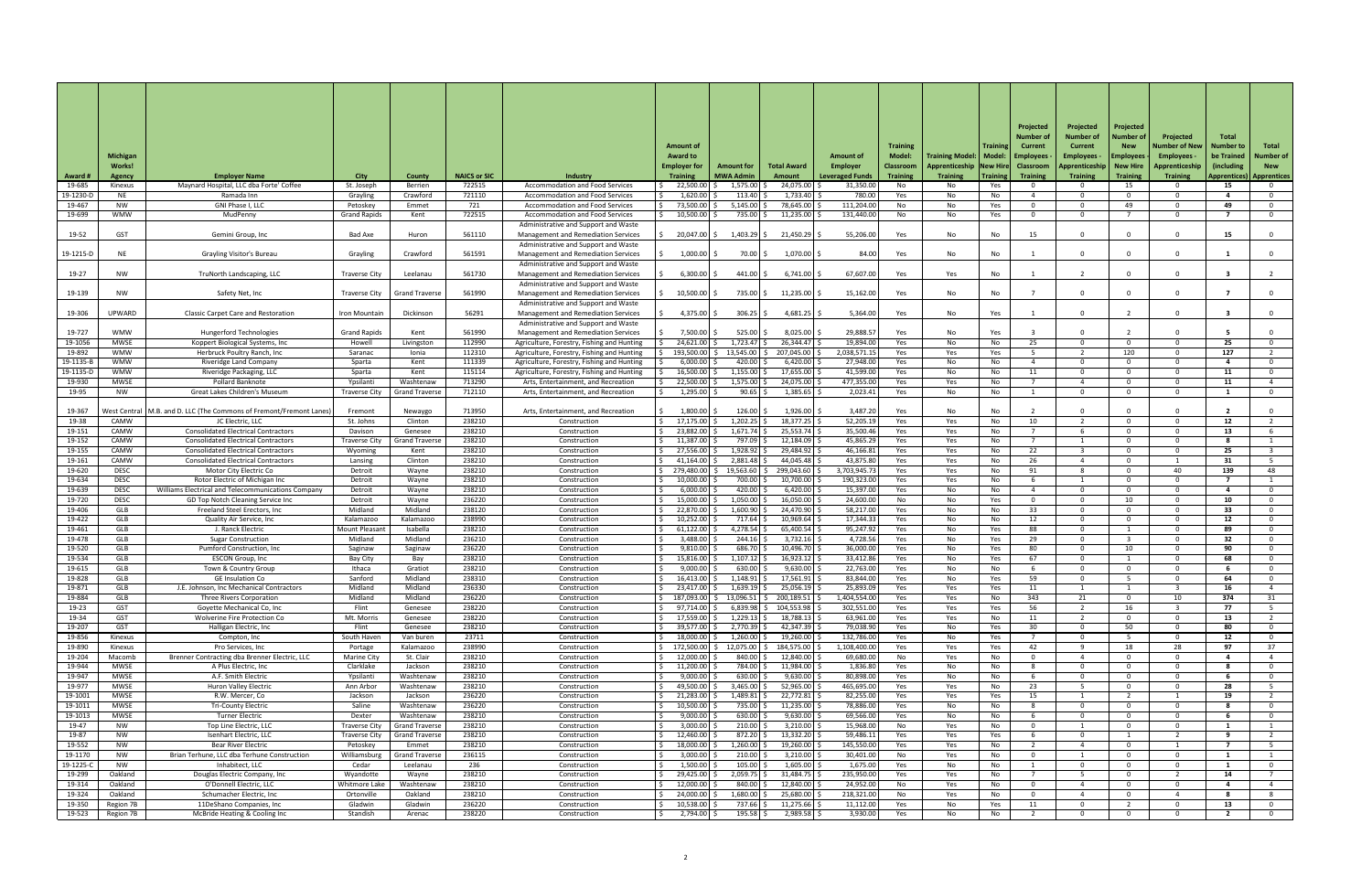|                              |                              |                                                                     |                                             |                                |                     |                                                                                      |                                        |                                       |                                                         |                                           |                                     |                                                |                 | Projected<br>Number of              | Projected<br><b>Number of</b>     | Projected<br>Number o       | Projected                         | Total                      |                             |
|------------------------------|------------------------------|---------------------------------------------------------------------|---------------------------------------------|--------------------------------|---------------------|--------------------------------------------------------------------------------------|----------------------------------------|---------------------------------------|---------------------------------------------------------|-------------------------------------------|-------------------------------------|------------------------------------------------|-----------------|-------------------------------------|-----------------------------------|-----------------------------|-----------------------------------|----------------------------|-----------------------------|
|                              | Michigan                     |                                                                     |                                             |                                |                     |                                                                                      | <b>Amount of</b><br><b>Award to</b>    |                                       |                                                         | <b>Amount of</b>                          | <b>Training</b><br><b>Model:</b>    | <b>Training Model:   Model:</b>                | <b>Trainir</b>  | <b>Current</b><br>  Employees       | Current<br>Employees ·            | <b>New</b><br>Employee:     | Number of New<br><b>Employees</b> | Number to<br>be Trained    | Total<br><b>Number of</b>   |
| <b>Award#</b>                | Works!<br><b>Agency</b>      | <b>Employer Name</b>                                                | <b>City</b>                                 | <b>County</b>                  | <b>NAICS or SIC</b> | Industry                                                                             | <b>Employer for</b><br><b>Training</b> | <b>Amount for</b><br><b>MWA Admin</b> | <b>Total Award</b><br>Amount                            | <b>Employer</b><br><b>Leveraged Funds</b> | <b>Classroom</b><br><b>Training</b> | Apprenticeship   New Hire  <br><b>Training</b> | <b>Training</b> | <b>Classroom</b><br><b>Training</b> | Apprenticeship<br><b>Training</b> | New Hire<br><b>Training</b> | Apprenticeship<br><b>Training</b> | (including<br>Apprentices) | <b>New</b><br>  Apprentices |
| 19-236                       | <b>SEMCA</b>                 | <b>Trilogiq USA Corporation</b>                                     | Livonia                                     | Wayne                          | 238290              | Construction                                                                         | 29,330.00                              | 2,053.10                              | 31,383.10                                               | 31,819.65                                 | Yes                                 | No                                             | Yes             | 26                                  |                                   |                             |                                   | 27                         |                             |
| 19-298<br>19-1082            | <b>SEMCA</b><br><b>SEMCA</b> | <b>DTE Energy</b><br>Flo-Aire Heating & Cooling                     | Detroit<br>Southgate                        | Wayne<br>Wayne                 | 237130<br>238220    | Construction<br>Construction                                                         | 506,100.00<br>4,500.00                 | 35,427.00<br>315.00                   | 541,527.00<br>4,815.00                                  | 1,077,016.00<br>4,500.00                  | No.<br>Yes                          | Yes<br>No                                      | Yes<br>No.      |                                     |                                   | 198<br>റ                    | 70                                | 268                        | 70<br>$\Omega$              |
| 19-1101                      | <b>SEMCA</b>                 | Wm. Molnar Roofing, Inc                                             | Riverview                                   | Wayne                          | 238160              | Construction                                                                         | 34,275.00                              | 2,399.25                              | 36,674.25                                               | 32,790.89                                 | Yes                                 | Yes                                            | No.             |                                     |                                   | റ                           |                                   | 14                         | - q                         |
| 19-195<br>19-1234-/          | UPWARD<br>UPWARD             | CCI Systems, Inc<br>Van Ert Electric Company, Inc                   | Iron Mountain<br>Kingsford                  | Dickinson<br>Dickinson         | 237130<br>238210    | Construction<br>Construction                                                         | 109,500.00<br>27,000.00                | 7,665.00<br>1,890.00                  | 117,165.00<br>28,890.00                                 | 287,349.00<br>72,684.00                   | Yes<br>No                           | No                                             | Yes<br>No.      | 52<br>$\cap$                        |                                   | 21<br>$\Omega$              |                                   | 73<br>Q                    | $\Omega$<br>- q             |
| 19-1234-E                    | <b>UPWARD</b>                | <b>B&amp;B Electrical Contractors</b>                               | Iron Mountain                               | Dickinson                      | 238212              | Construction                                                                         | 27,000.00                              | 1,890.00                              | 28,890.00                                               | 72,684.00                                 | No                                  | Yes<br>Yes                                     | No              |                                     |                                   | $\Omega$                    |                                   |                            | - Q                         |
| 19-355                       | West Centra                  | ServPro of Ludington, Manistee and Cadillac                         | Scottville                                  | Mason                          | 236118              | Construction                                                                         | 2,675.00                               | 187.25                                | 2,862.25                                                | 2,321.95                                  | Yes                                 | No                                             | Yes             |                                     |                                   |                             |                                   |                            | റ                           |
| 19-585<br>19-586             | <b>WMW</b><br><b>WMW</b>     | <b>Weather Shield Roofing Systems</b><br><b>Advanced Interiors</b>  | <b>Grand Rapids</b><br>Jenison              | Kent<br>Ottawa                 | 238160<br>238330    | Construction<br>Construction                                                         | 12,300.00<br>22,500.00                 | 861.00<br>1,575.00                    | 13,161.00<br>24,075.00                                  | 13,807.61<br>96,732.00                    | Yes<br>No                           | No<br>No                                       | No<br>Yes       | 13                                  |                                   | $\Omega$<br>15              |                                   | 13<br>15                   | $\mathbf{0}$<br>$\Omega$    |
| 19-622                       | <b>WMW</b>                   | Windemuller Electric, Inc.                                          | Wayland                                     | Allegan                        | 238210              | Construction                                                                         | 127,208.00                             | $8,904.56$ \$                         | 136,112.56                                              | 204,075.71                                | Yes                                 | Yes                                            | Yes             | 88                                  | 10 <sup>1</sup>                   |                             |                                   | 103                        | 10                          |
| 19-656<br>19-658             | <b>WMW</b><br><b>WMW</b>     | Brenner Excavating, Inc<br><b>Buist Electric</b>                    | Hopkins<br><b>Byron Center</b>              | Allegan<br>Kent                | 237310<br>238210    | Construction<br>Construction                                                         | 19,500.00<br>105,000.00                | 1,365.00<br>7,350.00                  | 20,865.00<br>112,350.00                                 | 30,505.91<br>843,414.95                   | Yes<br>Yes                          | No<br>Yes                                      | Yes<br>Yes      | 14<br>11                            | 13                                | <b>Q</b><br>14              | 14                                | 23<br>52                   | $\Omega$<br>27              |
| 19-774                       | <b>WMW</b>                   | Parkway Electric and Communications, LLC                            | Holland                                     | Ottawa                         | 238210              | Construction                                                                         | 27,000.00                              | 1,890.00                              | 28,890.00                                               | 230,684.00                                | No                                  | Yes                                            | No              | റ                                   |                                   | റ                           |                                   |                            | -9                          |
| 19-783<br>19-842             | <b>WMW</b><br><b>WMW</b>     | WestOne Corp (Westwind Construction)<br>Town & Country Group        | <b>Grand Haven</b><br>Zeeland               | Ottawa<br>Ottawa               | 236220<br>238210    | Construction<br>Construction                                                         | 14,825.00<br>21,328.00                 | 1,037.75<br>1,492.96                  | 15,862.75<br>22,820.96                                  | 28,517.00<br>33,417.00                    | Yes<br>Yes                          | No<br>No                                       | Yes<br>No.      | 22<br>38                            | റ<br>റ                            | $\Omega$                    |                                   | 28<br>38                   | $\Omega$<br>$\Omega$        |
| 19-877                       | <b>WMW</b>                   | <b>DHE Plumbing and Mechanical</b>                                  | Hudsonville                                 | Ottawa                         | 238220              | Construction                                                                         | 30,000.00                              | 2,100.00                              | 32,100.00                                               | 231,440.00                                | No                                  | Yes                                            | Yes             |                                     |                                   |                             |                                   | 12                         |                             |
| 19-904                       | <b>WMW</b>                   | ODL, Inc                                                            | Zeeland                                     | Ottawa                         | 236210              | Construction                                                                         | 44,666.00                              | 3,126.62                              | 47,792.62                                               | 103,493.00                                | Yes                                 | No                                             | No.             | 37                                  |                                   | . വ                         |                                   | 37                         | . റ                         |
| 19-945<br>19-1086            | <b>WMW</b><br><b>WMW</b>     | Feyen Zylstra, LLC<br>VerPlank Electric, Inc                        | <b>Grand Rapids</b><br><b>Grand Rapids</b>  | Kent<br>Kent                   | 238210<br>238210    | Construction<br>Construction                                                         | 212,635.00<br>3,000.00                 | 14,884.45<br>210.00                   | 227,519.45<br>3,210.00                                  | 892,448.28<br>26,995.00                   | Yes<br>No                           | Yes<br>Yes                                     | Yes<br>No       | 56                                  | 21                                | 46<br>റ                     |                                   | 123                        | 21                          |
| 19-1132                      | <b>WMW</b>                   | All State Crane and Rigging, LLC                                    | Holland                                     | Ottawa                         | 238990              | Construction                                                                         | 15,160.00                              | 1,061.20                              | 16,221.20                                               | 30,774.00                                 | Yes                                 | No                                             | Yes             |                                     |                                   |                             |                                   | 12                         |                             |
| 19-1142<br>19-1143           | <b>WMW</b><br><b>WMW</b>     | <b>CS Erickson</b><br>Feyen Zylstra, LLC                            | <b>Grand Haven</b><br><b>Traverse City</b>  | Ottawa<br><b>Grand Travers</b> | 238210<br>238210    | Construction<br>Construction                                                         | 3,312.00<br>58,500.0                   | 231.84<br>4,095.00                    | $3,543.84$ \$<br>62,595.00                              | 3,596.00<br>433,877.00                    | Yes<br>Yes                          | No<br>Yes                                      | No<br>Yes       |                                     | 15                                |                             |                                   | 24                         | 15                          |
| 19-1155                      | <b>WMW</b>                   | Van Haren Electric                                                  | <b>Byron Center</b>                         | Kent                           | 238210              | Construction                                                                         | 22,500.00                              | 1,575.00                              | 24,075.00                                               | 150,192.00                                | Yes                                 | Yes                                            | No.             |                                     |                                   | $\cap$                      |                                   | 12                         |                             |
| 19-1174<br>19-1181           | <b>WMW</b><br><b>WMW</b>     | <b>EDR Pro Installers</b><br><b>River City Mechanical</b>           | <b>Grand Rapids</b><br><b>Comstock Park</b> | Kent<br>Kent                   | 238290<br>238220    | Construction<br>Construction                                                         | 22,705.00<br>43,500.00                 | 1,589.35<br>3,045.00                  | 24,294.35<br>46,545.00                                  | 23,267.00<br>532,172.00                   | Yes<br>No.                          | No<br>Yes                                      | No<br>Yes       | 19                                  | 12                                |                             |                                   | 19<br>17                   | 12                          |
| 19-1189                      | <b>WMW</b>                   | Allied Mechanical Services, Inc.                                    | <b>Grand Rapids</b>                         | Kent                           | 238220              | Construction                                                                         | 51,495.00                              | 3,604.65                              | 55,099.65                                               | 481,030.00                                | Yes                                 | Yes                                            | No.             |                                     | 13                                |                             |                                   | 22                         | 13                          |
| 19-1191                      | <b>WMW</b>                   | <b>Global Integrated Flooring Solutions</b>                         | Kentwood                                    | Kent                           | 238330              | Construction                                                                         | 2,100.00                               | 147.00                                | 2,247.00                                                | 2,787.00                                  | Yes                                 | No                                             | No.             |                                     |                                   | റ                           |                                   |                            | - 0<br>റ                    |
| 19-1207-<br>19-1207-         | <b>WMW</b><br><b>WMW</b>     | <b>Buist Electric</b><br>Parkway Electric and Communications, LLC   | <b>Byron Center</b><br>Holland              | Kent<br>Ottawa                 | 238210<br>23821     | Construction<br>Construction                                                         | 13,500.00<br>7,757.00                  | 945.00<br>542.99                      | 14,445.00<br>8,299.99                                   | 28,069.00<br>15,094.48                    | Yes<br>Yes                          | No<br>No                                       | No<br>No        |                                     |                                   | $\Omega$                    |                                   |                            |                             |
| 19-1207-                     | <b>WMW</b>                   | Town & Country Group                                                | Zeeland                                     | Ottawa                         | 238210              | Construction                                                                         | 4,500.00                               | 315.00                                | 4,815.00                                                | 9,130.00                                  | Yes                                 | No                                             | No.             |                                     |                                   | $\cap$                      |                                   |                            |                             |
| 19-1207-D<br>19-1208-        | <b>WMW</b><br><b>WMW</b>     | Windemuller Electric, Inc.<br><b>Buist Electric</b>                 | Wayland<br><b>Byron Center</b>              | Allegan<br>Kent                | 238210<br>238210    | Construction<br>Construction                                                         | 7,500.00<br>15,000.00                  | 525.00<br>1,050.00                    | 8,025.00<br>16,050.00                                   | 15,504.00<br>236,715.00                   | Yes<br>No.                          | No<br>Yes                                      | No.<br>No       |                                     |                                   | $\cap$                      |                                   |                            |                             |
| 19-1208-                     | <b>WMW</b>                   | Feyen Zylstra, LLC                                                  | <b>Grand Rapids</b>                         | Kent                           | 238210              | Construction                                                                         | 9,631.00                               | 674.17                                | 10,305.17                                               | 175,933.00                                | Yes                                 | Yes                                            | No              |                                     |                                   | $\cap$                      |                                   |                            |                             |
| 19-1208-D<br>19-1209-        | <b>WMW</b><br><b>WMW</b>     | Windemuller Electric, Inc.<br>Central Ceiling West, Inc             | Wayland<br><b>Byron Center</b>              | Allegan<br>Kent                | 238210<br>238310    | Construction<br>Construction                                                         | 3,000.00<br>4,017.00                   | 210.00<br>281.19                      | 3,210.00<br>4,298.19                                    | 55,767.00<br>4,186.00                     | No.<br>Yes                          | Yes<br>No                                      | No.<br>No.      |                                     |                                   | $\cap$                      |                                   |                            | $\Omega$                    |
| 19-1209-                     | <b>WMW</b>                   | Elzinga & Volkers, Inc                                              | Holland                                     | Ottawa                         | 236220              | Construction                                                                         | 5,356.00                               | 374.92                                | 5,730.92                                                | 8,388.00                                  | Yes                                 | No                                             | No.             |                                     |                                   |                             |                                   |                            |                             |
| 19-1210-<br>19-1210-1        | <b>WMW</b><br><b>WMW</b>     | Burgess Concrete Construction, Inc.<br><b>Kent Companies</b>        | Moline<br><b>Grand Rapids</b>               | Allegan<br>Kent                | 238110<br>238110    | Construction<br>Construction                                                         | 7,374.00<br>28,578.00                  | 516.18<br>2,000.46                    | 7,890.18<br>30,578.46                                   | 7,056.00<br>32,058.00                     | Yes<br>Yes                          | No<br>No                                       | No.<br>No       | 22                                  |                                   | $\cap$                      |                                   | 22                         | $\Omega$                    |
| 19-1210-0                    | <b>WMW</b>                   | Elzinga & Volkers, Inc                                              | Holland                                     | Ottawa                         | 236220              | Construction                                                                         | 2,458.00                               | 172.06                                | 2,630.06                                                | 3,939.00                                  | Yes                                 | No                                             | No.             |                                     |                                   | $\Omega$                    |                                   |                            |                             |
| 19-1211-                     | <b>WMW</b>                   | Windemuller Electric, Inc.                                          | Wayland                                     | Allegan                        | 238210              | Construction                                                                         | 3,292.00                               | 230.44                                | 3,522.44                                                | 4,690.00                                  | Yes                                 | No                                             | No.             |                                     |                                   |                             |                                   |                            |                             |
| 19-1212-<br>19-1212-         | <b>WMW</b><br><b>WMW</b>     | <b>Buist Electric</b><br>Elzinga & Volkers, Inc                     | <b>Byron Center</b><br>Holland              | Kent<br>Ottawa                 | 238210<br>236220    | Construction<br>Construction                                                         | 6,000.00<br>6,000.00                   | 420.00<br>420.00                      | 6,420.00<br>6,420.00                                    | 12,908.00<br>7,584.00                     | Yes<br>Yes                          | No<br>No                                       | No.<br>No       |                                     |                                   |                             |                                   |                            |                             |
| 19-1212-0                    | <b>WMW</b>                   | <b>Halyard Built</b>                                                | <b>Grand Rapids</b>                         | Kent                           | 238310              | Construction                                                                         | 1,500.00                               | 105.00                                | 1,605.00                                                | 3,266.00                                  | Yes                                 | No                                             | No.             |                                     |                                   | റ                           |                                   |                            | റ                           |
| 19-1212-D<br>19-1212-1       | <b>WMW</b><br><b>WMW</b>     | <b>Kent Companies</b><br>Sobie Company                              | <b>Grand Rapids</b><br>Caledonia            | Kent<br>Kent                   | 238110<br>238210    | Construction<br>Construction                                                         | 7,500.00<br>3,000.00                   | 525.00<br>210.00                      | 8,025.00<br>3,210.00                                    | 14,353.00<br>5,954.00                     | Yes<br>Yes                          | No<br>No                                       | No.<br>No       |                                     |                                   | $\cap$                      |                                   |                            | $\Omega$                    |
| 19-1212-F                    | <b>WMW</b>                   | <b>Triangle Associates</b>                                          | <b>Grand Rapids</b>                         | Kent                           | 2362                | Construction                                                                         | 3,000.00                               | 210.00                                | 3,210.00                                                | 7,674.00                                  | Yes                                 | No                                             | No.             |                                     |                                   |                             |                                   |                            | $\Omega$                    |
| 19-1212-G<br>$19 - 1213 - 4$ | <b>WMW</b><br><b>WMW</b>     | <b>Wolverine Building Group</b><br>Dykhouse Construction Inc        | <b>Grand Rapids</b><br><b>Byron Center</b>  | Kent<br>Kent                   | 236<br>236220       | Construction<br>Construction                                                         | 7,500.00<br>6,000.00                   | 525.00<br>420.00                      | 8,025.00<br>6,420.00                                    | 13,512.00<br>11,784.00                    | Yes<br>Yes                          | No<br>No                                       | No<br>No.       |                                     |                                   | റ<br>$\cap$                 |                                   |                            | റ                           |
| 19-1213-                     | <b>WMW</b>                   | Elzinga & Volkers, Inc                                              | Holland                                     | Ottawa                         | 236220              | Construction                                                                         | 4,500.00                               | 315.00                                | 4,815.00                                                | 6,089.00                                  | Yes                                 | No                                             | No.             |                                     |                                   | $\cap$                      |                                   |                            |                             |
| 19-1213-                     | <b>WMW</b><br><b>WMW</b>     | <b>Kent Companies</b>                                               | <b>Grand Rapids</b><br>Caledonia            | Kent                           | 238110<br>238210    | Construction                                                                         | 12,000.00                              | 840.00<br>210.00                      | 12,840.00                                               | 26,258.00<br>5,926.00                     | Yes                                 | No                                             | No.             |                                     |                                   | $\Omega$                    |                                   |                            |                             |
| 19-1213-D<br>$19-1213-E$     | <b>WMW</b>                   | Sobie Company<br><b>Triangle Associates</b>                         | <b>Grand Rapids</b>                         | Kent<br>Kent                   | 2362                | Construction<br>Construction                                                         | 3,000.00<br>4,500.00 \$                | $315.00$ \$                           | 3,210.00<br>4,815.00 \$                                 | 9,793.00                                  | Yes<br>Yes                          | No<br>No                                       | No.<br>No       |                                     | $\mathbf{0}$                      | $\overline{0}$              | $\sim$                            | $\overline{\mathbf{3}}$    |                             |
| 19-790                       | <b>DESC</b>                  | <b>Vehicles for Change</b>                                          | Detroit                                     | Wayne                          | 611513              | <b>Educational Services</b>                                                          | 2,150.00                               | 150.50                                | $2,300.50$ \$                                           | 11,220.00                                 | Yes                                 | No                                             | No              |                                     |                                   | $\Omega$                    |                                   |                            | $\Omega$                    |
| 19-274<br>19-1153            | <b>GST</b><br><b>WMW</b>     | NEXUS QSD GROUP, LLC<br><b>HighPoint Electric</b>                   | Flint<br>Belmont                            | Genesee<br>Kent                | 611430<br>611513    | <b>Educational Services</b><br><b>Educational Services</b>                           | 60,000.00<br>13,500.00                 | $4,200.00$ :<br>945.00                | 64,200.00<br>14,445.00                                  | 178,400.00<br>74,154.00                   | No<br>Yes                           | Yes<br>Yes                                     | No<br>Yes       |                                     |                                   | . വ                         | 20                                | 20                         | 20                          |
| 19-1211-A                    | <b>WMW</b>                   | <b>HighPoint Electric</b>                                           | Belmont                                     | Kent                           | 611513              | <b>Educational Services</b>                                                          | 1,247.00                               | $87.29$ \$                            | $1,334.29$ \$                                           | 1,706.00                                  | Yes                                 | No                                             | No              |                                     | റ                                 | റ                           |                                   |                            | $\mathbf{0}$                |
| 19-114<br>19-522             | CAMW<br>GLB                  | Dart Bank<br>Isabella Bank                                          | Mason<br><b>Mount Pleasant</b>              | Ingham<br>Isabella             | 522110<br>52211     | Finance and Insurance<br>Finance and Insurance                                       | 24,025.00 \$<br>45,000.00              | $1,681.75$ \$<br>3,150.00             | 25,706.75 \$<br>48,150.00                               | 20,871.00<br>74,630.00                    | Yes<br>Yes                          | No<br>No                                       | Yes<br>No.      | 25<br>30                            | റ                                 | 10 <sup>°</sup><br>$\Omega$ |                                   | 35<br>30                   | $\mathbf 0$<br>$\mathbf{0}$ |
| 19-597                       | <b>MWSW</b>                  | <b>Consumers Credit Union</b>                                       | Kalamazoo                                   | Kalamazoo                      | 522130              | Finance and Insurance                                                                | $87,500.00$ $\mid$ \$                  | $6,125.00$ \$                         | $93,625.00$ \$                                          | 233,749.00                                | Yes                                 | No                                             | Yes             | 104                                 | $\Omega$                          | 15                          |                                   | 119                        | $\mathbf{0}$                |
| 19-695                       | NE.                          | Roscommon Insurance Agency dba Grayling Insurance<br>Agency         | Grayling                                    | Crawford                       | 524210              | Finance and Insurance                                                                | $1,510.00$ \$                          | $105.70$ \$                           | $1,615.70$ \$                                           | 4,514.00                                  | Yes                                 | No                                             | No              |                                     |                                   |                             |                                   |                            | 0                           |
| 19-778<br>19-1215-C          | <b>NE</b><br><b>NE</b>       | Roscommon Insurance Agency<br>Northern Initiatives                  | Roscommon<br>Grayling                       | Roscommon<br>Crawford          | 524210<br>522291    | Finance and Insurance<br>Finance and Insurance                                       | $3,978.00$ $\mid$<br>1,000.00          | 278.46<br>70.00                       | 4,256.46 \$<br>$1,070.00$ \$                            | 8,335.00<br>198.00                        | Yes<br>Yes                          | No<br>No                                       | No<br>No        |                                     |                                   | $\Omega$<br>$\Omega$        |                                   |                            | $\Omega$<br>$\Omega$        |
| 19-1190                      | <b>WMW</b>                   | Member First Mortgage                                               | <b>Grand Rapids</b>                         | Kent                           | 522292              | Finance and Insurance                                                                | 7,064.00                               | 494.48                                | $7,558.48$ \$                                           | 13,003.00                                 | Yes                                 | No                                             | No              |                                     |                                   | $\Omega$                    |                                   |                            | $\mathbf{0}$                |
| 19-463<br>19-465             | CAMW<br>CAMW                 | Capital Internal Medicine Associates, PC<br>Hospice of Lansing, Inc | Lansing<br>Lansing                          | Ingham<br>Ingham               | 621111<br>621610    | <b>Health Care and Social Assistance</b><br><b>Health Care and Social Assistance</b> | 9,576.00<br>6,766.00                   | $670.32$ :<br>$473.62$ \$             | $10,246.32$ \$<br>$7,239.62$ \$                         | 6,175.96<br>8,928.00                      | Yes<br>Yes                          | No<br>No                                       | No<br>No        | 17<br>23                            | $\cap$                            | $\Omega$<br>$\Omega$        |                                   | 17<br>23                   | $\Omega$<br>$\overline{0}$  |
| 19-500                       | CAMW                         | Sparrow Health System                                               | Lansing                                     | Ingham                         | 622210              | Health Care and Social Assistance                                                    | 109,500.00 \$                          |                                       | 7,665.00 $\vert \xi \vert$ 117,165.00 $\vert \xi \vert$ | 245,090.00                                | No                                  | Yes                                            | Yes             |                                     | 12                                | 49                          |                                   | 61                         | 12                          |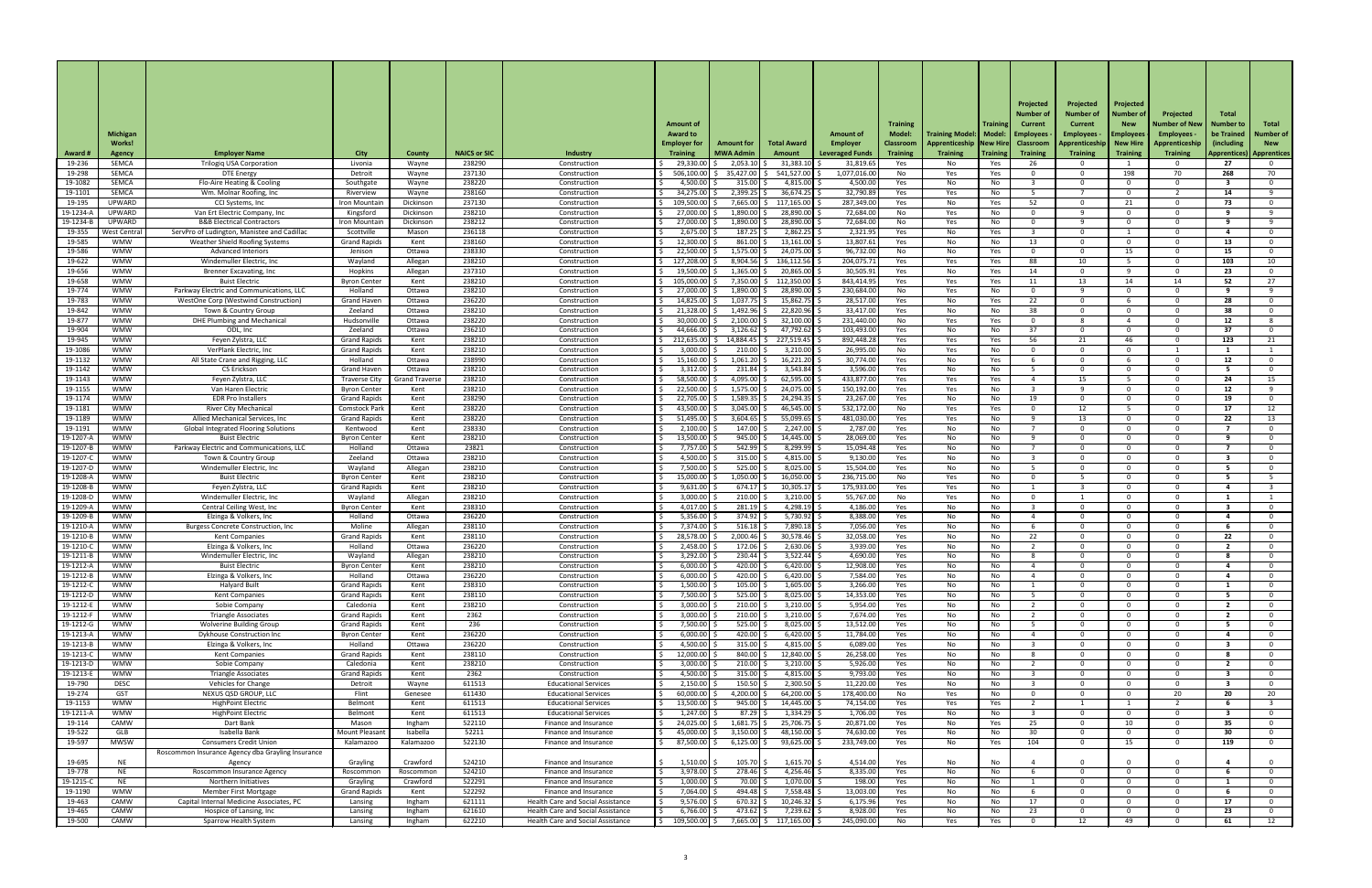|                       | <b>Michigan</b><br>Works!  |                                                                                        |                                            |                       |                     |                                                                                      | <b>Amount of</b><br><b>Award to</b><br><b>Employer for</b> | <b>Amount for</b>      | <b>Total Award</b>             | <b>Amount of</b><br><b>Employer</b> | <b>Training</b><br><b>Model:</b><br><b>Classroom</b> | <b>Training Model:   Model:</b><br><b>Apprenticeship New Hire</b> | <b>Trainin</b> | Projected<br>Number of<br><b>Current</b><br>  Employees<br><b>Classroom</b> | Projected<br><b>Number of</b><br><b>Current</b><br><b>Employees -</b><br>Apprenticeship | Projected<br>Number c<br><b>New</b><br><b>Employees</b><br><b>New Hire</b> | Projected<br>Number of New  <br>Employees -<br>Apprenticeship | Total<br>Number to<br>be Trained<br>(including) | Total<br>Number o<br><b>New</b> |
|-----------------------|----------------------------|----------------------------------------------------------------------------------------|--------------------------------------------|-----------------------|---------------------|--------------------------------------------------------------------------------------|------------------------------------------------------------|------------------------|--------------------------------|-------------------------------------|------------------------------------------------------|-------------------------------------------------------------------|----------------|-----------------------------------------------------------------------------|-----------------------------------------------------------------------------------------|----------------------------------------------------------------------------|---------------------------------------------------------------|-------------------------------------------------|---------------------------------|
| Award #               | <b>Agency</b>              | <b>Employer Name</b>                                                                   | <b>City</b>                                | <b>County</b>         | <b>NAICS or SIC</b> | Industry                                                                             | <b>Training</b>                                            | <b>MWA Admin</b>       | <b>Amount</b>                  | <b>Leveraged Funds</b>              | <b>Training</b>                                      | <b>Training</b>                                                   | Training       | <b>Training</b>                                                             | <b>Training</b>                                                                         | <b>Training</b>                                                            | <b>Training</b>                                               | <b>Apprentices</b> )                            | Apprentices                     |
| 19-647<br>19-1237-    | CAMW<br><b>DESC</b>        | Origami Brain Injury Rehabilitation Center-URA                                         | Mason<br>Detroit                           | Ingham                | 623990<br>624120    | Health Care and Social Assistance<br>Health Care and Social Assistance               | 14,930.00<br>2,750.00                                      | 1,045.10<br>192.50     | 15,975.10<br>2,942.50          | 17,213.00<br>3,559.80               | Yes<br>Yes                                           | No.                                                               | Yes            | 10                                                                          |                                                                                         | 13<br>റ                                                                    |                                                               | 16<br>10                                        | റ                               |
| 19-1237-              | <b>DESC</b>                | Detroit Area Agency on Aging<br>Amens Care, Inc.                                       | Redford                                    | Wayne<br>Wayne        | 624120              | <b>Health Care and Social Assistance</b>                                             | 2,200.00                                                   | 154.00                 | 2,354.00                       | 1,125.00                            | Yes                                                  | No<br>No                                                          | No.<br>No.     |                                                                             | റ                                                                                       | $\Omega$                                                                   |                                                               |                                                 | - 0                             |
| 19-1237-0             | <b>DESC</b>                | Annie Lee Adult Family Services, LLC                                                   | Farmington Hil                             | Oakland               | 624120              | <b>Health Care and Social Assistance</b>                                             | 1,100.00                                                   | 77.00                  | 1,177.00                       | 606.00                              | Yes                                                  | No                                                                | No.            |                                                                             |                                                                                         | റ                                                                          |                                                               |                                                 | $\Omega$                        |
| 19-1237-D<br>19-1237- | <b>DESC</b><br><b>DESC</b> | Caring Hearts Home Care, Inc.<br>Choice Care Services, Inc                             | Southfield<br>Eastpointe                   | Oakland<br>Macomb     | 624120<br>624120    | Health Care and Social Assistance<br>Health Care and Social Assistance               | 1,650.00<br>1,375.00                                       | 115.50<br>96.25        | $1,765.50$ \$<br>1,471.25      | 864.00<br>1,728.00                  | Yes<br>Yes                                           | No<br>No                                                          | No.<br>No      | 12                                                                          | റ                                                                                       | $\Omega$<br>റ                                                              |                                                               | 12                                              | $\mathbf{0}$<br>$\Omega$        |
| 19-1237-              | <b>DESC</b>                | Home Health Care Services, LLC                                                         | Dearborn                                   | Wayne                 | 624120              | <b>Health Care and Social Assistance</b>                                             | 275.00                                                     | 19.25                  | $294.25$ \$                    | 180.00                              | Yes                                                  | No                                                                | No.            |                                                                             |                                                                                         | $\Omega$                                                                   |                                                               |                                                 | $\Omega$                        |
| 19-1237-0             | <b>DESC</b>                | L&L Adult Day Care                                                                     | Detroit                                    | Wayne                 | 624120              | Health Care and Social Assistance                                                    | 550.00                                                     | 38.50                  | 588.50 \$                      | 240.00                              | Yes                                                  | No                                                                | No             |                                                                             |                                                                                         | റ                                                                          |                                                               |                                                 | . റ                             |
| 19-1237-H<br>19-1237- | <b>DESC</b><br><b>DESC</b> | Passion for People, LLC<br><b>People's Community Services</b>                          | Redford<br>Detroit                         | Wayne<br>Wayne        | 624120<br>624120    | Health Care and Social Assistance<br>Health Care and Social Assistance               | 1,100.00<br>550.00                                         | 77.00<br>38.50         | $1,177.00$ \$<br>588.50        | 492.00                              | Yes<br>Yes                                           | No<br>No                                                          | No.<br>No      |                                                                             | $\cap$                                                                                  | <u>__</u><br>$\Omega$                                                      |                                                               | $\mathbf{z}$                                    | - 0<br>$\Omega$                 |
| 19-1237-.             | <b>DESC</b>                | Tender Hearts Quality Care Services, LLC                                               | Detroit                                    | Wayne                 | 624120              | <b>Health Care and Social Assistance</b>                                             | 1,375.00                                                   | 96.25                  | $1,471.25$ \$                  | 720.00                              | Yes                                                  | No                                                                | No             |                                                                             | റ                                                                                       | - 0                                                                        |                                                               |                                                 | $\Omega$                        |
| 19-1237-              | <b>DESC</b>                | Precious Care Group Home, Inc                                                          | Eastpointe                                 | Macomb                | 624120              | Health Care and Social Assistance                                                    | 1,100.00                                                   | 77.00                  | 1,177.00                       | 576.00                              | Yes                                                  | No                                                                | No.            |                                                                             |                                                                                         | റ                                                                          |                                                               |                                                 | - റ                             |
| 19-1237-<br>19-1237-M | <b>DESC</b><br><b>DESC</b> | <b>Elsmar Home Health Care</b><br>Total Home Health Aide Services, Inc                 | Detroit<br>Southfield                      | Wayne<br>Oakland      | 624120<br>624120    | <b>Health Care and Social Assistance</b><br>Health Care and Social Assistance        | 275.00<br>4,125.00                                         | 19.25<br>288.75        | $294.25$ \$<br>$4,413.75$ \$   | 2,338.00                            | Yes<br>Yes                                           | No<br>No                                                          | No<br>No       | 15                                                                          |                                                                                         | $\Omega$<br>റ                                                              |                                                               | 15                                              | $\Omega$<br>$\Omega$            |
| 19-1237-N             | <b>DESC</b>                | St Patrick Senior Center, Inc                                                          | Detroit                                    | Wayne                 | 624120              | <b>Health Care and Social Assistance</b>                                             | 825.00                                                     | 57.75                  | 882.75 \$                      | 730.00                              | Yes                                                  | No                                                                | No.            |                                                                             | . റ                                                                                     | $\Omega$                                                                   |                                                               |                                                 | $\Omega$                        |
| 19-1238-              | <b>DESC</b>                | <b>Sunrise Senior Living</b>                                                           | Plymouth                                   | Wayne                 | 623312              | Health Care and Social Assistance                                                    | 21,960.00                                                  | 1,537.20               | 23,497.20                      | 5,162.00                            | Yes                                                  | No                                                                | No.            | 40                                                                          |                                                                                         | $\Omega$                                                                   |                                                               | 40                                              | . റ                             |
| 19-1238-              | <b>DESC</b>                | <b>Visiting Angels Detroit</b><br>Water and Woods Field Service Council, Boy Scouts of | Detroit                                    | Wayne                 | 624120              | <b>Health Care and Social Assistance</b>                                             | 10,431.00                                                  | 730.17                 | 11,161.17                      | 1,020.00                            | Yes                                                  | No l                                                              | No.            | 19                                                                          | . വ                                                                                     | <u>റ</u>                                                                   |                                                               | 19                                              | $\Omega$                        |
| 19-627                | GLB                        | America                                                                                | Auburn                                     | Bay                   | 624110              | <b>Health Care and Social Assistance</b>                                             | 16,250.00                                                  | 1,137.50               | 17,387.50                      | 20,485.13                           | Yes                                                  | No                                                                | No             | 14                                                                          |                                                                                         |                                                                            |                                                               | 14                                              | $\Omega$                        |
| 19-714                | <b>GLB</b>                 | <b>CareBuilders at Home</b>                                                            | Midland                                    | Midland               | 621610              | <b>Health Care and Social Assistance</b>                                             | 5,330.00                                                   | 373.10                 | 5,703.10                       | 2,068.00                            | Yes                                                  | No                                                                | No             | 10                                                                          | റ                                                                                       | $\Omega$                                                                   |                                                               | 10                                              | $\Omega$                        |
| 19-113<br>19-269      | <b>GST</b><br><b>GST</b>   | Right at Home of Central Michigan<br><b>Sanilac Medical Care Family</b>                | Brighton<br>Sandusky                       | Livingston<br>Sanilac | 624120<br>6239      | Health Care and Social Assistance<br><b>Health Care and Social Assistance</b>        | 46,500.00<br>13,376.00                                     | 3,255.00<br>936.32     | 49,755.00<br>14,312.32         | 88,800.00<br>141,665.00             | Yes                                                  | No                                                                | Yes            | 24                                                                          |                                                                                         | 15                                                                         |                                                               | 39<br>-24                                       | 0                               |
| 19-860                | Kinexus                    | Cass County Council on Aging (COA)                                                     | Cassopolis                                 | Cass                  | 624120              | <b>Health Care and Social Assistance</b>                                             | 22,078.00                                                  | 1,545.46               | 23,623.46                      | 25,690.00                           | Yes<br>Yes                                           | No<br>No                                                          | Yes<br>Yes     | 16                                                                          |                                                                                         | - 8                                                                        |                                                               | 24                                              |                                 |
| 19-1020               | Kinexus                    | White Oaks Assisted Living                                                             | Lawton                                     | Van Buren             | 623110              | <b>Health Care and Social Assistance</b>                                             | 20,425.00                                                  | 1,429.75               | 21,854.75                      | 407.00                              | Yes                                                  | No                                                                | Yes            |                                                                             |                                                                                         | 15                                                                         |                                                               | 17                                              |                                 |
| 19-1126<br>19-976     | Kinexus<br><b>MWSE</b>     | YMCA of Southwest Michigan<br>Henry Ford Allegiance Health                             | <b>Niles</b><br>Jackson                    | Berrien<br>Jackson    | 624110<br>622110    | <b>Health Care and Social Assistance</b><br>Health Care and Social Assistance        | 13,500.00<br>90,000.00                                     | 945.00<br>6,300.00     | 14,445.00<br>96,300.00         | 62,450.00<br>299,460.00             | No<br>No                                             | Yes<br>No                                                         | Yes            |                                                                             |                                                                                         | 60                                                                         |                                                               | 60 I                                            |                                 |
| 19-999                | <b>MWSE</b>                | Our Family Friend, LLC                                                                 | Somerset Cente                             | Hillsdale             | 621610              | Health Care and Social Assistance                                                    | 16,130.00                                                  | 1,129.10               | 17,259.10                      | 6,874.00                            | Yes                                                  | No                                                                | Yes<br>Yes     |                                                                             |                                                                                         |                                                                            |                                                               | 13                                              |                                 |
| 19-1072               | <b>MWSE</b>                | Trilogy- The Lakes of Novi                                                             | Novi                                       | Oakland               | 623110              | Health Care and Social Assistance                                                    | 12,000.00                                                  | 840.00                 | 12,840.00                      | 27,965.33                           | No                                                   | Yes                                                               | No.            |                                                                             |                                                                                         | റ                                                                          |                                                               |                                                 |                                 |
| 19-1075<br>19-1076    | <b>MWSE</b><br><b>MWSE</b> | Trilogy - The Willows at East Lansing<br>Trilogy - The Oaks At Northpointe Woods       | Lansing<br><b>Battle Creek</b>             | Ingham<br>Calhoun     | 623110<br>623110    | <b>Health Care and Social Assistance</b><br><b>Health Care and Social Assistance</b> | 15,000.00<br>9,000.00                                      | 1,050.00<br>630.00     | 16,050.00<br>9,630.00          | 32,770.00<br>22,022.40              | No<br>No                                             | Yes                                                               | No             |                                                                             |                                                                                         | <u>റ</u><br>റ                                                              |                                                               |                                                 |                                 |
| 19-1080               | <b>MWSE</b>                | Trilogy- The Oaks at Woodfield                                                         | <b>Grand Blanc</b>                         | Genesee               | 623110              | <b>Health Care and Social Assistance</b>                                             | 12,000.00                                                  | 840.00                 | 12,840.00                      | 25,739.20                           | No                                                   | Yes<br>Yes                                                        | No<br>No       |                                                                             |                                                                                         | $\Omega$                                                                   |                                                               |                                                 |                                 |
| 19-1081               | <b>MWSE</b>                | Trilogy- The Willows at Okemos                                                         | Okemos                                     | Ingham                | 623110              | Health Care and Social Assistance                                                    | 12,000.00                                                  | 840.00                 | 12,840.00                      | 26,561.33                           | No                                                   | Yes                                                               | No.            |                                                                             |                                                                                         |                                                                            |                                                               |                                                 |                                 |
| 19-1084<br>19-1085    | <b>MWSE</b><br><b>MWSE</b> | Trilogy - Orchard Grove Health Campus<br>Trilogy - Ridgecrest Health Campus            | Romeo<br>Jackson                           | Macomb<br>Jackson     | 623110<br>623110    | <b>Health Care and Social Assistance</b><br>Health Care and Social Assistance        | 15,000.00<br>9,000.00                                      | 1,050.00<br>630.00     | 16,050.00<br>9,630.00          | 32,770.00<br>20,161.20              | No<br>No                                             | Yes                                                               | No             |                                                                             |                                                                                         | റ<br>റ                                                                     |                                                               |                                                 |                                 |
| 19-1088               | <b>MWSE</b>                | Trilogy - Shelby Crossing Health Campus                                                | <b>Shelby Township</b>                     | Macomb                | 623110              | Health Care and Social Assistance                                                    | 21,000.00                                                  | 1,470.00               | 22,470.00                      | 50,462.00                           | No                                                   | Yes<br>Yes                                                        | No<br>No       |                                                                             |                                                                                         | റ                                                                          |                                                               |                                                 |                                 |
| 19-1090               | <b>MWSE</b>                | Trilogy - Stonegate Health Campus                                                      | Lapeer                                     | Lapeer                | 623110              | Health Care and Social Assistance                                                    | 18,000.00                                                  | 1,260.00               | 19,260.00                      | 42,534.00                           | No                                                   | Yes                                                               | No             |                                                                             |                                                                                         |                                                                            |                                                               |                                                 |                                 |
| 19-1091<br>19-1093    | <b>MWSE</b><br><b>MWSE</b> | Trilogy - Westlake Health Campus<br>Trilogy - The Willows at Howell                    | Commerce<br>Howel                          | Oakland<br>Livingston | 623110<br>623110    | <b>Health Care and Social Assistance</b><br>Health Care and Social Assistance        | 15,000.00<br>18,000.00                                     | 1,050.00<br>1,260.00   | 16,050.00<br>19,260.00         | 36,160.00<br>40,906.00              | No<br>No                                             | Yes                                                               | No             |                                                                             |                                                                                         | റ                                                                          |                                                               |                                                 |                                 |
| 19-1096               | <b>MWSE</b>                | Trilogy- The Oaks at Cascade                                                           | <b>Grand Rapids</b>                        | Kent                  | 623110              | <b>Health Care and Social Assistance</b>                                             | 6,000.00                                                   | 420.00                 | 6,420.00                       | 16,423.20                           | No                                                   | Yes<br>Yes                                                        | No<br>No       |                                                                             |                                                                                         | $\Omega$                                                                   |                                                               |                                                 |                                 |
| 19-899                | <b>MWSW</b>                | Grace Health                                                                           | <b>Battle Creek</b>                        | Calhoun               | 621498              | Health Care and Social Assistance                                                    | 65,225.00                                                  | 4,565.75               | 69,790.7                       | 125,019.52                          | Yes                                                  | Yes                                                               | No.            | 16                                                                          |                                                                                         | $\Omega$                                                                   | 1∩                                                            | 30 I                                            | -14                             |
| 19-1123<br>19-1222-   | <b>MWSW</b><br><b>MWSW</b> | Senior Care Partners P.A.C.E.<br>New Genesis, Inc                                      | <b>Battle Creek</b><br>Kalamazoo           | Calhoun<br>Kalamazoo  | 62<br>624410        | <b>Health Care and Social Assistance</b><br>Health Care and Social Assistance        | 192,476.00<br>15,000.00                                    | 13,473.32<br>1,050.00  | 205,949.32<br>16,050.00        | 38,495.00<br>36,500.00              | Yes<br>No                                            | No<br>Yes                                                         | Yes<br>No      | 180                                                                         |                                                                                         | 47                                                                         |                                                               | 227                                             |                                 |
| 19-1222-              | <b>MWSW</b>                | YWCA Kalamazoo                                                                         | Kalamazoo                                  | Kalamazoo             | 624410              | Health Care and Social Assistance                                                    | 18,000.00                                                  | 1,260.00               | 19,260.00                      | 47,640.00                           | No                                                   | Yes                                                               | No             |                                                                             |                                                                                         | $\Omega$                                                                   |                                                               |                                                 |                                 |
| 19-1222-              | <b>MWSW</b>                | <b>Reiber Family Daycare</b>                                                           | Schoolcraft                                | Kalamazoo             | 624410              | <b>Health Care and Social Assistance</b>                                             | 3,000.00                                                   | 210.00                 | 3,210.00                       | 9,320.00                            | No                                                   | Yes                                                               | No             |                                                                             |                                                                                         | $\Omega$                                                                   |                                                               |                                                 |                                 |
| 19-1222-<br>19-1215-B | <b>MWSW</b><br>NE.         | Youth Development Company/PAL<br>Crawford AuSable Daycare                              | South Haven<br>Grayling                    | Van Buren<br>Crawford | 624410<br>624410    | Health Care and Social Assistance<br>Health Care and Social Assistance               | 48,000.00<br>1,000.00                                      | 3,360.00<br>70.00      | 51,360.00<br>1,070.00          | 120,561.00<br>78.00                 | No<br>Yes                                            | Yes<br>No                                                         | No<br>No       |                                                                             |                                                                                         | $\Omega$                                                                   |                                                               | 16                                              | 16<br>$\Omega$                  |
| 19-117                | Oakland                    | Michigan Peer Review Organization (dba: MPRO)                                          | <b>Farmington Hil</b>                      | Oakland               | 624190              | <b>Health Care and Social Assistance</b>                                             | 24,947.00                                                  | 1,746.29               | 26,693.29                      | 20,517.00                           | Yes                                                  | No                                                                | No             | 19                                                                          |                                                                                         | റ                                                                          |                                                               | 19                                              | $\Omega$                        |
| 19-540                | Oakland                    | <b>Henry Ford Health System</b>                                                        | Waterford                                  | Oakland               | 621999              | Health Care and Social Assistance                                                    | 30,000.00                                                  | 2,100.00               | 32,100.00                      | 97,864.00                           | No                                                   | Yes                                                               | No             |                                                                             |                                                                                         | $\Omega$                                                                   |                                                               | 10                                              | 10                              |
| 19-294<br>19-1223-    | Region 7B<br>Region 7B     | Arnold Center Inc<br><b>Ogemaw County EMS Authority</b>                                | Gladwin<br>West Branch                     | Gladwin<br>Ogemaw     | 624310<br>621910    | Health Care and Social Assistance<br>Health Care and Social Assistance               | 6,566.00<br>13,755.00                                      | 459.62<br>962.85       | 7,025.62<br>14,717.85          | 19,965.00<br>8,120.00               | Yes<br>Yes                                           | No<br>No                                                          | No<br>No       | 35                                                                          |                                                                                         | $\Omega$<br>റ                                                              |                                                               | 35                                              | $\Omega$                        |
| $19-1$                | <b>SEMCA</b>               | Rapid Response EMS                                                                     | Romulus                                    | Wayne                 | 621910              | Health Care and Social Assistance                                                    | 46,750.00                                                  | 3,272.50               | 50,022.50                      | 97,468.00                           | Yes                                                  | No                                                                | Yes            |                                                                             |                                                                                         | 30                                                                         |                                                               | 32                                              |                                 |
| 19-378                | <b>SEMCA</b>               | Matrix Human Services                                                                  | Detroit                                    | Wayne                 | 624410              | <b>Health Care and Social Assistance</b>                                             | 130,500.00                                                 | 9,135.00               | 139,635.00                     | 86,675.00                           | Yes                                                  | No                                                                | Yes            | 27                                                                          |                                                                                         |                                                                            |                                                               | 32                                              |                                 |
| 19-168<br>19-184      | UPWARD<br>UPWARD           | <b>Tahqua-Tots Learning Center</b><br>The John Fornetti Dental Center                  | Newberry<br>Iron Mountain                  | Luce<br>Dickinson     | 624410<br>621210    | <b>Health Care and Social Assistance</b><br>Health Care and Social Assistance        | $5,271.00$   \$<br>$1,500.00$ \$                           | $368.97$ \$<br>105.00  | $5,639.97$ \$<br>$1,605.00$ \$ | 9,155.17<br>6,992.71                | Yes<br>No                                            | No<br>No                                                          | No<br>Yes      | റ                                                                           |                                                                                         |                                                                            |                                                               |                                                 | $\Omega$                        |
| 19-606                | <b>WMW</b>                 | Mary Free Bed Rehabilitation Hospital                                                  | <b>Grand Rapids</b>                        | Kent                  | 622310              | <b>Health Care and Social Assistance</b>                                             | 100,754.00                                                 | 7,052.78               | 107,806.78<br>-S               | 202,798.32                          | Yes                                                  | No                                                                | Yes            | 36                                                                          |                                                                                         | 50                                                                         |                                                               |                                                 | $\Omega$                        |
| 19-723                | <b>WMW</b>                 | Health Net of West Michigan                                                            | <b>Grand Rapids</b>                        | Kent                  | 621999              | Health Care and Social Assistance                                                    | 10,460.00                                                  | 732.20                 | 11,192.20                      | 13,110.00                           | Yes                                                  | No                                                                | Yes            |                                                                             |                                                                                         | -6                                                                         |                                                               |                                                 | $\mathbf 0$                     |
| 19-769<br>19-770      | <b>WMW</b><br><b>WMW</b>   | Mercy Health (Grand Rapids)<br>Mercy Health (Muskegon)                                 | <b>Grand Rapids</b><br>Muskegon            | Kent<br>Muskegon      | 622110<br>622110    | Health Care and Social Assistance<br>Health Care and Social Assistance               | 60,000.00<br>52,500.00                                     | 4,200.00<br>3,675.00   | 64,200.00<br>56,175.00         | 287,592.00<br>272,708.00            | No<br>No                                             | Yes<br>Yes                                                        | Yes<br>Yes     |                                                                             |                                                                                         | 20<br>17                                                                   |                                                               | 30<br>26                                        | 10<br>9                         |
| 19-851                | <b>WMW</b>                 | Seminole Shores Living Center                                                          | Norton Shores                              | Muskegon              | 623311              | Health Care and Social Assistance                                                    | 5,400.00                                                   | 378.00                 | 5,778.00                       | 9,724.00                            | No                                                   | No                                                                | Yes            |                                                                             |                                                                                         |                                                                            |                                                               |                                                 | 0                               |
| 19-852                | <b>WMW</b>                 | Sheldon Meadows Assisted Living Center                                                 | Hudsonville                                | Ottawa                | 623311              | <b>Health Care and Social Assistance</b>                                             | 5,400.00                                                   | 378.00                 | 5,778.00                       | 9,724.00                            | No                                                   | No                                                                | Yes            |                                                                             |                                                                                         |                                                                            |                                                               |                                                 | 0                               |
| 19-859<br>19-876      | <b>WMW</b><br><b>WMW</b>   | Railside Assisted Living Center<br><b>Grand Pines Assisted Living Center</b>           | <b>Grand Haven</b><br><b>Grand Haven</b>   | Ottawa<br>Ottawa      | 623311<br>623311    | <b>Health Care and Social Assistance</b><br>Health Care and Social Assistance        | 5,400.00<br>5,400.00                                       | 378.00<br>378.00       | 5,778.00<br>5,778.00           | 9,724.00<br>9,724.00                | No<br>No                                             | No<br>No                                                          | Yes<br>Yes     |                                                                             | $\Omega$<br>റ                                                                           |                                                                            |                                                               |                                                 | $\mathbf{0}$<br>$\mathbf{0}$    |
| 19-885                | <b>WMW</b>                 | Ely Manor Nursing & Rehabilitation Center                                              | Allegan                                    | Allegan               | 623110              | Health Care and Social Assistance                                                    | 21,570.00                                                  | 1,509.90               | 23,079.90                      | 21,144.00                           | Yes                                                  | No                                                                | Yes            |                                                                             |                                                                                         | 14                                                                         |                                                               | 16                                              | $\Omega$                        |
| 19-909                | <b>WMW</b>                 | St. Joseph Mercy Ann Arbor                                                             | Ypsilanti                                  | Washtenaw             | 62211100            | Health Care and Social Assistance                                                    | 6,000.00                                                   | 420.00                 | 6,420.00                       | 45,810.00                           | No                                                   | No                                                                | Yes            | റ                                                                           | റ                                                                                       |                                                                            |                                                               |                                                 | $\mathbf{0}$                    |
| 19-933<br>19-938      | <b>WMW</b><br><b>WMW</b>   | Spectrum Health<br>Cherry Street Services, Inc (dba Cherry Health)                     | <b>Grand Rapids</b><br><b>Grand Rapids</b> | Kent<br>Kent          | 622110<br>621111    | <b>Health Care and Social Assistance</b><br>Health Care and Social Assistance        | 268,905.00<br>$$151,875.00$ \$                             | 18,823.35<br>10,631.25 | 287,728.35<br>162,506.25<br>S. | 594,284.34<br>328,666.35            | Yes<br>No                                            | Yes<br>Yes                                                        | Yes<br>Yes     | 61<br>$\cap$                                                                | 10                                                                                      | 114<br>95                                                                  |                                                               | 185<br>99                                       | 10                              |
| 19-986                | <b>WMW</b>                 | Hulst Jepsen Physical Therapy, Inc                                                     | <b>Grand Rapids</b>                        | Kent                  | 62134               | Health Care and Social Assistance                                                    | 57,678.00 \$                                               | 4,037.46               | 61,715.46                      | 96,379.00                           | Yes                                                  | No                                                                | Yes            | 45                                                                          |                                                                                         | 10                                                                         |                                                               | 55                                              | $\overline{0}$                  |
| 19-1054               | <b>WMW</b>                 | Rest Haven Homes                                                                       | <b>Grand Rapids</b>                        | Kent                  | 623311              | Health Care and Social Assistance                                                    | $11,200.00$ \$                                             | 784.00 \$              | 11,984.00 \$                   | 13,791.00                           | Yes                                                  | No                                                                | Yes            |                                                                             |                                                                                         |                                                                            |                                                               |                                                 | $\overline{0}$                  |

4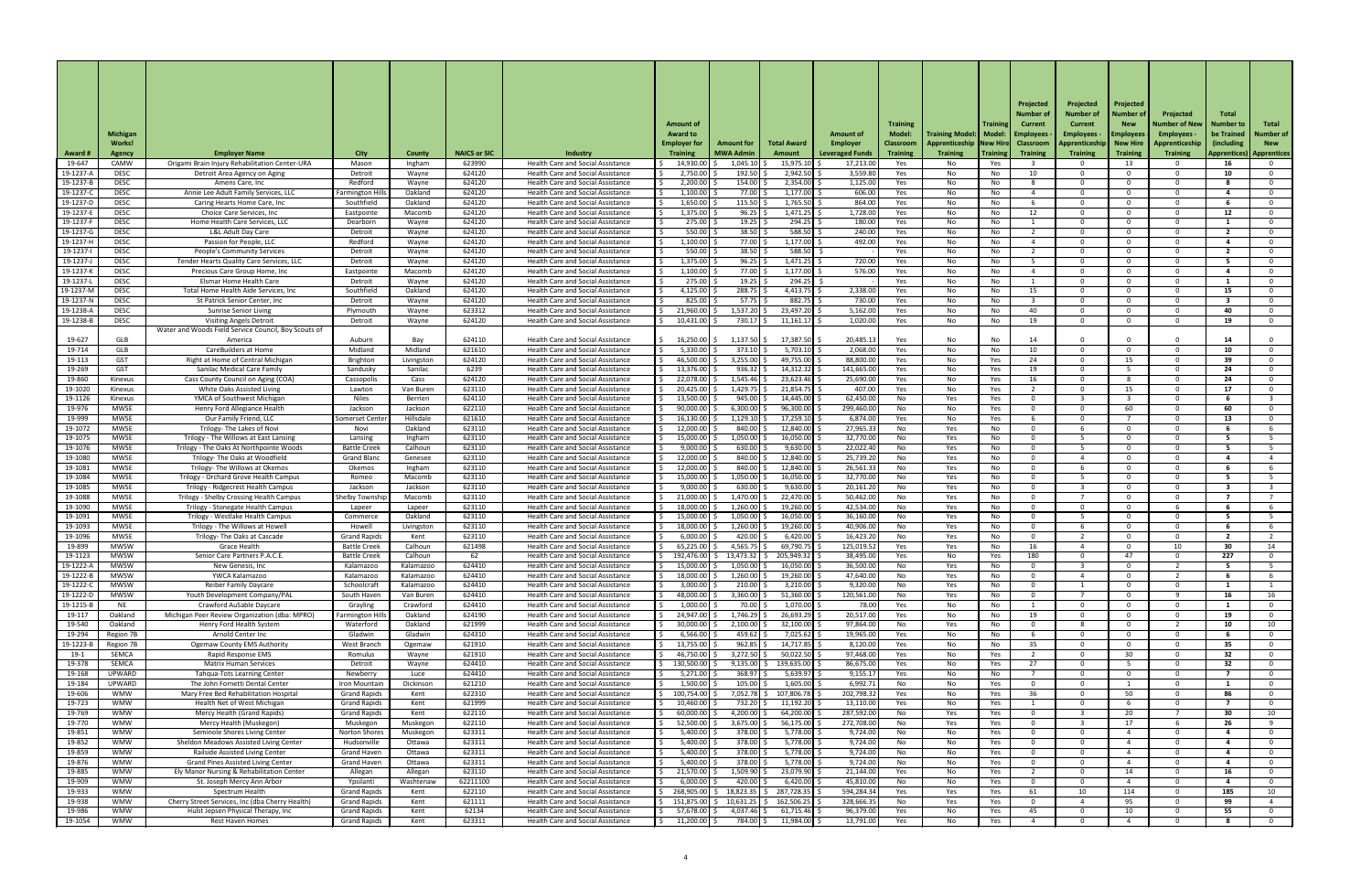|                       | <b>Michigan</b><br><b>Works!</b> |                                                                    |                                 |                                                |                     |                                                                                           | <b>Amount of</b><br><b>Award to</b><br><b>Employer for</b> | <b>Amount for</b>    | <b>Total Award</b>          | <b>Amount of</b><br><b>Employer</b> | <b>Training</b><br><b>Model:</b><br><b>Classroom</b> | Training Model:   Model:   Employees<br>Apprenticeship   New Hire | Trainin    | Projected<br><b>Number</b><br>Current<br><b>Classroom</b> | Projected<br><b>Number of</b><br><b>Current</b><br>Employees $\cdot$<br>Apprenticeship | Projected<br>Number (<br><b>New</b><br><b>Employees</b><br><b>New Hire</b> | Projected<br>Number of New  <br><b>Employees</b><br><b>Apprenticeship</b> | <b>Total</b><br>∣Number to<br>be Trained<br>(including) | Total<br><b>Number of</b><br><b>New</b> |
|-----------------------|----------------------------------|--------------------------------------------------------------------|---------------------------------|------------------------------------------------|---------------------|-------------------------------------------------------------------------------------------|------------------------------------------------------------|----------------------|-----------------------------|-------------------------------------|------------------------------------------------------|-------------------------------------------------------------------|------------|-----------------------------------------------------------|----------------------------------------------------------------------------------------|----------------------------------------------------------------------------|---------------------------------------------------------------------------|---------------------------------------------------------|-----------------------------------------|
| <b>Award #</b>        | <b>Agency</b>                    | <b>Employer Name</b>                                               | <b>City</b>                     | <b>County</b>                                  | <b>NAICS or SIC</b> | Industry                                                                                  | <b>Training</b>                                            | <b>MWA Admin</b>     | Amount                      | <b>Leveraged Funds</b>              | <b>Training</b>                                      | <b>Training</b>                                                   | Training   | <b>Training</b>                                           | <b>Training</b>                                                                        | <b>Training</b>                                                            | <b>Training</b>                                                           | Apprentices)                                            | Apprentices                             |
| 19-1102<br>19-1104    | WMW<br><b>WMW</b>                | Alliance Home Health Care Services, Inc<br><b>Holland Hospital</b> | Holland<br>Holland              | Ottawa<br>Ottawa                               | 621610<br>622110    | Health Care and Social Assistance<br><b>Health Care and Social Assistance</b>             | 37,500.0<br>122,290.00                                     | 2,625.00<br>8,560.30 | 40,125.00<br>130,850.30     | 40,738.00<br>210,280.89             | No<br>Yes                                            | No.<br>Yes                                                        | Yes<br>Yes | 79                                                        |                                                                                        | 25<br>65                                                                   |                                                                           | 25<br>145                                               | - റ                                     |
| 19-1156               | <b>WMW</b>                       | Appledorn Assisted Living Center South                             | Holland                         | Ottawa                                         | 623311              | <b>Health Care and Social Assistance</b>                                                  | 5,400.00                                                   | $378.00$ \$          | $5,778.00$ \$               | 9,724.00                            | No                                                   | No                                                                | Yes        | റ                                                         | റ                                                                                      |                                                                            |                                                                           |                                                         | $\Omega$                                |
| 19-1158               | <b>WMW</b>                       | Appledorn Assisted Living Center North                             | Holland                         | Ottawa                                         | 623311              | <b>Health Care and Social Assistance</b>                                                  | 5,400.00                                                   | 378.00               | 5,778.00                    | 9,724.00                            | No                                                   | No                                                                | Yes        | റ                                                         |                                                                                        |                                                                            |                                                                           |                                                         | $\Omega$                                |
| 19-1162               | <b>WMW</b>                       | Metron of Lamont                                                   | Lamont                          | Kent                                           | 623110              | Health Care and Social Assistance                                                         | 6,000.00                                                   | 420.00               | $6,420.00$ \$               | 9,790.00                            | No                                                   | No                                                                | Yes        | റ                                                         |                                                                                        |                                                                            |                                                                           |                                                         | $\Omega$                                |
| 19-1163<br>19-1167    | <b>WMW</b><br><b>WMW</b>         | HealthBridge<br><b>Metron of Greenville</b>                        | Wyoming<br>Greenville           | Kent<br>Montcalm                               | 623110<br>623110    | Health Care and Social Assistance<br><b>Health Care and Social Assistance</b>             | 15,000.00<br>12,000.00                                     | 1,050.00<br>840.00   | 16,050.00<br>12,840.00      | 23,076.00<br>18,558.00              | No<br>No                                             | No<br>No                                                          | Yes<br>Yes | റ                                                         | റ                                                                                      | 10<br>8                                                                    |                                                                           | 10<br>-8                                                | $\Omega$<br>$\mathbf 0$                 |
| 19-1176               | <b>WMW</b>                       | <b>Metron of Cedar Springs</b>                                     | <b>Cedar Springs</b>            | Kent                                           | 623110              | <b>Health Care and Social Assistance</b>                                                  | 15,000.00                                                  | 1,050.00             | 16,050.00                   | 22,520.00                           | No                                                   | No                                                                | Yes        |                                                           |                                                                                        | 10                                                                         |                                                                           | 10                                                      | $\Omega$                                |
| 19-1177               | <b>WMW</b>                       | Metron of Big Rapids                                               | Big Rapids                      | Mecosta                                        | 623110              | <b>Health Care and Social Assistance</b>                                                  | 15,000.00                                                  | 1,050.00             | 16,050.00                   | 23,020.00                           | No                                                   | No                                                                | Yes        | റ                                                         |                                                                                        | 10                                                                         |                                                                           | 10                                                      | $\Omega$                                |
| 19-1182<br>19-787     | <b>WMW</b><br><b>DESC</b>        | Metron of Belding<br>Yamasaki, Inc                                 | Belding<br>Detroit              | Ionia<br>Wayne                                 | 623110<br>51431     | <b>Health Care and Social Assistance</b><br>Information                                   | 21,000.00<br>9,415.00                                      | 1,470.00<br>659.05   | 22,470.00<br>10,074.05      | 32,809.00<br>13,952.00              | No<br>Yes                                            | No                                                                | Yes<br>Yes |                                                           |                                                                                        | 14                                                                         |                                                                           | 14                                                      | $\Omega$<br>- 0                         |
| 19-991                | Kinexus                          | Bloomingdale Telephone Company, Inc                                | Bloomingdale                    | Van Buren                                      | 517311              | Information                                                                               | 3,500.00                                                   | 245.00               | 3,745.00                    | 6,554.00                            | Yes                                                  | No<br>No                                                          | No         |                                                           | റ                                                                                      | $\Omega$                                                                   |                                                                           |                                                         | $\Omega$                                |
| 19-142                | NW                               | Northern Michigan Review dba Petoskey News-Review                  | Petoskey                        | Emmet                                          | 511                 | Information                                                                               | 10,450.00                                                  | 731.50               | $11,181.50$ \$              | 27,750.00                           | Yes                                                  | No                                                                | No         | 11                                                        | റ                                                                                      | $\Omega$                                                                   |                                                                           | 11                                                      | . റ                                     |
| 19-105                | West Centra                      | SyncWave, LLC                                                      | Scottville                      | Mason                                          | 517210              | Information                                                                               | 9,285.00                                                   | 649.95               | 9,934.95                    | 8,806.00                            | Yes                                                  | No                                                                | No.        |                                                           |                                                                                        | റ                                                                          |                                                                           |                                                         | $\Omega$                                |
| 19-707<br>19-722      | <b>WMW</b><br><b>WMW</b>         | <b>Element Four</b><br><b>Townsquare Media</b>                     | Kentwood<br><b>Grand Rapids</b> | Kent<br>Kent                                   | 515210<br>515112    | Information<br>Information                                                                | 13,500.00<br>5,390.00                                      | 945.00<br>377.30     | 14,445.00<br>5,767.30       | 25,890.00<br>7,431.00               | Yes<br>Yes                                           | No<br>No                                                          | Yes<br>No. |                                                           | റ                                                                                      | റ                                                                          |                                                                           | - 9                                                     | $\mathbf{0}$<br>$\Omega$                |
| 19-724                | CAMW                             | <b>Spartan Motors</b>                                              | Charlotte                       | Eaton                                          | 551112              | Management of Companies and Enterprises                                                   | 119,853.00                                                 | $8,389.71$ \$        | 128,242.71                  | 130,976.00                          | Yes                                                  | No                                                                | Yes        | 95                                                        | റ                                                                                      | 14                                                                         |                                                                           | 109                                                     | $\mathbf{0}$                            |
| 19-750                | Kinexus                          | ICM Products, Inc                                                  | Cassopolis                      | Cass                                           | 551112              | <b>Management of Companies and Enterprises</b>                                            | 25,267.00 \$                                               | 1,768.69             | 27,035.69                   | 27,152.00                           | Yes                                                  | No                                                                | Yes        | 25                                                        |                                                                                        |                                                                            |                                                                           | 29                                                      | $\Omega$                                |
| 19-1220-<br>19-1225-1 | NW .<br>NW.                      | Munson Healthcare<br>Munson Healthcare (Corporate Office)          | Traverse City<br>Traverse City  | <b>Grand Traverse</b><br><b>Grand Traverse</b> | 551114<br>551114    | <b>Management of Companies and Enterprises</b><br>Management of Companies and Enterprises | 1,500.00<br>3,000.00                                       | 105.00<br>210.00     | 1,605.00<br>3,210.00        | 4,327.00<br>4,358.00                | Yes<br>Yes                                           | No l<br>No                                                        | No.<br>No. |                                                           |                                                                                        | . റ<br>റ                                                                   |                                                                           |                                                         | $\Omega$<br>$\Omega$                    |
|                       |                                  |                                                                    |                                 |                                                |                     | Manufacturing - Food, Beverage, Tobacco,                                                  |                                                            |                      |                             |                                     |                                                      |                                                                   |            |                                                           |                                                                                        |                                                                            |                                                                           |                                                         |                                         |
| 19-539                | CAMW                             | Peckham Diversified, Inc                                           | Lansing                         | Ingham                                         | 3152                | Textiles, Apparel, Leather                                                                | 29,600.00                                                  | 2,072.00             | 31,672.00                   | 149,938.00                          | No                                                   | No                                                                | Yes        |                                                           |                                                                                        | 20                                                                         |                                                                           | 20                                                      |                                         |
| 19-846                | CAMW                             | Peckham, Inc                                                       | Lansing                         | Ingham                                         | 3152                | Manufacturing - Food, Beverage, Tobacco,<br>Textiles, Apparel, Leather                    | 122,020.00 \$                                              |                      | $8,541.40$ \$ 130,561.40 \$ | 204,280.53                          | Yes                                                  | Yes                                                               | Yes        | 62                                                        |                                                                                        | 30 <sup>°</sup>                                                            |                                                                           | 101                                                     |                                         |
| 19-905                | <b>DESC</b>                      | <b>Avalon International Breads</b>                                 | Detroit                         | Wayne                                          | 7722511             | Manufacturing - Food, Beverage, Tobacco,<br>Textiles, Apparel, Leather                    | 17,450.00                                                  | $1,221.50$ \$        | 18,671.50                   | 17,889.0                            | Yes                                                  | No                                                                | No         | 15                                                        |                                                                                        |                                                                            |                                                                           | 15                                                      | $\mathbf 0$                             |
| 19-427                | GLB                              | Michigan Sugar Company                                             | <b>Bay City</b>                 | Bay                                            | 311313              | Manufacturing - Food, Beverage, Tobacco,<br>Textiles, Apparel, Leather                    | 158,450.00 \$ 11,091.50 \$                                 |                      | 169,541.50 \$               | 300,000.0                           | Yes                                                  | Yes                                                               | No         | 223                                                       |                                                                                        |                                                                            |                                                                           | 230                                                     |                                         |
| 19-444                | GLB                              | Hausbeck Pickle Co                                                 | Saginaw                         | Saginaw                                        | 311421              | Manufacturing - Food, Beverage, Tobacco,<br>Textiles, Apparel, Leather                    | 25,500.00 \$                                               | $1,785.00$ \$        | 27,285.00 \$                | 40,643.00                           | Yes                                                  | No                                                                | No         | 17                                                        |                                                                                        |                                                                            |                                                                           | 17                                                      | 0                                       |
| 19-704                | GLB                              | Mr. Chips, Inc                                                     | Pinconning                      | Bay                                            | 311421              | Manufacturing - Food, Beverage, Tobacco,<br>Textiles, Apparel, Leather                    | $25,250.00$ \$                                             | $1,767.50$ \$        | 27,017.50 \$                | 57,310.00                           | Yes                                                  | No                                                                | No         | 21                                                        |                                                                                        |                                                                            |                                                                           | 21                                                      | $\Omega$                                |
| 19-1221-G             | GLB                              | JRB Personnel, LLC                                                 | Saginaw                         | Saginaw                                        | 313320              | Manufacturing - Food, Beverage, Tobacco,<br>Textiles, Apparel, Leather                    | 25,605.00 \$                                               | $1,792.35$ \$        | 27,397.35 \$                | 65,069.00                           | Yes                                                  | No                                                                | No         | 27                                                        |                                                                                        |                                                                            |                                                                           | 27                                                      | $\mathbf 0$                             |
| 19-1221-H             | GLB                              | <b>Midland Brewing Company</b>                                     | Midland                         | Midland                                        | 31212               | Manufacturing - Food, Beverage, Tobacco,<br>Textiles, Apparel, Leather                    | 4,345.00 $\vert$ \$                                        | 304.15               | $4,649.15$ \$               | 5,873.00                            | Yes                                                  | No                                                                | No         | 11                                                        |                                                                                        |                                                                            |                                                                           | 11                                                      | $\mathbf 0$                             |
|                       | <b>GST</b>                       |                                                                    | Flint                           |                                                | 315990              | Manufacturing - Food, Beverage, Tobacco,                                                  | $10,475.00$ \$                                             | 733.25 \$            | $11,208.25$ \$              | 7,788.00                            |                                                      |                                                                   |            |                                                           |                                                                                        |                                                                            |                                                                           |                                                         |                                         |
| 19-85                 |                                  | LogoFit, LLC                                                       |                                 | Genesee                                        |                     | Textiles, Apparel, Leather<br>Manufacturing - Food, Beverage, Tobacco,                    |                                                            |                      |                             |                                     | Yes                                                  | No                                                                | Yes        | 13                                                        |                                                                                        |                                                                            |                                                                           | 15                                                      |                                         |
| 19-200                | <b>GST</b>                       | Dairy Farmers of America, Cass City Plant                          | Cass City                       | Tuscola                                        | 311511              | Textiles, Apparel, Leather<br>Manufacturing - Food, Beverage, Tobacco,                    | 19,480.00 \$                                               | 1,363.60             | $20,843.60$ \$              | 12,063.00                           | Yes                                                  | No                                                                | Yes        | 14                                                        |                                                                                        |                                                                            |                                                                           | 17                                                      | 0                                       |
| 19-717                | Kinexus                          | Coca-Cola North America - Paw Paw                                  | Paw Paw                         | Van Buren                                      | 311411              | Textiles, Apparel, Leather<br>Manufacturing - Food, Beverage, Tobacco,                    | 128,658.00 \$                                              |                      | $9,006.06$ \$ 137,664.06 \$ | 228,866.00                          | Yes                                                  | No                                                                | Yes        | 72                                                        |                                                                                        | 40                                                                         |                                                                           | 112                                                     | $\Omega$                                |
| 19-872                | Kinexus                          | Knouse Foods                                                       | Paw Paw                         | Van Buren                                      | 311421              | Textiles, Apparel, Leather<br>Manufacturing - Food, Beverage, Tobacco,                    | 27,666.00                                                  | 1,936.62             | 29,602.62 \$                | 60,122.00                           | Yes                                                  | No                                                                | Yes        | 22                                                        |                                                                                        |                                                                            |                                                                           | 25                                                      | $\overline{0}$                          |
| 19-922                | Kinexus                          | St. Julian Wine Co Inc                                             | Paw Paw                         | Van Buren                                      | 312130              | Textiles, Apparel, Leather<br>Manufacturing - Food, Beverage, Tobacco,                    | 59,020.00 \$                                               | $4,131.40$ \$        | $63,151.40$ \$              | 65,573.00                           | Yes                                                  | No                                                                | Yes        | 38                                                        |                                                                                        |                                                                            |                                                                           | 41                                                      | $\mathbf{0}$                            |
| 19-1044               | Kinexus                          | Journeyman Distillery                                              | Three Oaks                      | Berrien                                        | 31214               | Textiles, Apparel, Leather<br>Manufacturing - Food, Beverage, Tobacco,                    | 36,862.00 \$                                               | 2,580.34 \$          | 39,442.34 \$                | 65,070.00                           | Yes                                                  | No                                                                | Yes        | 30 <sub>o</sub>                                           |                                                                                        | 15                                                                         |                                                                           | 45                                                      | $\mathbf{0}$                            |
| 19-296                | Macomb                           | Safie Specialty Foods Inc                                          | Chesterfield                    | Macomb                                         | 311421              | Textiles, Apparel, Leather<br>Manufacturing - Food, Beverage, Tobacco,                    | 107,600.00   \$                                            |                      | 7,532.00 \$ 115,132.00 \$   | 127,939.90                          | Yes                                                  | No                                                                | Yes        | 45                                                        |                                                                                        | 28                                                                         |                                                                           | 73                                                      | $\Omega$                                |
| 19-1016               | <b>MWSE</b>                      | Acme Mills, LLC Fairway Products                                   | Hillsdale                       | Hillsdale                                      | 314999              | Textiles, Apparel, Leather                                                                | $31,480.00$ \$                                             | 2,203.60 \$          | $33,683.60$ \$              | 31,912.00                           | Yes                                                  | No                                                                | Yes        | 11                                                        |                                                                                        | 10 <sup>°</sup>                                                            |                                                                           | 21                                                      |                                         |
| 19-1051               | MWSE                             | <b>GKI Foods LLC</b>                                               | Brighton                        | Livingston                                     | 311352              | Manufacturing - Food, Beverage, Tobacco,<br>Textiles, Apparel, Leather                    | $1,169.00$ \$                                              | $81.83$ \$           | $1,250.83$ \$               | 1,775.00                            | Yes                                                  | No                                                                | No         |                                                           |                                                                                        | $\mathbf{0}$                                                               |                                                                           |                                                         | $\overline{0}$                          |
| 19-109                | <b>MWSW</b>                      | <b>Abbott Nutrition</b>                                            | Sturgis                         | St. Joseph                                     | 311514              | Manufacturing - Food, Beverage, Tobacco,<br>Textiles, Apparel, Leather                    | 54,509.00 \$                                               | $3,815.63$ \$        | $58,324.63$ \$              | 173,421.00                          | Yes                                                  | No                                                                | Yes        | 43                                                        | $\Omega$                                                                               |                                                                            |                                                                           | 45                                                      | $\overline{0}$                          |
| 19-323                | <b>MWSW</b>                      | Post Consumer Brands - Battle Creek                                | <b>Battle Creek</b>             | Calhoun                                        | 311230              | Manufacturing - Food, Beverage, Tobacco,<br>Textiles, Apparel, Leather                    | 52,923.00 \$                                               | $3,704.61$ \$        | $56,627.61$ \$              | 214,080.00                          | Yes                                                  | No                                                                | Yes        | 31                                                        |                                                                                        | 20 <sub>2</sub>                                                            |                                                                           | 51                                                      | $\overline{0}$                          |
| 19-332                | <b>MWSW</b>                      | National Flavors, LLC                                              | Kalamazoo                       | Kalamazoo                                      | 311942              | Manufacturing - Food, Beverage, Tobacco,<br>Textiles, Apparel, Leather                    | 19,365.00 \$                                               | $1,355.55$ \$        | 20,720.55 \$                | 58,220.00                           | Yes                                                  | No                                                                | Yes        | 13                                                        | $\Omega$                                                                               |                                                                            |                                                                           | 19                                                      | $\mathbf{0}$                            |
| 19-167                | <b>NW</b>                        | Iron Fish Distillery LLC                                           | Thompsonville                   | Manistee                                       | 312140              | Manufacturing - Food, Beverage, Tobacco,<br>Textiles, Apparel, Leather                    | $6,000.00$ \$                                              | 420.00 \$            | $6,420.00$ \$               | 57,207.00                           | No                                                   | Yes                                                               | No         |                                                           |                                                                                        | $\Omega$                                                                   |                                                                           |                                                         |                                         |
| 19-488                | <b>NW</b>                        | Petoskey Farms Vineyard & Winery, LLC                              | Petoskey                        | Emmet                                          | 312130              | Manufacturing - Food, Beverage, Tobacco,<br>Textiles, Apparel, Leather                    | $3,685.00$ \$                                              | $257.95$ \$          | $3,942.95$ \$               | 24,924.00                           | Yes                                                  | Yes                                                               | No         |                                                           |                                                                                        |                                                                            |                                                                           |                                                         |                                         |
| 19-802                | <b>NW</b>                        | <b>Kilwins Quality Confections</b>                                 | Petoskey                        | Emmet                                          | 311330              | Manufacturing - Food, Beverage, Tobacco,<br>Textiles, Apparel, Leather                    | 30,491.00 \$                                               | 2,134.37             | $32,625.37$ \$              | 175,572.00                          | Yes                                                  | No                                                                | Yes        | 20                                                        |                                                                                        | 10                                                                         |                                                                           | 30                                                      | $\overline{0}$                          |
| 19-1220-C             | NW                               | Shoreline Fruit, LLC                                               |                                 | Traverse City   Grand Traverse                 | 311423              | Manufacturing - Food, Beverage, Tobacco,<br>Textiles, Apparel, Leather                    | $1,500.00$ \$                                              | $105.00$   \$        | $1,605.00$ \$               | 4,080.00                            | Yes                                                  | No                                                                | No         |                                                           |                                                                                        |                                                                            |                                                                           |                                                         |                                         |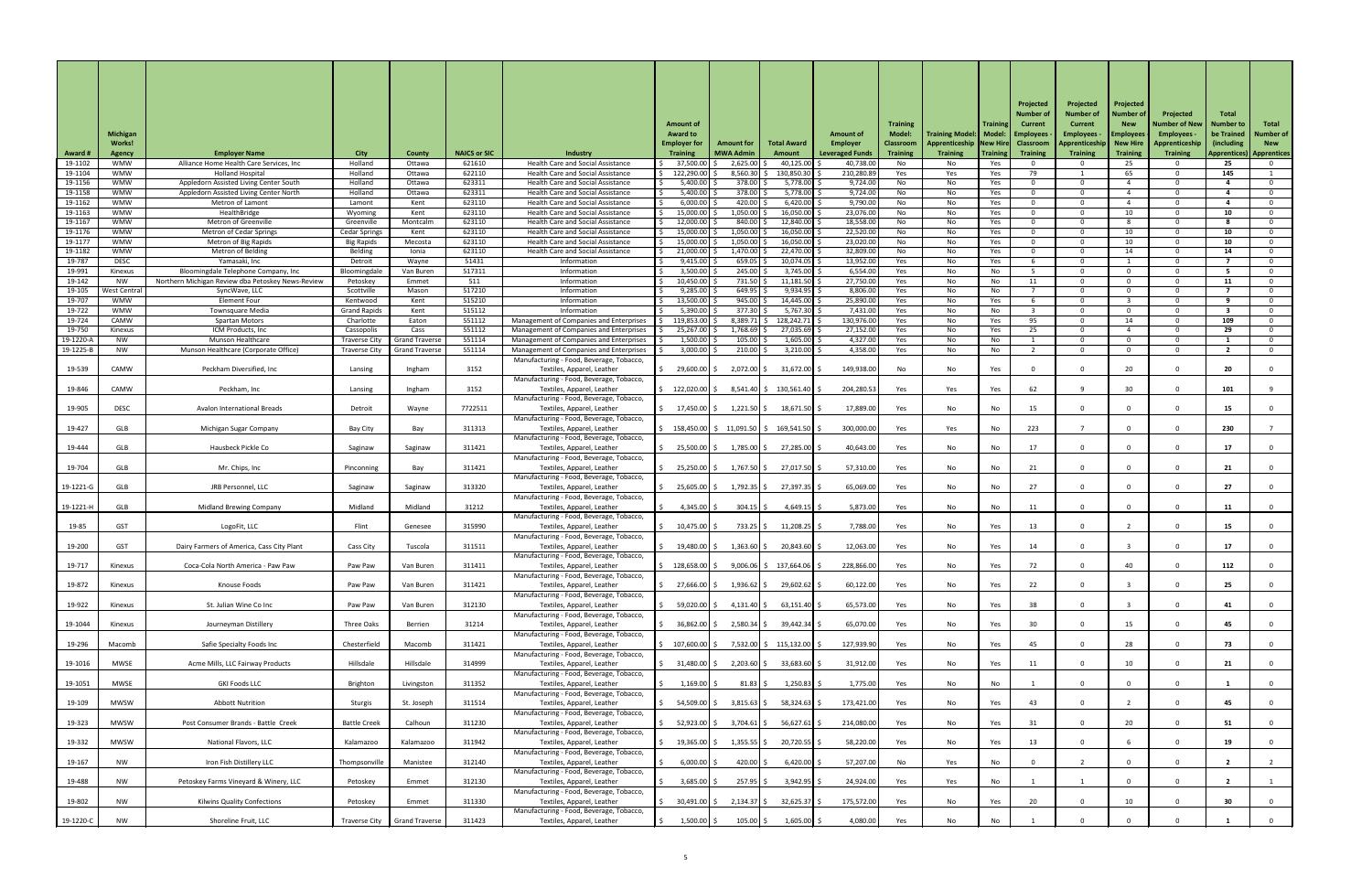|                | <b>Michigan</b>         |                                                     |                     |               |                     |                                                                           | <b>Amount of</b><br><b>Award to</b>    |                                       |                                                         | <b>Amount of</b>                          | <b>Training</b><br><b>Model:</b>    | <b>Training Model:   Model:   Employees</b>              | <b>Training</b> | Projected<br><b>Number o</b><br><b>Current</b> | Projected<br><b>Number of</b><br><b>Current</b><br><b>Employees</b> | Projected<br><b>Number of</b><br><b>New</b><br><b>Employees</b> | Projected<br><b>Number of New</b><br>Employees - | Total<br><b>Number to</b><br>be Trained        | Total<br><b>Number of</b> |
|----------------|-------------------------|-----------------------------------------------------|---------------------|---------------|---------------------|---------------------------------------------------------------------------|----------------------------------------|---------------------------------------|---------------------------------------------------------|-------------------------------------------|-------------------------------------|----------------------------------------------------------|-----------------|------------------------------------------------|---------------------------------------------------------------------|-----------------------------------------------------------------|--------------------------------------------------|------------------------------------------------|---------------------------|
| <b>Award #</b> | Works!<br><b>Agency</b> | <b>Employer Name</b>                                | <b>City</b>         | <b>County</b> | <b>NAICS or SIC</b> | <b>Industry</b>                                                           | <b>Employer for</b><br><b>Training</b> | <b>Amount for</b><br><b>MWA Admin</b> | <b>Total Award</b><br>Amount                            | <b>Employer</b><br><b>Leveraged Funds</b> | <b>Classroom</b><br><b>Training</b> | Apprenticeship   New Hire   Classroom<br><b>Training</b> | Training        | <b>Training</b>                                | Apprenticeship   New Hire<br><b>Training</b>                        | <b>Training</b>                                                 | Apprenticeship<br><b>Training</b>                | (including)<br><b>Apprentices) Apprentices</b> | <b>New</b>                |
| 19-297         | Oakland                 | Betterform, Inc                                     | Ferndale            | Oakland       | 316210              | Manufacturing - Food, Beverage, Tobacco,<br>Textiles, Apparel, Leather    | 7,500.00                               | 525.00                                | $8,025.00$ \$                                           | 14,500.00                                 | Yes                                 | No                                                       | No              |                                                |                                                                     |                                                                 |                                                  |                                                |                           |
| 19-279         | SEMCA                   | Ackroyd's Scottish Bakery                           | Redford             | Wayne         | 311811              | Manufacturing - Food, Beverage, Tobacco,<br>Textiles, Apparel, Leather    | $13,875.00$ \$                         | $971.25$ \$                           | $14,846.25$ \$                                          | 34,380.18                                 | Yes                                 | No                                                       | Yes             |                                                |                                                                     |                                                                 |                                                  |                                                |                           |
| 19-489         | SEMCA                   | Happy Howie's, LLC                                  | Detroit             | Wayne         | 31110               | Manufacturing - Food, Beverage, Tobacco,<br>Textiles, Apparel, Leather    | 23,229.00 \$                           | $1,626.03$ \$                         | 24,855.03 \$                                            | 36,467.59                                 | Yes                                 | No                                                       | Yes             | 14                                             |                                                                     |                                                                 |                                                  | 19                                             |                           |
| 19-387         | West Central            | Peterson Farms, Inc                                 | Shelby              | Oceana        | 2037/311411         | Manufacturing - Food, Beverage, Tobacco,<br>Textiles, Apparel, Leather    | $30,146.00$ \$                         | $2,110.22$ \$                         | $32,256.22$ \$                                          | 74,065.99                                 | Yes                                 | No                                                       | No              | 39                                             |                                                                     | $\cap$                                                          |                                                  | 39                                             |                           |
|                | 19-415   West Central   | Michigan Freeze Pack, LLC                           | Hart                | Oceana        | 311411              | Manufacturing - Food, Beverage, Tobacco,<br>Textiles, Apparel, Leather    | $14,396.00$ \$                         | $1,007.72$ \$                         | $15,403.72$ \$                                          | 14,074.87                                 | Yes                                 | No                                                       | No              | 20                                             |                                                                     |                                                                 |                                                  | 20                                             |                           |
| 19-495         | <b>West Central</b>     | Arctic Foods, Inc                                   | Hart                | Oceana        | 311411              | Manufacturing - Food, Beverage, Tobacco,<br>Textiles, Apparel, Leather    | 1,500.00                               | $105.00$ \$                           | $1,605.00$ \$                                           | 1,200.00                                  | Yes                                 | No                                                       | No              |                                                |                                                                     |                                                                 |                                                  |                                                |                           |
| 19-773         | West Central            | Nestle - Gerber Products                            | Fremont             | Newaygo       | 311422              | Manufacturing - Food, Beverage, Tobacco,<br>Textiles, Apparel, Leather    | $99,000.00$ \$                         |                                       | 6,930.00 $\vert \xi \vert$ 105,930.00 $\vert \xi \vert$ | 322,985.00                                | Yes                                 | Yes                                                      | No              | 58                                             |                                                                     |                                                                 |                                                  | 62                                             |                           |
| 19-713         | <b>WMW</b>              | <b>Founders Brewing Company</b>                     | <b>Grand Rapids</b> | Kent          | 312120              | Manufacturing - Food, Beverage, Tobacco,<br>Textiles, Apparel, Leather    | $18,000.00$ \$                         | $1,260.00$ \$                         | $19,260.00$ \$                                          | 225,455.00                                | Yes                                 | Yes                                                      | Yes             |                                                |                                                                     |                                                                 |                                                  | 11                                             |                           |
| 19-812         | <b>WMW</b>              | West Thomas Partners, LLC (dba Gluten Free Bar)     | <b>Grand Rapids</b> | Kent          | 311340              | Manufacturing - Food, Beverage, Tobacco,<br>Textiles, Apparel, Leather    | $30,450.00$ \$                         | $2,131.50$ \$                         | $32,581.50$ \$                                          | 49,834.00                                 | Yes                                 | No                                                       | Yes             |                                                |                                                                     | 14                                                              |                                                  | 22                                             |                           |
|                |                         |                                                     |                     |               |                     | Manufacturing - Food, Beverage, Tobacco,                                  |                                        |                                       |                                                         |                                           |                                     |                                                          |                 |                                                |                                                                     |                                                                 |                                                  |                                                |                           |
| 19-823         | <b>WMW</b>              | Roskam Baking Company                               | Kentwood            | Kent          | 311812              | Textiles, Apparel, Leather<br>Manufacturing - Food, Beverage, Tobacco,    | 90,000.00 \$                           | $6,300.00$ \$                         | $96,300.00$ \$                                          | 231,590.00                                | Yes                                 | Yes                                                      | Yes             | 43                                             |                                                                     |                                                                 |                                                  | 56                                             |                           |
| 19-1002        | <b>WMW</b>              | Hearthside Food Solutions, LLC                      | <b>Grand Rapids</b> | Kent          | 311821              | Textiles, Apparel, Leather<br>Manufacturing - Food, Beverage, Tobacco,    | $26,000.00$ $\mid$ \$                  | $1,820.00$ \$                         | 27,820.00                                               | 70,940.00                                 | Yes                                 | No                                                       | Yes             | 12                                             |                                                                     | 10                                                              |                                                  | 22                                             |                           |
| 19-1009        | <b>WMW</b>              | Hearthside Food Services, LLC                       | Kentwood            | Kent          | 311821              | Textiles, Apparel, Leather<br>Manufacturing - Food, Beverage, Tobacco,    | 43,800.00 \$                           | $3,066.00$ \$                         | $46,866.00$ \$                                          | 127,925.00                                | Yes                                 | Yes                                                      | Yes             | 34                                             |                                                                     | 15                                                              |                                                  | 50                                             |                           |
| 19-1063        | <b>WMW</b>              | Michigan Turkey Producers                           | <b>Grand Rapids</b> | Kent          | 311615              | Textiles, Apparel, Leather<br>Manufacturing - Food, Beverage, Tobacco,    | $\frac{109,199.00}{5}$                 |                                       | 7,643.93 \$116,842.93 \$                                | 627,482.95                                | Yes                                 | No                                                       | Yes             | 54                                             |                                                                     | 20                                                              |                                                  | 74                                             |                           |
| 19-1150        | <b>WMW</b>              | La Colombe                                          | Muskegon            | Muskegon      | 312111              | Textiles, Apparel, Leather<br>Manufacturing - Food, Beverage, Tobacco,    | 34,248.00 \$                           | 2,397.36 \$                           | $36,645.36$ \$                                          | 43,817.00                                 | Yes                                 | No                                                       | Yes             | 20                                             |                                                                     | 10                                                              |                                                  | 30                                             |                           |
| 19-1166        | <b>WMW</b>              | Lavoi Corporation dba Epi Breads                    | Muskegon            | Muskegon      | 311812              | Textiles, Apparel, Leather<br>Manufacturing - Food, Beverage, Tobacco,    | 44,520.00 \$                           | $3,116.40$ \$                         | 47,636.40 \$                                            | 55,153.00                                 | Yes                                 | Yes                                                      | Yes             | 25                                             |                                                                     | 10                                                              |                                                  | 36                                             |                           |
| 19-1135-A      | <b>WMW</b>              | Riveridge Cider Company                             | Sparta              | Kent          | 311421              | Textiles, Apparel, Leather<br>Manufacturing - Food, Beverage, Tobacco,    | 7,500.00                               | 525.00                                | $8,025.00$ \$                                           | 22,055.00                                 | Yes                                 | No                                                       | No              |                                                |                                                                     |                                                                 |                                                  |                                                |                           |
| 19-1135-E      | <b>WMW</b>              | Rasch Brothers Apple Storage                        | <b>Grand Rapids</b> | Kent          | 311991              | Textiles, Apparel, Leather<br>Manufacturing - Primary Metal & all related | $10,500.00$ \$                         | 735.00 \$                             | $11,235.00$ \$                                          | 20,430.45                                 | Yes                                 | No                                                       | No              |                                                |                                                                     |                                                                 |                                                  |                                                |                           |
| 19-42          | CAMW                    | Linn Products, Inc                                  | Charlotte           | Eaton         | 331312              | Miscellaneous                                                             | 27,529.00 \$                           | 1,927.03 \$                           | 29,456.03 \$                                            | 67,790.18                                 | Yes                                 | Yes                                                      | Yes             | 41                                             |                                                                     |                                                                 |                                                  | 46                                             |                           |
| 19-121         | CAMW                    | MAHLE Engine Components USA, Inc                    | St. Johns           | Clinton       | 336310              | Manufacturing - Primary Metal & all related<br>Miscellaneous              | 29,824.00 \$                           | 2,087.68 \$                           | $31,911.68$ \$                                          | 215,106.42                                | Yes                                 | No                                                       | No              | 43                                             |                                                                     |                                                                 |                                                  | 43                                             |                           |
| 19-128         | CAMW                    | Enova Premier                                       | Charlotte           | Eaton         | 336390              | Manufacturing - Primary Metal & all related<br>Miscellaneous              | $18,869.00$ \$                         | $1,320.83$ \$                         | 20,189.83 \$                                            | 15,622.00                                 | Yes                                 | No                                                       | Yes             | 18                                             |                                                                     |                                                                 |                                                  | 19                                             |                           |
| 19-132         | CAMW                    | Bernal, LLC                                         | Rochester Hills     | Oakland       | 333514              | Manufacturing - Primary Metal & all related<br>Miscellaneous              | 20,740.00 \$                           | $1,451.80$ \$                         | 22,191.80 \$                                            | 427,384.24                                | Yes                                 | No                                                       | Yes             | 22                                             |                                                                     |                                                                 |                                                  | 30                                             |                           |
| 19-166         | CAMW                    | Olympian Tool, LCC                                  | St. Johns           | Clinton       | 333514              | Manufacturing - Primary Metal & all related<br>Miscellaneous              | 16,350.00 \$                           | $1,144.50$ \$                         | 17,494.50 \$                                            | 14,337.69                                 | Yes                                 | Yes                                                      | Yes             | 10                                             |                                                                     |                                                                 |                                                  | 12                                             |                           |
| 19-190         | CAMW                    | <b>Clinton Machine</b>                              | Ovid                | Clinton       | 333517              | Manufacturing - Primary Metal & all related<br>Miscellaneous              | 15,794.00 \$                           | $1,105.58$ \$                         | $16,899.58$ \$                                          | 27,189.00                                 | Yes                                 | No                                                       | Yes             | 15                                             |                                                                     |                                                                 |                                                  | 16                                             |                           |
| 19-229         | CAMW                    | Dowding Industries Inc                              | Eaton Rapids        | Eaton         | 333517              | Manufacturing - Primary Metal & all related<br>Miscellaneous              | 26,001.00 \$                           | $1,820.07$ \$                         | 27,821.07 \$                                            | 21,494.00                                 | Yes                                 | Yes                                                      | Yes             | 14                                             |                                                                     |                                                                 |                                                  | 22                                             |                           |
| 19-231         | CAMW                    | KTM Industries, Inc                                 | Holt                | Ingham        | 399999              | Manufacturing - Primary Metal & all related<br>Miscellaneous              | $1,500.00$ \$                          | $105.00$ \$                           | $1,605.00$ \$                                           | 1,055.00                                  | No                                  | No                                                       | Yes             |                                                |                                                                     |                                                                 |                                                  |                                                |                           |
| 19-234         | CAMW                    | Gestamp                                             | Mason               | Ingham        | 336370              | Manufacturing - Primary Metal & all related,<br>Miscellaneous             | 140,169.00 \$                          |                                       | $9,811.83$ \$ 149,980.83 \$                             | 3,292,462.00                              | Yes                                 | Yes                                                      | Yes             | 60                                             |                                                                     | 30                                                              |                                                  | 93                                             |                           |
| 19-494         | CAMW                    | <b>IMPCO</b>                                        | Lansing             | Ingham        | 3541                | Manufacturing - Primary Metal & all related,<br>Miscellaneous             | 21,001.00   \$                         | 1,470.07   \$                         | 22,471.07 \$                                            | 63,159.86                                 | Yes                                 | No                                                       | No              | 15                                             |                                                                     | $\mathbf{0}$                                                    |                                                  | 15                                             |                           |
|                |                         |                                                     |                     |               |                     | Manufacturing - Primary Metal & all related,                              |                                        |                                       |                                                         |                                           |                                     |                                                          |                 |                                                |                                                                     |                                                                 |                                                  |                                                |                           |
| 19-507         | CAMW                    | Pratt and Whitney                                   | Lansing             | Ingham        | 3364125111          | Miscellaneous<br>Manufacturing - Primary Metal & all related              |                                        | $18,616.00$ \$ $1,303.12$ \$          | $19,919.12$ \$                                          | 80,000.00                                 | Yes                                 | No                                                       | No              | 40                                             |                                                                     |                                                                 |                                                  | 40                                             |                           |
| 19-516         | CAMW                    | <b>Bekum America Corporation</b>                    | Williamston         | Ingham        | 333220              | Miscellaneous<br>Manufacturing - Primary Metal & all related,             | 67,144.00   \$                         | 4,700.08   \$                         | 71,844.08 \$                                            | 236,827.00                                | Yes                                 | Yes                                                      | Yes             | 34                                             |                                                                     | 15                                                              |                                                  | 55                                             |                           |
| 19-525         | CAMW                    | Lectronix Inc                                       | Lansing             | Ingham        | 334418              | Miscellaneous<br>Manufacturing - Primary Metal & all related,             | 17,529.00 \$                           | $1,227.03$ \$                         | $18,756.03$ \$                                          | 21,179.00                                 | Yes                                 | No                                                       | Yes             | 17                                             |                                                                     |                                                                 |                                                  | 19                                             |                           |
| 19-594         | CAMW                    | Franchino Mold & Engineering                        | Lansing             | Clinton       | 333514              | Miscellaneous<br>Manufacturing - Primary Metal & all related              | 56,595.00 \$                           | $3,961.65$ \$                         | $60,556.65$ \$                                          | 558,398.00                                | Yes                                 | Yes                                                      | Yes             | 39                                             |                                                                     |                                                                 |                                                  | 52                                             |                           |
| 19-612         | CAMW                    | Precision Tool Inc                                  | Vermontville        | Eaton         | 332710              | Miscellaneous<br>Manufacturing - Primary Metal & all related,             | 19,952.00 \$                           | 1,396.64 \$                           | $21,348.64$ \$                                          | 179,324.56                                | Yes                                 | No                                                       | No              | 20                                             |                                                                     | $\Omega$                                                        |                                                  | 20                                             |                           |
| 19-832         | CAMW                    | <b>Cameron Tool Corporation</b>                     | Lansing             | Ingham        | 333514              | Miscellaneous<br>Manufacturing - Primary Metal & all related,             | 43,264.00 \$                           | $3,028.48$ \$                         | $46,292.48$ \$                                          | 83,080.25                                 | No                                  | Yes                                                      | Yes             |                                                |                                                                     |                                                                 |                                                  | 12                                             |                           |
| 19-1227-A      | CAMW                    | <b>Symmetry Medical Manufacturing Inc (Tecomet)</b> | Lansing             | Ingham        | 332112              | Miscellaneous                                                             |                                        | 17,900.00 \$ 1,253.00 \$              | 19,153.00 \$                                            | 15,625.00                                 | Yes                                 | No                                                       | No              | 20                                             |                                                                     |                                                                 |                                                  | 20                                             |                           |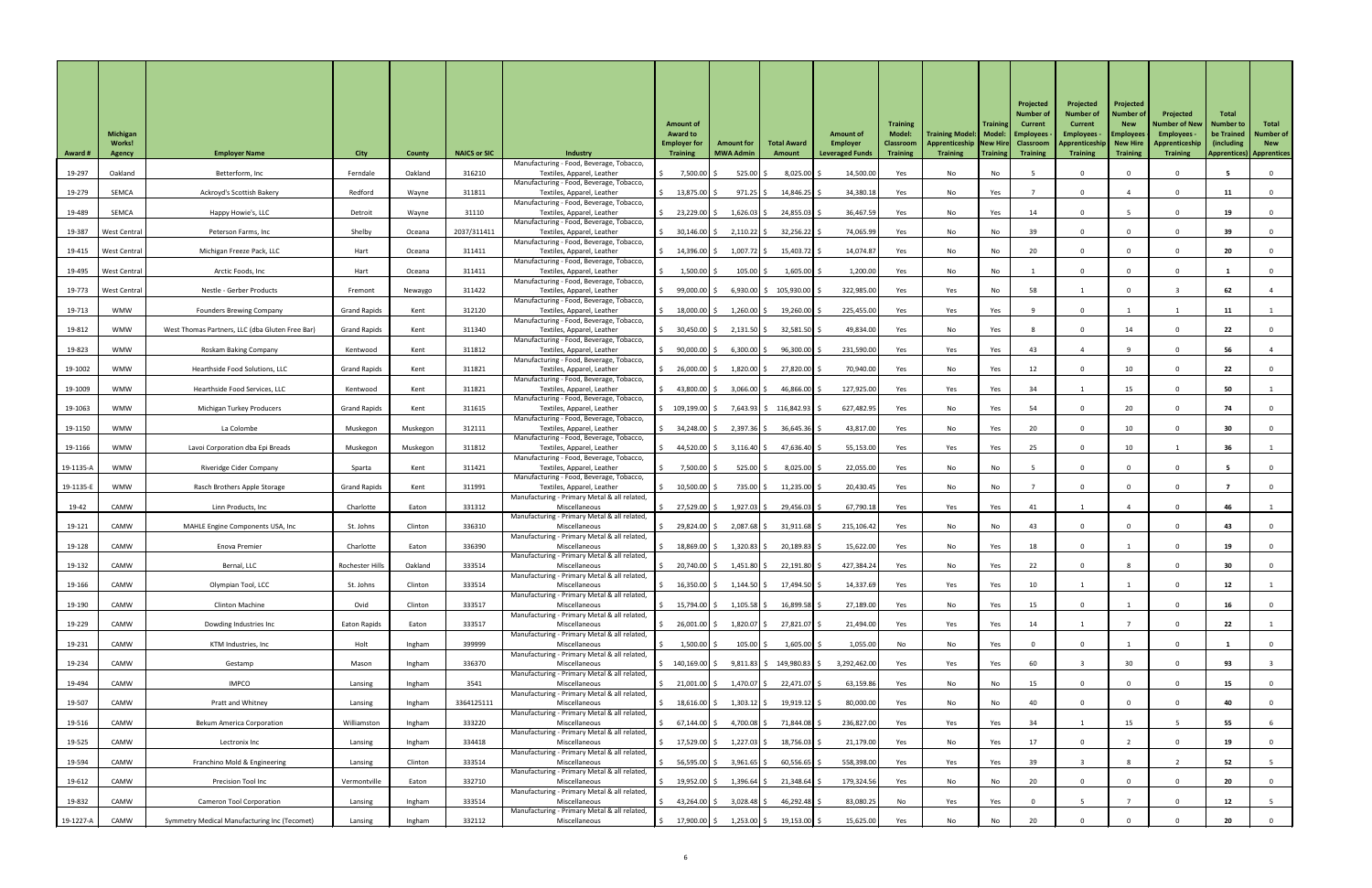| <b>Award #</b> | <b>Michigan</b><br><b>Works!</b><br>Agency | <b>Employer Name</b>                                                    | <b>City</b> | <b>County</b> | <b>NAICS or SIC</b> | <b>Industry</b><br>Manufacturing - Primary Metal & all related | <b>Amount of</b><br><b>Award to</b><br><b>Employer for</b><br><b>Training</b>           | <b>Amount for</b><br><b>MWA Admin</b>    | <b>Total Award</b><br>Amount | <b>Amount of</b><br>Employer<br><b>Leveraged Funds</b> | <b>Training</b><br><b>Model:</b><br><b>Classroom</b><br><b>Training</b> | Training Model:   Model:   Employees<br>Apprenticeship New Hire Classroom<br><b>Training</b> | <b>Training</b><br>  Training | Projected<br>Number of<br>Current<br><b>Training</b> | Projected<br><b>Number of</b><br><b>Current</b><br><b>Employees</b><br><b>Apprenticeship</b><br><b>Training</b> | Projected<br><b>Number of</b><br><b>New</b><br><b>Employees</b><br>New Hire<br><b>Training</b> | Projected<br><b>Number of New</b><br>Employees -<br>Apprenticeship<br><b>Training</b> | <b>Total</b><br><b>Number to</b><br>be Trained<br>(including)<br><b>Apprentices) Apprentices</b> | Total<br><b>Number of</b><br><b>New</b> |
|----------------|--------------------------------------------|-------------------------------------------------------------------------|-------------|---------------|---------------------|----------------------------------------------------------------|-----------------------------------------------------------------------------------------|------------------------------------------|------------------------------|--------------------------------------------------------|-------------------------------------------------------------------------|----------------------------------------------------------------------------------------------|-------------------------------|------------------------------------------------------|-----------------------------------------------------------------------------------------------------------------|------------------------------------------------------------------------------------------------|---------------------------------------------------------------------------------------|--------------------------------------------------------------------------------------------------|-----------------------------------------|
| 19-1227-B      | CAMW                                       | RSDC of Michigan, LLC                                                   | Holt        | Ingham        | 3465                | Miscellaneous                                                  | 17,912.00 \$                                                                            | $1,253.84$ \$                            | $19,165.84$ \$               | 24,360.00                                              | Yes                                                                     | No                                                                                           | No                            | 20                                                   |                                                                                                                 |                                                                                                |                                                                                       | 20                                                                                               |                                         |
| 19-1077        | <b>DESC</b>                                | ArecelorMittal Tailored Blanks                                          | Detroit     | Wayne         | 336390              | Manufacturing - Primary Metal & all related<br>Miscellaneous   | 66,000.00 \$                                                                            | 4,620.00 \$                              | 70,620.00 \$                 | 2,568,585.00                                           | Yes                                                                     | Yes                                                                                          | Yes                           | 34                                                   |                                                                                                                 |                                                                                                |                                                                                       | 43                                                                                               |                                         |
| 19-262         | GLB                                        | Amigo Mobility International Inc                                        | Bridgeport  | Saginaw       | 339113              | Manufacturing - Primary Metal & all related<br>Miscellaneous   | $2,785.00$ \$                                                                           | 194.95 \$                                | $2,979.95$ \$                | 3,688.00                                               | Yes                                                                     | No                                                                                           | No                            |                                                      |                                                                                                                 |                                                                                                |                                                                                       |                                                                                                  |                                         |
| 19-263         | GLB                                        | Aircraft Precision Products, Inc                                        | Ithaca      | Gratiot       | 336412              | Manufacturing - Primary Metal & all related,<br>Miscellaneous  | $9,000.00$ \$                                                                           | $630.00$ \$                              | $9,630.00$ \$                | 9,355.20                                               | Yes                                                                     | No                                                                                           | No                            |                                                      |                                                                                                                 |                                                                                                |                                                                                       |                                                                                                  |                                         |
| 19-264         | GLB                                        | J & T Tool & Die, Inc                                                   | Bay City    | Bay           | 333514              | Manufacturing - Primary Metal & all related<br>Miscellaneous   | $1,500.00$ \$                                                                           | $105.00$ \$                              | $1,605.00$ \$                | 7,018.00                                               | Yes                                                                     | No                                                                                           | No                            |                                                      |                                                                                                                 | $\Omega$                                                                                       |                                                                                       |                                                                                                  |                                         |
| 19-265         | GLB                                        | <b>Cambron Engineering Inc</b>                                          | Bay City    | Bay           | 333514              | Manufacturing - Primary Metal & all related,<br>Miscellaneous  | $4,070.81$ \$                                                                           | $284.96$ \$                              | 4,355.77 \$                  | 10,687.54                                              | Yes                                                                     | No                                                                                           | No                            |                                                      |                                                                                                                 |                                                                                                |                                                                                       |                                                                                                  |                                         |
| 19-266         | GLB                                        | Modern Machine                                                          | Bay City    |               | 333514              | Manufacturing - Primary Metal & all related<br>Miscellaneous   | $3,239.00$ \$                                                                           | $226.73$ \$                              | $3,465.73$ \$                | 1,299.00                                               | Yes                                                                     | No                                                                                           | No                            |                                                      |                                                                                                                 |                                                                                                |                                                                                       |                                                                                                  |                                         |
|                |                                            |                                                                         |             | Bay           |                     | Manufacturing - Primary Metal & all related                    |                                                                                         |                                          |                              |                                                        |                                                                         |                                                                                              |                               |                                                      |                                                                                                                 |                                                                                                |                                                                                       |                                                                                                  |                                         |
| 19-303         | GLB                                        | Turn One, Inc                                                           | Saginaw     | Saginaw       | 336330              | Miscellaneous<br>Manufacturing - Primary Metal & all related,  | $3,000.00$ \$                                                                           | $210.00$ \$                              | $3,210.00$ \$                | 12,255.00                                              | Yes                                                                     | No                                                                                           | Yes                           |                                                      |                                                                                                                 |                                                                                                |                                                                                       |                                                                                                  |                                         |
| 19-307         | GLB                                        | Eagle Machining                                                         | Frankenmuth | Saginaw       | 3312                | Miscellaneous<br>Manufacturing - Primary Metal & all related   | $1,500.00$ \$                                                                           | $105.00$ \$                              | $1,605.00$ \$                | 30,498.00                                              | Yes                                                                     | No                                                                                           | No                            |                                                      |                                                                                                                 | $\Omega$                                                                                       |                                                                                       |                                                                                                  |                                         |
| 19-317         | <b>GLB</b>                                 | <b>Endurance Carbide</b>                                                | Saginaw     | Saginaw       | 333514              | Miscellaneous<br>Manufacturing - Primary Metal & all related,  | $3,186.00$ \$                                                                           | $223.02$ \$                              | $3,409.02$ \$                | 3,851.21                                               | Yes                                                                     | No                                                                                           | No                            |                                                      |                                                                                                                 |                                                                                                |                                                                                       |                                                                                                  |                                         |
| 19-319         | <b>GLB</b>                                 | Miller Mold Co                                                          | Saginaw     | Saginaw       | 333511              | Miscellaneous<br>Manufacturing - Primary Metal & all related   | 6,000.00                                                                                | 420.00 $\vert$ \$                        | $6,420.00$ \$                | 12,826.25                                              | Yes                                                                     | No                                                                                           | No                            |                                                      |                                                                                                                 |                                                                                                |                                                                                       |                                                                                                  |                                         |
| 19-371         | GLB                                        | <b>Duperon Corporation</b>                                              | Saginaw     | Saginaw       | 333319              | Miscellaneous<br>Manufacturing - Primary Metal & all related,  | 9,995.00                                                                                | 699.65                                   | $10,694.65$ \$               | 9,995.00                                               | Yes                                                                     | No                                                                                           | No                            | 16                                                   |                                                                                                                 |                                                                                                |                                                                                       | 16                                                                                               |                                         |
| 19-397         | GLB                                        | Die Stampco Inc                                                         | Bay City    | Bay           | 333514              | Miscellaneous<br>Manufacturing - Primary Metal & all related   | 6,000.00                                                                                | 420.00 \$                                | $6,420.00$ \$                | 16,646.00                                              | No                                                                      | Yes                                                                                          | No                            |                                                      |                                                                                                                 |                                                                                                |                                                                                       |                                                                                                  |                                         |
| 19-457         | <b>GLB</b>                                 | <b>Magnum Construction Company</b>                                      | Midland     | Midland       | 332312              | Miscellaneous                                                  | $5,957.00$ \$                                                                           | 416.99 $\frac{1}{2}$                     | $6,373.99$ \$                | 4,032.77                                               | Yes                                                                     | No                                                                                           | Yes                           | 20                                                   |                                                                                                                 |                                                                                                |                                                                                       | 23                                                                                               |                                         |
| 19-458         | <b>GLB</b>                                 | <b>B &amp; J Tool Services</b>                                          | Fenton      | Genesee       | 332710              | Manufacturing - Primary Metal & all related<br>Miscellaneous   | 4,800.00                                                                                | $336.00$ \$                              | $5,136.00$ \$                | 2,965.80                                               | Yes                                                                     | No                                                                                           | No                            |                                                      |                                                                                                                 |                                                                                                |                                                                                       |                                                                                                  |                                         |
| 19-470         | GLB                                        | UMBRAGROUP, Thomson Aerospace & Defense dba Linear<br><b>Motion LLC</b> | Saginaw     | Saginaw       | 336413              | Manufacturing - Primary Metal & all related<br>Miscellaneous   | 46,355.00 $\frac{1}{2}$                                                                 | 3,244.85                                 | $49,599.85$ \$               | 205,302.47                                             | Yes                                                                     | No                                                                                           | No                            | 72                                                   |                                                                                                                 |                                                                                                |                                                                                       | 72                                                                                               |                                         |
| 19-480         | GLB                                        | <b>Kapex Manufacturing</b>                                              | Saginaw     | Saginaw       | 332710              | Manufacturing - Primary Metal & all related<br>Miscellaneous   | 1,400.00                                                                                | 98.00                                    | $1,498.00$ \$                | 3,429.12                                               | Yes                                                                     | No                                                                                           | No                            |                                                      |                                                                                                                 |                                                                                                |                                                                                       |                                                                                                  |                                         |
| 19-483         | GLB                                        | JCP, LLC                                                                | Saginaw     | Saginaw       | 333515              | Manufacturing - Primary Metal & all related,<br>Miscellaneous  | 28,250.00 \$                                                                            | $1,977.50$ \$                            | $30,227.50$ \$               | 35,493.00                                              | Yes                                                                     | No                                                                                           | No                            | 21                                                   |                                                                                                                 |                                                                                                |                                                                                       | 21                                                                                               |                                         |
| 19-485         | GLB                                        | R&S Cutter Grind                                                        | Saginaw     | Saginaw       | 333517              | Manufacturing - Primary Metal & all related<br>Miscellaneous   | $3,000.00$ \$                                                                           | $210.00$ \$                              | $3,210.00$ \$                | 6,346.00                                               | Yes                                                                     | No                                                                                           | No                            |                                                      |                                                                                                                 |                                                                                                |                                                                                       |                                                                                                  |                                         |
| 19-547         | GLB                                        | <b>BGT Aerospace LLC</b>                                                | Bay City    | Bay           | 336412              | Manufacturing - Primary Metal & all related,<br>Miscellaneous  | $3,000.00$ \$                                                                           | $210.00$ \$                              | $3,210.00$ \$                | 8,140.00                                               | No                                                                      | Yes                                                                                          | No                            |                                                      |                                                                                                                 |                                                                                                |                                                                                       |                                                                                                  |                                         |
|                |                                            |                                                                         |             |               | 336399              | Manufacturing - Primary Metal & all related                    |                                                                                         |                                          |                              |                                                        |                                                                         |                                                                                              |                               |                                                      | 37                                                                                                              |                                                                                                |                                                                                       |                                                                                                  |                                         |
| 19-619         | <b>GLB</b>                                 | <b>Nexteer Automotive</b>                                               | Saginaw     | Saginaw       |                     | Miscellaneous<br>Manufacturing - Primary Metal & all related   |                                                                                         | 341,000.00 \$ 23,870.00 \$ 364,870.00 \$ |                              | 10,170,000.00                                          | Yes                                                                     | Yes                                                                                          | No                            | 200                                                  |                                                                                                                 |                                                                                                |                                                                                       | 237                                                                                              | 37                                      |
| 19-638         | GLB                                        | U.S. Graphite, Inc                                                      | Saginaw     | Saginaw       | 335991              | Miscellaneous<br>Manufacturing - Primary Metal & all related   | $40,065.00$ \$                                                                          | $2,804.55$ \$                            | $42,869.55$ \$               | 41,765.00                                              | Yes                                                                     | No                                                                                           | Yes                           | 43                                                   |                                                                                                                 |                                                                                                |                                                                                       | 48                                                                                               |                                         |
| 19-655         | <b>GLB</b>                                 | Fullerton Tool Company, Inc                                             | Saginaw     | Saginaw       | 333515              | Miscellaneous<br>Manufacturing - Primary Metal & all related   | 66,195.00 \$                                                                            | 4,633.65 \$                              | 70,828.65 \$                 | 179,195.9                                              | Yes                                                                     | No                                                                                           | No                            | 91                                                   |                                                                                                                 |                                                                                                |                                                                                       | 91                                                                                               |                                         |
| 19-677         | GLB                                        | Alloy Construcion Service, Inc.                                         | Midland     | Midland       | 332312              | Miscellaneous<br>Manufacturing - Primary Metal & all related   | 30,863.00 \$                                                                            | $2,160.41$ \$                            | $33,023.41$ \$               | 35,134.00                                              | Yes                                                                     | No                                                                                           | No                            | 23                                                   |                                                                                                                 |                                                                                                |                                                                                       | 23                                                                                               |                                         |
| 19-692         | GLB                                        | Ingersoll CM Systems, LLC                                               | Midland     | Midland       | 333517              | Miscellaneous<br>Manufacturing - Primary Metal & all related   | $5,598.00$ \$                                                                           | $391.86$ \$                              | $5,989.86$ \$                | 5,543.95                                               | Yes                                                                     | No                                                                                           | No                            |                                                      |                                                                                                                 |                                                                                                |                                                                                       |                                                                                                  |                                         |
| 19-831         | <b>GLB</b>                                 | Tannas Company a division of the Savant Group                           | Midland     | Midland       | 334516              | Miscellaneous<br>Manufacturing - Primary Metal & all related,  | 35,662.00 \$                                                                            | $2,496.34$ \$                            | $38,158.34$ \$               | 110,870.00                                             | Yes                                                                     | No                                                                                           | Yes                           | 42                                                   |                                                                                                                 |                                                                                                |                                                                                       |                                                                                                  |                                         |
| 19-883         | GLB                                        | <b>Metal Sales Manufacturing Corporation</b>                            | Bay City    | Bay           | 332322              | Miscellaneous<br>Manufacturing - Primary Metal & all related,  | 17,250.00 \$                                                                            | 1,207.50 \$                              | $18,457.50$ \$               | 22,006.00                                              | Yes                                                                     | No                                                                                           | No                            | 15                                                   |                                                                                                                 | $\Omega$                                                                                       |                                                                                       | 15                                                                                               |                                         |
| 19-1094        | GLB                                        | Saginaw Products dba Cignys                                             | Saginaw     | Saginaw       | 332999              | Miscellaneous                                                  | $\frac{1}{2}$ 171,849.00 $\frac{1}{2}$ 12,029.43 $\frac{1}{2}$ 183,878.43 $\frac{1}{2}$ |                                          |                              | 275,233.00                                             | Yes                                                                     | Yes                                                                                          | Yes                           | 136                                                  |                                                                                                                 |                                                                                                |                                                                                       | 148                                                                                              |                                         |
| 19-1221-E      | GLB                                        | M. Curry Corporation dba Endurance Carbide                              | Saginaw     | Saginaw       | 333514              | Manufacturing - Primary Metal & all related,<br>Miscellaneous  | $1,500.00$ \$                                                                           | $105.00$ \$                              | $1,605.00$ \$                | 2,514.00                                               | Yes                                                                     | No                                                                                           | No                            |                                                      |                                                                                                                 |                                                                                                |                                                                                       |                                                                                                  |                                         |
| 19-1221-F      | GLB                                        | <b>Fullerton Tool West</b>                                              | Saginaw     | Saginaw       | 333991              | Manufacturing - Primary Metal & all related<br>Miscellaneous   | $2,700.00$ \$                                                                           | $189.00$ \$                              | $2,889.00$ \$                | 4,560.00                                               | Yes                                                                     | No                                                                                           | No                            |                                                      |                                                                                                                 |                                                                                                |                                                                                       |                                                                                                  |                                         |
| 19-1221-J      | GLB                                        | Erie Marketing, Inc dba Erie Custom Signs                               | Saginaw     | Saginaw       | 339950              | Manufacturing - Primary Metal & all related,<br>Miscellaneous  | $2,870.00$ \$                                                                           | $200.90$ \$                              | $3,070.90$ \$                | 10,424.00                                              | Yes                                                                     | No                                                                                           | No                            |                                                      |                                                                                                                 |                                                                                                |                                                                                       |                                                                                                  |                                         |
| 19-1232-A      | GLB                                        | Falcon RME, LLC                                                         | Freeland    | Bay           | 332312              | Manufacturing - Primary Metal & all related,<br>Miscellaneous  | 13,500.00 \$                                                                            | $945.00$ \$                              | $14,445.00$ \$               | 10,373.00                                              | Yes                                                                     | No                                                                                           | No                            | 10 <sup>°</sup>                                      |                                                                                                                 |                                                                                                |                                                                                       | 10                                                                                               |                                         |
| 19-1232-B      | GLB                                        | Globe Fire Sprinkler                                                    | Standish    | Arenac        | 332999/332900       | Manufacturing - Primary Metal & all related,<br>Miscellaneous  | 4,000.00 $\vert$ \$                                                                     | 280.00 \$                                | 4,280.00 \$                  | 2,193.00                                               | Yes                                                                     | No                                                                                           | No                            |                                                      |                                                                                                                 | $\Omega$                                                                                       |                                                                                       |                                                                                                  | $\overline{0}$                          |
| 19-1232-C      | GLB                                        | Mistequay Group, Ltd.                                                   | Saginaw     | Saginaw       | 332710              | Manufacturing - Primary Metal & all related,<br>Miscellaneous  | 22,200.00 \$<br>S.                                                                      | 1,554.00 \$                              | 23,754.00 \$                 | 41,933.14                                              | Yes                                                                     | No                                                                                           | No                            | 21                                                   |                                                                                                                 |                                                                                                |                                                                                       | 21                                                                                               |                                         |
|                |                                            |                                                                         |             |               |                     |                                                                |                                                                                         |                                          |                              |                                                        |                                                                         |                                                                                              |                               |                                                      |                                                                                                                 |                                                                                                |                                                                                       |                                                                                                  |                                         |

7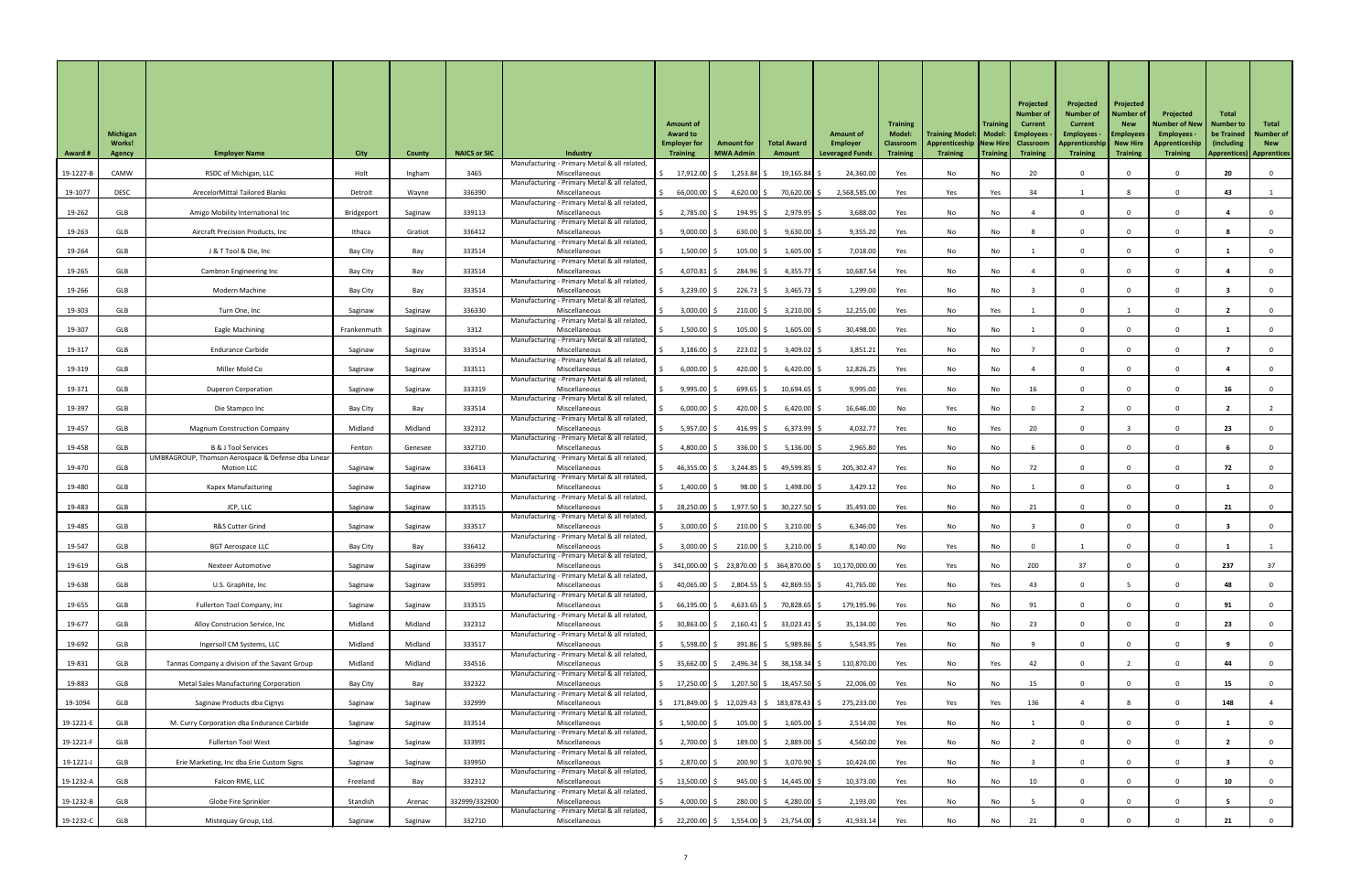| Manufacturing - Primary Metal & all related,<br><b>GST</b><br>332710, 541330<br>8,297.00<br>19-41<br>Clio<br>$6,145.00$ \$<br>430.15 $\frac{1}{2}$<br>$6,575.15$ \$<br>Yes<br>D&D Design, Inc<br>Yes<br>No<br>Genesee<br>Miscellaneous<br>Manufacturing - Primary Metal & all related,<br>332999<br>17,872.00<br>19-45<br><b>GST</b><br>7,500.00 \$<br>$525.00$ \$<br>$8,025.00$ \$<br>Senk Tooling, Inc<br>Yes<br>No<br>No<br>Shiawassee<br>Miscellaneous<br>Owosso<br>Manufacturing - Primary Metal & all related<br>5,595.00 \$<br>$391.65$ \$<br>$5,986.65$ \$<br>8,256.00<br>19-53<br><b>GST</b><br>332710<br>No<br>Epic Machince, Inc<br>Miscellaneous<br>Yes<br>No<br>Fenton<br>Genesee<br>Manufacturing - Primary Metal & all related<br>19-54<br><b>GST</b><br>333249<br>$2,649.00$ \$<br>$185.43$ \$<br>$2,834.43$ \$<br>30,378.00<br>Aurora Cad Cam, Inc<br>Miscellaneous<br>No<br>No<br>Metamora<br>Yes<br>$\Omega$<br>Lapeer<br>Manufacturing - Primary Metal & all related,<br>331512<br>1,781.00<br>19-73<br><b>GST</b><br>$1,500.00$ \$<br>$105.00$ \$<br>$1,605.00$ \$<br>No<br>Miscellaneous<br>No<br>Aristo-Cast, Inc<br>Almont<br>Yes<br>Lapeer<br>$\Omega$<br>Manufacturing - Primary Metal & all related<br>27<br>19-76<br>GST<br>333514<br>14,480.00 \$<br>$1,013.60$ \$<br>$15,493.60$ \$<br>33,943.00<br>No<br>27<br>Thumb Tool & Engineering<br>Bad Axe<br>Yes<br>No<br>Huron<br>Miscellaneous<br>Manufacturing - Primary Metal & all related<br>333515<br>54,664.00<br>19-96<br><b>GST</b><br>$13,500.00$ \$<br>$945.00$ \$<br>$14,445.00$ \$<br>No<br>Cass City<br>Tuscola<br>Yes<br>No<br>MI-Tech Tooling, Inc<br>Miscellaneous<br>$\Omega$<br>Manufacturing - Primary Metal & all related<br>$1,001.70$ \$<br>$15,311.70$ \$<br>578,638.78<br>15<br>19-116<br><b>GST</b><br>H&H Tool Inc<br>336390<br>14,310.00 \$<br>Yes<br>No<br>Miscellaneous<br>No<br>15<br>Lapeer<br>Lapeer<br>Manufacturing - Primary Metal & all related<br>19-122<br><b>GST</b><br>339112<br>22,475.00 \$<br>$1,573.25$ \$<br>24,048.25 \$<br>21,066.05<br>22<br>22<br>Domico Med-Device<br>Miscellaneous<br>No<br>No<br>Fenton<br>Genesee<br>Yes<br>$\Omega$<br>Manufacturing - Primary Metal & all related<br>19-180<br><b>GST</b><br>333000<br>52,500.00 \$<br>3,675.00 \$<br>56,175.00 \$<br>135,098.00<br>35 <sub>2</sub><br>Oakland<br>Miscellaneous<br>No<br>35 <sub>2</sub><br><b>Century Tool and Gage</b><br>Fenton<br>Yes<br>No<br>Manufacturing - Primary Metal & all related<br>333411<br>Miscellaneous<br>19-223<br><b>GST</b><br>Shiawassee<br>3,700.00<br>259.00 \$<br>$3,959.00$ \$<br>6,634.41<br><b>Tri-Mer Corporation</b><br>Yes<br>No<br>Owosso<br>No<br>Manufacturing - Primary Metal & all related<br>42,426.00 $\vert$ \$<br>$2,969.82$ \$<br>$45,395.82$ \$<br>7,805,918.27<br>19-226<br><b>GST</b><br><b>Grand Blanc</b><br>334418<br>No<br>10<br>Magna Electronics Technology, Inc<br>Yes<br>Yes<br>41<br>51<br>Genesee<br>Miscellaneous<br>Manufacturing - Primary Metal & all related<br>336370<br>38,362.00<br>19-235<br><b>GST</b><br>12,000.00<br>840.00 \$<br>$12,840.00$ \$<br>Elkton<br>Miscellaneous<br>No<br>Yes<br>No<br>Tower International<br>Huron<br>Manufacturing - Primary Metal & all related<br>332721<br>121,964.00<br>19-268<br>GST<br>Sanilac<br>50,306.00 \$<br>$3,521.42$ \$<br>$53,827.42$ \$<br>Yes<br>23<br>Yes<br>Yes<br>Huron Inc<br>Lexington<br>Miscellaneous<br>Manufacturing - Primary Metal & all related<br>19-1216-B<br>336360<br>26,702.92 \$<br>52,017.00<br>17<br><b>GST</b><br>Marlette<br>24,956.00 \$<br>1,746.92 \$<br>Grupo Antolin Michigan, Inc<br>Sanilac<br>Miscellaneous<br>Yes<br>No<br>No<br>17<br>Manufacturing - Primary Metal & all related<br>332721<br>19-1216-C<br><b>GST</b><br>Sanilac<br>$1,542.59$ \$<br>23,579.59 \$<br>38,178.00<br>27<br>Miscellaneous<br>22,037.00 \$<br>Yes<br>No<br>No<br>27<br>Huron Inc<br>Lexington<br>Manufacturing - Primary Metal & all related<br>$4,171.58$ \$<br>$63,765.58$ \$<br>121,975.00<br>29<br>19-599<br>333513<br>59,594.00 \$<br>Yes<br>Yes<br>39<br>Ausco Products, LLC<br><b>Benton Harbor</b><br>Berrien<br>Miscellaneous<br>Yes<br>Kinexus<br>Manufacturing - Primary Metal & all related<br>332510<br>4,958.66 \$<br>179,200.00<br>19-603<br>Albion<br>70,838.00 \$<br>75,796.66 \$<br>No<br>65<br>78<br>Colson Group USA - Albion Industries<br>Calhoun<br>Miscellaneous<br>Yes<br>Yes<br>13<br>Kinexus<br>Manufacturing - Primary Metal & all related<br>333511<br>3,723.37 \$<br>208,049.00<br>19-690<br>53,191.00 \$<br>56,914.37 \$<br>Yes<br>Yes<br>Yes<br>19<br>30<br>Hanson Mold<br>St. Joseph<br>Berrien<br>Miscellaneous<br>Kinexus<br>Manufacturing - Primary Metal & all related |    |
|-------------------------------------------------------------------------------------------------------------------------------------------------------------------------------------------------------------------------------------------------------------------------------------------------------------------------------------------------------------------------------------------------------------------------------------------------------------------------------------------------------------------------------------------------------------------------------------------------------------------------------------------------------------------------------------------------------------------------------------------------------------------------------------------------------------------------------------------------------------------------------------------------------------------------------------------------------------------------------------------------------------------------------------------------------------------------------------------------------------------------------------------------------------------------------------------------------------------------------------------------------------------------------------------------------------------------------------------------------------------------------------------------------------------------------------------------------------------------------------------------------------------------------------------------------------------------------------------------------------------------------------------------------------------------------------------------------------------------------------------------------------------------------------------------------------------------------------------------------------------------------------------------------------------------------------------------------------------------------------------------------------------------------------------------------------------------------------------------------------------------------------------------------------------------------------------------------------------------------------------------------------------------------------------------------------------------------------------------------------------------------------------------------------------------------------------------------------------------------------------------------------------------------------------------------------------------------------------------------------------------------------------------------------------------------------------------------------------------------------------------------------------------------------------------------------------------------------------------------------------------------------------------------------------------------------------------------------------------------------------------------------------------------------------------------------------------------------------------------------------------------------------------------------------------------------------------------------------------------------------------------------------------------------------------------------------------------------------------------------------------------------------------------------------------------------------------------------------------------------------------------------------------------------------------------------------------------------------------------------------------------------------------------------------------------------------------------------------------------------------------------------------------------------------------------------------------------------------------------------------------------------------------------------------------------------------------------------------------------------------------------------------------------------------------------------------------------------------------------------------------------------------------------------------------------------------------------------------------------------------------------------------------------------------------------------------------------------------------------------------------------------------------------------------------------------------------------------------------------------------------------------------------------------------------------------------------------------------------------------------------------------------------------------------------------------------------------------------------------------------|----|
|                                                                                                                                                                                                                                                                                                                                                                                                                                                                                                                                                                                                                                                                                                                                                                                                                                                                                                                                                                                                                                                                                                                                                                                                                                                                                                                                                                                                                                                                                                                                                                                                                                                                                                                                                                                                                                                                                                                                                                                                                                                                                                                                                                                                                                                                                                                                                                                                                                                                                                                                                                                                                                                                                                                                                                                                                                                                                                                                                                                                                                                                                                                                                                                                                                                                                                                                                                                                                                                                                                                                                                                                                                                                                                                                                                                                                                                                                                                                                                                                                                                                                                                                                                                                                                                                                                                                                                                                                                                                                                                                                                                                                                                                                                                                           |    |
|                                                                                                                                                                                                                                                                                                                                                                                                                                                                                                                                                                                                                                                                                                                                                                                                                                                                                                                                                                                                                                                                                                                                                                                                                                                                                                                                                                                                                                                                                                                                                                                                                                                                                                                                                                                                                                                                                                                                                                                                                                                                                                                                                                                                                                                                                                                                                                                                                                                                                                                                                                                                                                                                                                                                                                                                                                                                                                                                                                                                                                                                                                                                                                                                                                                                                                                                                                                                                                                                                                                                                                                                                                                                                                                                                                                                                                                                                                                                                                                                                                                                                                                                                                                                                                                                                                                                                                                                                                                                                                                                                                                                                                                                                                                                           |    |
|                                                                                                                                                                                                                                                                                                                                                                                                                                                                                                                                                                                                                                                                                                                                                                                                                                                                                                                                                                                                                                                                                                                                                                                                                                                                                                                                                                                                                                                                                                                                                                                                                                                                                                                                                                                                                                                                                                                                                                                                                                                                                                                                                                                                                                                                                                                                                                                                                                                                                                                                                                                                                                                                                                                                                                                                                                                                                                                                                                                                                                                                                                                                                                                                                                                                                                                                                                                                                                                                                                                                                                                                                                                                                                                                                                                                                                                                                                                                                                                                                                                                                                                                                                                                                                                                                                                                                                                                                                                                                                                                                                                                                                                                                                                                           |    |
|                                                                                                                                                                                                                                                                                                                                                                                                                                                                                                                                                                                                                                                                                                                                                                                                                                                                                                                                                                                                                                                                                                                                                                                                                                                                                                                                                                                                                                                                                                                                                                                                                                                                                                                                                                                                                                                                                                                                                                                                                                                                                                                                                                                                                                                                                                                                                                                                                                                                                                                                                                                                                                                                                                                                                                                                                                                                                                                                                                                                                                                                                                                                                                                                                                                                                                                                                                                                                                                                                                                                                                                                                                                                                                                                                                                                                                                                                                                                                                                                                                                                                                                                                                                                                                                                                                                                                                                                                                                                                                                                                                                                                                                                                                                                           |    |
|                                                                                                                                                                                                                                                                                                                                                                                                                                                                                                                                                                                                                                                                                                                                                                                                                                                                                                                                                                                                                                                                                                                                                                                                                                                                                                                                                                                                                                                                                                                                                                                                                                                                                                                                                                                                                                                                                                                                                                                                                                                                                                                                                                                                                                                                                                                                                                                                                                                                                                                                                                                                                                                                                                                                                                                                                                                                                                                                                                                                                                                                                                                                                                                                                                                                                                                                                                                                                                                                                                                                                                                                                                                                                                                                                                                                                                                                                                                                                                                                                                                                                                                                                                                                                                                                                                                                                                                                                                                                                                                                                                                                                                                                                                                                           |    |
|                                                                                                                                                                                                                                                                                                                                                                                                                                                                                                                                                                                                                                                                                                                                                                                                                                                                                                                                                                                                                                                                                                                                                                                                                                                                                                                                                                                                                                                                                                                                                                                                                                                                                                                                                                                                                                                                                                                                                                                                                                                                                                                                                                                                                                                                                                                                                                                                                                                                                                                                                                                                                                                                                                                                                                                                                                                                                                                                                                                                                                                                                                                                                                                                                                                                                                                                                                                                                                                                                                                                                                                                                                                                                                                                                                                                                                                                                                                                                                                                                                                                                                                                                                                                                                                                                                                                                                                                                                                                                                                                                                                                                                                                                                                                           |    |
|                                                                                                                                                                                                                                                                                                                                                                                                                                                                                                                                                                                                                                                                                                                                                                                                                                                                                                                                                                                                                                                                                                                                                                                                                                                                                                                                                                                                                                                                                                                                                                                                                                                                                                                                                                                                                                                                                                                                                                                                                                                                                                                                                                                                                                                                                                                                                                                                                                                                                                                                                                                                                                                                                                                                                                                                                                                                                                                                                                                                                                                                                                                                                                                                                                                                                                                                                                                                                                                                                                                                                                                                                                                                                                                                                                                                                                                                                                                                                                                                                                                                                                                                                                                                                                                                                                                                                                                                                                                                                                                                                                                                                                                                                                                                           |    |
|                                                                                                                                                                                                                                                                                                                                                                                                                                                                                                                                                                                                                                                                                                                                                                                                                                                                                                                                                                                                                                                                                                                                                                                                                                                                                                                                                                                                                                                                                                                                                                                                                                                                                                                                                                                                                                                                                                                                                                                                                                                                                                                                                                                                                                                                                                                                                                                                                                                                                                                                                                                                                                                                                                                                                                                                                                                                                                                                                                                                                                                                                                                                                                                                                                                                                                                                                                                                                                                                                                                                                                                                                                                                                                                                                                                                                                                                                                                                                                                                                                                                                                                                                                                                                                                                                                                                                                                                                                                                                                                                                                                                                                                                                                                                           |    |
|                                                                                                                                                                                                                                                                                                                                                                                                                                                                                                                                                                                                                                                                                                                                                                                                                                                                                                                                                                                                                                                                                                                                                                                                                                                                                                                                                                                                                                                                                                                                                                                                                                                                                                                                                                                                                                                                                                                                                                                                                                                                                                                                                                                                                                                                                                                                                                                                                                                                                                                                                                                                                                                                                                                                                                                                                                                                                                                                                                                                                                                                                                                                                                                                                                                                                                                                                                                                                                                                                                                                                                                                                                                                                                                                                                                                                                                                                                                                                                                                                                                                                                                                                                                                                                                                                                                                                                                                                                                                                                                                                                                                                                                                                                                                           |    |
|                                                                                                                                                                                                                                                                                                                                                                                                                                                                                                                                                                                                                                                                                                                                                                                                                                                                                                                                                                                                                                                                                                                                                                                                                                                                                                                                                                                                                                                                                                                                                                                                                                                                                                                                                                                                                                                                                                                                                                                                                                                                                                                                                                                                                                                                                                                                                                                                                                                                                                                                                                                                                                                                                                                                                                                                                                                                                                                                                                                                                                                                                                                                                                                                                                                                                                                                                                                                                                                                                                                                                                                                                                                                                                                                                                                                                                                                                                                                                                                                                                                                                                                                                                                                                                                                                                                                                                                                                                                                                                                                                                                                                                                                                                                                           |    |
|                                                                                                                                                                                                                                                                                                                                                                                                                                                                                                                                                                                                                                                                                                                                                                                                                                                                                                                                                                                                                                                                                                                                                                                                                                                                                                                                                                                                                                                                                                                                                                                                                                                                                                                                                                                                                                                                                                                                                                                                                                                                                                                                                                                                                                                                                                                                                                                                                                                                                                                                                                                                                                                                                                                                                                                                                                                                                                                                                                                                                                                                                                                                                                                                                                                                                                                                                                                                                                                                                                                                                                                                                                                                                                                                                                                                                                                                                                                                                                                                                                                                                                                                                                                                                                                                                                                                                                                                                                                                                                                                                                                                                                                                                                                                           |    |
|                                                                                                                                                                                                                                                                                                                                                                                                                                                                                                                                                                                                                                                                                                                                                                                                                                                                                                                                                                                                                                                                                                                                                                                                                                                                                                                                                                                                                                                                                                                                                                                                                                                                                                                                                                                                                                                                                                                                                                                                                                                                                                                                                                                                                                                                                                                                                                                                                                                                                                                                                                                                                                                                                                                                                                                                                                                                                                                                                                                                                                                                                                                                                                                                                                                                                                                                                                                                                                                                                                                                                                                                                                                                                                                                                                                                                                                                                                                                                                                                                                                                                                                                                                                                                                                                                                                                                                                                                                                                                                                                                                                                                                                                                                                                           |    |
|                                                                                                                                                                                                                                                                                                                                                                                                                                                                                                                                                                                                                                                                                                                                                                                                                                                                                                                                                                                                                                                                                                                                                                                                                                                                                                                                                                                                                                                                                                                                                                                                                                                                                                                                                                                                                                                                                                                                                                                                                                                                                                                                                                                                                                                                                                                                                                                                                                                                                                                                                                                                                                                                                                                                                                                                                                                                                                                                                                                                                                                                                                                                                                                                                                                                                                                                                                                                                                                                                                                                                                                                                                                                                                                                                                                                                                                                                                                                                                                                                                                                                                                                                                                                                                                                                                                                                                                                                                                                                                                                                                                                                                                                                                                                           |    |
|                                                                                                                                                                                                                                                                                                                                                                                                                                                                                                                                                                                                                                                                                                                                                                                                                                                                                                                                                                                                                                                                                                                                                                                                                                                                                                                                                                                                                                                                                                                                                                                                                                                                                                                                                                                                                                                                                                                                                                                                                                                                                                                                                                                                                                                                                                                                                                                                                                                                                                                                                                                                                                                                                                                                                                                                                                                                                                                                                                                                                                                                                                                                                                                                                                                                                                                                                                                                                                                                                                                                                                                                                                                                                                                                                                                                                                                                                                                                                                                                                                                                                                                                                                                                                                                                                                                                                                                                                                                                                                                                                                                                                                                                                                                                           |    |
|                                                                                                                                                                                                                                                                                                                                                                                                                                                                                                                                                                                                                                                                                                                                                                                                                                                                                                                                                                                                                                                                                                                                                                                                                                                                                                                                                                                                                                                                                                                                                                                                                                                                                                                                                                                                                                                                                                                                                                                                                                                                                                                                                                                                                                                                                                                                                                                                                                                                                                                                                                                                                                                                                                                                                                                                                                                                                                                                                                                                                                                                                                                                                                                                                                                                                                                                                                                                                                                                                                                                                                                                                                                                                                                                                                                                                                                                                                                                                                                                                                                                                                                                                                                                                                                                                                                                                                                                                                                                                                                                                                                                                                                                                                                                           |    |
|                                                                                                                                                                                                                                                                                                                                                                                                                                                                                                                                                                                                                                                                                                                                                                                                                                                                                                                                                                                                                                                                                                                                                                                                                                                                                                                                                                                                                                                                                                                                                                                                                                                                                                                                                                                                                                                                                                                                                                                                                                                                                                                                                                                                                                                                                                                                                                                                                                                                                                                                                                                                                                                                                                                                                                                                                                                                                                                                                                                                                                                                                                                                                                                                                                                                                                                                                                                                                                                                                                                                                                                                                                                                                                                                                                                                                                                                                                                                                                                                                                                                                                                                                                                                                                                                                                                                                                                                                                                                                                                                                                                                                                                                                                                                           |    |
|                                                                                                                                                                                                                                                                                                                                                                                                                                                                                                                                                                                                                                                                                                                                                                                                                                                                                                                                                                                                                                                                                                                                                                                                                                                                                                                                                                                                                                                                                                                                                                                                                                                                                                                                                                                                                                                                                                                                                                                                                                                                                                                                                                                                                                                                                                                                                                                                                                                                                                                                                                                                                                                                                                                                                                                                                                                                                                                                                                                                                                                                                                                                                                                                                                                                                                                                                                                                                                                                                                                                                                                                                                                                                                                                                                                                                                                                                                                                                                                                                                                                                                                                                                                                                                                                                                                                                                                                                                                                                                                                                                                                                                                                                                                                           |    |
|                                                                                                                                                                                                                                                                                                                                                                                                                                                                                                                                                                                                                                                                                                                                                                                                                                                                                                                                                                                                                                                                                                                                                                                                                                                                                                                                                                                                                                                                                                                                                                                                                                                                                                                                                                                                                                                                                                                                                                                                                                                                                                                                                                                                                                                                                                                                                                                                                                                                                                                                                                                                                                                                                                                                                                                                                                                                                                                                                                                                                                                                                                                                                                                                                                                                                                                                                                                                                                                                                                                                                                                                                                                                                                                                                                                                                                                                                                                                                                                                                                                                                                                                                                                                                                                                                                                                                                                                                                                                                                                                                                                                                                                                                                                                           |    |
|                                                                                                                                                                                                                                                                                                                                                                                                                                                                                                                                                                                                                                                                                                                                                                                                                                                                                                                                                                                                                                                                                                                                                                                                                                                                                                                                                                                                                                                                                                                                                                                                                                                                                                                                                                                                                                                                                                                                                                                                                                                                                                                                                                                                                                                                                                                                                                                                                                                                                                                                                                                                                                                                                                                                                                                                                                                                                                                                                                                                                                                                                                                                                                                                                                                                                                                                                                                                                                                                                                                                                                                                                                                                                                                                                                                                                                                                                                                                                                                                                                                                                                                                                                                                                                                                                                                                                                                                                                                                                                                                                                                                                                                                                                                                           |    |
|                                                                                                                                                                                                                                                                                                                                                                                                                                                                                                                                                                                                                                                                                                                                                                                                                                                                                                                                                                                                                                                                                                                                                                                                                                                                                                                                                                                                                                                                                                                                                                                                                                                                                                                                                                                                                                                                                                                                                                                                                                                                                                                                                                                                                                                                                                                                                                                                                                                                                                                                                                                                                                                                                                                                                                                                                                                                                                                                                                                                                                                                                                                                                                                                                                                                                                                                                                                                                                                                                                                                                                                                                                                                                                                                                                                                                                                                                                                                                                                                                                                                                                                                                                                                                                                                                                                                                                                                                                                                                                                                                                                                                                                                                                                                           |    |
|                                                                                                                                                                                                                                                                                                                                                                                                                                                                                                                                                                                                                                                                                                                                                                                                                                                                                                                                                                                                                                                                                                                                                                                                                                                                                                                                                                                                                                                                                                                                                                                                                                                                                                                                                                                                                                                                                                                                                                                                                                                                                                                                                                                                                                                                                                                                                                                                                                                                                                                                                                                                                                                                                                                                                                                                                                                                                                                                                                                                                                                                                                                                                                                                                                                                                                                                                                                                                                                                                                                                                                                                                                                                                                                                                                                                                                                                                                                                                                                                                                                                                                                                                                                                                                                                                                                                                                                                                                                                                                                                                                                                                                                                                                                                           |    |
| 19-755<br>331523<br>2,093.00 \$<br>31,993.00 \$<br>57,594.00<br>29,900.00 \$<br>Yes<br>No<br>Yes<br>23<br>Michigan Die Casting, LLC<br>Miscellaneous<br>15 <sub>1</sub><br>Kinexus<br>Dowagiac<br>Cass                                                                                                                                                                                                                                                                                                                                                                                                                                                                                                                                                                                                                                                                                                                                                                                                                                                                                                                                                                                                                                                                                                                                                                                                                                                                                                                                                                                                                                                                                                                                                                                                                                                                                                                                                                                                                                                                                                                                                                                                                                                                                                                                                                                                                                                                                                                                                                                                                                                                                                                                                                                                                                                                                                                                                                                                                                                                                                                                                                                                                                                                                                                                                                                                                                                                                                                                                                                                                                                                                                                                                                                                                                                                                                                                                                                                                                                                                                                                                                                                                                                                                                                                                                                                                                                                                                                                                                                                                                                                                                                                    |    |
| Manufacturing - Primary Metal & all related<br>332510<br>593,425.00<br>163<br>19-779<br>Berrien<br>$\frac{157}{230.00}$ \$ 11,006.10   \$ 168,236.10   \$<br>Yes<br>No<br>Yes<br>184<br>Colson Group USA - Shepherd Caster<br>St. Joseph<br>Miscellaneous<br>21<br>Kinexus                                                                                                                                                                                                                                                                                                                                                                                                                                                                                                                                                                                                                                                                                                                                                                                                                                                                                                                                                                                                                                                                                                                                                                                                                                                                                                                                                                                                                                                                                                                                                                                                                                                                                                                                                                                                                                                                                                                                                                                                                                                                                                                                                                                                                                                                                                                                                                                                                                                                                                                                                                                                                                                                                                                                                                                                                                                                                                                                                                                                                                                                                                                                                                                                                                                                                                                                                                                                                                                                                                                                                                                                                                                                                                                                                                                                                                                                                                                                                                                                                                                                                                                                                                                                                                                                                                                                                                                                                                                                |    |
| Manufacturing - Primary Metal & all related<br>333515<br>$91,226.00$ \$<br>$6,385.82$ \$<br>$97,611.82$ \$<br>573,803.00<br>48<br>10 <sub>1</sub><br>64<br>19-821<br>Berrien<br>Yes<br>Hanson Systems LLC, dba Eagle Technologies Group<br>Bridgman<br>Miscellaneous<br>Yes<br>No<br>Kinexus                                                                                                                                                                                                                                                                                                                                                                                                                                                                                                                                                                                                                                                                                                                                                                                                                                                                                                                                                                                                                                                                                                                                                                                                                                                                                                                                                                                                                                                                                                                                                                                                                                                                                                                                                                                                                                                                                                                                                                                                                                                                                                                                                                                                                                                                                                                                                                                                                                                                                                                                                                                                                                                                                                                                                                                                                                                                                                                                                                                                                                                                                                                                                                                                                                                                                                                                                                                                                                                                                                                                                                                                                                                                                                                                                                                                                                                                                                                                                                                                                                                                                                                                                                                                                                                                                                                                                                                                                                              | 16 |
| Manufacturing - Primary Metal & all related<br>333<br>107,775.00<br>19-864<br>21,580.00 \$<br>$1,510.60$ \$<br>23,090.60 \$<br>12<br><b>FoodTools Consolidated</b><br>Yes<br>No<br>South Haven<br>Van Buren<br>Miscellaneous<br>Yes<br>Kinexus                                                                                                                                                                                                                                                                                                                                                                                                                                                                                                                                                                                                                                                                                                                                                                                                                                                                                                                                                                                                                                                                                                                                                                                                                                                                                                                                                                                                                                                                                                                                                                                                                                                                                                                                                                                                                                                                                                                                                                                                                                                                                                                                                                                                                                                                                                                                                                                                                                                                                                                                                                                                                                                                                                                                                                                                                                                                                                                                                                                                                                                                                                                                                                                                                                                                                                                                                                                                                                                                                                                                                                                                                                                                                                                                                                                                                                                                                                                                                                                                                                                                                                                                                                                                                                                                                                                                                                                                                                                                                            |    |
| Manufacturing - Primary Metal & all related<br>332322<br>19-875<br>1,082.20 \$<br>20,030.00<br>$15,460.00$ \$<br>$16,542.20$ \$<br>Yes<br>No<br>15<br><b>Manning Enterprises</b><br>Paw Paw<br>Van Buren<br>Miscellaneous<br>No<br>15<br>Kinexus                                                                                                                                                                                                                                                                                                                                                                                                                                                                                                                                                                                                                                                                                                                                                                                                                                                                                                                                                                                                                                                                                                                                                                                                                                                                                                                                                                                                                                                                                                                                                                                                                                                                                                                                                                                                                                                                                                                                                                                                                                                                                                                                                                                                                                                                                                                                                                                                                                                                                                                                                                                                                                                                                                                                                                                                                                                                                                                                                                                                                                                                                                                                                                                                                                                                                                                                                                                                                                                                                                                                                                                                                                                                                                                                                                                                                                                                                                                                                                                                                                                                                                                                                                                                                                                                                                                                                                                                                                                                                          |    |
| Manufacturing - Primary Metal & all related                                                                                                                                                                                                                                                                                                                                                                                                                                                                                                                                                                                                                                                                                                                                                                                                                                                                                                                                                                                                                                                                                                                                                                                                                                                                                                                                                                                                                                                                                                                                                                                                                                                                                                                                                                                                                                                                                                                                                                                                                                                                                                                                                                                                                                                                                                                                                                                                                                                                                                                                                                                                                                                                                                                                                                                                                                                                                                                                                                                                                                                                                                                                                                                                                                                                                                                                                                                                                                                                                                                                                                                                                                                                                                                                                                                                                                                                                                                                                                                                                                                                                                                                                                                                                                                                                                                                                                                                                                                                                                                                                                                                                                                                                               |    |
| 33699<br>19-918<br>$1,395.45$ \$<br>$21,330.45$ \$<br>22,954.00<br>10<br>19,935.00 \$<br>17<br>South Haven<br>Van Buren<br>Miscellaneous<br>Yes<br>No<br>Yes<br>Kinexus<br>Spencer Manufacturing, Inc<br>Manufacturing - Primary Metal & all related                                                                                                                                                                                                                                                                                                                                                                                                                                                                                                                                                                                                                                                                                                                                                                                                                                                                                                                                                                                                                                                                                                                                                                                                                                                                                                                                                                                                                                                                                                                                                                                                                                                                                                                                                                                                                                                                                                                                                                                                                                                                                                                                                                                                                                                                                                                                                                                                                                                                                                                                                                                                                                                                                                                                                                                                                                                                                                                                                                                                                                                                                                                                                                                                                                                                                                                                                                                                                                                                                                                                                                                                                                                                                                                                                                                                                                                                                                                                                                                                                                                                                                                                                                                                                                                                                                                                                                                                                                                                                      |    |
| 19-931<br>333514<br>44,125.00 $\vert$ \$<br>$3,088.75$ \$<br>$47,213.75$ \$<br>575,395.00<br>Mattawan<br>Van Buren<br>Miscellaneous<br>Yes<br>Yes<br>Yes<br>31<br>Kinexus<br><b>Tri-Mation Industries</b><br>Manufacturing - Primary Metal & all related,                                                                                                                                                                                                                                                                                                                                                                                                                                                                                                                                                                                                                                                                                                                                                                                                                                                                                                                                                                                                                                                                                                                                                                                                                                                                                                                                                                                                                                                                                                                                                                                                                                                                                                                                                                                                                                                                                                                                                                                                                                                                                                                                                                                                                                                                                                                                                                                                                                                                                                                                                                                                                                                                                                                                                                                                                                                                                                                                                                                                                                                                                                                                                                                                                                                                                                                                                                                                                                                                                                                                                                                                                                                                                                                                                                                                                                                                                                                                                                                                                                                                                                                                                                                                                                                                                                                                                                                                                                                                                 |    |
| 19-997<br>33211<br>1,575.00 \$<br>24,075.00 \$<br>4,550.00<br>Yes<br><b>Harloff Manufacturing Company</b><br>Paw Paw<br>Miscellaneous<br>22,500.00 \$<br>No<br>15<br>15<br>Kinexus<br>Van Buren<br>No<br>Manufacturing - Primary Metal & all related,                                                                                                                                                                                                                                                                                                                                                                                                                                                                                                                                                                                                                                                                                                                                                                                                                                                                                                                                                                                                                                                                                                                                                                                                                                                                                                                                                                                                                                                                                                                                                                                                                                                                                                                                                                                                                                                                                                                                                                                                                                                                                                                                                                                                                                                                                                                                                                                                                                                                                                                                                                                                                                                                                                                                                                                                                                                                                                                                                                                                                                                                                                                                                                                                                                                                                                                                                                                                                                                                                                                                                                                                                                                                                                                                                                                                                                                                                                                                                                                                                                                                                                                                                                                                                                                                                                                                                                                                                                                                                     |    |
| 333613<br>3,370.00<br>$6,725.00$ \$<br>$7,195.75$ \$<br>19-1003<br>Van Buren<br>470.75   \$<br>No<br>South Haven<br>Yes<br>Yes<br>Kinexus<br>Lovejoy, Inc<br>Miscellaneous<br>Manufacturing - Primary Metal & all related,                                                                                                                                                                                                                                                                                                                                                                                                                                                                                                                                                                                                                                                                                                                                                                                                                                                                                                                                                                                                                                                                                                                                                                                                                                                                                                                                                                                                                                                                                                                                                                                                                                                                                                                                                                                                                                                                                                                                                                                                                                                                                                                                                                                                                                                                                                                                                                                                                                                                                                                                                                                                                                                                                                                                                                                                                                                                                                                                                                                                                                                                                                                                                                                                                                                                                                                                                                                                                                                                                                                                                                                                                                                                                                                                                                                                                                                                                                                                                                                                                                                                                                                                                                                                                                                                                                                                                                                                                                                                                                                |    |
| $1,365.00$ \$<br>147,039.00<br>19-1024<br>333514<br>$19,500.00$ \$<br>20,865.00 \$<br>Berrien<br>Miscellaneous<br>Yes<br>Yes<br>11<br>15<br>Custom Tool & Die Company<br>Stevensville<br>No<br>Kinexus                                                                                                                                                                                                                                                                                                                                                                                                                                                                                                                                                                                                                                                                                                                                                                                                                                                                                                                                                                                                                                                                                                                                                                                                                                                                                                                                                                                                                                                                                                                                                                                                                                                                                                                                                                                                                                                                                                                                                                                                                                                                                                                                                                                                                                                                                                                                                                                                                                                                                                                                                                                                                                                                                                                                                                                                                                                                                                                                                                                                                                                                                                                                                                                                                                                                                                                                                                                                                                                                                                                                                                                                                                                                                                                                                                                                                                                                                                                                                                                                                                                                                                                                                                                                                                                                                                                                                                                                                                                                                                                                    |    |
| Manufacturing - Primary Metal & all related,<br>16,780.00<br>332721<br>19-1028<br>Berrien<br>13,545.00<br>$948.15$ \$<br>$14,493.15$ \$<br>13<br>Yes<br>No<br>Kinexus<br><b>Gaishin Manufacturing</b><br><b>Benton Harbor</b><br>Miscellaneous<br>Yes                                                                                                                                                                                                                                                                                                                                                                                                                                                                                                                                                                                                                                                                                                                                                                                                                                                                                                                                                                                                                                                                                                                                                                                                                                                                                                                                                                                                                                                                                                                                                                                                                                                                                                                                                                                                                                                                                                                                                                                                                                                                                                                                                                                                                                                                                                                                                                                                                                                                                                                                                                                                                                                                                                                                                                                                                                                                                                                                                                                                                                                                                                                                                                                                                                                                                                                                                                                                                                                                                                                                                                                                                                                                                                                                                                                                                                                                                                                                                                                                                                                                                                                                                                                                                                                                                                                                                                                                                                                                                     |    |
| Manufacturing - Primary Metal & all related,<br>122,695.00<br>332<br>$6,000.00$ \$<br>420.00 \$<br>$6,420.00$ \$<br>19-1032<br>Berrien<br>No<br>AmHawk, LLC<br>Coloma<br>Yes<br>Kinexus<br>Miscellaneous<br>No                                                                                                                                                                                                                                                                                                                                                                                                                                                                                                                                                                                                                                                                                                                                                                                                                                                                                                                                                                                                                                                                                                                                                                                                                                                                                                                                                                                                                                                                                                                                                                                                                                                                                                                                                                                                                                                                                                                                                                                                                                                                                                                                                                                                                                                                                                                                                                                                                                                                                                                                                                                                                                                                                                                                                                                                                                                                                                                                                                                                                                                                                                                                                                                                                                                                                                                                                                                                                                                                                                                                                                                                                                                                                                                                                                                                                                                                                                                                                                                                                                                                                                                                                                                                                                                                                                                                                                                                                                                                                                                            |    |
| Manufacturing - Primary Metal & all related,<br>$3,000.00$ \$<br>$210.00$ \$<br>22,939.00<br>19-1045<br>333515<br>$3,210.00$ \$<br>Kelm Acubar<br>Berrien<br>Miscellaneous<br>Yes<br><b>Benton Harbor</b><br>No<br>No<br>Kinexus                                                                                                                                                                                                                                                                                                                                                                                                                                                                                                                                                                                                                                                                                                                                                                                                                                                                                                                                                                                                                                                                                                                                                                                                                                                                                                                                                                                                                                                                                                                                                                                                                                                                                                                                                                                                                                                                                                                                                                                                                                                                                                                                                                                                                                                                                                                                                                                                                                                                                                                                                                                                                                                                                                                                                                                                                                                                                                                                                                                                                                                                                                                                                                                                                                                                                                                                                                                                                                                                                                                                                                                                                                                                                                                                                                                                                                                                                                                                                                                                                                                                                                                                                                                                                                                                                                                                                                                                                                                                                                          |    |
| Manufacturing - Primary Metal & all related,<br>333511<br>$3,000.00$ \$<br>$3,210.00$ \$<br>153,300.00<br>19-1047<br>Berrien<br>$210.00$ \$<br>No<br>Lakeshore Mold & Die, LLC<br>Yes<br>No<br>Kinexus<br>Stevensville<br>Miscellaneous<br>$\Omega$                                                                                                                                                                                                                                                                                                                                                                                                                                                                                                                                                                                                                                                                                                                                                                                                                                                                                                                                                                                                                                                                                                                                                                                                                                                                                                                                                                                                                                                                                                                                                                                                                                                                                                                                                                                                                                                                                                                                                                                                                                                                                                                                                                                                                                                                                                                                                                                                                                                                                                                                                                                                                                                                                                                                                                                                                                                                                                                                                                                                                                                                                                                                                                                                                                                                                                                                                                                                                                                                                                                                                                                                                                                                                                                                                                                                                                                                                                                                                                                                                                                                                                                                                                                                                                                                                                                                                                                                                                                                                       |    |
| Manufacturing - Primary Metal & all related,<br>334516<br>98,378.00<br>66<br>49,922.00 \$ 3,494.54 \$<br>53,416.54 \$<br>64<br>19-1050<br>Berrien<br>Yes<br>Yes<br>No<br><b>LECO Corporation</b><br>St. Joseph<br>Miscellaneous<br>S.<br>Kinexus                                                                                                                                                                                                                                                                                                                                                                                                                                                                                                                                                                                                                                                                                                                                                                                                                                                                                                                                                                                                                                                                                                                                                                                                                                                                                                                                                                                                                                                                                                                                                                                                                                                                                                                                                                                                                                                                                                                                                                                                                                                                                                                                                                                                                                                                                                                                                                                                                                                                                                                                                                                                                                                                                                                                                                                                                                                                                                                                                                                                                                                                                                                                                                                                                                                                                                                                                                                                                                                                                                                                                                                                                                                                                                                                                                                                                                                                                                                                                                                                                                                                                                                                                                                                                                                                                                                                                                                                                                                                                          |    |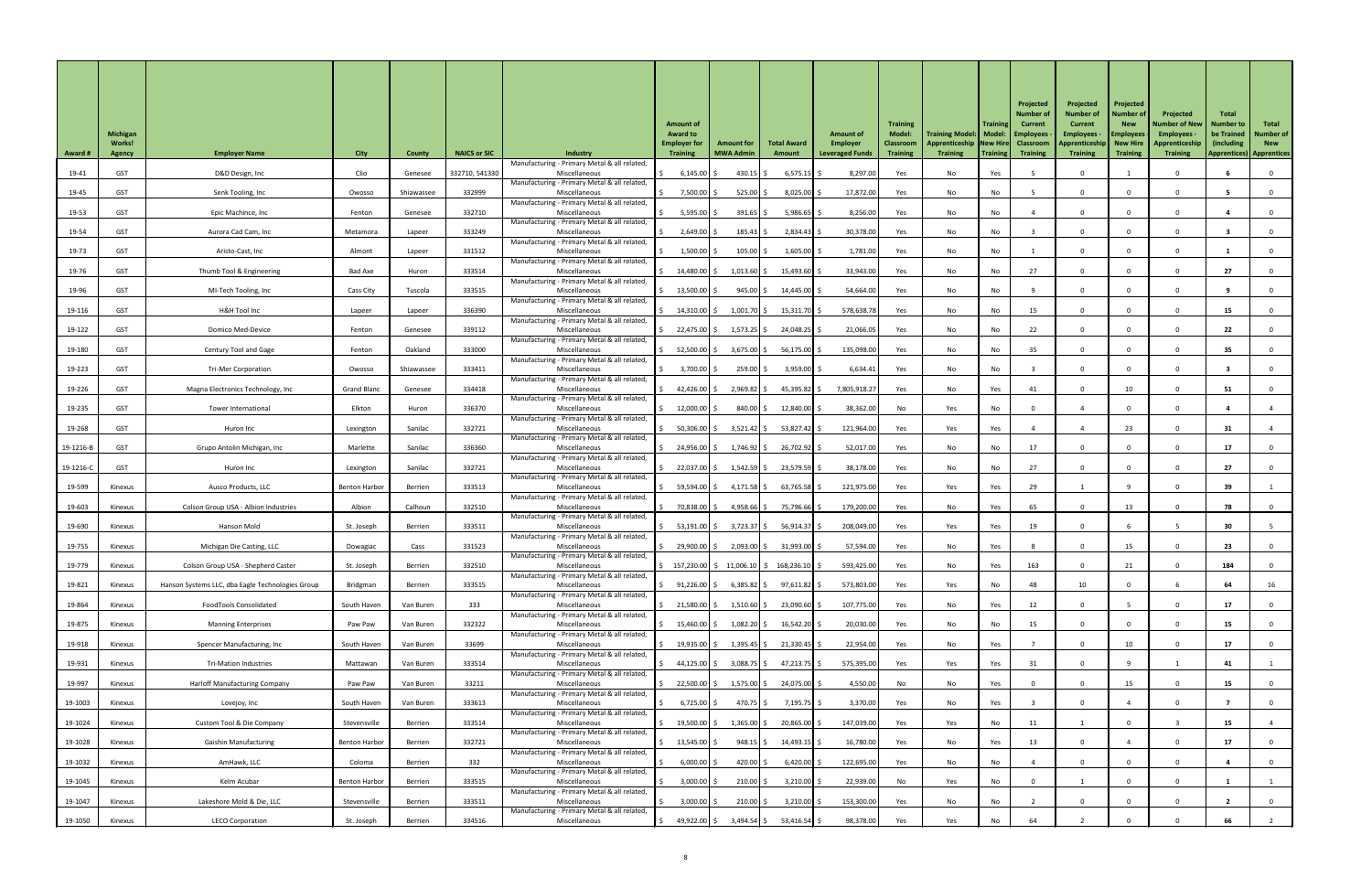| 33271<br>5,309.50 \$<br>870,953.00<br>19-1053<br>75,850.00 \$<br>$81,159.50$ \$<br>49<br>10<br>Liberty 3D Technologies<br>Yes<br>Yes<br>Yes<br>31<br>St. Joseph<br>Berrien<br>Miscellaneous<br>Kinexus<br>Manufacturing - Primary Metal & all related,<br>333999<br>28,979.00 \$<br>$2,028.53$ \$<br>$31,007.53$ \$<br>19,073.00<br>33<br>19-1055<br>Lindberg/MPH (TPS, LLC)<br>Riverside<br>No<br>Yes<br>35<br>Berrien<br>Miscellaneous<br>Yes<br>Kinexus<br>Manufacturing - Primary Metal & all related<br>5,700.00<br>19-1057<br>M&I Machine<br>332721<br>$1,500.00$ \$<br>$105.00$ \$<br>$1,605.00$ \$<br>Yes<br>No<br>No<br>Coloma<br>Berrien<br>Miscellaneous<br>Kinexus<br>Manufacturing - Primary Metal & all related,<br><b>Niles</b><br>332410<br>$3,000.00$ \$<br>$210.00$ \$<br>$3,210.00$ \$<br>3,071.00<br>19-1059<br>Niles Steel Tank Company<br>No<br>No<br>Miscellaneous<br>Yes<br><sup>n</sup><br>Berrien<br>Kinexus<br>Manufacturing - Primary Metal & all related<br>19-1061<br>331523<br>20,770.00 \$<br>$1,453.90$ \$<br>22,223.90 \$<br>24,670.00<br>Eau Claire<br>No<br>No<br>21<br>21<br>Kinexus<br>Shawnee Specialties, Inc<br>Berrien<br>Miscellaneous<br>Yes<br>$\Omega$<br>Manufacturing - Primary Metal & all related<br>19-1068<br>332110<br>$64,990.00$ \$<br>4,549.30 \$<br>$69,539.30$ \$<br>89,931.00<br>72<br>10<br>84<br>Yes<br>Yes<br>Yes<br>St. Joseph<br>Berrien<br>Miscellaneous<br>Kinexus<br><b>Wolverine Corporation</b><br>Manufacturing - Primary Metal & all related<br>332721<br>129,566.00<br>20<br>30<br>19-1111<br>66,840.00 \$<br>4,678.80 \$<br>71,518.80   \$<br>50<br>Yes<br>No<br>Yes<br>Kay Manufacturing Company<br>St. Joseph<br>Berrien<br>Miscellaneous<br>Kinexus<br>Manufacturing - Primary Metal & all related<br>$6,696.27$ \$ 102,357.27 \$<br>152,562.00<br>19-1146<br><b>Niles</b><br>332999<br>$95,661.00$ \$<br>76<br>84<br>C&S Machine Products, Inc<br>Miscellaneous<br>Yes<br>Yes<br>Yes<br>Berrien<br>Kinexus<br>Manufacturing - Primary Metal & all related<br>333511<br>23,188.00 \$<br>$1,623.16$ \$<br>24,811.16 \$<br>124,600.21<br>20<br>20<br>19-8<br>Yes<br>No<br>TK Mold & Engineering, Inc<br>Macomb<br>Miscellaneous<br>No<br>$\Omega$<br>Macomb<br>Romeo<br>Manufacturing - Primary Metal & all related<br>333612<br>756.63   \$<br>$11,565.63$ \$<br>50,453.05<br>19-13<br>$10,809.00$ \$<br>Yes<br>Macomb<br>Orlandi Gear Company, Inc<br>Macomb<br>Miscellaneous<br>Yes<br>No<br>Fraser<br>Manufacturing - Primary Metal & all related,<br>333517<br>Miscellaneous<br>$1,629.81$ \$<br><b>Sterling Heights</b><br>$23,283.00$ \$<br>$24,912.81$ \$<br>109,738.85<br>19-80<br>Macomb<br>MAG Automotive, LLC<br>Macomb<br>Yes<br>Yes<br>16<br>No<br>Manufacturing - Primary Metal & all related<br>332117<br>$2,503.62$ \$<br>38,269.62 \$<br>49,196.00<br>19-81<br>St. Clair<br>35,766.00 \$<br>17<br>27<br><b>Britt Manufacturing</b><br>Port Huron<br>Yes<br>Yes<br>Yes<br>Macomb<br>Miscellaneous<br>Manufacturing - Primary Metal & all related<br>332999<br>19,934.11<br>19-110<br>28,740.00 \$<br>2,011.80 \$<br>$30,751.80$ \$<br><b>Sterling Heights</b><br>Macomb<br>Miscellaneous<br>Yes<br>Yes<br>Yes<br>Macomb<br>Horstman, Inc<br>21<br>Manufacturing - Primary Metal & all related<br>332710<br>28,137.00<br>19-115<br>Saint Clair<br>St. Clair<br>$16,490.00$ \$<br>$1,154.30$ \$<br>17,644.30 \$<br>No<br>17<br>Yes<br>No<br>17<br>Macomb<br>Centraore, LLC<br>Miscellaneous<br><sup>n</sup><br>Manufacturing - Primary Metal & all related<br>331221<br>$2,656.50$ \$<br>194,444.83<br>16<br>10<br>19-143<br>37,950.00 \$<br>$40,606.50$ \$<br>Yes<br>26<br>State Building Products, Inc<br>Macomb<br>Miscellaneous<br>Yes<br>No<br>Macomb<br>Warren<br>Manufacturing - Primary Metal & all related<br>336390<br>71,659.41<br>19-150<br>29,075.00 \$<br>$2,035.25$ \$<br>$31,110.25$ \$<br>21<br>Milco Mfg<br>Warren<br>Macomb<br>Miscellaneous<br>Yes<br>No<br>No<br>Macomb<br>Manufacturing - Primary Metal & all related<br>336370<br>$2,564.17$ \$<br>$39,195.17$ \$<br>242,916.59<br>19-171<br>36,631.00 \$<br>Yes<br>33<br>38<br>Macomb<br><b>Clinton Township</b><br>Macomb<br>Miscellaneous<br>Yes<br>No<br>Tower International<br>Manufacturing - Primary Metal & all related<br>336370<br>1,779.82 \$<br>100,038.00<br>19-186<br>25,426.00 \$<br>27,205.82 \$<br>No<br>16<br>19<br>Macomb<br>Miscellaneous<br>Yes<br>Yes<br>Macomb<br>Ultraform Industries<br>Romeo<br>Manufacturing - Primary Metal & all related<br>332721<br>1,899.45 \$<br>183,373.64<br>19-187<br>$27,135.00$ \$<br>29,034.45 \$<br>Yes<br>Yes<br>Yes<br>18<br>24<br>Macomb<br>Miscellaneous<br>Macomb<br><b>Systematic Manufacturing</b><br><b>Sterling Heights</b><br>Manufacturing - Primary Metal & all related<br>19-197<br>333000<br>7,875.00 \$ 120,375.00 \$<br>504,932.00<br>19<br>\$112,500.00 \$<br>Yes<br>No<br>Yes<br>64<br>83<br>Macomb<br>Macomb<br>Miscellaneous<br>Macomb<br>Majestic Industries<br>Manufacturing - Primary Metal & all related<br>336350<br>$5,902.12$ \$<br>38<br>19-216<br>84,316.00 \$<br>$90,218.12$ \$<br>1,181,035.30<br>Yes<br>No<br>Yes<br>24<br>62<br>Macomb<br>Macomb<br>Miscellaneous<br>Magna Powertrain Sterling Heights (MPTSH)<br><b>Sterling Heights</b><br>Manufacturing - Primary Metal & all related<br>19-224<br>33670<br>$13,000.00$ \$<br>$910.00$ \$<br>$13,910.00$ \$<br>9,823.00<br>Chesterfield<br>No<br>Yes<br>Macomb<br><b>Global Advanced Products, LLC</b><br>Macomb<br>Miscellaneous<br>No<br>Manufacturing - Primary Metal & all related<br>336111<br>785,002.00<br>19-272<br>$9,524.69$ \$ 145,591.69 \$<br>106<br>106<br>$\frac{136,067.00}{5}$<br>Yes<br>No<br>Macomb<br>FCA USA LLC Sterling Stamping Plant<br><b>Sterling Heights</b><br>Macomb<br>Miscellaneous<br>No<br>Manufacturing - Primary Metal & all related<br>19-325<br>332710<br>681.80   \$<br>48,983.60<br>$9,740.00$ \$<br>$10,421.80$ \$<br>Yes<br>Yes<br>Macomb<br>Prosper-Tech Machine & Tool, LLC<br>Richmond<br>Macomb<br>Miscellaneous<br>No<br>Manufacturing - Primary Metal & all related<br>336360<br>2,973.95 \$<br>80,618.00<br>28<br>19-559<br>$42,485.00$ \$<br>$45,458.95$ \$<br>14<br>13<br>Macomb<br>Shelby Township<br>Macomb<br>Miscellaneous<br>Yes<br>Yes<br>Yes<br>Shelby Foam Systems (Magna Seating)<br>Manufacturing - Primary Metal & all related<br>336111<br>225,000.00 \$ 15,750.00 \$ 240,750.00 \$<br>755,952.00<br>100<br>50<br>19-697<br>No<br>150<br><b>R&amp;E Automated Systems</b><br><b>Bruce Township</b><br>Miscellaneous<br>Yes<br>Yes<br>Macomb<br>Macomb<br>Manufacturing - Primary Metal & all related,<br>74,223.65<br>19-777<br>336350<br>1,896.44   \$<br>28,988.44 \$<br>28<br>28<br>Miscellaneous<br>27,092.00 \$<br>Yes<br>No<br>No<br>Macomb<br>Drake Enterprises, Inc<br><b>Clinton Township</b><br>Macomb<br>0<br>Manufacturing - Primary Metal & all related,<br>336992<br>450,429.00<br>19-1136<br>Macomb<br>$\frac{1}{2}$ 142,171.00 \$ 9,951.97 \$ 152,122.97 \$<br>Yes<br>No<br>100<br>100<br>Macomb<br><b>General Dynamics Land Systems</b><br><b>Sterling Heights</b><br>Miscellaneous<br>No<br>Manufacturing - Primary Metal & all related,<br>333514<br>36,920.01<br>19-1205<br>14,865.00 \$<br>1,040.55 \$<br>15,905.55 \$<br>Macomb<br>Autocraft-Warren<br>Macomb<br>Yes<br>Yes<br>Yes<br>10<br>Warren<br>Miscellaneous<br>Manufacturing - Primary Metal & all related,<br>339920<br>19-637<br>Saline<br>$967.40$ \$<br>14,787.40 \$<br>13,716.00<br><b>MWSE</b><br>$13,820.00$ \$<br>12<br>Akervall Technologies, Inc<br>Washtenaw<br>Yes<br>No<br>Miscellaneous<br>No<br>12<br>Manufacturing - Primary Metal & all related,<br>811,733.00<br>19-670<br><b>MWSE</b><br>332323<br>39,200.00 \$<br>$2,744.00$ \$<br>$41,944.00$ \$<br>29<br>Yes<br>No<br>35 <sub>2</sub><br>Manchester<br>Washtenaw<br>Yes<br>CEI Composite Materials, LLC<br>Miscellaneous<br>Manufacturing - Primary Metal & all related,<br>784.70 \$<br>11,994.70 \$<br>9,891.00<br>19-676<br><b>MWSE</b><br>334413<br>$11,210.00$ \$<br>ePack, Inc<br>Washtenaw<br>Miscellaneous<br>No<br>Ann Arbor<br>Yes<br>No<br>Manufacturing - Primary Metal & all related,<br>333999<br>5,225.00<br>4,495.00 $\vert$ \$<br>$4,809.65$ \$<br>19-682<br><b>MWSE</b><br>Gudel, Inc<br>$314.65$ \$<br>No<br>Washtenaw<br>Yes<br>No<br>Ann Arbor<br>Miscellaneous<br>Manufacturing - Primary Metal & all related,<br>333515<br>117,967.00<br>19-689<br>51,000.00 \$<br>3,570.00 \$<br>54,570.00 \$<br>MWSE<br>Saline<br>Yes<br>No<br>34<br>34<br>Kyocera Unimerco Tooling Inc<br>Washtenaw<br>\$<br>No<br>Miscellaneous | <b>Award #</b> | <b>Michigan</b><br><b>Works!</b><br><b>Agency</b> | <b>Employer Name</b> | <b>City</b> | <b>County</b> | <b>NAICS or SIC</b> | <b>Industry</b>                              | <b>Amount of</b><br><b>Award to</b><br><b>Employer for</b><br><b>Training</b> | <b>Amount for</b><br><b>MWA Admin</b> | <b>Total Award</b><br>Amount | <b>Amount of</b><br>Employer<br><b>Leveraged Funds</b> | <b>Training</b><br><b>Model:</b><br><b>Classroom</b><br><b>Training</b> | Training Model:   Model:   Employees<br>Apprenticeship New Hire Classroom<br><b>Training</b> | <b>Training</b><br>  Training | Projected<br><b>Number of</b><br><b>Current</b><br><b>Training</b> | Projected<br><b>Number of</b><br><b>Current</b><br><b>Employees</b><br>Apprenticeship New Hire<br><b>Training</b> | Projected<br><b>Number of</b><br><b>New</b><br><b>Employees</b><br><b>Training</b> | Projected<br><b>Number of New</b><br><b>Employees</b><br>Apprenticeship<br><b>Training</b> | <b>Total</b><br><b>Number to</b><br>be Trained<br>(including)<br><b>Apprentices) Apprentices</b> | Total<br><b>Number of</b><br><b>New</b> |
|---------------------------------------------------------------------------------------------------------------------------------------------------------------------------------------------------------------------------------------------------------------------------------------------------------------------------------------------------------------------------------------------------------------------------------------------------------------------------------------------------------------------------------------------------------------------------------------------------------------------------------------------------------------------------------------------------------------------------------------------------------------------------------------------------------------------------------------------------------------------------------------------------------------------------------------------------------------------------------------------------------------------------------------------------------------------------------------------------------------------------------------------------------------------------------------------------------------------------------------------------------------------------------------------------------------------------------------------------------------------------------------------------------------------------------------------------------------------------------------------------------------------------------------------------------------------------------------------------------------------------------------------------------------------------------------------------------------------------------------------------------------------------------------------------------------------------------------------------------------------------------------------------------------------------------------------------------------------------------------------------------------------------------------------------------------------------------------------------------------------------------------------------------------------------------------------------------------------------------------------------------------------------------------------------------------------------------------------------------------------------------------------------------------------------------------------------------------------------------------------------------------------------------------------------------------------------------------------------------------------------------------------------------------------------------------------------------------------------------------------------------------------------------------------------------------------------------------------------------------------------------------------------------------------------------------------------------------------------------------------------------------------------------------------------------------------------------------------------------------------------------------------------------------------------------------------------------------------------------------------------------------------------------------------------------------------------------------------------------------------------------------------------------------------------------------------------------------------------------------------------------------------------------------------------------------------------------------------------------------------------------------------------------------------------------------------------------------------------------------------------------------------------------------------------------------------------------------------------------------------------------------------------------------------------------------------------------------------------------------------------------------------------------------------------------------------------------------------------------------------------------------------------------------------------------------------------------------------------------------------------------------------------------------------------------------------------------------------------------------------------------------------------------------------------------------------------------------------------------------------------------------------------------------------------------------------------------------------------------------------------------------------------------------------------------------------------------------------------------------------------------------------------------------------------------------------------------------------------------------------------------------------------------------------------------------------------------------------------------------------------------------------------------------------------------------------------------------------------------------------------------------------------------------------------------------------------------------------------------------------------------------------------------------------------------------------------------------------------------------------------------------------------------------------------------------------------------------------------------------------------------------------------------------------------------------------------------------------------------------------------------------------------------------------------------------------------------------------------------------------------------------------------------------------------------------------------------------------------------------------------------------------------------------------------------------------------------------------------------------------------------------------------------------------------------------------------------------------------------------------------------------------------------------------------------------------------------------------------------------------------------------------------------------------------------------------------------------------------------------------------------------------------------------------------------------------------------------------------------------------------------------------------------------------------------------------------------------------------------------------------------------------------------------------------------------------------------------------------------------------------------------------------------------------------------------------------------------------------------------------------------------------------------------------------------------------------------------------------------------------------------------------------------------------------------------------------------------------------------------------------------------------------------------------------------------------------------------------------------------------------------------------------------------------------------------------------------------------------------------------------------------------------------------------------------------------------------------------------------------------------------------------------------------------------------------------------------------------------------------------------------------------------------------------------------------------------------------------------------------------------------------------------------------------------------------------------------------------------------------------------------------------------------------------------------------------------------------------------------------------------------------------------------------------------------------------------------------------------------------------------------------------------------------------------------------------------------------------------------------------------------------------------------------------------------------------------------------------------------------------------------------------------------------------------------------------------------------------------------------------------------------------------------------------------------------------------------------------------------------------------------------------------------------------------|----------------|---------------------------------------------------|----------------------|-------------|---------------|---------------------|----------------------------------------------|-------------------------------------------------------------------------------|---------------------------------------|------------------------------|--------------------------------------------------------|-------------------------------------------------------------------------|----------------------------------------------------------------------------------------------|-------------------------------|--------------------------------------------------------------------|-------------------------------------------------------------------------------------------------------------------|------------------------------------------------------------------------------------|--------------------------------------------------------------------------------------------|--------------------------------------------------------------------------------------------------|-----------------------------------------|
|                                                                                                                                                                                                                                                                                                                                                                                                                                                                                                                                                                                                                                                                                                                                                                                                                                                                                                                                                                                                                                                                                                                                                                                                                                                                                                                                                                                                                                                                                                                                                                                                                                                                                                                                                                                                                                                                                                                                                                                                                                                                                                                                                                                                                                                                                                                                                                                                                                                                                                                                                                                                                                                                                                                                                                                                                                                                                                                                                                                                                                                                                                                                                                                                                                                                                                                                                                                                                                                                                                                                                                                                                                                                                                                                                                                                                                                                                                                                                                                                                                                                                                                                                                                                                                                                                                                                                                                                                                                                                                                                                                                                                                                                                                                                                                                                                                                                                                                                                                                                                                                                                                                                                                                                                                                                                                                                                                                                                                                                                                                                                                                                                                                                                                                                                                                                                                                                                                                                                                                                                                                                                                                                                                                                                                                                                                                                                                                                                                                                                                                                                                                                                                                                                                                                                                                                                                                                                                                                                                                                                                                                                                                                                                                                                                                                                                                                                                                                                                                                                                                                                                                                                                                                                                                                                                                                                                                                                                                                                                                                                                                                                                                                                                                                                                                                                                                                                                                                                                                                                                                                                                                                                                                                           |                |                                                   |                      |             |               |                     | Manufacturing - Primary Metal & all related, |                                                                               |                                       |                              |                                                        |                                                                         |                                                                                              |                               |                                                                    |                                                                                                                   |                                                                                    |                                                                                            |                                                                                                  |                                         |
|                                                                                                                                                                                                                                                                                                                                                                                                                                                                                                                                                                                                                                                                                                                                                                                                                                                                                                                                                                                                                                                                                                                                                                                                                                                                                                                                                                                                                                                                                                                                                                                                                                                                                                                                                                                                                                                                                                                                                                                                                                                                                                                                                                                                                                                                                                                                                                                                                                                                                                                                                                                                                                                                                                                                                                                                                                                                                                                                                                                                                                                                                                                                                                                                                                                                                                                                                                                                                                                                                                                                                                                                                                                                                                                                                                                                                                                                                                                                                                                                                                                                                                                                                                                                                                                                                                                                                                                                                                                                                                                                                                                                                                                                                                                                                                                                                                                                                                                                                                                                                                                                                                                                                                                                                                                                                                                                                                                                                                                                                                                                                                                                                                                                                                                                                                                                                                                                                                                                                                                                                                                                                                                                                                                                                                                                                                                                                                                                                                                                                                                                                                                                                                                                                                                                                                                                                                                                                                                                                                                                                                                                                                                                                                                                                                                                                                                                                                                                                                                                                                                                                                                                                                                                                                                                                                                                                                                                                                                                                                                                                                                                                                                                                                                                                                                                                                                                                                                                                                                                                                                                                                                                                                                                           |                |                                                   |                      |             |               |                     |                                              |                                                                               |                                       |                              |                                                        |                                                                         |                                                                                              |                               |                                                                    |                                                                                                                   |                                                                                    |                                                                                            |                                                                                                  |                                         |
|                                                                                                                                                                                                                                                                                                                                                                                                                                                                                                                                                                                                                                                                                                                                                                                                                                                                                                                                                                                                                                                                                                                                                                                                                                                                                                                                                                                                                                                                                                                                                                                                                                                                                                                                                                                                                                                                                                                                                                                                                                                                                                                                                                                                                                                                                                                                                                                                                                                                                                                                                                                                                                                                                                                                                                                                                                                                                                                                                                                                                                                                                                                                                                                                                                                                                                                                                                                                                                                                                                                                                                                                                                                                                                                                                                                                                                                                                                                                                                                                                                                                                                                                                                                                                                                                                                                                                                                                                                                                                                                                                                                                                                                                                                                                                                                                                                                                                                                                                                                                                                                                                                                                                                                                                                                                                                                                                                                                                                                                                                                                                                                                                                                                                                                                                                                                                                                                                                                                                                                                                                                                                                                                                                                                                                                                                                                                                                                                                                                                                                                                                                                                                                                                                                                                                                                                                                                                                                                                                                                                                                                                                                                                                                                                                                                                                                                                                                                                                                                                                                                                                                                                                                                                                                                                                                                                                                                                                                                                                                                                                                                                                                                                                                                                                                                                                                                                                                                                                                                                                                                                                                                                                                                                           |                |                                                   |                      |             |               |                     |                                              |                                                                               |                                       |                              |                                                        |                                                                         |                                                                                              |                               |                                                                    |                                                                                                                   |                                                                                    |                                                                                            |                                                                                                  |                                         |
|                                                                                                                                                                                                                                                                                                                                                                                                                                                                                                                                                                                                                                                                                                                                                                                                                                                                                                                                                                                                                                                                                                                                                                                                                                                                                                                                                                                                                                                                                                                                                                                                                                                                                                                                                                                                                                                                                                                                                                                                                                                                                                                                                                                                                                                                                                                                                                                                                                                                                                                                                                                                                                                                                                                                                                                                                                                                                                                                                                                                                                                                                                                                                                                                                                                                                                                                                                                                                                                                                                                                                                                                                                                                                                                                                                                                                                                                                                                                                                                                                                                                                                                                                                                                                                                                                                                                                                                                                                                                                                                                                                                                                                                                                                                                                                                                                                                                                                                                                                                                                                                                                                                                                                                                                                                                                                                                                                                                                                                                                                                                                                                                                                                                                                                                                                                                                                                                                                                                                                                                                                                                                                                                                                                                                                                                                                                                                                                                                                                                                                                                                                                                                                                                                                                                                                                                                                                                                                                                                                                                                                                                                                                                                                                                                                                                                                                                                                                                                                                                                                                                                                                                                                                                                                                                                                                                                                                                                                                                                                                                                                                                                                                                                                                                                                                                                                                                                                                                                                                                                                                                                                                                                                                                           |                |                                                   |                      |             |               |                     |                                              |                                                                               |                                       |                              |                                                        |                                                                         |                                                                                              |                               |                                                                    |                                                                                                                   |                                                                                    |                                                                                            |                                                                                                  |                                         |
|                                                                                                                                                                                                                                                                                                                                                                                                                                                                                                                                                                                                                                                                                                                                                                                                                                                                                                                                                                                                                                                                                                                                                                                                                                                                                                                                                                                                                                                                                                                                                                                                                                                                                                                                                                                                                                                                                                                                                                                                                                                                                                                                                                                                                                                                                                                                                                                                                                                                                                                                                                                                                                                                                                                                                                                                                                                                                                                                                                                                                                                                                                                                                                                                                                                                                                                                                                                                                                                                                                                                                                                                                                                                                                                                                                                                                                                                                                                                                                                                                                                                                                                                                                                                                                                                                                                                                                                                                                                                                                                                                                                                                                                                                                                                                                                                                                                                                                                                                                                                                                                                                                                                                                                                                                                                                                                                                                                                                                                                                                                                                                                                                                                                                                                                                                                                                                                                                                                                                                                                                                                                                                                                                                                                                                                                                                                                                                                                                                                                                                                                                                                                                                                                                                                                                                                                                                                                                                                                                                                                                                                                                                                                                                                                                                                                                                                                                                                                                                                                                                                                                                                                                                                                                                                                                                                                                                                                                                                                                                                                                                                                                                                                                                                                                                                                                                                                                                                                                                                                                                                                                                                                                                                                           |                |                                                   |                      |             |               |                     |                                              |                                                                               |                                       |                              |                                                        |                                                                         |                                                                                              |                               |                                                                    |                                                                                                                   |                                                                                    |                                                                                            |                                                                                                  |                                         |
|                                                                                                                                                                                                                                                                                                                                                                                                                                                                                                                                                                                                                                                                                                                                                                                                                                                                                                                                                                                                                                                                                                                                                                                                                                                                                                                                                                                                                                                                                                                                                                                                                                                                                                                                                                                                                                                                                                                                                                                                                                                                                                                                                                                                                                                                                                                                                                                                                                                                                                                                                                                                                                                                                                                                                                                                                                                                                                                                                                                                                                                                                                                                                                                                                                                                                                                                                                                                                                                                                                                                                                                                                                                                                                                                                                                                                                                                                                                                                                                                                                                                                                                                                                                                                                                                                                                                                                                                                                                                                                                                                                                                                                                                                                                                                                                                                                                                                                                                                                                                                                                                                                                                                                                                                                                                                                                                                                                                                                                                                                                                                                                                                                                                                                                                                                                                                                                                                                                                                                                                                                                                                                                                                                                                                                                                                                                                                                                                                                                                                                                                                                                                                                                                                                                                                                                                                                                                                                                                                                                                                                                                                                                                                                                                                                                                                                                                                                                                                                                                                                                                                                                                                                                                                                                                                                                                                                                                                                                                                                                                                                                                                                                                                                                                                                                                                                                                                                                                                                                                                                                                                                                                                                                                           |                |                                                   |                      |             |               |                     |                                              |                                                                               |                                       |                              |                                                        |                                                                         |                                                                                              |                               |                                                                    |                                                                                                                   |                                                                                    |                                                                                            |                                                                                                  |                                         |
|                                                                                                                                                                                                                                                                                                                                                                                                                                                                                                                                                                                                                                                                                                                                                                                                                                                                                                                                                                                                                                                                                                                                                                                                                                                                                                                                                                                                                                                                                                                                                                                                                                                                                                                                                                                                                                                                                                                                                                                                                                                                                                                                                                                                                                                                                                                                                                                                                                                                                                                                                                                                                                                                                                                                                                                                                                                                                                                                                                                                                                                                                                                                                                                                                                                                                                                                                                                                                                                                                                                                                                                                                                                                                                                                                                                                                                                                                                                                                                                                                                                                                                                                                                                                                                                                                                                                                                                                                                                                                                                                                                                                                                                                                                                                                                                                                                                                                                                                                                                                                                                                                                                                                                                                                                                                                                                                                                                                                                                                                                                                                                                                                                                                                                                                                                                                                                                                                                                                                                                                                                                                                                                                                                                                                                                                                                                                                                                                                                                                                                                                                                                                                                                                                                                                                                                                                                                                                                                                                                                                                                                                                                                                                                                                                                                                                                                                                                                                                                                                                                                                                                                                                                                                                                                                                                                                                                                                                                                                                                                                                                                                                                                                                                                                                                                                                                                                                                                                                                                                                                                                                                                                                                                                           |                |                                                   |                      |             |               |                     |                                              |                                                                               |                                       |                              |                                                        |                                                                         |                                                                                              |                               |                                                                    |                                                                                                                   |                                                                                    |                                                                                            |                                                                                                  |                                         |
|                                                                                                                                                                                                                                                                                                                                                                                                                                                                                                                                                                                                                                                                                                                                                                                                                                                                                                                                                                                                                                                                                                                                                                                                                                                                                                                                                                                                                                                                                                                                                                                                                                                                                                                                                                                                                                                                                                                                                                                                                                                                                                                                                                                                                                                                                                                                                                                                                                                                                                                                                                                                                                                                                                                                                                                                                                                                                                                                                                                                                                                                                                                                                                                                                                                                                                                                                                                                                                                                                                                                                                                                                                                                                                                                                                                                                                                                                                                                                                                                                                                                                                                                                                                                                                                                                                                                                                                                                                                                                                                                                                                                                                                                                                                                                                                                                                                                                                                                                                                                                                                                                                                                                                                                                                                                                                                                                                                                                                                                                                                                                                                                                                                                                                                                                                                                                                                                                                                                                                                                                                                                                                                                                                                                                                                                                                                                                                                                                                                                                                                                                                                                                                                                                                                                                                                                                                                                                                                                                                                                                                                                                                                                                                                                                                                                                                                                                                                                                                                                                                                                                                                                                                                                                                                                                                                                                                                                                                                                                                                                                                                                                                                                                                                                                                                                                                                                                                                                                                                                                                                                                                                                                                                                           |                |                                                   |                      |             |               |                     |                                              |                                                                               |                                       |                              |                                                        |                                                                         |                                                                                              |                               |                                                                    |                                                                                                                   |                                                                                    |                                                                                            |                                                                                                  |                                         |
|                                                                                                                                                                                                                                                                                                                                                                                                                                                                                                                                                                                                                                                                                                                                                                                                                                                                                                                                                                                                                                                                                                                                                                                                                                                                                                                                                                                                                                                                                                                                                                                                                                                                                                                                                                                                                                                                                                                                                                                                                                                                                                                                                                                                                                                                                                                                                                                                                                                                                                                                                                                                                                                                                                                                                                                                                                                                                                                                                                                                                                                                                                                                                                                                                                                                                                                                                                                                                                                                                                                                                                                                                                                                                                                                                                                                                                                                                                                                                                                                                                                                                                                                                                                                                                                                                                                                                                                                                                                                                                                                                                                                                                                                                                                                                                                                                                                                                                                                                                                                                                                                                                                                                                                                                                                                                                                                                                                                                                                                                                                                                                                                                                                                                                                                                                                                                                                                                                                                                                                                                                                                                                                                                                                                                                                                                                                                                                                                                                                                                                                                                                                                                                                                                                                                                                                                                                                                                                                                                                                                                                                                                                                                                                                                                                                                                                                                                                                                                                                                                                                                                                                                                                                                                                                                                                                                                                                                                                                                                                                                                                                                                                                                                                                                                                                                                                                                                                                                                                                                                                                                                                                                                                                                           |                |                                                   |                      |             |               |                     |                                              |                                                                               |                                       |                              |                                                        |                                                                         |                                                                                              |                               |                                                                    |                                                                                                                   |                                                                                    |                                                                                            |                                                                                                  |                                         |
|                                                                                                                                                                                                                                                                                                                                                                                                                                                                                                                                                                                                                                                                                                                                                                                                                                                                                                                                                                                                                                                                                                                                                                                                                                                                                                                                                                                                                                                                                                                                                                                                                                                                                                                                                                                                                                                                                                                                                                                                                                                                                                                                                                                                                                                                                                                                                                                                                                                                                                                                                                                                                                                                                                                                                                                                                                                                                                                                                                                                                                                                                                                                                                                                                                                                                                                                                                                                                                                                                                                                                                                                                                                                                                                                                                                                                                                                                                                                                                                                                                                                                                                                                                                                                                                                                                                                                                                                                                                                                                                                                                                                                                                                                                                                                                                                                                                                                                                                                                                                                                                                                                                                                                                                                                                                                                                                                                                                                                                                                                                                                                                                                                                                                                                                                                                                                                                                                                                                                                                                                                                                                                                                                                                                                                                                                                                                                                                                                                                                                                                                                                                                                                                                                                                                                                                                                                                                                                                                                                                                                                                                                                                                                                                                                                                                                                                                                                                                                                                                                                                                                                                                                                                                                                                                                                                                                                                                                                                                                                                                                                                                                                                                                                                                                                                                                                                                                                                                                                                                                                                                                                                                                                                                           |                |                                                   |                      |             |               |                     |                                              |                                                                               |                                       |                              |                                                        |                                                                         |                                                                                              |                               |                                                                    |                                                                                                                   |                                                                                    |                                                                                            |                                                                                                  |                                         |
|                                                                                                                                                                                                                                                                                                                                                                                                                                                                                                                                                                                                                                                                                                                                                                                                                                                                                                                                                                                                                                                                                                                                                                                                                                                                                                                                                                                                                                                                                                                                                                                                                                                                                                                                                                                                                                                                                                                                                                                                                                                                                                                                                                                                                                                                                                                                                                                                                                                                                                                                                                                                                                                                                                                                                                                                                                                                                                                                                                                                                                                                                                                                                                                                                                                                                                                                                                                                                                                                                                                                                                                                                                                                                                                                                                                                                                                                                                                                                                                                                                                                                                                                                                                                                                                                                                                                                                                                                                                                                                                                                                                                                                                                                                                                                                                                                                                                                                                                                                                                                                                                                                                                                                                                                                                                                                                                                                                                                                                                                                                                                                                                                                                                                                                                                                                                                                                                                                                                                                                                                                                                                                                                                                                                                                                                                                                                                                                                                                                                                                                                                                                                                                                                                                                                                                                                                                                                                                                                                                                                                                                                                                                                                                                                                                                                                                                                                                                                                                                                                                                                                                                                                                                                                                                                                                                                                                                                                                                                                                                                                                                                                                                                                                                                                                                                                                                                                                                                                                                                                                                                                                                                                                                                           |                |                                                   |                      |             |               |                     |                                              |                                                                               |                                       |                              |                                                        |                                                                         |                                                                                              |                               |                                                                    |                                                                                                                   |                                                                                    |                                                                                            |                                                                                                  |                                         |
|                                                                                                                                                                                                                                                                                                                                                                                                                                                                                                                                                                                                                                                                                                                                                                                                                                                                                                                                                                                                                                                                                                                                                                                                                                                                                                                                                                                                                                                                                                                                                                                                                                                                                                                                                                                                                                                                                                                                                                                                                                                                                                                                                                                                                                                                                                                                                                                                                                                                                                                                                                                                                                                                                                                                                                                                                                                                                                                                                                                                                                                                                                                                                                                                                                                                                                                                                                                                                                                                                                                                                                                                                                                                                                                                                                                                                                                                                                                                                                                                                                                                                                                                                                                                                                                                                                                                                                                                                                                                                                                                                                                                                                                                                                                                                                                                                                                                                                                                                                                                                                                                                                                                                                                                                                                                                                                                                                                                                                                                                                                                                                                                                                                                                                                                                                                                                                                                                                                                                                                                                                                                                                                                                                                                                                                                                                                                                                                                                                                                                                                                                                                                                                                                                                                                                                                                                                                                                                                                                                                                                                                                                                                                                                                                                                                                                                                                                                                                                                                                                                                                                                                                                                                                                                                                                                                                                                                                                                                                                                                                                                                                                                                                                                                                                                                                                                                                                                                                                                                                                                                                                                                                                                                                           |                |                                                   |                      |             |               |                     |                                              |                                                                               |                                       |                              |                                                        |                                                                         |                                                                                              |                               |                                                                    |                                                                                                                   |                                                                                    |                                                                                            |                                                                                                  |                                         |
|                                                                                                                                                                                                                                                                                                                                                                                                                                                                                                                                                                                                                                                                                                                                                                                                                                                                                                                                                                                                                                                                                                                                                                                                                                                                                                                                                                                                                                                                                                                                                                                                                                                                                                                                                                                                                                                                                                                                                                                                                                                                                                                                                                                                                                                                                                                                                                                                                                                                                                                                                                                                                                                                                                                                                                                                                                                                                                                                                                                                                                                                                                                                                                                                                                                                                                                                                                                                                                                                                                                                                                                                                                                                                                                                                                                                                                                                                                                                                                                                                                                                                                                                                                                                                                                                                                                                                                                                                                                                                                                                                                                                                                                                                                                                                                                                                                                                                                                                                                                                                                                                                                                                                                                                                                                                                                                                                                                                                                                                                                                                                                                                                                                                                                                                                                                                                                                                                                                                                                                                                                                                                                                                                                                                                                                                                                                                                                                                                                                                                                                                                                                                                                                                                                                                                                                                                                                                                                                                                                                                                                                                                                                                                                                                                                                                                                                                                                                                                                                                                                                                                                                                                                                                                                                                                                                                                                                                                                                                                                                                                                                                                                                                                                                                                                                                                                                                                                                                                                                                                                                                                                                                                                                                           |                |                                                   |                      |             |               |                     |                                              |                                                                               |                                       |                              |                                                        |                                                                         |                                                                                              |                               |                                                                    |                                                                                                                   |                                                                                    |                                                                                            |                                                                                                  |                                         |
|                                                                                                                                                                                                                                                                                                                                                                                                                                                                                                                                                                                                                                                                                                                                                                                                                                                                                                                                                                                                                                                                                                                                                                                                                                                                                                                                                                                                                                                                                                                                                                                                                                                                                                                                                                                                                                                                                                                                                                                                                                                                                                                                                                                                                                                                                                                                                                                                                                                                                                                                                                                                                                                                                                                                                                                                                                                                                                                                                                                                                                                                                                                                                                                                                                                                                                                                                                                                                                                                                                                                                                                                                                                                                                                                                                                                                                                                                                                                                                                                                                                                                                                                                                                                                                                                                                                                                                                                                                                                                                                                                                                                                                                                                                                                                                                                                                                                                                                                                                                                                                                                                                                                                                                                                                                                                                                                                                                                                                                                                                                                                                                                                                                                                                                                                                                                                                                                                                                                                                                                                                                                                                                                                                                                                                                                                                                                                                                                                                                                                                                                                                                                                                                                                                                                                                                                                                                                                                                                                                                                                                                                                                                                                                                                                                                                                                                                                                                                                                                                                                                                                                                                                                                                                                                                                                                                                                                                                                                                                                                                                                                                                                                                                                                                                                                                                                                                                                                                                                                                                                                                                                                                                                                                           |                |                                                   |                      |             |               |                     |                                              |                                                                               |                                       |                              |                                                        |                                                                         |                                                                                              |                               |                                                                    |                                                                                                                   |                                                                                    |                                                                                            |                                                                                                  |                                         |
|                                                                                                                                                                                                                                                                                                                                                                                                                                                                                                                                                                                                                                                                                                                                                                                                                                                                                                                                                                                                                                                                                                                                                                                                                                                                                                                                                                                                                                                                                                                                                                                                                                                                                                                                                                                                                                                                                                                                                                                                                                                                                                                                                                                                                                                                                                                                                                                                                                                                                                                                                                                                                                                                                                                                                                                                                                                                                                                                                                                                                                                                                                                                                                                                                                                                                                                                                                                                                                                                                                                                                                                                                                                                                                                                                                                                                                                                                                                                                                                                                                                                                                                                                                                                                                                                                                                                                                                                                                                                                                                                                                                                                                                                                                                                                                                                                                                                                                                                                                                                                                                                                                                                                                                                                                                                                                                                                                                                                                                                                                                                                                                                                                                                                                                                                                                                                                                                                                                                                                                                                                                                                                                                                                                                                                                                                                                                                                                                                                                                                                                                                                                                                                                                                                                                                                                                                                                                                                                                                                                                                                                                                                                                                                                                                                                                                                                                                                                                                                                                                                                                                                                                                                                                                                                                                                                                                                                                                                                                                                                                                                                                                                                                                                                                                                                                                                                                                                                                                                                                                                                                                                                                                                                                           |                |                                                   |                      |             |               |                     |                                              |                                                                               |                                       |                              |                                                        |                                                                         |                                                                                              |                               |                                                                    |                                                                                                                   |                                                                                    |                                                                                            |                                                                                                  |                                         |
|                                                                                                                                                                                                                                                                                                                                                                                                                                                                                                                                                                                                                                                                                                                                                                                                                                                                                                                                                                                                                                                                                                                                                                                                                                                                                                                                                                                                                                                                                                                                                                                                                                                                                                                                                                                                                                                                                                                                                                                                                                                                                                                                                                                                                                                                                                                                                                                                                                                                                                                                                                                                                                                                                                                                                                                                                                                                                                                                                                                                                                                                                                                                                                                                                                                                                                                                                                                                                                                                                                                                                                                                                                                                                                                                                                                                                                                                                                                                                                                                                                                                                                                                                                                                                                                                                                                                                                                                                                                                                                                                                                                                                                                                                                                                                                                                                                                                                                                                                                                                                                                                                                                                                                                                                                                                                                                                                                                                                                                                                                                                                                                                                                                                                                                                                                                                                                                                                                                                                                                                                                                                                                                                                                                                                                                                                                                                                                                                                                                                                                                                                                                                                                                                                                                                                                                                                                                                                                                                                                                                                                                                                                                                                                                                                                                                                                                                                                                                                                                                                                                                                                                                                                                                                                                                                                                                                                                                                                                                                                                                                                                                                                                                                                                                                                                                                                                                                                                                                                                                                                                                                                                                                                                                           |                |                                                   |                      |             |               |                     |                                              |                                                                               |                                       |                              |                                                        |                                                                         |                                                                                              |                               |                                                                    |                                                                                                                   |                                                                                    |                                                                                            |                                                                                                  |                                         |
|                                                                                                                                                                                                                                                                                                                                                                                                                                                                                                                                                                                                                                                                                                                                                                                                                                                                                                                                                                                                                                                                                                                                                                                                                                                                                                                                                                                                                                                                                                                                                                                                                                                                                                                                                                                                                                                                                                                                                                                                                                                                                                                                                                                                                                                                                                                                                                                                                                                                                                                                                                                                                                                                                                                                                                                                                                                                                                                                                                                                                                                                                                                                                                                                                                                                                                                                                                                                                                                                                                                                                                                                                                                                                                                                                                                                                                                                                                                                                                                                                                                                                                                                                                                                                                                                                                                                                                                                                                                                                                                                                                                                                                                                                                                                                                                                                                                                                                                                                                                                                                                                                                                                                                                                                                                                                                                                                                                                                                                                                                                                                                                                                                                                                                                                                                                                                                                                                                                                                                                                                                                                                                                                                                                                                                                                                                                                                                                                                                                                                                                                                                                                                                                                                                                                                                                                                                                                                                                                                                                                                                                                                                                                                                                                                                                                                                                                                                                                                                                                                                                                                                                                                                                                                                                                                                                                                                                                                                                                                                                                                                                                                                                                                                                                                                                                                                                                                                                                                                                                                                                                                                                                                                                                           |                |                                                   |                      |             |               |                     |                                              |                                                                               |                                       |                              |                                                        |                                                                         |                                                                                              |                               |                                                                    |                                                                                                                   |                                                                                    |                                                                                            |                                                                                                  |                                         |
|                                                                                                                                                                                                                                                                                                                                                                                                                                                                                                                                                                                                                                                                                                                                                                                                                                                                                                                                                                                                                                                                                                                                                                                                                                                                                                                                                                                                                                                                                                                                                                                                                                                                                                                                                                                                                                                                                                                                                                                                                                                                                                                                                                                                                                                                                                                                                                                                                                                                                                                                                                                                                                                                                                                                                                                                                                                                                                                                                                                                                                                                                                                                                                                                                                                                                                                                                                                                                                                                                                                                                                                                                                                                                                                                                                                                                                                                                                                                                                                                                                                                                                                                                                                                                                                                                                                                                                                                                                                                                                                                                                                                                                                                                                                                                                                                                                                                                                                                                                                                                                                                                                                                                                                                                                                                                                                                                                                                                                                                                                                                                                                                                                                                                                                                                                                                                                                                                                                                                                                                                                                                                                                                                                                                                                                                                                                                                                                                                                                                                                                                                                                                                                                                                                                                                                                                                                                                                                                                                                                                                                                                                                                                                                                                                                                                                                                                                                                                                                                                                                                                                                                                                                                                                                                                                                                                                                                                                                                                                                                                                                                                                                                                                                                                                                                                                                                                                                                                                                                                                                                                                                                                                                                                           |                |                                                   |                      |             |               |                     |                                              |                                                                               |                                       |                              |                                                        |                                                                         |                                                                                              |                               |                                                                    |                                                                                                                   |                                                                                    |                                                                                            |                                                                                                  |                                         |
|                                                                                                                                                                                                                                                                                                                                                                                                                                                                                                                                                                                                                                                                                                                                                                                                                                                                                                                                                                                                                                                                                                                                                                                                                                                                                                                                                                                                                                                                                                                                                                                                                                                                                                                                                                                                                                                                                                                                                                                                                                                                                                                                                                                                                                                                                                                                                                                                                                                                                                                                                                                                                                                                                                                                                                                                                                                                                                                                                                                                                                                                                                                                                                                                                                                                                                                                                                                                                                                                                                                                                                                                                                                                                                                                                                                                                                                                                                                                                                                                                                                                                                                                                                                                                                                                                                                                                                                                                                                                                                                                                                                                                                                                                                                                                                                                                                                                                                                                                                                                                                                                                                                                                                                                                                                                                                                                                                                                                                                                                                                                                                                                                                                                                                                                                                                                                                                                                                                                                                                                                                                                                                                                                                                                                                                                                                                                                                                                                                                                                                                                                                                                                                                                                                                                                                                                                                                                                                                                                                                                                                                                                                                                                                                                                                                                                                                                                                                                                                                                                                                                                                                                                                                                                                                                                                                                                                                                                                                                                                                                                                                                                                                                                                                                                                                                                                                                                                                                                                                                                                                                                                                                                                                                           |                |                                                   |                      |             |               |                     |                                              |                                                                               |                                       |                              |                                                        |                                                                         |                                                                                              |                               |                                                                    |                                                                                                                   |                                                                                    |                                                                                            |                                                                                                  |                                         |
|                                                                                                                                                                                                                                                                                                                                                                                                                                                                                                                                                                                                                                                                                                                                                                                                                                                                                                                                                                                                                                                                                                                                                                                                                                                                                                                                                                                                                                                                                                                                                                                                                                                                                                                                                                                                                                                                                                                                                                                                                                                                                                                                                                                                                                                                                                                                                                                                                                                                                                                                                                                                                                                                                                                                                                                                                                                                                                                                                                                                                                                                                                                                                                                                                                                                                                                                                                                                                                                                                                                                                                                                                                                                                                                                                                                                                                                                                                                                                                                                                                                                                                                                                                                                                                                                                                                                                                                                                                                                                                                                                                                                                                                                                                                                                                                                                                                                                                                                                                                                                                                                                                                                                                                                                                                                                                                                                                                                                                                                                                                                                                                                                                                                                                                                                                                                                                                                                                                                                                                                                                                                                                                                                                                                                                                                                                                                                                                                                                                                                                                                                                                                                                                                                                                                                                                                                                                                                                                                                                                                                                                                                                                                                                                                                                                                                                                                                                                                                                                                                                                                                                                                                                                                                                                                                                                                                                                                                                                                                                                                                                                                                                                                                                                                                                                                                                                                                                                                                                                                                                                                                                                                                                                                           |                |                                                   |                      |             |               |                     |                                              |                                                                               |                                       |                              |                                                        |                                                                         |                                                                                              |                               |                                                                    |                                                                                                                   |                                                                                    |                                                                                            |                                                                                                  |                                         |
|                                                                                                                                                                                                                                                                                                                                                                                                                                                                                                                                                                                                                                                                                                                                                                                                                                                                                                                                                                                                                                                                                                                                                                                                                                                                                                                                                                                                                                                                                                                                                                                                                                                                                                                                                                                                                                                                                                                                                                                                                                                                                                                                                                                                                                                                                                                                                                                                                                                                                                                                                                                                                                                                                                                                                                                                                                                                                                                                                                                                                                                                                                                                                                                                                                                                                                                                                                                                                                                                                                                                                                                                                                                                                                                                                                                                                                                                                                                                                                                                                                                                                                                                                                                                                                                                                                                                                                                                                                                                                                                                                                                                                                                                                                                                                                                                                                                                                                                                                                                                                                                                                                                                                                                                                                                                                                                                                                                                                                                                                                                                                                                                                                                                                                                                                                                                                                                                                                                                                                                                                                                                                                                                                                                                                                                                                                                                                                                                                                                                                                                                                                                                                                                                                                                                                                                                                                                                                                                                                                                                                                                                                                                                                                                                                                                                                                                                                                                                                                                                                                                                                                                                                                                                                                                                                                                                                                                                                                                                                                                                                                                                                                                                                                                                                                                                                                                                                                                                                                                                                                                                                                                                                                                                           |                |                                                   |                      |             |               |                     |                                              |                                                                               |                                       |                              |                                                        |                                                                         |                                                                                              |                               |                                                                    |                                                                                                                   |                                                                                    |                                                                                            |                                                                                                  |                                         |
|                                                                                                                                                                                                                                                                                                                                                                                                                                                                                                                                                                                                                                                                                                                                                                                                                                                                                                                                                                                                                                                                                                                                                                                                                                                                                                                                                                                                                                                                                                                                                                                                                                                                                                                                                                                                                                                                                                                                                                                                                                                                                                                                                                                                                                                                                                                                                                                                                                                                                                                                                                                                                                                                                                                                                                                                                                                                                                                                                                                                                                                                                                                                                                                                                                                                                                                                                                                                                                                                                                                                                                                                                                                                                                                                                                                                                                                                                                                                                                                                                                                                                                                                                                                                                                                                                                                                                                                                                                                                                                                                                                                                                                                                                                                                                                                                                                                                                                                                                                                                                                                                                                                                                                                                                                                                                                                                                                                                                                                                                                                                                                                                                                                                                                                                                                                                                                                                                                                                                                                                                                                                                                                                                                                                                                                                                                                                                                                                                                                                                                                                                                                                                                                                                                                                                                                                                                                                                                                                                                                                                                                                                                                                                                                                                                                                                                                                                                                                                                                                                                                                                                                                                                                                                                                                                                                                                                                                                                                                                                                                                                                                                                                                                                                                                                                                                                                                                                                                                                                                                                                                                                                                                                                                           |                |                                                   |                      |             |               |                     |                                              |                                                                               |                                       |                              |                                                        |                                                                         |                                                                                              |                               |                                                                    |                                                                                                                   |                                                                                    |                                                                                            |                                                                                                  |                                         |
|                                                                                                                                                                                                                                                                                                                                                                                                                                                                                                                                                                                                                                                                                                                                                                                                                                                                                                                                                                                                                                                                                                                                                                                                                                                                                                                                                                                                                                                                                                                                                                                                                                                                                                                                                                                                                                                                                                                                                                                                                                                                                                                                                                                                                                                                                                                                                                                                                                                                                                                                                                                                                                                                                                                                                                                                                                                                                                                                                                                                                                                                                                                                                                                                                                                                                                                                                                                                                                                                                                                                                                                                                                                                                                                                                                                                                                                                                                                                                                                                                                                                                                                                                                                                                                                                                                                                                                                                                                                                                                                                                                                                                                                                                                                                                                                                                                                                                                                                                                                                                                                                                                                                                                                                                                                                                                                                                                                                                                                                                                                                                                                                                                                                                                                                                                                                                                                                                                                                                                                                                                                                                                                                                                                                                                                                                                                                                                                                                                                                                                                                                                                                                                                                                                                                                                                                                                                                                                                                                                                                                                                                                                                                                                                                                                                                                                                                                                                                                                                                                                                                                                                                                                                                                                                                                                                                                                                                                                                                                                                                                                                                                                                                                                                                                                                                                                                                                                                                                                                                                                                                                                                                                                                                           |                |                                                   |                      |             |               |                     |                                              |                                                                               |                                       |                              |                                                        |                                                                         |                                                                                              |                               |                                                                    |                                                                                                                   |                                                                                    |                                                                                            |                                                                                                  |                                         |
|                                                                                                                                                                                                                                                                                                                                                                                                                                                                                                                                                                                                                                                                                                                                                                                                                                                                                                                                                                                                                                                                                                                                                                                                                                                                                                                                                                                                                                                                                                                                                                                                                                                                                                                                                                                                                                                                                                                                                                                                                                                                                                                                                                                                                                                                                                                                                                                                                                                                                                                                                                                                                                                                                                                                                                                                                                                                                                                                                                                                                                                                                                                                                                                                                                                                                                                                                                                                                                                                                                                                                                                                                                                                                                                                                                                                                                                                                                                                                                                                                                                                                                                                                                                                                                                                                                                                                                                                                                                                                                                                                                                                                                                                                                                                                                                                                                                                                                                                                                                                                                                                                                                                                                                                                                                                                                                                                                                                                                                                                                                                                                                                                                                                                                                                                                                                                                                                                                                                                                                                                                                                                                                                                                                                                                                                                                                                                                                                                                                                                                                                                                                                                                                                                                                                                                                                                                                                                                                                                                                                                                                                                                                                                                                                                                                                                                                                                                                                                                                                                                                                                                                                                                                                                                                                                                                                                                                                                                                                                                                                                                                                                                                                                                                                                                                                                                                                                                                                                                                                                                                                                                                                                                                                           |                |                                                   |                      |             |               |                     |                                              |                                                                               |                                       |                              |                                                        |                                                                         |                                                                                              |                               |                                                                    |                                                                                                                   |                                                                                    |                                                                                            |                                                                                                  |                                         |
|                                                                                                                                                                                                                                                                                                                                                                                                                                                                                                                                                                                                                                                                                                                                                                                                                                                                                                                                                                                                                                                                                                                                                                                                                                                                                                                                                                                                                                                                                                                                                                                                                                                                                                                                                                                                                                                                                                                                                                                                                                                                                                                                                                                                                                                                                                                                                                                                                                                                                                                                                                                                                                                                                                                                                                                                                                                                                                                                                                                                                                                                                                                                                                                                                                                                                                                                                                                                                                                                                                                                                                                                                                                                                                                                                                                                                                                                                                                                                                                                                                                                                                                                                                                                                                                                                                                                                                                                                                                                                                                                                                                                                                                                                                                                                                                                                                                                                                                                                                                                                                                                                                                                                                                                                                                                                                                                                                                                                                                                                                                                                                                                                                                                                                                                                                                                                                                                                                                                                                                                                                                                                                                                                                                                                                                                                                                                                                                                                                                                                                                                                                                                                                                                                                                                                                                                                                                                                                                                                                                                                                                                                                                                                                                                                                                                                                                                                                                                                                                                                                                                                                                                                                                                                                                                                                                                                                                                                                                                                                                                                                                                                                                                                                                                                                                                                                                                                                                                                                                                                                                                                                                                                                                                           |                |                                                   |                      |             |               |                     |                                              |                                                                               |                                       |                              |                                                        |                                                                         |                                                                                              |                               |                                                                    |                                                                                                                   |                                                                                    |                                                                                            |                                                                                                  |                                         |
|                                                                                                                                                                                                                                                                                                                                                                                                                                                                                                                                                                                                                                                                                                                                                                                                                                                                                                                                                                                                                                                                                                                                                                                                                                                                                                                                                                                                                                                                                                                                                                                                                                                                                                                                                                                                                                                                                                                                                                                                                                                                                                                                                                                                                                                                                                                                                                                                                                                                                                                                                                                                                                                                                                                                                                                                                                                                                                                                                                                                                                                                                                                                                                                                                                                                                                                                                                                                                                                                                                                                                                                                                                                                                                                                                                                                                                                                                                                                                                                                                                                                                                                                                                                                                                                                                                                                                                                                                                                                                                                                                                                                                                                                                                                                                                                                                                                                                                                                                                                                                                                                                                                                                                                                                                                                                                                                                                                                                                                                                                                                                                                                                                                                                                                                                                                                                                                                                                                                                                                                                                                                                                                                                                                                                                                                                                                                                                                                                                                                                                                                                                                                                                                                                                                                                                                                                                                                                                                                                                                                                                                                                                                                                                                                                                                                                                                                                                                                                                                                                                                                                                                                                                                                                                                                                                                                                                                                                                                                                                                                                                                                                                                                                                                                                                                                                                                                                                                                                                                                                                                                                                                                                                                                           |                |                                                   |                      |             |               |                     |                                              |                                                                               |                                       |                              |                                                        |                                                                         |                                                                                              |                               |                                                                    |                                                                                                                   |                                                                                    |                                                                                            |                                                                                                  |                                         |
|                                                                                                                                                                                                                                                                                                                                                                                                                                                                                                                                                                                                                                                                                                                                                                                                                                                                                                                                                                                                                                                                                                                                                                                                                                                                                                                                                                                                                                                                                                                                                                                                                                                                                                                                                                                                                                                                                                                                                                                                                                                                                                                                                                                                                                                                                                                                                                                                                                                                                                                                                                                                                                                                                                                                                                                                                                                                                                                                                                                                                                                                                                                                                                                                                                                                                                                                                                                                                                                                                                                                                                                                                                                                                                                                                                                                                                                                                                                                                                                                                                                                                                                                                                                                                                                                                                                                                                                                                                                                                                                                                                                                                                                                                                                                                                                                                                                                                                                                                                                                                                                                                                                                                                                                                                                                                                                                                                                                                                                                                                                                                                                                                                                                                                                                                                                                                                                                                                                                                                                                                                                                                                                                                                                                                                                                                                                                                                                                                                                                                                                                                                                                                                                                                                                                                                                                                                                                                                                                                                                                                                                                                                                                                                                                                                                                                                                                                                                                                                                                                                                                                                                                                                                                                                                                                                                                                                                                                                                                                                                                                                                                                                                                                                                                                                                                                                                                                                                                                                                                                                                                                                                                                                                                           |                |                                                   |                      |             |               |                     |                                              |                                                                               |                                       |                              |                                                        |                                                                         |                                                                                              |                               |                                                                    |                                                                                                                   |                                                                                    |                                                                                            |                                                                                                  |                                         |
|                                                                                                                                                                                                                                                                                                                                                                                                                                                                                                                                                                                                                                                                                                                                                                                                                                                                                                                                                                                                                                                                                                                                                                                                                                                                                                                                                                                                                                                                                                                                                                                                                                                                                                                                                                                                                                                                                                                                                                                                                                                                                                                                                                                                                                                                                                                                                                                                                                                                                                                                                                                                                                                                                                                                                                                                                                                                                                                                                                                                                                                                                                                                                                                                                                                                                                                                                                                                                                                                                                                                                                                                                                                                                                                                                                                                                                                                                                                                                                                                                                                                                                                                                                                                                                                                                                                                                                                                                                                                                                                                                                                                                                                                                                                                                                                                                                                                                                                                                                                                                                                                                                                                                                                                                                                                                                                                                                                                                                                                                                                                                                                                                                                                                                                                                                                                                                                                                                                                                                                                                                                                                                                                                                                                                                                                                                                                                                                                                                                                                                                                                                                                                                                                                                                                                                                                                                                                                                                                                                                                                                                                                                                                                                                                                                                                                                                                                                                                                                                                                                                                                                                                                                                                                                                                                                                                                                                                                                                                                                                                                                                                                                                                                                                                                                                                                                                                                                                                                                                                                                                                                                                                                                                                           |                |                                                   |                      |             |               |                     |                                              |                                                                               |                                       |                              |                                                        |                                                                         |                                                                                              |                               |                                                                    |                                                                                                                   |                                                                                    |                                                                                            |                                                                                                  |                                         |
|                                                                                                                                                                                                                                                                                                                                                                                                                                                                                                                                                                                                                                                                                                                                                                                                                                                                                                                                                                                                                                                                                                                                                                                                                                                                                                                                                                                                                                                                                                                                                                                                                                                                                                                                                                                                                                                                                                                                                                                                                                                                                                                                                                                                                                                                                                                                                                                                                                                                                                                                                                                                                                                                                                                                                                                                                                                                                                                                                                                                                                                                                                                                                                                                                                                                                                                                                                                                                                                                                                                                                                                                                                                                                                                                                                                                                                                                                                                                                                                                                                                                                                                                                                                                                                                                                                                                                                                                                                                                                                                                                                                                                                                                                                                                                                                                                                                                                                                                                                                                                                                                                                                                                                                                                                                                                                                                                                                                                                                                                                                                                                                                                                                                                                                                                                                                                                                                                                                                                                                                                                                                                                                                                                                                                                                                                                                                                                                                                                                                                                                                                                                                                                                                                                                                                                                                                                                                                                                                                                                                                                                                                                                                                                                                                                                                                                                                                                                                                                                                                                                                                                                                                                                                                                                                                                                                                                                                                                                                                                                                                                                                                                                                                                                                                                                                                                                                                                                                                                                                                                                                                                                                                                                                           |                |                                                   |                      |             |               |                     |                                              |                                                                               |                                       |                              |                                                        |                                                                         |                                                                                              |                               |                                                                    |                                                                                                                   |                                                                                    |                                                                                            |                                                                                                  |                                         |
|                                                                                                                                                                                                                                                                                                                                                                                                                                                                                                                                                                                                                                                                                                                                                                                                                                                                                                                                                                                                                                                                                                                                                                                                                                                                                                                                                                                                                                                                                                                                                                                                                                                                                                                                                                                                                                                                                                                                                                                                                                                                                                                                                                                                                                                                                                                                                                                                                                                                                                                                                                                                                                                                                                                                                                                                                                                                                                                                                                                                                                                                                                                                                                                                                                                                                                                                                                                                                                                                                                                                                                                                                                                                                                                                                                                                                                                                                                                                                                                                                                                                                                                                                                                                                                                                                                                                                                                                                                                                                                                                                                                                                                                                                                                                                                                                                                                                                                                                                                                                                                                                                                                                                                                                                                                                                                                                                                                                                                                                                                                                                                                                                                                                                                                                                                                                                                                                                                                                                                                                                                                                                                                                                                                                                                                                                                                                                                                                                                                                                                                                                                                                                                                                                                                                                                                                                                                                                                                                                                                                                                                                                                                                                                                                                                                                                                                                                                                                                                                                                                                                                                                                                                                                                                                                                                                                                                                                                                                                                                                                                                                                                                                                                                                                                                                                                                                                                                                                                                                                                                                                                                                                                                                                           |                |                                                   |                      |             |               |                     |                                              |                                                                               |                                       |                              |                                                        |                                                                         |                                                                                              |                               |                                                                    |                                                                                                                   |                                                                                    |                                                                                            |                                                                                                  |                                         |
|                                                                                                                                                                                                                                                                                                                                                                                                                                                                                                                                                                                                                                                                                                                                                                                                                                                                                                                                                                                                                                                                                                                                                                                                                                                                                                                                                                                                                                                                                                                                                                                                                                                                                                                                                                                                                                                                                                                                                                                                                                                                                                                                                                                                                                                                                                                                                                                                                                                                                                                                                                                                                                                                                                                                                                                                                                                                                                                                                                                                                                                                                                                                                                                                                                                                                                                                                                                                                                                                                                                                                                                                                                                                                                                                                                                                                                                                                                                                                                                                                                                                                                                                                                                                                                                                                                                                                                                                                                                                                                                                                                                                                                                                                                                                                                                                                                                                                                                                                                                                                                                                                                                                                                                                                                                                                                                                                                                                                                                                                                                                                                                                                                                                                                                                                                                                                                                                                                                                                                                                                                                                                                                                                                                                                                                                                                                                                                                                                                                                                                                                                                                                                                                                                                                                                                                                                                                                                                                                                                                                                                                                                                                                                                                                                                                                                                                                                                                                                                                                                                                                                                                                                                                                                                                                                                                                                                                                                                                                                                                                                                                                                                                                                                                                                                                                                                                                                                                                                                                                                                                                                                                                                                                                           |                |                                                   |                      |             |               |                     |                                              |                                                                               |                                       |                              |                                                        |                                                                         |                                                                                              |                               |                                                                    |                                                                                                                   |                                                                                    |                                                                                            |                                                                                                  |                                         |
|                                                                                                                                                                                                                                                                                                                                                                                                                                                                                                                                                                                                                                                                                                                                                                                                                                                                                                                                                                                                                                                                                                                                                                                                                                                                                                                                                                                                                                                                                                                                                                                                                                                                                                                                                                                                                                                                                                                                                                                                                                                                                                                                                                                                                                                                                                                                                                                                                                                                                                                                                                                                                                                                                                                                                                                                                                                                                                                                                                                                                                                                                                                                                                                                                                                                                                                                                                                                                                                                                                                                                                                                                                                                                                                                                                                                                                                                                                                                                                                                                                                                                                                                                                                                                                                                                                                                                                                                                                                                                                                                                                                                                                                                                                                                                                                                                                                                                                                                                                                                                                                                                                                                                                                                                                                                                                                                                                                                                                                                                                                                                                                                                                                                                                                                                                                                                                                                                                                                                                                                                                                                                                                                                                                                                                                                                                                                                                                                                                                                                                                                                                                                                                                                                                                                                                                                                                                                                                                                                                                                                                                                                                                                                                                                                                                                                                                                                                                                                                                                                                                                                                                                                                                                                                                                                                                                                                                                                                                                                                                                                                                                                                                                                                                                                                                                                                                                                                                                                                                                                                                                                                                                                                                                           |                |                                                   |                      |             |               |                     |                                              |                                                                               |                                       |                              |                                                        |                                                                         |                                                                                              |                               |                                                                    |                                                                                                                   |                                                                                    |                                                                                            |                                                                                                  |                                         |
|                                                                                                                                                                                                                                                                                                                                                                                                                                                                                                                                                                                                                                                                                                                                                                                                                                                                                                                                                                                                                                                                                                                                                                                                                                                                                                                                                                                                                                                                                                                                                                                                                                                                                                                                                                                                                                                                                                                                                                                                                                                                                                                                                                                                                                                                                                                                                                                                                                                                                                                                                                                                                                                                                                                                                                                                                                                                                                                                                                                                                                                                                                                                                                                                                                                                                                                                                                                                                                                                                                                                                                                                                                                                                                                                                                                                                                                                                                                                                                                                                                                                                                                                                                                                                                                                                                                                                                                                                                                                                                                                                                                                                                                                                                                                                                                                                                                                                                                                                                                                                                                                                                                                                                                                                                                                                                                                                                                                                                                                                                                                                                                                                                                                                                                                                                                                                                                                                                                                                                                                                                                                                                                                                                                                                                                                                                                                                                                                                                                                                                                                                                                                                                                                                                                                                                                                                                                                                                                                                                                                                                                                                                                                                                                                                                                                                                                                                                                                                                                                                                                                                                                                                                                                                                                                                                                                                                                                                                                                                                                                                                                                                                                                                                                                                                                                                                                                                                                                                                                                                                                                                                                                                                                                           |                |                                                   |                      |             |               |                     |                                              |                                                                               |                                       |                              |                                                        |                                                                         |                                                                                              |                               |                                                                    |                                                                                                                   |                                                                                    |                                                                                            |                                                                                                  |                                         |
|                                                                                                                                                                                                                                                                                                                                                                                                                                                                                                                                                                                                                                                                                                                                                                                                                                                                                                                                                                                                                                                                                                                                                                                                                                                                                                                                                                                                                                                                                                                                                                                                                                                                                                                                                                                                                                                                                                                                                                                                                                                                                                                                                                                                                                                                                                                                                                                                                                                                                                                                                                                                                                                                                                                                                                                                                                                                                                                                                                                                                                                                                                                                                                                                                                                                                                                                                                                                                                                                                                                                                                                                                                                                                                                                                                                                                                                                                                                                                                                                                                                                                                                                                                                                                                                                                                                                                                                                                                                                                                                                                                                                                                                                                                                                                                                                                                                                                                                                                                                                                                                                                                                                                                                                                                                                                                                                                                                                                                                                                                                                                                                                                                                                                                                                                                                                                                                                                                                                                                                                                                                                                                                                                                                                                                                                                                                                                                                                                                                                                                                                                                                                                                                                                                                                                                                                                                                                                                                                                                                                                                                                                                                                                                                                                                                                                                                                                                                                                                                                                                                                                                                                                                                                                                                                                                                                                                                                                                                                                                                                                                                                                                                                                                                                                                                                                                                                                                                                                                                                                                                                                                                                                                                                           |                |                                                   |                      |             |               |                     |                                              |                                                                               |                                       |                              |                                                        |                                                                         |                                                                                              |                               |                                                                    |                                                                                                                   |                                                                                    |                                                                                            |                                                                                                  |                                         |
|                                                                                                                                                                                                                                                                                                                                                                                                                                                                                                                                                                                                                                                                                                                                                                                                                                                                                                                                                                                                                                                                                                                                                                                                                                                                                                                                                                                                                                                                                                                                                                                                                                                                                                                                                                                                                                                                                                                                                                                                                                                                                                                                                                                                                                                                                                                                                                                                                                                                                                                                                                                                                                                                                                                                                                                                                                                                                                                                                                                                                                                                                                                                                                                                                                                                                                                                                                                                                                                                                                                                                                                                                                                                                                                                                                                                                                                                                                                                                                                                                                                                                                                                                                                                                                                                                                                                                                                                                                                                                                                                                                                                                                                                                                                                                                                                                                                                                                                                                                                                                                                                                                                                                                                                                                                                                                                                                                                                                                                                                                                                                                                                                                                                                                                                                                                                                                                                                                                                                                                                                                                                                                                                                                                                                                                                                                                                                                                                                                                                                                                                                                                                                                                                                                                                                                                                                                                                                                                                                                                                                                                                                                                                                                                                                                                                                                                                                                                                                                                                                                                                                                                                                                                                                                                                                                                                                                                                                                                                                                                                                                                                                                                                                                                                                                                                                                                                                                                                                                                                                                                                                                                                                                                                           |                |                                                   |                      |             |               |                     |                                              |                                                                               |                                       |                              |                                                        |                                                                         |                                                                                              |                               |                                                                    |                                                                                                                   |                                                                                    |                                                                                            |                                                                                                  |                                         |
|                                                                                                                                                                                                                                                                                                                                                                                                                                                                                                                                                                                                                                                                                                                                                                                                                                                                                                                                                                                                                                                                                                                                                                                                                                                                                                                                                                                                                                                                                                                                                                                                                                                                                                                                                                                                                                                                                                                                                                                                                                                                                                                                                                                                                                                                                                                                                                                                                                                                                                                                                                                                                                                                                                                                                                                                                                                                                                                                                                                                                                                                                                                                                                                                                                                                                                                                                                                                                                                                                                                                                                                                                                                                                                                                                                                                                                                                                                                                                                                                                                                                                                                                                                                                                                                                                                                                                                                                                                                                                                                                                                                                                                                                                                                                                                                                                                                                                                                                                                                                                                                                                                                                                                                                                                                                                                                                                                                                                                                                                                                                                                                                                                                                                                                                                                                                                                                                                                                                                                                                                                                                                                                                                                                                                                                                                                                                                                                                                                                                                                                                                                                                                                                                                                                                                                                                                                                                                                                                                                                                                                                                                                                                                                                                                                                                                                                                                                                                                                                                                                                                                                                                                                                                                                                                                                                                                                                                                                                                                                                                                                                                                                                                                                                                                                                                                                                                                                                                                                                                                                                                                                                                                                                                           |                |                                                   |                      |             |               |                     |                                              |                                                                               |                                       |                              |                                                        |                                                                         |                                                                                              |                               |                                                                    |                                                                                                                   |                                                                                    |                                                                                            |                                                                                                  |                                         |

9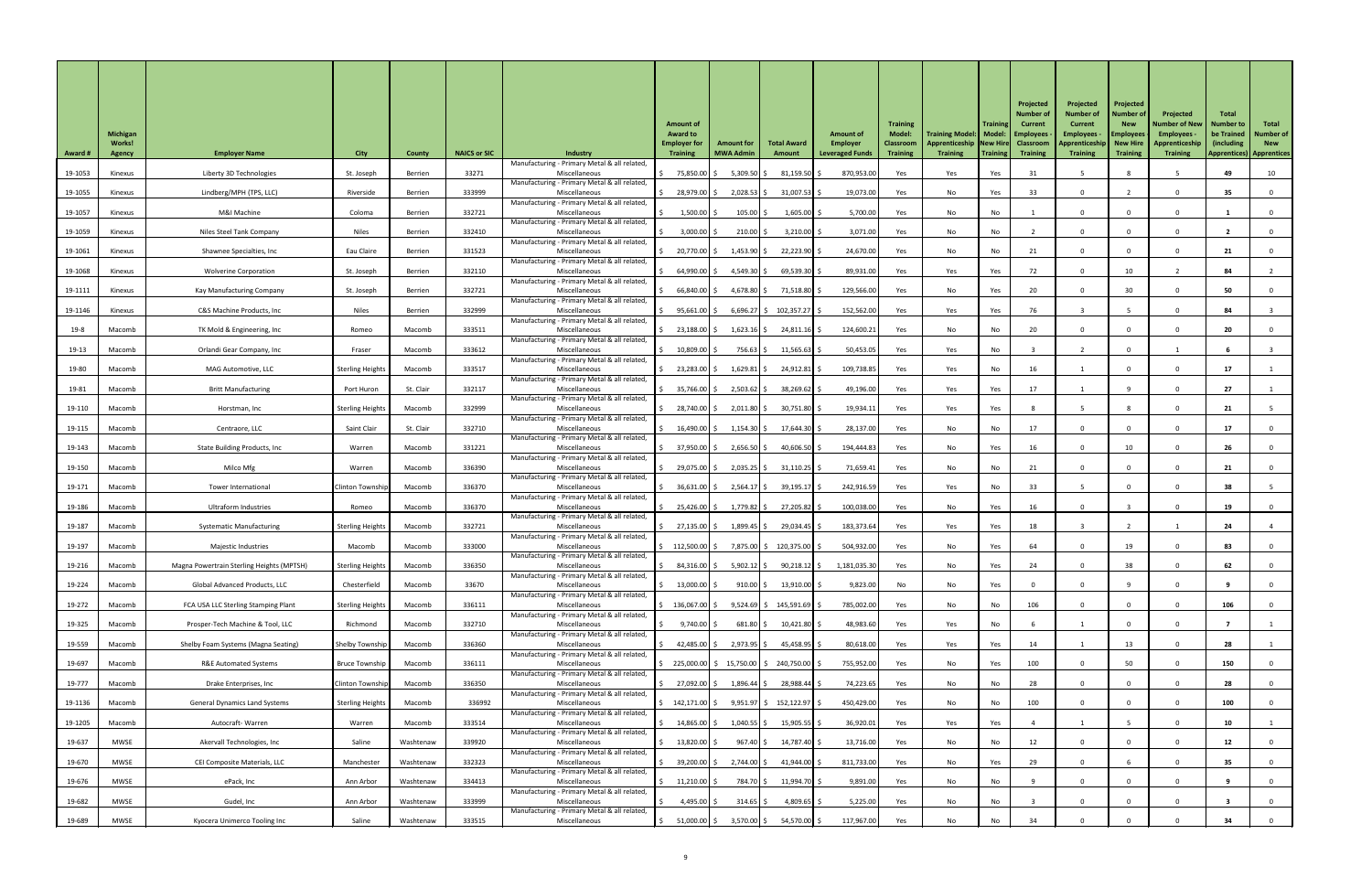|                | <b>Michigan</b><br><b>Works!</b> |                                                                                     |              |               |                     |                                                                 | <b>Amount of</b><br><b>Award to</b><br><b>Employer for</b> | <b>Amount for</b>                                                                       | <b>Total Award</b>                        | <b>Amount of</b><br><b>Employer</b> | <b>Training</b><br><b>Model:</b><br><b>Classroom</b> | Training Model:   Model:   Employees<br>Apprenticeship   New Hire   Classroom | <b>Training</b> | Projected<br>Number o<br><b>Current</b> | Projected<br><b>Number of</b><br><b>Current</b><br><b>Employees</b><br>Apprenticeship   New Hire | Projected<br><b>Number of</b><br><b>New</b><br><b>Employees</b> | Projected<br><b>Number of New</b><br>Employees -<br>Apprenticeship | Total<br><b>Number to</b><br>be Trained<br>(including) | Total<br><b>Number of</b><br><b>New</b> |
|----------------|----------------------------------|-------------------------------------------------------------------------------------|--------------|---------------|---------------------|-----------------------------------------------------------------|------------------------------------------------------------|-----------------------------------------------------------------------------------------|-------------------------------------------|-------------------------------------|------------------------------------------------------|-------------------------------------------------------------------------------|-----------------|-----------------------------------------|--------------------------------------------------------------------------------------------------|-----------------------------------------------------------------|--------------------------------------------------------------------|--------------------------------------------------------|-----------------------------------------|
| <b>Award #</b> | <b>Agency</b>                    | <b>Employer Name</b>                                                                | <b>City</b>  | <b>County</b> | <b>NAICS or SIC</b> | <b>Industry</b><br>Manufacturing - Primary Metal & all related, | <b>Training</b>                                            | <b>MWA Admin</b>                                                                        | Amount                                    | <b>Leveraged Funds</b>              | <b>Training</b>                                      | <b>Training</b>                                                               | Training        | <b>Training</b>                         | <b>Training</b>                                                                                  | <b>Training</b>                                                 | <b>Training</b>                                                    | <b>Apprentices</b> )                                   | <b>Apprentices</b>                      |
| 19-923         | <b>MWSE</b>                      | Leon Hand-Crafted Speakers, Inc                                                     | Ann Arbor    | Washtenaw     | 3343                | Miscellaneous<br>Manufacturing - Primary Metal & all related,   | 26,410.00                                                  | 1,848.70 \$                                                                             | 28,258.70 \$                              | 61,256.00                           | Yes                                                  | No                                                                            | Yes             | 18                                      |                                                                                                  |                                                                 |                                                                    | 22                                                     |                                         |
| 19-924         | <b>MWSE</b>                      | Logic Quantum LLC                                                                   | Ann Arbor    | Washtenaw     | 334614              | Miscellaneous                                                   | $3,370.00$ \$                                              | $235.90$ \$                                                                             | $3,605.90$ \$                             | 2,204.00                            | Yes                                                  | No                                                                            | No              |                                         |                                                                                                  |                                                                 |                                                                    |                                                        |                                         |
| 19-929         | MWSE                             | Navitas Advanced Solutions Group, LLC                                               | Ann Arbor    | Washtenaw     | 335911              | Manufacturing - Primary Metal & all related<br>Miscellaneous    | $60,475.00$ \$                                             | 4,233.25 $\frac{2}{3}$                                                                  | $64,708.25$ \$                            | 59,622.00                           | Yes                                                  | No                                                                            | No              | 46                                      |                                                                                                  |                                                                 |                                                                    | 46                                                     |                                         |
| 19-934         | <b>MWSE</b>                      | Sensors, Inc                                                                        | Saline       | Washtenaw     | 334516              | Manufacturing - Primary Metal & all related<br>Miscellaneous    | 24,643.00 \$                                               | $1,725.01$ \$                                                                           | $26,368.01$ \$                            | 25,841.00                           | Yes                                                  | No                                                                            | Yes             | 19                                      |                                                                                                  |                                                                 |                                                                    | 20                                                     |                                         |
| 19-942         | <b>MWSE</b>                      | Zero Hour Parts (Spot Design)                                                       | Ann Arbor    | Washtenaw     | 332710              | Manufacturing - Primary Metal & all related,<br>Miscellaneous   | 17,850.00 \$                                               | $1,249.50$ \$                                                                           | $19,099.50$ \$                            | 15,201.00                           | Yes                                                  | No                                                                            | No              | 15                                      |                                                                                                  |                                                                 |                                                                    | 15                                                     |                                         |
| 19-949         | <b>MWSE</b>                      | American Tooling Center, Inc                                                        | Grass Lake   | Jackson       | 336370              | Manufacturing - Primary Metal & all related<br>Miscellaneous    |                                                            | $\frac{1}{2}$ 146,959.00 $\frac{1}{2}$ 10,287.13 $\frac{1}{2}$ 157,246.13 $\frac{1}{2}$ |                                           | 501,571.00                          | Yes                                                  | Yes                                                                           | Yes             | 69                                      |                                                                                                  | 25                                                              |                                                                    | 102                                                    |                                         |
| 19-954         | <b>MWSE</b>                      | <b>Brembo North America</b>                                                         | Homer        | Calhoun       | 336340              | Manufacturing - Primary Metal & all related,<br>Miscellaneous   |                                                            | 166,200.00 \$ 11,634.00 \$ 177,834.00 \$                                                |                                           | 582,443.01                          | Yes                                                  | Yes                                                                           | No              | 105                                     |                                                                                                  |                                                                 |                                                                    | 112                                                    |                                         |
|                |                                  |                                                                                     |              |               |                     | Manufacturing - Primary Metal & all related                     |                                                            |                                                                                         |                                           |                                     |                                                      |                                                                               |                 |                                         |                                                                                                  |                                                                 |                                                                    |                                                        |                                         |
| 19-959         | MWSE                             | Caster Concepts, Inc                                                                | Albion       | Jackson       | 331221              | Miscellaneous<br>Manufacturing - Primary Metal & all related,   | 32,510.00 \$                                               | 2,275.70 \$                                                                             | 34,785.70 \$                              | 99,503.49                           | Yes                                                  | Yes                                                                           | No              | 19                                      |                                                                                                  |                                                                 |                                                                    | 21                                                     |                                         |
| 19-964         | <b>MWSE</b>                      | <b>Crankshaft Machine Group</b>                                                     | Jackson      | Jackson       | 333517              | Miscellaneous<br>Manufacturing - Primary Metal & all related,   | $13,380.00$ \$                                             | $936.60$ \$                                                                             | $14,316.60$ \$                            | 1,318,415.00                        | Yes                                                  | Yes                                                                           | No              |                                         |                                                                                                  | $\Omega$                                                        |                                                                    |                                                        |                                         |
| 19-968         | MWSE                             | Diversified Precision Products, Inc                                                 | Spring Arbor | Jackson       | 333515              | Miscellaneous<br>Manufacturing - Primary Metal & all related    | 14,410.00   \$                                             | 1,008.70 \$                                                                             | 15,418.70 \$                              | 179,218.00                          | Yes                                                  | No                                                                            | No              | 11                                      |                                                                                                  |                                                                 |                                                                    | 11                                                     |                                         |
| 19-975         | <b>MWSE</b>                      | Great Lakes Industry, Inc                                                           | Jackson      | Jackson       | 333613              | Miscellaneous<br>Manufacturing - Primary Metal & all related    | $35,350.00$ \$                                             | $2,474.50$ \$                                                                           | 37,824.50 \$                              | 57,771.00                           | Yes                                                  | Yes                                                                           | Yes             | 20                                      |                                                                                                  |                                                                 |                                                                    | 29                                                     |                                         |
| 19-979         | <b>MWSE</b>                      | Industrial Steel Treating, Co                                                       | Jackson      | Jackson       | 332811              | Miscellaneous<br>Manufacturing - Primary Metal & all related    | 31,905.00 \$                                               | $2,233.35$ \$                                                                           | $34,138.35$ \$                            | 191,861.20                          | Yes                                                  | Yes                                                                           | Yes             | 15                                      |                                                                                                  |                                                                 |                                                                    | 21                                                     |                                         |
| 19-987         | <b>MWSE</b>                      | Martinrea International, Inc                                                        | Manchester   | Washtenaw     | 336340              | Miscellaneous<br>Manufacturing - Primary Metal & all related    | $\frac{130,190.00}{5}$                                     |                                                                                         | $9,113.30 \mid \xi$ 139,303.30 $\mid \xi$ | 130,755.00                          | Yes                                                  | Yes                                                                           | No              | 55                                      |                                                                                                  |                                                                 |                                                                    | 58                                                     |                                         |
| 19-998         | MWSE                             | Northwest Tool & Machine                                                            | Jackson      | Jackson       | 333514              | Miscellaneous                                                   | $8,250.00$ \$                                              | 577.50 \$                                                                               | 8,827.50 \$                               | 5,994.00                            | Yes                                                  | No                                                                            | No              |                                         |                                                                                                  |                                                                 |                                                                    |                                                        |                                         |
| 19-1000        | MWSE                             | PDF MFG, Inc                                                                        | Grass Lake   | Jackson       | 333514              | Manufacturing - Primary Metal & all related<br>Miscellaneous    | $1,500.00$ \$                                              | $105.00$ \$                                                                             | $1,605.00$ \$                             | 1,231.00                            | Yes                                                  | No                                                                            | No              |                                         |                                                                                                  |                                                                 |                                                                    |                                                        |                                         |
| 19-1005        | MWSE                             | Technique, Inc                                                                      | Jackson      | Jackson       | 332119              | Manufacturing - Primary Metal & all related<br>Miscellaneous    | 72,230.00 \$                                               | $5,056.10$ \$                                                                           | 77,286.10 \$                              | 227,722.00                          | Yes                                                  | Yes                                                                           | Yes             | 51                                      |                                                                                                  | 15                                                              |                                                                    | 72                                                     |                                         |
| 19-1008        | <b>MWSE</b>                      | <b>Total Source Manufacturing</b>                                                   | Jackson      | Jackson       | 332710              | Manufacturing - Primary Metal & all related<br>Miscellaneous    | $9,060.00$ \$                                              | $634.20$ \$                                                                             | $9,694.20$ \$                             | 6,525.59                            | Yes                                                  | No                                                                            | No              |                                         |                                                                                                  |                                                                 |                                                                    |                                                        |                                         |
| 19-1017        | <b>MWSE</b>                      | American Axle & Manufacturing                                                       | Litchfield   | Hillsdale     | 336300              | Manufacturing - Primary Metal & all related<br>Miscellaneous    | $11,985.00$ \$                                             | $838.95$ \$                                                                             | $12,823.95$ \$                            | 33,295.09                           | Yes                                                  | No                                                                            | Yes             |                                         |                                                                                                  |                                                                 |                                                                    |                                                        |                                         |
| 19-1021        | <b>MWSE</b>                      | Martinrea International-Jonesville                                                  | Jonesville   | Hillsdale     | 336111              | Manufacturing - Primary Metal & all related<br>Miscellaneous    | 45,090.00 \$                                               | $3,156.30$ \$                                                                           | 48,246.30 \$                              | 485,957.00                          | Yes                                                  | Yes                                                                           | Yes             | 10 <sup>°</sup>                         |                                                                                                  | 10                                                              |                                                                    | 25                                                     |                                         |
| 19-1022        | <b>MWSE</b>                      | Paragon Metals, Inc                                                                 | Hillsdale    | Hillsdale     | 336350              | Manufacturing - Primary Metal & all related<br>Miscellaneous    | 91,750.00 \$                                               | $6,422.50$ \$                                                                           | $98,172.50$ \$                            | 99,811.00                           | Yes                                                  | No                                                                            | Yes             | 57                                      |                                                                                                  | 20                                                              |                                                                    | 77                                                     |                                         |
| 19-1060        | <b>MWSE</b>                      | MS Plastic Welders, LLC                                                             | Webberville  | Ingham        | 333992              | Manufacturing - Primary Metal & all related<br>Miscellaneous    | $6,000.00$ \$                                              | 420.00 \$                                                                               | $6,420.00$ \$                             | 30,065.00                           |                                                      |                                                                               | No              |                                         |                                                                                                  |                                                                 |                                                                    |                                                        |                                         |
|                |                                  |                                                                                     |              |               |                     | Manufacturing - Primary Metal & all related                     |                                                            |                                                                                         |                                           |                                     | Yes                                                  | Yes                                                                           |                 |                                         |                                                                                                  |                                                                 |                                                                    |                                                        |                                         |
| 19-1066        | <b>MWSE</b>                      | Rex Materials, Inc                                                                  | Howell       | Livingston    | 339999              | Miscellaneous<br>Manufacturing - Primary Metal & all related    | 2,895.00 \$                                                | $202.65$ \$                                                                             | $3,097.65$ \$                             | 4,082.92                            | Yes                                                  | No                                                                            | No              |                                         |                                                                                                  |                                                                 |                                                                    |                                                        |                                         |
| 19-1100        | <b>MWSE</b>                      | Unified Industries, Inc<br>Madison Street Holdings LLC, dba AGET Manufacturing      | Howell       | Livingston    | 333923              | Miscellaneous<br>Manufacturing - Primary Metal & all related    | $9,765.00$ \$                                              | $683.55$ \$                                                                             | $10,448.55$ \$                            | 13,703.00                           | Yes                                                  | No                                                                            | No              |                                         |                                                                                                  | $\Omega$                                                        |                                                                    |                                                        |                                         |
| 19-1106        | <b>MWSE</b>                      | Company                                                                             | Adrian       | Lenawee       | 333413              | Miscellaneous<br>Manufacturing - Primary Metal & all related    | $11,899.00$ \$                                             | 832.93 \$                                                                               | $12,731.93$ \$                            | 9,023.00                            | Yes                                                  | No                                                                            | No              | 14                                      |                                                                                                  |                                                                 |                                                                    | 14                                                     |                                         |
| 19-1112        | <b>MWSE</b>                      | ididit, LLC                                                                         | Tecumseh     | Lenawee       | 3714                | Miscellaneous<br>Manufacturing - Primary Metal & all related,   | 7,500.00 \$                                                | $525.00$ \$                                                                             | $8,025.00$ \$                             | 67,414.29                           | No                                                   | Yes                                                                           | Yes             |                                         |                                                                                                  |                                                                 |                                                                    |                                                        |                                         |
| 19-106         | <b>MWSW</b>                      | Sigma Machine, Inc                                                                  | Kalamazoo    | Kalamazoo     | 332721              | Miscellaneous<br>Manufacturing - Primary Metal & all related,   | 26,050.00 \$                                               | $1,823.50$ \$                                                                           | 27,873.50 \$                              | 91,082.00                           | Yes                                                  | Yes                                                                           | Yes             | 11                                      |                                                                                                  | 10                                                              |                                                                    | 22                                                     |                                         |
| 19-198         | <b>MWSW</b>                      | BorgWarner Inc                                                                      | Marshall     | Calhoun       | 336300              | Miscellaneous                                                   | $12,660.00$ \$                                             | 886.20 \$                                                                               | $13,546.20$ \$                            | 37,997.00                           | Yes                                                  | No                                                                            | No              | 11                                      |                                                                                                  | $\mathbf{0}$                                                    |                                                                    | 11                                                     |                                         |
| 19-249         | <b>MWSW</b>                      | XL Machine Co                                                                       | Three Rivers | St. Joseph    | 332710              | Manufacturing - Primary Metal & all related,<br>Miscellaneous   |                                                            | $54,239.00$ \$ 3,796.73 \$                                                              | 58,035.73 \$                              | 76,992.63                           | Yes                                                  | Yes                                                                           | No              | 63                                      |                                                                                                  |                                                                 |                                                                    | 64                                                     |                                         |
| 19-252         | <b>MWSW</b>                      | Erbsloeh Aluminum Solutions, Inc (EAS), (formerly: Bowers<br>Manufacturing Company) | Portage      | Kalamazoo     | 3354                | Manufacturing - Primary Metal & all related<br>Miscellaneous    |                                                            | $189,000.00$ \$ $13,230.00$ \$ $202,230.00$ \$                                          |                                           | 580,389.21                          | Yes                                                  | Yes                                                                           | Yes             | 142                                     |                                                                                                  |                                                                 |                                                                    | 150                                                    |                                         |
| 19-254         | <b>MWSW</b>                      | Parker-Hannifin                                                                     | Otsego       | Allegan       | 3329                | Manufacturing - Primary Metal & all related,<br>Miscellaneous   | 24,000.00 \$                                               | $1,680.00$ \$                                                                           | 25,680.00 \$                              | 431,826.00                          | No                                                   | Yes                                                                           | No              |                                         |                                                                                                  |                                                                 |                                                                    |                                                        |                                         |
| 19-304         | <b>MWSW</b>                      | American Axle & Manufacturing                                                       | Three Rivers | St. Joseph    | 336350              | Manufacturing - Primary Metal & all related,<br>Miscellaneous   |                                                            | $\frac{1}{2}$ 149,885.00 $\frac{1}{2}$ 10,491.95 $\frac{1}{2}$ 160,376.95 $\frac{1}{2}$ |                                           | 495,348.00                          | Yes                                                  | Yes                                                                           | Yes             | 85                                      |                                                                                                  | 30                                                              |                                                                    | 120                                                    |                                         |
| 19-336         | <b>MWSW</b>                      | Le Vannes                                                                           | Portage      | Kalamazoo     | 333511              | Manufacturing - Primary Metal & all related<br>Miscellaneous    | 7,425.00 \$                                                | $519.75$ \$                                                                             | 7,944.75 \$                               | 40,500.00                           | Yes                                                  | No                                                                            | No              |                                         |                                                                                                  | $\Omega$                                                        |                                                                    |                                                        |                                         |
| 19-338         | <b>MWSW</b>                      | Singh Automation, LLC                                                               | Portage      | Kalamazoo     | $31 - 33$           | Manufacturing - Primary Metal & all related,<br>Miscellaneous   | $1,990.00$ \$                                              | $139.30$ \$                                                                             | $2,129.30$ \$                             | 10,822.25                           | Yes                                                  | No                                                                            | No              |                                         |                                                                                                  |                                                                 |                                                                    |                                                        |                                         |
|                |                                  |                                                                                     |              |               |                     | Manufacturing - Primary Metal & all related,                    |                                                            |                                                                                         |                                           |                                     |                                                      |                                                                               |                 |                                         |                                                                                                  |                                                                 |                                                                    |                                                        |                                         |
| 19-401         | MWSW                             | Mann+Hummel                                                                         | Portage      | Kalamazoo     | 336390              | Miscellaneous                                                   | 22,320.00 \$<br>\$                                         | $1,562.40$ \$                                                                           | 23,882.40 \$                              | 55,043.40                           | Yes                                                  | No                                                                            | No              | 31                                      |                                                                                                  |                                                                 |                                                                    |                                                        |                                         |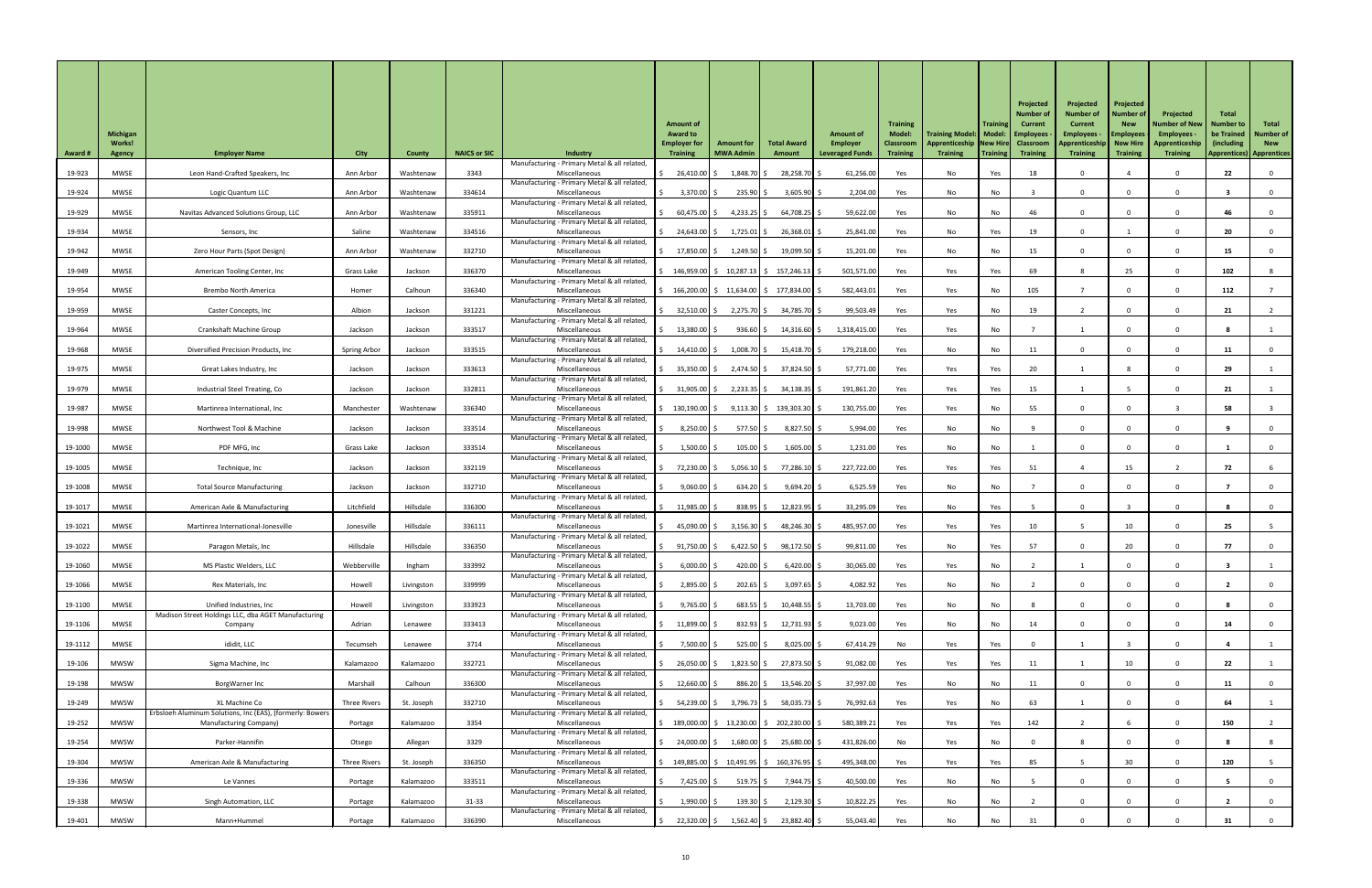| <b>Award #</b> | <b>Michigan</b><br><b>Works!</b><br>Agency | <b>Employer Name</b>                                                   | <b>City</b>          | <b>County</b>                  | <b>NAICS or SIC</b> | <b>Industry</b><br>Manufacturing - Primary Metal & all related | <b>Amount of</b><br><b>Award to</b><br><b>Employer for</b><br><b>Training</b> | <b>Amount for</b><br><b>MWA Admin</b> | <b>Total Award</b><br>Amount | <b>Amount of</b><br><b>Employer</b><br><b>Leveraged Funds</b> | <b>Training</b><br><b>Model:</b><br><b>Classroom</b><br><b>Training</b> | Training Model:   Model:   Employees<br>Apprenticeship New Hire Classroom<br><b>Training</b> | <b>Training</b><br>  Training | Projected<br><b>Number of</b><br>Current<br><b>Training</b> | Projected<br><b>Number of</b><br><b>Current</b><br><b>Employees</b><br>Apprenticeship<br><b>Training</b> | Projected<br><b>Number of</b><br><b>New</b><br><b>Employees</b><br>New Hire<br><b>Training</b> | Projected<br><b>Number of New</b><br>Employees -<br>Apprenticeship<br><b>Training</b> | <b>Total</b><br><b>Number to</b><br>be Trained<br>(including)<br><b>Apprentices) Apprentices</b> | Total<br><b>Number of</b><br><b>New</b> |
|----------------|--------------------------------------------|------------------------------------------------------------------------|----------------------|--------------------------------|---------------------|----------------------------------------------------------------|-------------------------------------------------------------------------------|---------------------------------------|------------------------------|---------------------------------------------------------------|-------------------------------------------------------------------------|----------------------------------------------------------------------------------------------|-------------------------------|-------------------------------------------------------------|----------------------------------------------------------------------------------------------------------|------------------------------------------------------------------------------------------------|---------------------------------------------------------------------------------------|--------------------------------------------------------------------------------------------------|-----------------------------------------|
| 19-419         | <b>MWSW</b>                                | A&O Mold & Engineering                                                 | Vicksburg            | Kalamazoo                      | 333511              | Miscellaneous                                                  | 8,984.00 \$                                                                   | $628.88$ \$                           | $9,612.88$ \$                | 21,047.00                                                     | Yes                                                                     | Yes                                                                                          | No                            |                                                             |                                                                                                          |                                                                                                |                                                                                       |                                                                                                  |                                         |
| 19-432         | MWSW                                       | <b>Weber Specialties Company</b>                                       | Schoolcraft          | Kalamazoo                      | 332119              | Manufacturing - Primary Metal & all related<br>Miscellaneous   | 29,845.00 \$                                                                  | $2,089.15$ \$                         | $31,934.15$ \$               | 96,680.11                                                     | Yes                                                                     | No                                                                                           | Yes                           | 18                                                          |                                                                                                          | 10                                                                                             |                                                                                       | 28                                                                                               |                                         |
| 19-600         | <b>MWSW</b>                                | I I Stanley Co, Inc                                                    | <b>Battle Creek</b>  | Calhoun                        | 3714                | Manufacturing - Primary Metal & all related<br>Miscellaneous   | $35,850.00$ \$                                                                | $2,509.50$ \$                         | 38,359.50 \$                 | 86,760.00                                                     | Yes                                                                     | No                                                                                           | Yes                           | 30 <sup>°</sup>                                             |                                                                                                          | 14                                                                                             |                                                                                       | 44                                                                                               |                                         |
| 19-609         | <b>MWSW</b>                                | <b>Douglas Autotech Corporation</b>                                    | Bronson              | Branch                         | 336330              | Manufacturing - Primary Metal & all related<br>Miscellaneous   | 15,900.00 \$                                                                  | $1,113.00$ \$                         | $17,013.00$ \$               | 44,511.00                                                     | Yes                                                                     | No                                                                                           | Yes                           | 18                                                          |                                                                                                          |                                                                                                |                                                                                       | 21                                                                                               |                                         |
| 19-681         | <b>MWSW</b>                                | Stewart Industries, LLC                                                | <b>Battle Creek</b>  | Calhoun                        | 336390              | Manufacturing - Primary Metal & all related<br>Miscellaneous   | $12,175.00$ \$                                                                | 852.25 \$                             | 13,027.25 \$                 | 35,160.00                                                     | Yes                                                                     | No                                                                                           | No                            | 10 <sup>°</sup>                                             |                                                                                                          | $\Omega$                                                                                       |                                                                                       | 10                                                                                               |                                         |
| 19-730         | MWSW                                       | <b>Bleistahl North America</b>                                         | <b>Battle Creek</b>  | Calhoun                        | 336310              | Manufacturing - Primary Metal & all related,<br>Miscellaneous  | 12,917.00 \$                                                                  | $904.19$ \$                           | 13,821.19 \$                 | 1,734,682.00                                                  | Yes                                                                     | Yes                                                                                          | No                            |                                                             |                                                                                                          |                                                                                                |                                                                                       |                                                                                                  |                                         |
|                |                                            |                                                                        |                      |                                |                     | Manufacturing - Primary Metal & all related                    |                                                                               |                                       |                              |                                                               |                                                                         |                                                                                              |                               |                                                             |                                                                                                          |                                                                                                |                                                                                       |                                                                                                  |                                         |
| 19-889         | MWSW                                       | Cosma Casting Michigan (Magna)                                         | <b>Battle Creek</b>  | Calhoun                        | 336370              | Miscellaneous<br>Manufacturing - Primary Metal & all related   | 80,739.00 \$                                                                  | $5,651.73$ \$                         | 86,390.73 \$                 | 197,563.50                                                    | Yes                                                                     | Yes                                                                                          | Yes                           | 55                                                          |                                                                                                          | 32                                                                                             |                                                                                       | 89                                                                                               |                                         |
| 19-1030        | <b>MWSW</b>                                | Rosler Metal Finishing USA, LLC                                        | <b>Battle Creek</b>  | Calhoun                        | 10998               | Miscellaneous<br>Manufacturing - Primary Metal & all related   | 16,894.00 \$                                                                  | $1,182.58$ \$                         | $18,076.58$ \$               | 38,291.00                                                     | Yes                                                                     | Yes                                                                                          | No                            |                                                             |                                                                                                          |                                                                                                |                                                                                       | 13                                                                                               |                                         |
| 19-1107        | <b>MWSW</b>                                | DENSO Manufacturing Michigan, Inc                                      | <b>Battle Creek</b>  | Calhoun                        | 336399              | Miscellaneous<br>Manufacturing - Primary Metal & all related   | $\frac{1}{2}$ 125,310.00 \$                                                   |                                       |                              | 8,771.70 \$ 134,081.70 \$ 13,522,503.00                       | Yes                                                                     | Yes                                                                                          | Yes                           | 64                                                          |                                                                                                          | 20                                                                                             |                                                                                       | 90                                                                                               |                                         |
| 19-1218-A      | <b>MWSW</b>                                | Burr Oak Tool, Inc                                                     | Sturgis              | St. Joseph                     | 333513              | Miscellaneous<br>Manufacturing - Primary Metal & all related,  | $1,500.00$ \$                                                                 | $105.00$ \$                           | $1,605.00$ \$                | 3,280.00                                                      | Yes                                                                     | No                                                                                           | No                            |                                                             |                                                                                                          |                                                                                                |                                                                                       |                                                                                                  |                                         |
| 19-1218-B      | <b>MWSW</b>                                | XL Machine Company                                                     | <b>Three Rivers</b>  | St. Joseph                     | 332710              | Miscellaneous<br>Manufacturing - Primary Metal & all related,  | 800.00                                                                        | 56.00                                 | $856.00$ \$                  | 400.00                                                        | Yes                                                                     | No                                                                                           | No                            |                                                             |                                                                                                          |                                                                                                |                                                                                       |                                                                                                  |                                         |
| 19-1218-C      | <b>MWSW</b>                                | Armstrong International, Inc                                           | <b>Three Rivers</b>  | St. Joseph                     | 3491                | Miscellaneous                                                  | $31,100.00$ \$                                                                | 2,177.00                              | 33,277.00                    | 60,464.00                                                     | Yes                                                                     | No                                                                                           | No                            | 71                                                          |                                                                                                          |                                                                                                |                                                                                       |                                                                                                  |                                         |
| 19-1218-D      | <b>MWSW</b>                                | American Axle & Manufacturing                                          | <b>Three Rivers</b>  | St. Joseph                     | 336350              | Manufacturing - Primary Metal & all related<br>Miscellaneous   | 1,600.00                                                                      | $112.00$ \$                           | $1,712.00$ \$                | 4,637.00                                                      | Yes                                                                     | No                                                                                           | No                            |                                                             |                                                                                                          |                                                                                                |                                                                                       |                                                                                                  |                                         |
| 19-1218-E      | MWSW                                       | Dock Foundry Company, dba Metal Technologies Three<br>Rivers Gray Iron | <b>Three Rivers</b>  | St. Joseph                     | 331511              | Manufacturing - Primary Metal & all related<br>Miscellaneous   | 4,800.00                                                                      | $336.00$ \$                           | $5,136.00$ \$                | 5,821.00                                                      | Yes                                                                     | No                                                                                           | No                            | 12                                                          |                                                                                                          |                                                                                                |                                                                                       | 12                                                                                               |                                         |
| 19-1218-G      | MWSW                                       | Kadant Johnson LLC                                                     | <b>Three Rivers</b>  | St. Joseph                     | 3332919             | Manufacturing - Primary Metal & all related<br>Miscellaneous   | 23,900.00                                                                     | $1,673.00$ \$                         | 25,573.00 \$                 | 43,757.00                                                     | Yes                                                                     | No                                                                                           | No                            | 28                                                          |                                                                                                          |                                                                                                |                                                                                       | 28                                                                                               |                                         |
| 19-1219-B      | <b>MWSW</b>                                | <b>Marshall Excelsior Company</b>                                      | Marshall             | Calhoun                        | 332900              | Manufacturing - Primary Metal & all related<br>Miscellaneous   | 4,000.00                                                                      | $280.00$ \$                           | 4,280.00 \$                  | 7,123.00                                                      | Yes                                                                     | No                                                                                           | No                            | 15                                                          |                                                                                                          |                                                                                                |                                                                                       | 15                                                                                               |                                         |
| 19-1219-C      | <b>MWSW</b>                                | Armstrong International                                                | <b>Three Rivers</b>  | St. Joseph                     | 3491                | Manufacturing - Primary Metal & all related<br>Miscellaneous   | 7,880.00 \$                                                                   | $551.60$ \$                           | $8,431.60$ \$                | 261,000.00                                                    | Yes                                                                     | No                                                                                           | No                            | 28                                                          |                                                                                                          |                                                                                                |                                                                                       | 28                                                                                               |                                         |
| 19-1226-A      | MWSW                                       | Asama Coldwater Manufacturing (ACM)                                    | Coldwater            | Branch                         | 33151               | Manufacturing - Primary Metal & all related<br>Miscellaneous   | 17,567.00 \$                                                                  | 1,229.69                              | $18,796.69$ \$               | 13,096.00                                                     |                                                                         |                                                                                              |                               |                                                             |                                                                                                          |                                                                                                |                                                                                       |                                                                                                  |                                         |
|                |                                            |                                                                        |                      |                                |                     | Manufacturing - Primary Metal & all related                    |                                                                               |                                       |                              |                                                               | Yes                                                                     | No                                                                                           | No                            | 31                                                          |                                                                                                          |                                                                                                |                                                                                       |                                                                                                  |                                         |
| 19-1226-B      | <b>MWSW</b>                                | Douglas Autotech Corporation                                           | Bronson              | Branch                         | 336330              | Miscellaneous<br>Manufacturing - Primary Metal & all related   | 5,900.00                                                                      | 413.00 \$                             | $6,313.00$ \$                | 8,196.00                                                      | Yes                                                                     | No                                                                                           | No                            | 10 <sup>°</sup>                                             |                                                                                                          |                                                                                                |                                                                                       | 10                                                                                               |                                         |
| 19-1226-C      | MWSW                                       | <b>Marshall Excelsior Company</b>                                      | Marshall             | Calhoun                        | 332900              | Miscellaneous<br>Manufacturing - Primary Metal & all related   | 12,800.00                                                                     | 896.00                                | $13,696.00$ \$               | 22,500.00                                                     | Yes                                                                     | No                                                                                           | No                            | 22                                                          |                                                                                                          |                                                                                                |                                                                                       | 22                                                                                               |                                         |
| 19-1226-D      | MWSW                                       | Real Alloy Coldwater                                                   | Coldwater            | Branch                         | 331314              | Miscellaneous<br>Manufacturing - Primary Metal & all related   | $8,232.00$ \$                                                                 | 576.24                                | $8,808.24$ \$                | 14,425.00                                                     | Yes                                                                     | No                                                                                           | No                            | 17                                                          |                                                                                                          |                                                                                                |                                                                                       |                                                                                                  |                                         |
| 19-1226-E      | <b>MWSW</b>                                | Schmitz, LLC                                                           | Coldwater            | <b>Branch</b>                  | 36125               | Miscellaneous<br>Manufacturing - Primary Metal & all related   | $2,109.00$ \$                                                                 | 147.63                                | $2,256.63$ \$                | 1,699.00                                                      | Yes                                                                     | No                                                                                           | No                            |                                                             |                                                                                                          |                                                                                                |                                                                                       |                                                                                                  |                                         |
| 19-368         | <b>NE</b>                                  | IMM, Inc                                                               | Grayling             | Crawford                       | 332312              | Miscellaneous<br>Manufacturing - Primary Metal & all related   | $31,500.00$ \$                                                                | $2,205.00$ \$                         | 33,705.00 \$                 | 22,326.35                                                     | Yes                                                                     | No                                                                                           | Yes                           | 21                                                          |                                                                                                          |                                                                                                |                                                                                       | 25                                                                                               |                                         |
| 19-492         | <b>NE</b>                                  | <b>Metalfab Manufacturing</b>                                          | Mio                  | Oscoda                         | 332312              | Miscellaneous                                                  | 2,900.00                                                                      | $203.00$ \$                           | $3,103.00$ \$                | 27,526.00                                                     | Yes                                                                     | No                                                                                           | No                            |                                                             |                                                                                                          |                                                                                                |                                                                                       |                                                                                                  |                                         |
| 19-1230-A      | <b>NE</b>                                  | Air Way Automation                                                     | Grayling             | Crawford                       | 332991              | Manufacturing - Primary Metal & all related<br>Miscellaneous   | $405.00$ \$                                                                   | 28.35                                 | $433.35$ \$                  | 606.00                                                        | Yes                                                                     | No                                                                                           | No                            |                                                             |                                                                                                          |                                                                                                |                                                                                       |                                                                                                  |                                         |
| 19-1230-B      | <b>NE</b>                                  | <b>CSI Emergency Apparatus</b>                                         | Grayling             | Crawford                       | 336211              | Manufacturing - Primary Metal & all related<br>Miscellaneous   | 810.00                                                                        | 56.70                                 | $866.70$ \$                  | 1,453.00                                                      | Yes                                                                     | No                                                                                           | No                            |                                                             |                                                                                                          |                                                                                                |                                                                                       |                                                                                                  |                                         |
| 19-40          | <b>NW</b>                                  | United Engineered Tooling                                              | <b>Traverse City</b> | <b>Grand Traverse</b>          | 332710              | Manufacturing - Primary Metal & all related,<br>Miscellaneous  | 28,500.00 \$                                                                  | 1,995.00 \$                           | $30,495.00$ \$               | 103,072.50                                                    | Yes                                                                     | No                                                                                           | Yes                           | 18                                                          |                                                                                                          |                                                                                                |                                                                                       | 19                                                                                               |                                         |
| 19-92          | <b>NW</b>                                  | EJ.                                                                    | East Jordan          | Antrim                         | 331111              | Manufacturing - Primary Metal & all related,<br>Miscellaneous  |                                                                               | $49,959.00$ \$ 3,497.13 \$            | 53,456.13 \$                 | 4,284,370.00                                                  | Yes                                                                     | No                                                                                           | Yes                           | 25                                                          |                                                                                                          | 15                                                                                             |                                                                                       | 40                                                                                               |                                         |
| 19-253         | <b>NW</b>                                  | <b>Century Specialties</b>                                             | Traverse City        | Grand Traverse   333514210990  |                     | Manufacturing - Primary Metal & all related,<br>Miscellaneous  | $\frac{130,625.00}{5}$                                                        |                                       | $9,143.75$ \$ 139,768.75 \$  | 370,224.77                                                    | Yes                                                                     | No                                                                                           | Yes                           | 88                                                          |                                                                                                          |                                                                                                |                                                                                       | 95                                                                                               |                                         |
|                |                                            |                                                                        |                      |                                |                     | Manufacturing - Primary Metal & all related,                   |                                                                               |                                       |                              |                                                               |                                                                         |                                                                                              |                               |                                                             |                                                                                                          |                                                                                                |                                                                                       |                                                                                                  |                                         |
| 19-282         | <b>NW</b>                                  | Lear Corporation                                                       |                      | Traverse City   Grand Traverse | 335931              | Miscellaneous<br>Manufacturing - Primary Metal & all related   | $8,831.00$ \$                                                                 | $618.17$ \$                           | $9,449.17$ \$                | 188,981.82                                                    | Yes                                                                     | Yes                                                                                          | No                            |                                                             |                                                                                                          |                                                                                                |                                                                                       |                                                                                                  |                                         |
| 19-288         | <b>NW</b>                                  | <b>Bay Motor Products</b>                                              | <b>Traverse City</b> | <b>Grand Traverse</b>          | 335312              | Miscellaneous<br>Manufacturing - Primary Metal & all related,  | 7,500.00 \$                                                                   | $525.00$ \$                           | $8,025.00$ \$                | 27,811.00                                                     | Yes                                                                     | No                                                                                           | No                            |                                                             |                                                                                                          |                                                                                                |                                                                                       |                                                                                                  |                                         |
| 19-316         | <b>NW</b>                                  | <b>Century Sun Metal Treating</b>                                      | <b>Traverse City</b> | <b>Grand Traverse</b>          | 332811              | Miscellaneous<br>Manufacturing - Primary Metal & all related,  | 82,500.00 \$                                                                  | $5,775.00$ \$                         | 88,275.00 \$                 | 176,715.00                                                    | Yes                                                                     | No                                                                                           | No                            | 60                                                          |                                                                                                          |                                                                                                |                                                                                       | 60                                                                                               |                                         |
| 19-356         | <b>NW</b>                                  | Saber Tool                                                             | Cadillac             | Wexford                        | 332710              | Miscellaneous<br>Manufacturing - Primary Metal & all related,  | 4,750.00 \$                                                                   | 332.50 \$                             | $5,082.50$ \$                | 73,475.00                                                     | Yes                                                                     | No                                                                                           | Yes                           |                                                             |                                                                                                          |                                                                                                |                                                                                       |                                                                                                  | $\overline{0}$                          |
| 19-357         | NW                                         | <b>AlcoTec Wire Corporation</b>                                        |                      | Traverse City   Grand Traverse | 333992              | Miscellaneous                                                  | 17,984.00 \$<br>S.                                                            | 1,258.88 \$                           | 19,242.88 \$                 | 35,438.68                                                     | Yes                                                                     | No                                                                                           | No                            | 26                                                          |                                                                                                          |                                                                                                |                                                                                       | 26                                                                                               |                                         |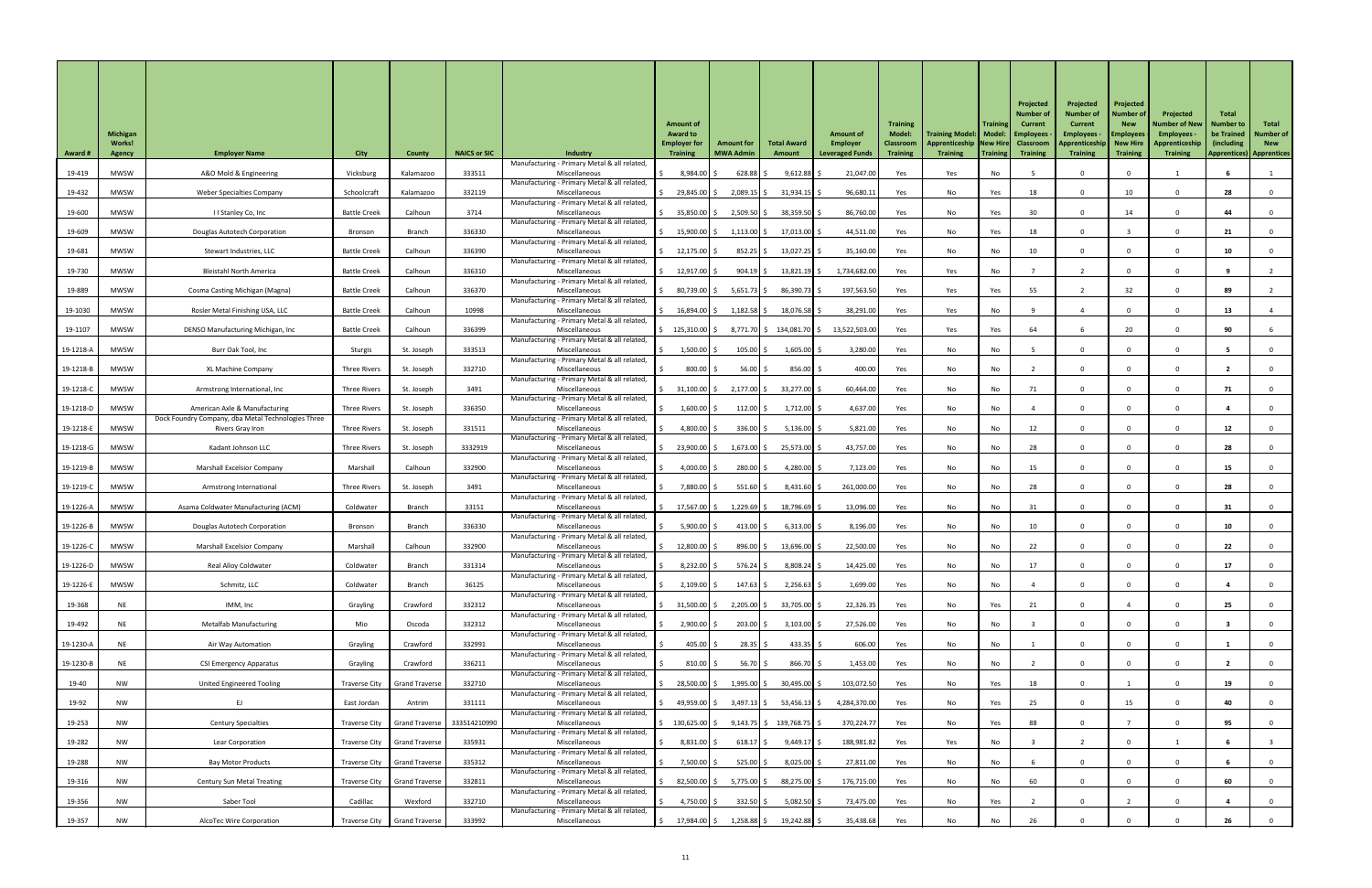| <b>Award #</b> | <b>Michigan</b><br><b>Works!</b><br><b>Agency</b> | <b>Employer Name</b>                            | <b>City</b>             | <b>County</b>                  | <b>NAICS or SIC</b> | <b>Industry</b><br>Manufacturing - Primary Metal & all related, | <b>Amount of</b><br><b>Award to</b><br><b>Employer for</b><br><b>Training</b>           | <b>Amount for</b><br><b>MWA Admin</b> | <b>Total Award</b><br>Amount | <b>Amount of</b><br>Employer<br><b>Leveraged Funds</b> | <b>Training</b><br><b>Model:</b><br><b>Classroom</b><br><b>Training</b> | Training Model:   Model:   Employees<br>Apprenticeship   New Hire   Classroom<br><b>Training</b> | <b>Training</b><br>  Training | Projected<br><b>Number of</b><br><b>Current</b><br><b>Training</b> | Projected<br><b>Number of</b><br><b>Current</b><br><b>Employees</b><br>Apprenticeship   New Hire<br><b>Training</b> | Projected<br><b>Number of</b><br><b>New</b><br><b>Employees</b><br><b>Training</b> | Projected<br><b>Number of New</b><br>Employees -<br>Apprenticeship<br><b>Training</b> | <b>Total</b><br><b>Number to</b><br>be Trained<br>(including)<br><b>Apprentices) Apprentices</b> | Total<br><b>Number of</b><br><b>New</b> |
|----------------|---------------------------------------------------|-------------------------------------------------|-------------------------|--------------------------------|---------------------|-----------------------------------------------------------------|-----------------------------------------------------------------------------------------|---------------------------------------|------------------------------|--------------------------------------------------------|-------------------------------------------------------------------------|--------------------------------------------------------------------------------------------------|-------------------------------|--------------------------------------------------------------------|---------------------------------------------------------------------------------------------------------------------|------------------------------------------------------------------------------------|---------------------------------------------------------------------------------------|--------------------------------------------------------------------------------------------------|-----------------------------------------|
| 19-386         | NW                                                | <b>Cadillac Fabrication</b>                     | Cadillac                | Wexford                        | 332313              | Miscellaneous                                                   | 21,814.00 \$                                                                            | $1,526.98$ \$                         | 23,340.98 \$                 | 28,536.00                                              | Yes                                                                     | No                                                                                               | No                            | 26                                                                 |                                                                                                                     |                                                                                    |                                                                                       | 26                                                                                               |                                         |
| 19-453         | <b>NW</b>                                         | <b>CPM Century Extrusion</b>                    | Traverse City           | <b>Grand Traverse</b>          | 333249              | Manufacturing - Primary Metal & all related,<br>Miscellaneous   | 30,720.00 \$                                                                            | $2,150.40$ \$                         | 32,870.40 \$                 | 141,255.00                                             | Yes                                                                     | Yes                                                                                              | Yes                           | 19                                                                 |                                                                                                                     |                                                                                    |                                                                                       | 25                                                                                               |                                         |
| 19-570         | <b>NW</b>                                         | LexaMar Corporation                             | Boyne City              | Charlevoix                     | 336390              | Manufacturing - Primary Metal & all related<br>Miscellaneous    | $31,500.00$ \$                                                                          | $2,205.00$ \$                         | 33,705.00 \$                 | 413,493.86                                             | No                                                                      | Yes                                                                                              | Yes                           |                                                                    |                                                                                                                     |                                                                                    |                                                                                       | 13                                                                                               |                                         |
| 19-582         | NW                                                | Petoskey Plastics                               | Petoskey                | Emmet                          | 332710              | Manufacturing - Primary Metal & all related<br>Miscellaneous    | 53,129.00 \$                                                                            | $3,719.03$ \$                         | 56,848.03 \$                 | 114,143.00                                             | Yes                                                                     | No                                                                                               | Yes                           | 38                                                                 |                                                                                                                     |                                                                                    |                                                                                       | 44                                                                                               |                                         |
| 19-589         | <b>NW</b>                                         | <b>Clark Manufacturing Company</b>              | Traverse City           | <b>Grand Traverse</b>          | 332710              | Manufacturing - Primary Metal & all related<br>Miscellaneous    | $13,500.00$ \$                                                                          | 945.00   \$                           | 14,445.00 \$                 | 41,130.00                                              | Yes                                                                     | No                                                                                               | Yes                           |                                                                    |                                                                                                                     |                                                                                    |                                                                                       | 12                                                                                               |                                         |
| 19-611         | NW                                                | Wojan Window & Door                             | Charlevoix              | Charlevoix                     | 332321              | Manufacturing - Primary Metal & all related<br>Miscellaneous    | 26,890.00 \$                                                                            | $1,882.30$ \$                         | 28,772.30 \$                 | 48,226.00                                              | Yes                                                                     | No                                                                                               | Yes                           | 26                                                                 |                                                                                                                     |                                                                                    |                                                                                       | 30                                                                                               |                                         |
| 19-614         | <b>NW</b>                                         | RJG Inc                                         | Traverse City           | <b>Grand Traverse</b>          | 33413               | Manufacturing - Primary Metal & all related<br>Miscellaneous    | 44,641.00 \$                                                                            | $3,124.87$ \$                         | 47,765.87 \$                 | 37,667.25                                              | Yes                                                                     | No                                                                                               | No                            | 35                                                                 |                                                                                                                     | $\Omega$                                                                           |                                                                                       | 35                                                                                               |                                         |
| 19-624         | NW                                                | <b>FIAMM Technologies LLC</b>                   | Cadillac                | Wexford                        | 33299               | Manufacturing - Primary Metal & all related<br>Miscellaneous    | 41,501.00   \$                                                                          | $2,905.07$ \$                         | 44,406.07 \$                 | 87,904.00                                              | Yes                                                                     | Yes                                                                                              | No                            | 31                                                                 |                                                                                                                     |                                                                                    |                                                                                       | 32                                                                                               |                                         |
|                |                                                   |                                                 |                         |                                | 336612              | Manufacturing - Primary Metal & all related                     |                                                                                         |                                       |                              |                                                        |                                                                         |                                                                                                  |                               |                                                                    |                                                                                                                     |                                                                                    |                                                                                       |                                                                                                  |                                         |
| 19-693         | <b>NW</b>                                         | Rec Boat Holdings, LLC                          | Cadillac                | Wexford                        |                     | Miscellaneous<br>Manufacturing - Primary Metal & all related    | $\frac{136,345.00}{5}$                                                                  |                                       | $9,544.15$ \$ 145,889.15 \$  | 291,560.00                                             | Yes                                                                     | No                                                                                               | Yes                           | 83                                                                 |                                                                                                                     | 26                                                                                 |                                                                                       | 109                                                                                              |                                         |
| 19-862         | <b>NW</b>                                         | Bramer Machine, Inc                             |                         | Traverse City   Grand Traverse | 3327                | Miscellaneous<br>Manufacturing - Primary Metal & all related    | $3,000.00$ \$                                                                           | $210.00$ \$                           | $3,210.00$ \$                | 6,227.00                                               | Yes                                                                     | No                                                                                               | Yes                           |                                                                    |                                                                                                                     |                                                                                    |                                                                                       |                                                                                                  |                                         |
| 19-908         | <b>NW</b>                                         | <b>Antrim Machine Products</b>                  | Mancelona               | Antrim                         | 332710              | Miscellaneous<br>Manufacturing - Primary Metal & all related    | 6,000.00                                                                                | 420.00 $\vert$ \$                     | $6,420.00$ \$                | 125,682.00                                             | Yes                                                                     | No                                                                                               | No                            |                                                                    |                                                                                                                     |                                                                                    |                                                                                       |                                                                                                  |                                         |
| 19-1034        | <b>NW</b>                                         | Kalkaska Screw Products, Inc                    | Kalkaska                | Kalkaska                       | 332721              | Miscellaneous<br>Manufacturing - Primary Metal & all related    | $10,500.00$ \$                                                                          | 735.00 \$                             | $11,235.00$ \$               | 91,193.00                                              | Yes                                                                     | No                                                                                               | No                            |                                                                    |                                                                                                                     |                                                                                    |                                                                                       |                                                                                                  |                                         |
| 19-1046        | NW                                                | Precision Edge Surgical Products Co, LLC        | <b>Boyne City</b>       | Charlevoix                     | 339112              | Miscellaneous<br>Manufacturing - Primary Metal & all related    | 23,476.00 \$                                                                            | $1,643.32$ \$                         | 25,119.32 \$                 | 78,991.00                                              | Yes                                                                     | Yes                                                                                              | Yes                           | 17                                                                 |                                                                                                                     |                                                                                    |                                                                                       | 20                                                                                               |                                         |
| 19-1141        | <b>NW</b>                                         | Redi-Rock International (Aster Brands)          | Charlevoix              | Charlevoix                     | 333511              | Miscellaneous<br>Manufacturing - Primary Metal & all related    | 20,980.00 \$                                                                            | $1,468.60$ \$                         | 22,448.60 \$                 | 85,892.00                                              | Yes                                                                     | No                                                                                               | Yes                           | 20                                                                 |                                                                                                                     |                                                                                    |                                                                                       | 25                                                                                               |                                         |
| 19-1220-B      | <b>NW</b>                                         | Promethient, Inc                                | Traverse City           | <b>Grand Traverse</b>          | 334410              | Miscellaneous<br>Manufacturing - Primary Metal & all related    | $1,500.00$ \$                                                                           | $105.00$ \$                           | $1,605.00$ \$                | 4,382.00                                               | Yes                                                                     | No                                                                                               | No                            |                                                                    |                                                                                                                     |                                                                                    |                                                                                       |                                                                                                  |                                         |
| 19-1225-A      | <b>NW</b>                                         | <b>Petoskey Plastics</b>                        | Petoskey                | Emmet                          | 332710              | Miscellaneous                                                   | 4,500.00 \$                                                                             | $315.00$ \$                           | $4,815.00$ \$                | 70,119.00                                              | Yes                                                                     | No                                                                                               | No                            |                                                                    |                                                                                                                     |                                                                                    |                                                                                       |                                                                                                  |                                         |
| 19-1231-A      | <b>NW</b>                                         | <b>Great Lakes Trim</b>                         | Williamsburg            | Antrim                         | 336360              | Manufacturing - Primary Metal & all related<br>Miscellaneous    | 4,500.00 \$                                                                             | $315.00$ \$                           | 4,815.00 \$                  | 2,600.00                                               | Yes                                                                     | No                                                                                               | No                            |                                                                    |                                                                                                                     |                                                                                    |                                                                                       |                                                                                                  |                                         |
| 19-1231-E      | <b>NW</b>                                         | Promethient, Inc                                | <b>Traverse City</b>    | <b>Grand Traverse</b>          | 334410              | Manufacturing - Primary Metal & all related<br>Miscellaneous    | $1,500.00$ \$                                                                           | $105.00$ \$                           | $1,605.00$ \$                | 1,560.00                                               | Yes                                                                     | No                                                                                               | No                            |                                                                    |                                                                                                                     |                                                                                    |                                                                                       |                                                                                                  |                                         |
| $19-9$         | Oakland                                           | Acorn Stamping, Inc                             | Oxford                  | Oakland                        | 332119              | Manufacturing - Primary Metal & all related<br>Miscellaneous    | $3,000.00$ \$                                                                           | $210.00$ \$                           | $3,210.00$ \$                | 7,068.00                                               | No                                                                      | Yes                                                                                              | No                            |                                                                    |                                                                                                                     |                                                                                    |                                                                                       |                                                                                                  |                                         |
| 19-43          | Oakland                                           | <b>ORRI CORPORATION</b>                         | Waterford               | Oakland                        | 335931              | Manufacturing - Primary Metal & all related<br>Miscellaneous    | 7,500.00                                                                                | $525.00$ \$                           | $8,025.00$ \$                | 6,488.74                                               | Yes                                                                     | No                                                                                               | Yes                           |                                                                    |                                                                                                                     |                                                                                    |                                                                                       |                                                                                                  |                                         |
| 19-46          | Oakland                                           | Cadillac Products Automotive Company-Troy Plant | Troy                    | Oakland                        | 3714/336339         | Manufacturing - Primary Metal & all related<br>Miscellaneous    | $9,000.00$ \$                                                                           | $630.00$ \$                           | $9,630.00$ \$                | 411,895.00                                             | Yes                                                                     | No                                                                                               | No                            |                                                                    |                                                                                                                     |                                                                                    |                                                                                       |                                                                                                  |                                         |
| 19-50          | Oakland                                           | <b>INOAC Interior Systems</b>                   | <b>Farmington Hills</b> | Oakland                        | 336390              | Manufacturing - Primary Metal & all related,<br>Miscellaneous   | $3,000.00$ \$                                                                           | $210.00$ \$                           | $3,210.00$ \$                | 4,252.00                                               | Yes                                                                     | No                                                                                               | No                            |                                                                    |                                                                                                                     |                                                                                    |                                                                                       |                                                                                                  |                                         |
| 19-60          | Oakland                                           | FCA, LLC US                                     | Auburn Hills            | Oakland                        | 336111              | Manufacturing - Primary Metal & all related<br>Miscellaneous    | $\frac{1}{2}$ 296,367.00 \$ 20,745.69 \$ 317,112.69 \$                                  |                                       |                              | 664,161.47                                             | Yes                                                                     | No                                                                                               | Yes                           | 231                                                                |                                                                                                                     |                                                                                    |                                                                                       | 237                                                                                              |                                         |
| 19-63          | Oakland                                           | Macauto USA, Inc                                | Troy                    | Oakland                        | 3363                | Manufacturing - Primary Metal & all related<br>Miscellaneous    | $3,000.00$ \$                                                                           | $210.00$ \$                           | $3,210.00$ \$                | 3,521.00                                               | Yes                                                                     | No                                                                                               | No                            |                                                                    |                                                                                                                     |                                                                                    |                                                                                       |                                                                                                  |                                         |
|                | Oakland                                           |                                                 | Oxford                  | Oakland                        | 331524              | Manufacturing - Primary Metal & all related,                    |                                                                                         |                                       |                              |                                                        |                                                                         |                                                                                                  |                               |                                                                    |                                                                                                                     | 20                                                                                 |                                                                                       | 39                                                                                               |                                         |
| 19-220         |                                                   | <b>Barron Industries</b>                        |                         |                                |                     | Miscellaneous<br>Manufacturing - Primary Metal & all related    | 50,700.00 \$                                                                            | $3,549.00$ \$                         | 54,249.00 \$                 | 43,714.00                                              | Yes                                                                     | No                                                                                               | Yes                           | 19                                                                 |                                                                                                                     |                                                                                    |                                                                                       |                                                                                                  |                                         |
| 19-239         | Oakland                                           | M.A.K.S., Inc                                   | Troy                    | Oakland                        | 334418, 334419      | Miscellaneous<br>Manufacturing - Primary Metal & all related,   | $8,485.00$ \$                                                                           | 593.95                                | $9,078.95$ \$                | 9,174.00                                               | No                                                                      | No                                                                                               | Yes                           |                                                                    |                                                                                                                     |                                                                                    |                                                                                       |                                                                                                  |                                         |
| 19-286         | Oakland                                           | BorgWarner Inc                                  | Auburn Hills            | Oakland                        | 336350              | Miscellaneous<br>Manufacturing - Primary Metal & all related,   | $\frac{1}{5}$ 163,908.00 $\frac{1}{5}$ 11,473.56 $\frac{1}{5}$ 175,381.56 $\frac{1}{5}$ |                                       |                              | 322,716.36                                             | Yes                                                                     | No                                                                                               | Yes                           | 107                                                                |                                                                                                                     | 33                                                                                 |                                                                                       | 140                                                                                              |                                         |
| 19-289         | Oakland                                           | BorgWarner PDS Livonia                          | Livonia                 | Oakland                        | 336350              | Miscellaneous<br>Manufacturing - Primary Metal & all related,   | 24,000.00 \$                                                                            | $1,680.00$ \$                         | 25,680.00 \$                 | 18,189.00                                              | Yes                                                                     | No                                                                                               | No                            | 16                                                                 |                                                                                                                     |                                                                                    |                                                                                       | 16                                                                                               |                                         |
| 19-333         | Oakland                                           | Eidemiller Precision Machining, Inc             | Milford                 | Oakland                        | 332710              | Miscellaneous<br>Manufacturing - Primary Metal & all related,   | $1,600.00$ \$                                                                           | $112.00$ \$                           | $1,712.00$ \$                | 2,811.00                                               | Yes                                                                     | No                                                                                               | No                            |                                                                    |                                                                                                                     |                                                                                    |                                                                                       |                                                                                                  |                                         |
| 19-341         | Oakland                                           | <b>Mektec International Corporation</b>         | Wixom                   | Houghton                       | 334412              | Miscellaneous<br>Manufacturing - Primary Metal & all related,   | $11,655.00$ \$                                                                          | $815.85$ \$                           | $12,470.85$ \$               | 12,245.00                                              | Yes                                                                     | No                                                                                               | No                            |                                                                    |                                                                                                                     |                                                                                    |                                                                                       |                                                                                                  |                                         |
| 19-343         | Oakland                                           | Plastic Trim International, Inc                 | East Tawas<br>Commerce  | losco                          | 336370              | Miscellaneous<br>Manufacturing - Primary Metal & all related,   | 15,574.00 \$                                                                            | $1,090.18$ \$                         | $16,664.18$ \$               | 41,917.00                                              | Yes                                                                     | No                                                                                               | No                            | 11                                                                 |                                                                                                                     |                                                                                    |                                                                                       | 11                                                                                               |                                         |
| 19-353         | Oakland                                           | <b>Special Tooling Services</b>                 | Township                | Oakland                        | 333517              | Miscellaneous<br>Manufacturing - Primary Metal & all related,   | $3,000.00$ \$                                                                           | $210.00$ \$                           | $3,210.00$ \$                | 36,345.00                                              | No                                                                      | Yes                                                                                              | No                            |                                                                    |                                                                                                                     |                                                                                    |                                                                                       |                                                                                                  |                                         |
| 19-385         | Oakland                                           | Minth North America                             | Wixom                   | Oakland                        | 336370              | Miscellaneous                                                   | 37,453.00 \$                                                                            | $2,621.71$ \$                         | $40,074.71$ \$               | 61,262.00                                              | Yes                                                                     | No                                                                                               | No                            | 31                                                                 |                                                                                                                     |                                                                                    |                                                                                       | 31                                                                                               |                                         |
| 19-418         | Oakland                                           | Preh, Inc                                       | Novi                    | Oakland                        | 336320              | Manufacturing - Primary Metal & all related,<br>Miscellaneous   | $\frac{1}{2}$ 33,675.00 \$                                                              | 2,357.25 \$                           | 36,032.25 \$                 | 38,738.59                                              | Yes                                                                     | No                                                                                               | No                            | 25                                                                 |                                                                                                                     |                                                                                    |                                                                                       | 25                                                                                               |                                         |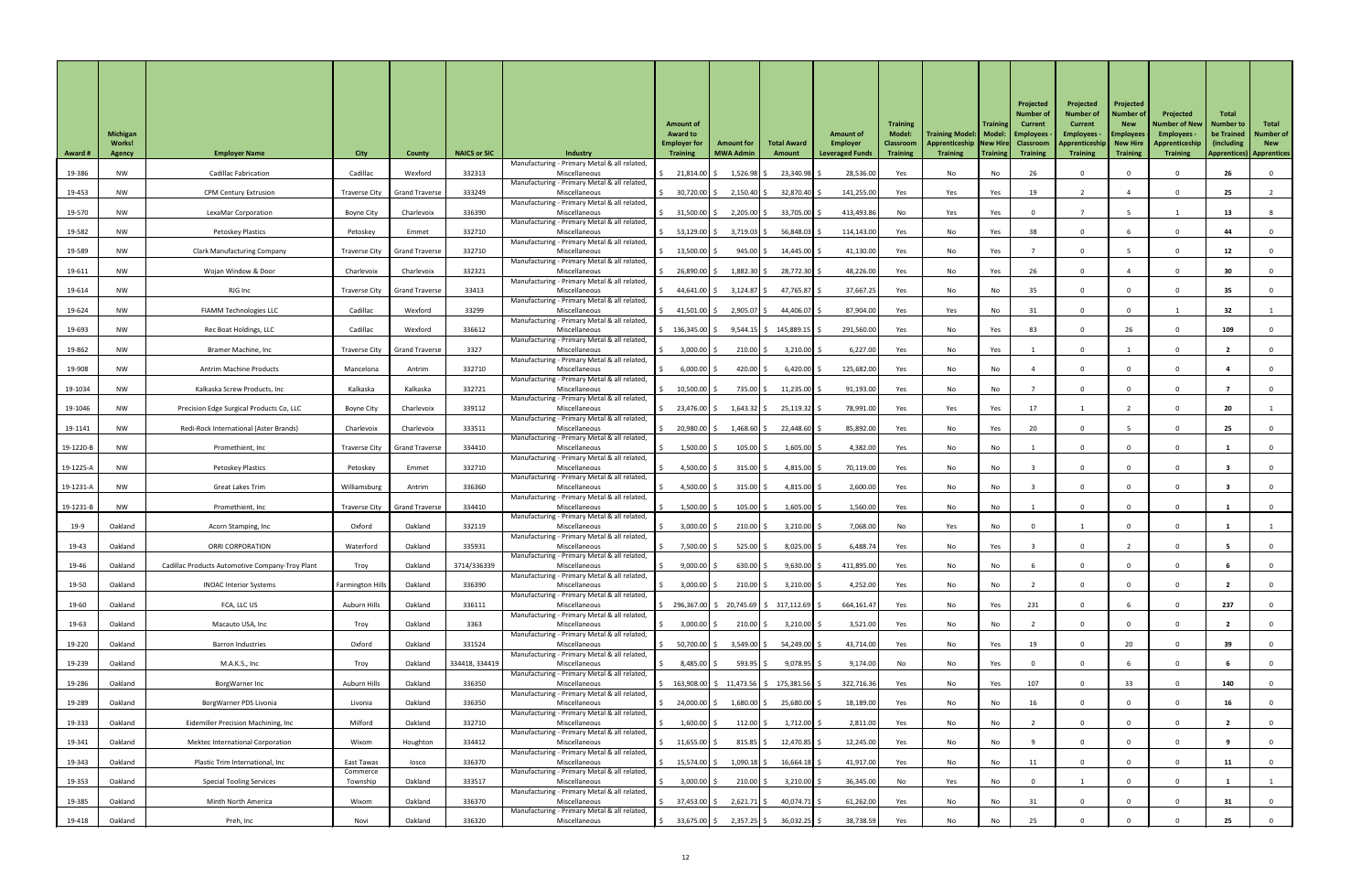|                |                                  |                                                                          |                         |               |                     |                                                                 | <b>Amount of</b>                       |                   |                          |                                           | <b>Training</b>                   |                                                                               | <b>Training</b> | Projected<br><b>Number of</b><br>Current | Projected<br><b>Number of</b><br><b>Current</b> | Projected<br><b>Number of</b><br><b>New</b> | Projected<br><b>Number of New</b>  | <b>Total</b><br><b>Number to</b> | Total                          |
|----------------|----------------------------------|--------------------------------------------------------------------------|-------------------------|---------------|---------------------|-----------------------------------------------------------------|----------------------------------------|-------------------|--------------------------|-------------------------------------------|-----------------------------------|-------------------------------------------------------------------------------|-----------------|------------------------------------------|-------------------------------------------------|---------------------------------------------|------------------------------------|----------------------------------|--------------------------------|
|                | <b>Michigan</b><br><b>Works!</b> |                                                                          |                         |               |                     |                                                                 | <b>Award to</b><br><b>Employer for</b> | <b>Amount for</b> | <b>Total Award</b>       | <b>Amount of</b><br>Employer              | <b>Model:</b><br><b>Classroom</b> | Training Model:   Model:   Employees<br>Apprenticeship   New Hire   Classroom |                 |                                          | <b>Employees</b><br>Apprenticeship   New Hire   | <b>Employees</b>                            | <b>Employees</b><br>Apprenticeship | be Trained<br>(including)        | <b>Number of</b><br><b>New</b> |
| <b>Award #</b> | <b>Agency</b>                    | <b>Employer Name</b>                                                     | <b>City</b>             | <b>County</b> | <b>NAICS or SIC</b> | <b>Industry</b><br>Manufacturing - Primary Metal & all related, | <b>Training</b>                        | <b>MWA Admin</b>  | Amount                   | <b>Leveraged Funds</b>                    | <b>Training</b>                   | <b>Training</b>                                                               | Training        | <b>Training</b>                          | <b>Training</b>                                 | <b>Training</b>                             | <b>Training</b>                    | <b>Apprentices) Apprentices</b>  |                                |
| 19-443         | Oakland                          | Eaton Steel Bar Company Inc                                              | Oak Park                | Oakland       | 331110              | Miscellaneous<br>Manufacturing - Primary Metal & all related,   | 18,000.00                              | $1,260.00$ \$     | $19,260.00$ \$           | 45,520.00                                 | Yes                               | No                                                                            | No              | 12                                       |                                                 |                                             |                                    | 12                               |                                |
| 19-445         | Oakland                          | <b>Industrial Automation LLC</b>                                         | Rochester Hills         | Oakland       | 332710              | Miscellaneous<br>Manufacturing - Primary Metal & all related    | $13,500.00$ \$                         | $945.00$ \$       | 14,445.00 \$             | 20,404.00                                 | Yes                               | No                                                                            | Yes             |                                          |                                                 |                                             |                                    |                                  |                                |
| 19-491         | Oakland                          | Tecla Company                                                            | Walled Lake             | Oakland       | 332212              | Miscellaneous                                                   | 19,800.00 \$                           | $1,386.00$ \$     | $21,186.00$ \$           | 62,952.86                                 | Yes                               | No                                                                            | No              | 22                                       |                                                 | $\Omega$                                    |                                    | 22                               |                                |
| 19-496         | Oakland                          | Orion Measurement Solutions, Inc                                         | Auburn Hills            | Oakland       | 334515              | Manufacturing - Primary Metal & all related<br>Miscellaneous    | $9,440.00$ \$                          | 660.80            | $10,100.80$ \$           | 12,151.00                                 | Yes                               | No                                                                            | No              | 10                                       |                                                 | <sup>n</sup>                                |                                    | 10                               |                                |
| 19-497         | Oakland                          | Overhead Conveyor Company                                                | Ferndale                | Oakland       | 333922              | Manufacturing - Primary Metal & all related,<br>Miscellaneous   | 14,790.00 \$                           | $1,035.30$ \$     | $15,825.30$ \$           | 13,972.00                                 | Yes                               | No                                                                            | No              | 10                                       |                                                 | $\Omega$                                    |                                    | 10                               |                                |
| 19-514         | Oakland                          | <b>HBPO North America</b>                                                | Troy                    | Oakland       | 336211              | Manufacturing - Primary Metal & all related<br>Miscellaneous    | $9,000.00$ \$                          | $630.00$ \$       | $9,630.00$ \$            | 7,574.00                                  | Yes                               | No                                                                            | No              |                                          |                                                 |                                             |                                    |                                  |                                |
| 19-526         | Oakland                          | NOG Heller                                                               | Milford                 | Oakland       | 336399              | Manufacturing - Primary Metal & all related<br>Miscellaneous    | 22,378.00 \$                           | $1,566.46$ \$     | 23,944.46 \$             | 56,423.46                                 | Yes                               | No                                                                            | No              | 16                                       |                                                 | $\Omega$                                    |                                    | 16                               |                                |
|                |                                  |                                                                          |                         |               |                     | Manufacturing - Primary Metal & all related                     |                                        |                   |                          |                                           |                                   |                                                                               |                 |                                          |                                                 |                                             |                                    |                                  |                                |
| 19-555         | Oakland                          | Shannon Precision Fastener LLC - Distribution Center                     | Madison Heights         | Oakland       | 339900              | Miscellaneous<br>Manufacturing - Primary Metal & all related    | $8,000.00$ \$                          | $560.00$ \$       | $8,560.00$ \$            | 8,324.00                                  | Yes                               | No                                                                            | No              |                                          |                                                 | 0                                           |                                    |                                  |                                |
| 19-556         | Oakland                          | Shannon Precision Fastener LLC - Plant 1                                 | Madison Heights         | Oakland       | 339900              | Miscellaneous<br>Manufacturing - Primary Metal & all related    | $5,917.00$ \$                          | $414.19$ \$       | $6,331.19$ \$            | 5,480.00                                  | Yes                               | No                                                                            | No              |                                          |                                                 | $\Omega$                                    |                                    |                                  |                                |
| 19-729         | Oakland                          | Shannon Precision Fastener, LLC                                          | Auburn Hills            | Oakland       | 339900              | Miscellaneous<br>Manufacturing - Primary Metal & all related    | $19,120.00$ \$                         | 1,338.40 \$       | 20,458.40 \$             | 19,776.00                                 | Yes                               | No                                                                            | No              | 29                                       |                                                 |                                             |                                    | 29                               |                                |
| 19-898         | Oakland                          | Shannon Precision Fastener, LLC                                          | Holly                   | Oakland       | 339900              | Miscellaneous<br>Manufacturing - Primary Metal & all related    | 2,958.00                               | 207.06            | $3,165.06$ \$            | 2,722.00                                  | Yes                               | No                                                                            | No              |                                          |                                                 |                                             |                                    |                                  |                                |
| 19-1233-A      | Oakland                          | BorgWarner Inc                                                           | Auburn Hills            | Oakland       | 336350              | Miscellaneous                                                   | $6,000.00$ \$                          | 420.00 \$         | 6,420.00                 | 6,366.00                                  | Yes                               | No                                                                            | No              |                                          |                                                 |                                             |                                    |                                  |                                |
| 19-1233-B      | Oakland                          | <b>GKN Driveline North America, Inc</b>                                  | Auburn Hills            | Oakland       | 336350              | Manufacturing - Primary Metal & all related<br>Miscellaneous    | 4,500.00 \$                            | $315.00$ \$       | 4,815.00 \$              | 5,030.00                                  | Yes                               | No                                                                            | No              |                                          |                                                 |                                             |                                    |                                  |                                |
| 19-283         | Region 7B                        | Modern Machinery Inc                                                     | Beaverton               | Gladwin       | 333249              | Manufacturing - Primary Metal & all related<br>Miscellaneous    | 7,990.00 \$                            | 559.30 \$         | $8,549.30$ \$            | 19,074.00                                 | Yes                               | No                                                                            | No              |                                          |                                                 | $\Omega$                                    |                                    |                                  |                                |
| 19-347         | Region 7B                        | <b>NuCraft Metal Products</b>                                            | Roscommon               | Roscommon     | 333923              | Manufacturing - Primary Metal & all related<br>Miscellaneous    | 4,500.00 \$                            | $315.00$ \$       | 4,815.00 \$              | 1,493.00                                  | Yes                               | No                                                                            | No              |                                          |                                                 |                                             |                                    |                                  |                                |
| 19-348         | Region 7B                        | Bopp Busch Mfg                                                           | AuGres                  | Arenac        | 332116              | Manufacturing - Primary Metal & all related<br>Miscellaneous    | $21,360.00$ \$                         | $1,495.20$ \$     | 22,855.20 \$             | 15,486.00                                 | Yes                               | No                                                                            | No              | 20                                       |                                                 |                                             |                                    | 20                               |                                |
|                |                                  |                                                                          |                         |               |                     | Manufacturing - Primary Metal & all related                     |                                        |                   |                          |                                           |                                   |                                                                               |                 |                                          |                                                 |                                             |                                    |                                  |                                |
| 19-537         | Region 7B                        | Advanced Battery Concepts, LLC                                           | Clare                   | Clare         | 335911              | Miscellaneous<br>Manufacturing - Primary Metal & all related    | $17,300.00$ \$                         | $1,211.00$ \$     | $18,511.00$ \$           | 18,976.00                                 | Yes                               | No                                                                            | No              | 20                                       |                                                 |                                             |                                    | 20                               |                                |
| 19-545         | Region 7B                        | <b>Future Mold Corporation</b>                                           | Farwell                 | Clare         | 333220              | Miscellaneous<br>Manufacturing - Primary Metal & all related    | $1,500.00$ \$                          | $105.00$ \$       | $1,605.00$ \$            | 2,161.00                                  | Yes                               | No                                                                            | No              |                                          |                                                 |                                             |                                    |                                  |                                |
| 19-1232-D      | Region 7B                        | Tannas Company a division of the Savant Group                            | Midland                 | Midland       | 334516              | Miscellaneous<br>Manufacturing - Primary Metal & all related    | $5,500.00$ $\uparrow$ \$               | 385.00 \$         | $5,885.00$ \$            | 3,916.00                                  | Yes                               | No                                                                            | No              |                                          |                                                 |                                             |                                    |                                  |                                |
| $19-2$         | SEMCA                            | K Tool, LLC<br>General Motors LLC (MFG Labor Relations, Global Technical | Lambertville            | Monroe        | 333514              | Miscellaneous<br>Manufacturing - Primary Metal & all related    | $1,800.00$ \$                          | $126.00$ \$       | $1,926.00$ \$            | 8,236.05                                  | Yes                               | No                                                                            | No              |                                          |                                                 |                                             |                                    |                                  |                                |
| 19-22          | SEMCA                            | Center)                                                                  | Warren                  | Macomb        | 336111              | Miscellaneous                                                   | 87,000.00 \$                           | 6,090.00          | 93,090.00 \$             | 1,567,778.00                              | No                                | Yes                                                                           | No              |                                          | 29                                              |                                             |                                    | 29                               | 29                             |
| 19-29          | SEMCA                            | Sigma International                                                      | Livonia                 | Wayne         | 336111              | Manufacturing - Primary Metal & all related<br>Miscellaneous    | 7,641.00 \$                            | 534.87            | $8,175.87$ \$            | 19,649.50                                 | Yes                               | No                                                                            | Yes             |                                          |                                                 |                                             |                                    |                                  |                                |
| 19-31          | SEMCA                            | <b>Aztec Manufacturing Corporation</b>                                   | Romulus                 | Wayne         | 336310              | Manufacturing - Primary Metal & all related<br>Miscellaneous    | $19,460.00$ \$                         | $1,362.20$ \$     | 20,822.20 \$             | 59,229.00                                 | Yes                               | No                                                                            | No              | 16                                       |                                                 |                                             |                                    | 16                               |                                |
| 19-189         | SEMCA                            | <b>E&amp;E Manufacturing Company</b>                                     | Plymouth                | Wayne         | 336370              | Manufacturing - Primary Metal & all related<br>Miscellaneous    | 105,568.00 \$                          |                   | 7,389.76 \$112,957.76 \$ | 365,054.50                                | Yes                               | Yes                                                                           | Yes             | 67                                       |                                                 | 30                                          |                                    | 99                               |                                |
| 19-206         | SEMCA                            | Ford Sterling Axle Plant                                                 | <b>Sterling Heights</b> | Macomb        | 336350              | Manufacturing - Primary Metal & all related<br>Miscellaneous    | $$121,116.00$ $$$                      |                   |                          | $8,478.12$ \$ 129,594.12 \$ 11,771,220.00 | Yes                               | Yes                                                                           | No              | 54                                       | 15                                              |                                             |                                    | 69                               | 15 <sub>1</sub>                |
| 19-227         | SEMCA                            | <b>SAMES KREMLIN Inc</b>                                                 | Plymouth                | Wayne         | 333200              | Manufacturing - Primary Metal & all related<br>Miscellaneous    | $54,355.00$ \$                         | $3,804.85$ \$     | $58,159.85$ \$           | 72,011.60                                 | Yes                               | No                                                                            | Yes             | 72                                       |                                                 |                                             |                                    | 78                               |                                |
|                |                                  |                                                                          |                         |               |                     | Manufacturing - Primary Metal & all related,                    |                                        |                   |                          |                                           |                                   |                                                                               |                 |                                          |                                                 |                                             |                                    |                                  |                                |
| 19-243         | SEMCA                            | General Motors LLC (Flint Metal Center)                                  | Flint                   | Genesee       | 336111              | Miscellaneous<br>Manufacturing - Primary Metal & all related,   | $\frac{121,085.00}{5}$                 |                   | 8,475.95 \$129,560.95 \$ | 297,431.00                                | Yes                               | No                                                                            | No              | 162                                      |                                                 | 0                                           |                                    | 162                              |                                |
| 19-255         | SEMCA                            | Globe Tech, LLC                                                          | Plymouth                | Wayne         | 336370              | Miscellaneous<br>Manufacturing - Primary Metal & all related,   | 32,490.00 \$                           | 2,274.30 \$       | 34,764.30 \$             | 38,346.08                                 | Yes                               | Yes                                                                           | Yes             | 10                                       |                                                 |                                             |                                    | 22                               |                                |
| 19-257         | SEMCA                            | Delaco Kasle Processing, LLC                                             | Woodhaven               | Wayne         | 336211              | Miscellaneous<br>Manufacturing - Primary Metal & all related,   | $8,175.00$ \$                          | 572.25   \$       | $8,747.25$ \$            | 32,115.00                                 | Yes                               | No                                                                            | No              |                                          |                                                 |                                             |                                    |                                  |                                |
| 19-259         | SEMCA                            | <b>Delaco Steel Corporation</b>                                          | Dearborn                | Wayne         | 331221              | Miscellaneous<br>Manufacturing - Primary Metal & all related,   | $6,825.00$ \$                          | $477.75$ \$       | $7,302.75$ \$            | 14,813.00                                 | Yes                               | No                                                                            | No              |                                          |                                                 |                                             |                                    |                                  |                                |
| 19-260         | SEMCA                            | Fluid Equipment Development Company                                      | Monroe                  | Monroe        | 333911              | Miscellaneous                                                   | 25,580.00 \$                           | $1,790.60$ \$     | 27,370.60 \$             | 31,311.00                                 | Yes                               | No                                                                            | No              | 27                                       |                                                 |                                             |                                    | 27                               |                                |
| 19-281         | SEMCA                            | <b>Premier Industries Corporation</b>                                    | Monroe                  | Monroe        | 3599                | Manufacturing - Primary Metal & all related,<br>Miscellaneous   | 4,462.00 \$                            | $312.34$ \$       | $4,774.34$ \$            | 1,323.00                                  | Yes                               | No                                                                            | No              |                                          |                                                 |                                             |                                    |                                  |                                |
| 19-291         | SEMCA                            | Detroit Edge Tool Company                                                | Detroit                 | Wayne         | 333515              | Manufacturing - Primary Metal & all related,<br>Miscellaneous   | 22,440.00 \$                           | 1,570.80 \$       | 24,010.80 \$             | 42,980.00                                 | Yes                               | Yes                                                                           | Yes             | 14                                       |                                                 |                                             |                                    | 18                               |                                |
| 19-321         | SEMCA                            | <b>TTG Automation</b>                                                    | Temperance              | Monroe        | 333000              | Manufacturing - Primary Metal & all related,<br>Miscellaneous   | 43,500.00 \$                           | $3,045.00$ \$     | 46,545.00 \$             | 124,603.00                                | Yes                               | No                                                                            | Yes             | 19                                       |                                                 | 10                                          |                                    | 29                               |                                |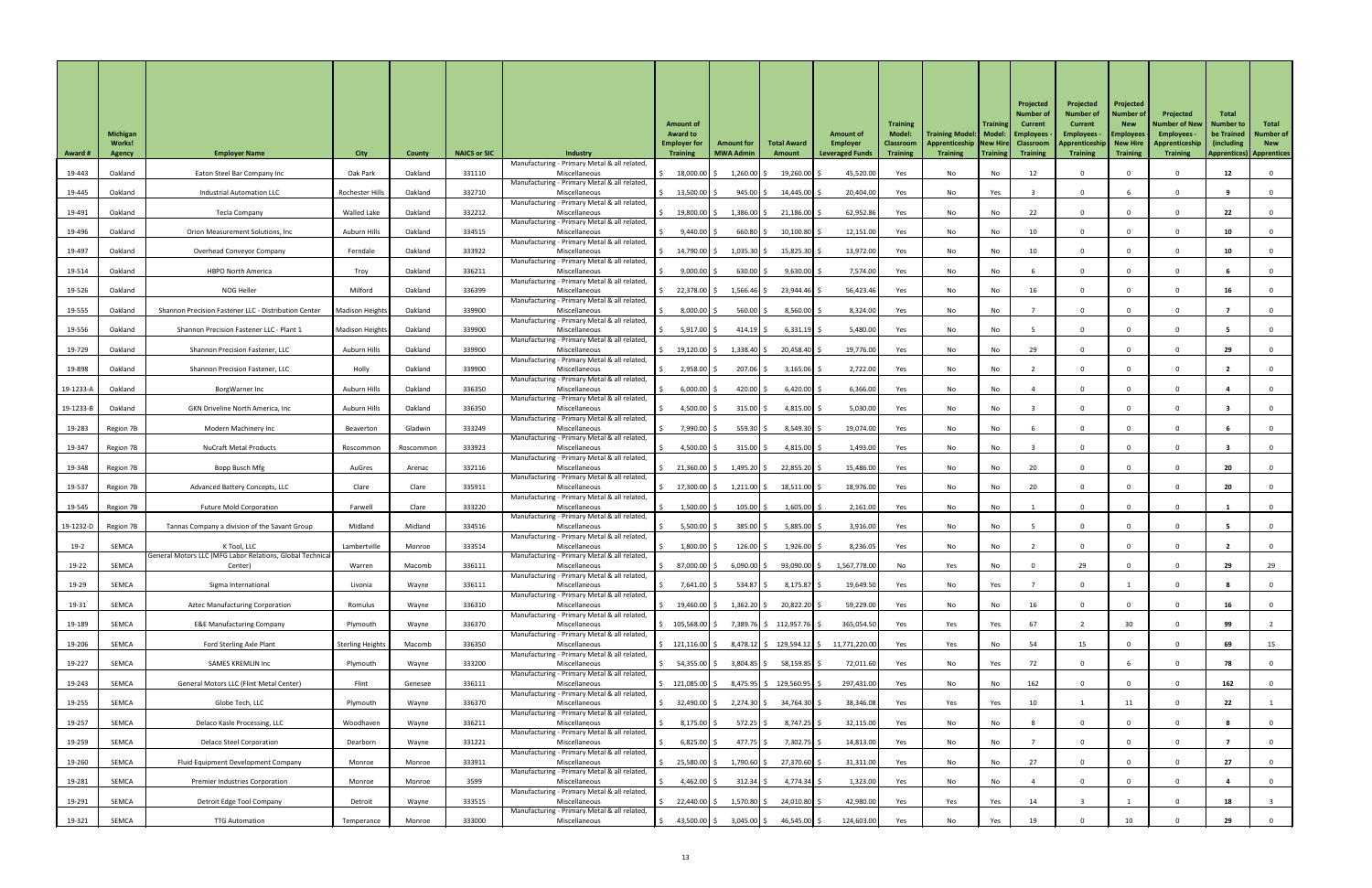| <b>Award #</b> | <b>Michigan</b><br><b>Works!</b><br><b>Agency</b> | <b>Employer Name</b>                            | <b>City</b>             | <b>County</b> | <b>NAICS or SIC</b> | <b>Industry</b>                                               | <b>Amount of</b><br><b>Award to</b><br><b>Employer for</b><br><b>Training</b>           | <b>Amount for</b><br><b>MWA Admin</b> | <b>Total Award</b><br>Amount | <b>Amount of</b><br><b>Employer</b><br><b>Leveraged Funds</b> | <b>Training</b><br><b>Model:</b><br><b>Classroom</b><br><b>Training</b> | Training Model:   Model:   Employees<br>Apprenticeship   New Hire   Classroom<br><b>Training</b> | <b>Training</b><br>  Training | Projected<br><b>Number of</b><br><b>Current</b><br><b>Training</b> | Projected<br><b>Number of</b><br><b>Current</b><br><b>Employees</b><br>Apprenticeship   New Hire<br><b>Training</b> | Projected<br><b>Number of</b><br><b>New</b><br><b>Employees</b><br><b>Training</b> | Projected<br><b>Number of New</b><br>Employees -<br>Apprenticeship<br><b>Training</b> | <b>Total</b><br><b>Number to</b><br>be Trained<br>(including)<br><b>Apprentices) Apprentices</b> | Total<br><b>Number of</b><br><b>New</b> |
|----------------|---------------------------------------------------|-------------------------------------------------|-------------------------|---------------|---------------------|---------------------------------------------------------------|-----------------------------------------------------------------------------------------|---------------------------------------|------------------------------|---------------------------------------------------------------|-------------------------------------------------------------------------|--------------------------------------------------------------------------------------------------|-------------------------------|--------------------------------------------------------------------|---------------------------------------------------------------------------------------------------------------------|------------------------------------------------------------------------------------|---------------------------------------------------------------------------------------|--------------------------------------------------------------------------------------------------|-----------------------------------------|
| 19-331         | SEMCA                                             | <b>Mountain Machine</b>                         | Belleville              | Washtenaw     | 332710              | Manufacturing - Primary Metal & all related<br>Miscellaneous  | $3,000.00$ \$                                                                           | $210.00$ \$                           | $3,210.00$ \$                | 26,020.00                                                     | Yes                                                                     | No                                                                                               | No                            |                                                                    |                                                                                                                     |                                                                                    |                                                                                       |                                                                                                  |                                         |
| 19-334         | SEMCA                                             | Schuler Incorporated.                           | Canton                  | Wayne         | 333517              | Manufacturing - Primary Metal & all related,<br>Miscellaneous | $53,235.00$ \$                                                                          | $3,726.45$ \$                         | $56,961.45$ \$               | 200,428.21                                                    | Yes                                                                     | No                                                                                               | No                            | 49                                                                 |                                                                                                                     |                                                                                    |                                                                                       | 49                                                                                               |                                         |
| 19-360         | SEMCA                                             | JC Gibbons Manufacturing, Inc                   | Livonia                 | Wayne         | 332721              | Manufacturing - Primary Metal & all related<br>Miscellaneous  | $15,131.00$ \$                                                                          | $1,059.17$ \$                         | $16,190.17$ \$               | 18,640.59                                                     | Yes                                                                     | No                                                                                               | No                            | 16                                                                 |                                                                                                                     |                                                                                    |                                                                                       | 16                                                                                               |                                         |
| 19-362         | SEMCA                                             | Talent industries Inc                           | Redford                 | Wayne         | 332710              | Manufacturing - Primary Metal & all related,<br>Miscellaneous | 844.00 \$                                                                               | 59.08                                 | $903.08$ \$                  | 1,697.05                                                      | Yes                                                                     | No                                                                                               | No                            |                                                                    |                                                                                                                     | $\Omega$                                                                           |                                                                                       |                                                                                                  |                                         |
| 19-392         | SEMCA                                             | DURA GAS Milan Metal Systems                    | Milan                   | Monroe        | 33299               | Manufacturing - Primary Metal & all related<br>Miscellaneous  | 18,719.00 \$                                                                            | $1,310.33$ \$                         | 20,029.33 \$                 | 62,268.61                                                     | Yes                                                                     | Yes                                                                                              | Yes                           | 36                                                                 |                                                                                                                     |                                                                                    |                                                                                       | 40                                                                                               |                                         |
| 19-410         | SEMCA                                             | Detroit Thermal Systems, LLC                    | Romulus                 | Wayne         | 3714                | Manufacturing - Primary Metal & all related<br>Miscellaneous  | 36,080.00 \$                                                                            | $2,525.60$ \$                         | 38,605.60 \$                 | 120,617.00                                                    | Yes                                                                     | No                                                                                               | Yes                           | 21                                                                 |                                                                                                                     |                                                                                    |                                                                                       | 25                                                                                               |                                         |
| 19-450         | SEMCA                                             | L&W Engineering (Axis Plant)                    | Dundee                  | Monroe        | 336370              | Manufacturing - Primary Metal & all related<br>Miscellaneous  | $1,533.00$ \$                                                                           | $107.31$ \$                           | $1,640.31$ \$                | 4,820.22                                                      | Yes                                                                     | No                                                                                               | No                            |                                                                    |                                                                                                                     | $\Omega$                                                                           |                                                                                       |                                                                                                  |                                         |
|                |                                                   |                                                 |                         |               |                     | Manufacturing - Primary Metal & all related                   |                                                                                         |                                       |                              |                                                               |                                                                         |                                                                                                  |                               |                                                                    |                                                                                                                     |                                                                                    |                                                                                       |                                                                                                  |                                         |
| 19-477         | SEMCA                                             | Ford Motor Company Van Dyke Plant               | <b>Sterling Heights</b> | Macomb        | 336350              | Miscellaneous<br>Manufacturing - Primary Metal & all related  | $\frac{1}{2}$ 171,090.00 $\frac{1}{2}$ 11,976.30 $\frac{1}{2}$ 183,066.30 $\frac{1}{2}$ |                                       |                              | 16,905,534.00                                                 | Yes                                                                     | Yes                                                                                              | No                            | 65                                                                 | 36                                                                                                                  |                                                                                    |                                                                                       | 101                                                                                              | 36                                      |
| 19-565         | SEMCA                                             | The Oakwood Group                               | Taylor                  | Wayne         | 332                 | Miscellaneous<br>Manufacturing - Primary Metal & all related  | 26,175.00 \$                                                                            | $1,832.25$ \$                         | 28,007.25 \$                 | 68,335.00                                                     | Yes                                                                     | Yes                                                                                              | Yes                           | 16                                                                 |                                                                                                                     |                                                                                    |                                                                                       | 22                                                                                               |                                         |
| 19-566         | SEMCA                                             | YAPP USA                                        | Troy                    | Oakland       | 36219               | Miscellaneous<br>Manufacturing - Primary Metal & all related  | $19,065.00$ \$                                                                          | $1,334.55$ \$                         | 20,399.55 \$                 | 24,179.53                                                     | Yes                                                                     | No                                                                                               | No                            | 27                                                                 |                                                                                                                     |                                                                                    |                                                                                       | 27                                                                                               |                                         |
| 19-576         | <b>SEMCA</b>                                      | 4M Industries, Inc                              | Livonia                 | Wayne         | 332710              | Miscellaneous<br>Manufacturing - Primary Metal & all related  | 6,303.00                                                                                | $441.21$ \$                           | $6,744.21$ \$                | 8,543.39                                                      | Yes                                                                     | No                                                                                               | No                            | 33                                                                 |                                                                                                                     |                                                                                    |                                                                                       | 33                                                                                               |                                         |
| 19-590         | SEMCA                                             | <b>General Motors LLC (Lansing Grand River)</b> | Lansing                 | Ingham        | 336111              | Miscellaneous<br>Manufacturing - Primary Metal & all related  | 97,504.00 \$                                                                            |                                       | $6,825.28$ \$ 104,329.28 \$  | 564,289.00                                                    | Yes                                                                     | No                                                                                               | No                            | 74                                                                 |                                                                                                                     |                                                                                    |                                                                                       | 74                                                                                               |                                         |
| 19-591         | SEMCA                                             | Intra Corporation                               | Westland                | Wayne         | 333514              | Miscellaneous<br>Manufacturing - Primary Metal & all related  | 29,075.00 \$                                                                            | $2,035.25$ \$                         | $31,110.25$ \$               | 61,262.71                                                     | Yes                                                                     | No                                                                                               | No                            | 24                                                                 |                                                                                                                     |                                                                                    |                                                                                       | 24                                                                                               |                                         |
| 19-593         | SEMCA                                             | <b>Mercury Manufacturing Company</b>            | Wyandotte               | Wayne         | 332721              | Miscellaneous<br>Manufacturing - Primary Metal & all related  | 47,042.00 \$                                                                            | 3,292.94 \$                           | $50,334.94$ \$               | 100,005.00                                                    | Yes                                                                     | No                                                                                               | Yes                           | 56                                                                 |                                                                                                                     |                                                                                    |                                                                                       | 60                                                                                               |                                         |
| 19-683         | SEMCA                                             | <b>TWB Company</b>                              | Monroe                  | Monroe        | 333992              | Miscellaneous<br>Manufacturing - Primary Metal & all related  | 53,210.00 \$                                                                            | 3,724.70 \$                           | 56,934.70 \$                 | 87,772.00                                                     | Yes                                                                     | Yes                                                                                              | No                            | 38                                                                 |                                                                                                                     |                                                                                    |                                                                                       | 42                                                                                               |                                         |
| 19-694         | <b>SEMCA</b>                                      | Angstrom USA LLC                                | Taylor                  | Wayne         | 331210              | Miscellaneous                                                 | 24,470.00 \$                                                                            | $1,712.90$ \$                         | 26,182.90 \$                 | 138,284.00                                                    | Yes                                                                     | No                                                                                               | Yes                           | 17                                                                 |                                                                                                                     |                                                                                    |                                                                                       |                                                                                                  |                                         |
| 19-804         | SEMCA                                             | Ventower Industries                             | Monroe                  | Monroe        | 332312              | Manufacturing - Primary Metal & all related<br>Miscellaneous  | 99,200.00 \$                                                                            |                                       | $6,944.00$ \$ 106,144.00 \$  | 214,545.00                                                    | Yes                                                                     | Yes                                                                                              | Yes                           | 45                                                                 |                                                                                                                     | 30                                                                                 |                                                                                       | 78                                                                                               |                                         |
| 19-818         | SEMCA                                             | Marimba Auto, LLC                               | Canton                  | Wayne         | 331210              | Manufacturing - Primary Metal & all related<br>Miscellaneous  | 30,000.00 \$                                                                            | $2,100.00$ \$                         | $32,100.00$ \$               | 114,100.00                                                    | Yes                                                                     | No                                                                                               | Yes                           | 17                                                                 |                                                                                                                     |                                                                                    |                                                                                       | 20                                                                                               |                                         |
| 19-869         | SEMCA                                             | Shiloh Industries                               | Warren                  | Macomb        | 336370              | Manufacturing - Primary Metal & all related<br>Miscellaneous  | 17,703.00 \$                                                                            | $1,239.21$   \$                       | 18,942.21 \$                 | 24,563.00                                                     | Yes                                                                     | No                                                                                               | No                            | 21                                                                 |                                                                                                                     |                                                                                    |                                                                                       | 21                                                                                               |                                         |
| 19-878         | SEMCA                                             | <b>T-Tool Company</b>                           | Taylor                  | Wayne         | 333517              | Manufacturing - Primary Metal & all related<br>Miscellaneous  | $6,935.00$ \$                                                                           | $485.45$ \$                           | 7,420.45 \$                  | 10,273.77                                                     | Yes                                                                     | No                                                                                               | No                            |                                                                    |                                                                                                                     |                                                                                    |                                                                                       |                                                                                                  |                                         |
| 19-1067        | <b>SEMCA</b>                                      | National Metal Sales, Inc                       | Romulus                 | Wayne         | 332322              | Manufacturing - Primary Metal & all related<br>Miscellaneous  | $5,000.00$ \$                                                                           | $350.00$ \$                           | $5,350.00$ \$                | 13,350.00                                                     | Yes                                                                     | No                                                                                               | No                            |                                                                    |                                                                                                                     |                                                                                    |                                                                                       |                                                                                                  |                                         |
| 19-14          | <b>UPWARD</b>                                     | Advanced Blending Solutions, LLC                | Wallace                 | Menominee     | 33249               | Manufacturing - Primary Metal & all related<br>Miscellaneous  | 38,750.00 \$                                                                            | $2,712.50$ \$                         | 41,462.50 $\vert$ \$         | 103,302.38                                                    | Yes                                                                     | No                                                                                               | Yes                           | 19                                                                 |                                                                                                                     |                                                                                    |                                                                                       | 26                                                                                               |                                         |
| $19-17$        | <b>UPWARD</b>                                     | Northern Fab & Machine, LLC                     | Menominee               | Menominee     | 332999              | Manufacturing - Primary Metal & all related<br>Miscellaneous  | 17,437.00 \$                                                                            | $1,220.59$ \$                         | $18,657.59$ \$               | 18,591.00                                                     | Yes                                                                     | No                                                                                               | Yes                           | 15                                                                 |                                                                                                                     |                                                                                    |                                                                                       |                                                                                                  |                                         |
| 19-25          | <b>UPWARD</b>                                     | <b>Stewart Manufacturing, LLC</b>               | Hermansville            | Menominee     | 332710              | Manufacturing - Primary Metal & all related<br>Miscellaneous  | 56,209.00 \$                                                                            | $3,934.63$ \$                         | $60,143.63$ \$               | 220,830.00                                                    | Yes                                                                     | No                                                                                               | Yes                           | 21                                                                 |                                                                                                                     | 25                                                                                 |                                                                                       | 46                                                                                               |                                         |
|                | UPWARD                                            |                                                 | Gladstone               | Delta         | 332210              | Manufacturing - Primary Metal & all related<br>Miscellaneous  |                                                                                         |                                       |                              | 838,293.00                                                    |                                                                         |                                                                                                  |                               |                                                                    |                                                                                                                     |                                                                                    |                                                                                       |                                                                                                  |                                         |
| 19-74          |                                                   | Marbles Gun Sights, Inc (Marble Arms)           |                         |               |                     | Manufacturing - Primary Metal & all related                   | 58,900.00 \$                                                                            | $4,123.00$ \$                         | $63,023.00$ \$               |                                                               | Yes                                                                     | No                                                                                               | Yes                           | 28                                                                 |                                                                                                                     | 13                                                                                 |                                                                                       | 41                                                                                               |                                         |
| 19-75          | <b>UPWARD</b>                                     | Race Ramps, LLC                                 | Escanaba                | Delta         | 336390              | Miscellaneous<br>Manufacturing - Primary Metal & all related, | 35,500.00 \$                                                                            | 2,485.00 \$                           | 37,985.00 \$                 | 27,160.00                                                     | Yes                                                                     | No                                                                                               | Yes                           | 18                                                                 |                                                                                                                     |                                                                                    |                                                                                       | 25                                                                                               |                                         |
| 19-78          | UPWARD                                            | Superior Extrusion, Inc                         | Gwinn                   | Marquette     | 331310              | Miscellaneous<br>Manufacturing - Primary Metal & all related, | 62,160.00 \$                                                                            | 4,351.20 \$                           | 66,511.20 \$                 | 5,065,709.00                                                  | Yes                                                                     | No                                                                                               | Yes                           |                                                                    |                                                                                                                     | 40                                                                                 |                                                                                       | 42                                                                                               |                                         |
| 19-94          | UPWARD                                            | <b>Systems Control</b>                          | Iron Mountain           | Dickinson     | 335313              | Miscellaneous<br>Manufacturing - Primary Metal & all related, | $\frac{1}{5}$ 105,639.00 $\frac{1}{5}$ 7,394.73 $\frac{1}{5}$ 113,033.73 $\frac{1}{5}$  |                                       |                              | 461,377.56                                                    | Yes                                                                     | No                                                                                               | Yes                           | 31                                                                 |                                                                                                                     | 72                                                                                 |                                                                                       | 103                                                                                              |                                         |
| 19-99          | <b>UPWARD</b>                                     | Northern Wings Repair                           | Newberry                | Luce          | 336413              | Miscellaneous<br>Manufacturing - Primary Metal & all related, | $6,900.00$ \$                                                                           | $483.00$ \$                           | $7,383.00$ \$                | 17,482.00                                                     | Yes                                                                     | No                                                                                               | No                            |                                                                    |                                                                                                                     |                                                                                    |                                                                                       |                                                                                                  |                                         |
| 19-182         | UPWARD                                            | White Pine Copper Refinery, Inc                 | White Pine              | Ontonagon     | 331410              | Miscellaneous<br>Manufacturing - Primary Metal & all related, | 18,000.00 \$                                                                            | $1,260.00$ \$                         | $19,260.00$ \$               | 46,387.00                                                     | No                                                                      | No                                                                                               | Yes                           |                                                                    |                                                                                                                     | 13                                                                                 |                                                                                       | 13                                                                                               |                                         |
| 19-277         | <b>UPWARD</b>                                     | <b>Extreme Tool &amp; Engineering</b>           | Wakefield               | Gogebic       | 333514              | Miscellaneous<br>Manufacturing - Primary Metal & all related, | $8,850.00$ \$                                                                           | $619.50$ \$                           | $9,469.50$ \$                | 108,909.00                                                    | Yes                                                                     | No                                                                                               | Yes                           |                                                                    |                                                                                                                     |                                                                                    |                                                                                       |                                                                                                  |                                         |
| 19-429         | UPWARD                                            | <b>Burton Industries</b>                        | Ironwood                | Gogebic       | 334418              | Miscellaneous<br>Manufacturing - Primary Metal & all related, | 47,342.00 \$                                                                            | $3,313.94$ \$                         | $50,655.94$ \$               | 19,272.00                                                     | Yes                                                                     | No                                                                                               | Yes                           | 28                                                                 |                                                                                                                     | 14                                                                                 |                                                                                       | 42                                                                                               |                                         |
| 19-508         | UPWARD                                            | <b>RTI Surgical</b>                             | Marquette               | Marquette     | 339113              | Miscellaneous                                                 | $68,900.00$ \$                                                                          | 4,823.00 \$                           | 73,723.00 \$                 | 171,278.33                                                    | Yes                                                                     | No                                                                                               | Yes                           | 43                                                                 |                                                                                                                     | 34                                                                                 |                                                                                       | 77                                                                                               |                                         |
| 19-1116        | UPWARD                                            | Pettibone Traverse Lift, LLC                    | Baraga                  | Baraga        | 3331                | Manufacturing - Primary Metal & all related,<br>Miscellaneous | 20,113.00 \$<br>\$                                                                      | $1,407.91$ \$                         | 21,520.91 \$                 | 53,868.03                                                     | Yes                                                                     | No                                                                                               | Yes                           | 19                                                                 |                                                                                                                     |                                                                                    |                                                                                       | 20                                                                                               |                                         |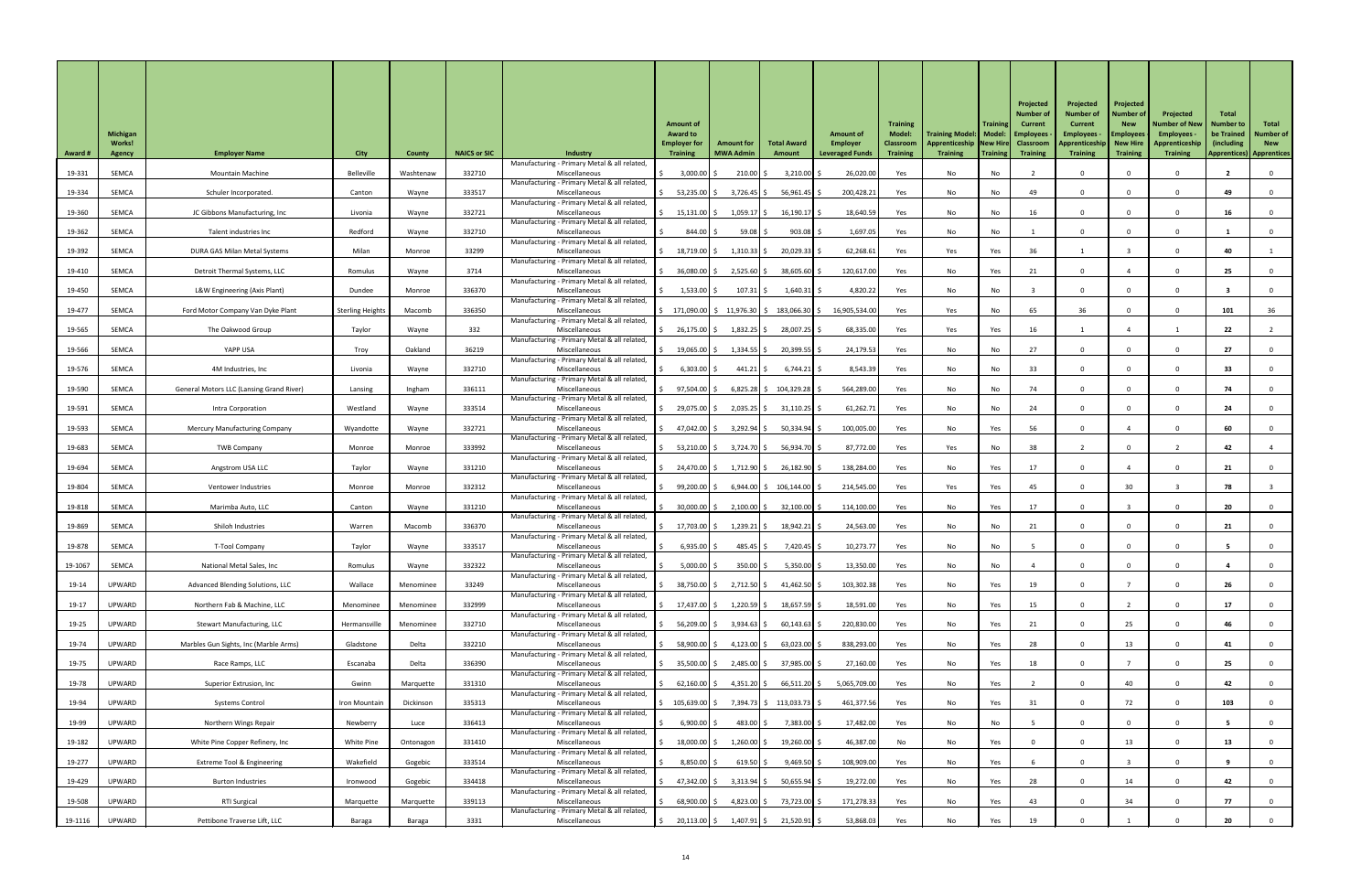|                |                                            |                                                  |                      |               |                     |                                                               |                                                           |                                          |                              |                                                               |                                     |                                                                                                  |                 | Projected                         | Projected                                                        | Projected                           |                                                  |                                                |                           |
|----------------|--------------------------------------------|--------------------------------------------------|----------------------|---------------|---------------------|---------------------------------------------------------------|-----------------------------------------------------------|------------------------------------------|------------------------------|---------------------------------------------------------------|-------------------------------------|--------------------------------------------------------------------------------------------------|-----------------|-----------------------------------|------------------------------------------------------------------|-------------------------------------|--------------------------------------------------|------------------------------------------------|---------------------------|
|                |                                            |                                                  |                      |               |                     |                                                               | <b>Amount of</b><br><b>Award to</b>                       |                                          |                              |                                                               | <b>Training</b><br><b>Model:</b>    |                                                                                                  | <b>Training</b> | <b>Number o</b><br><b>Current</b> | <b>Number of</b><br><b>Current</b>                               | <b>Number of</b><br><b>New</b>      | Projected<br><b>Number of New</b>                | Total<br><b>Number to</b><br>be Trained        | Total<br><b>Number of</b> |
| <b>Award #</b> | <b>Michigan</b><br><b>Works!</b><br>Agency | <b>Employer Name</b>                             | <b>City</b>          | <b>County</b> | <b>NAICS or SIC</b> | <b>Industry</b>                                               | <b>Employer for</b><br><b>Training</b>                    | <b>Amount for</b><br><b>MWA Admin</b>    | <b>Total Award</b><br>Amount | <b>Amount of</b><br><b>Employer</b><br><b>Leveraged Funds</b> | <b>Classroom</b><br><b>Training</b> | Training Model:   Model:   Employees<br>Apprenticeship   New Hire   Classroom<br><b>Training</b> | Training        | <b>Training</b>                   | <b>Employees</b><br>Apprenticeship   New Hire<br><b>Training</b> | <b>Employees</b><br><b>Training</b> | Employees -<br>Apprenticeship<br><b>Training</b> | (including)<br><b>Apprentices) Apprentices</b> | <b>New</b>                |
| 19-354         | <b>West Centra</b>                         | Change Parts, Inc                                | Ludington            | Mason         | 333993              | Manufacturing - Primary Metal & all related,<br>Miscellaneous | 11,000.00                                                 | 770.00 \$                                | 11,770.00                    | 5,550.00                                                      | Yes                                 | No                                                                                               | No              | 21                                |                                                                  |                                     |                                                  | 21                                             |                           |
| 19-365         | <b>West Central</b>                        | Hamtech Inc                                      | <b>Big Rapids</b>    | Mecosta       | 33271               | Manufacturing - Primary Metal & all related,<br>Miscellaneous | 3,000.00                                                  | $210.00$ \$                              | $3,210.00$ \$                | 25,810.00                                                     | No                                  | Yes                                                                                              | No              |                                   |                                                                  |                                     |                                                  |                                                |                           |
|                |                                            |                                                  |                      |               |                     | Manufacturing - Primary Metal & all related                   |                                                           |                                          |                              |                                                               |                                     |                                                                                                  |                 |                                   |                                                                  |                                     |                                                  |                                                |                           |
| 19-431         | West Central                               | Reed City Group, LLC (formerly Reed City Tool)   | Reed City            | Osceola       | 333517              | Miscellaneous<br>Manufacturing - Primary Metal & all related  | 17,924.00 \$                                              | $1,254.68$ \$                            | $19,178.68$ \$               | 87,394.00                                                     | Yes                                 | Yes                                                                                              | No              | 15                                |                                                                  |                                     |                                                  | 16                                             |                           |
| 19-460         | West Central                               | Logic Plus, Inc                                  | Reed City            | Osceola       | 339999              | Miscellaneous<br>Manufacturing - Primary Metal & all related, | $13,120.00$ \$                                            | $918.40$ \$                              | $14,038.40$ \$               | 19,336.00                                                     | Yes                                 | No                                                                                               | No              | 14                                |                                                                  | $\Omega$                            |                                                  | 14                                             |                           |
| 19-781         | West Central                               | GHSP                                             | Hart                 | Oceana        | 336350              | Miscellaneous<br>Manufacturing - Primary Metal & all related  | 26,000.00 \$                                              | $1,820.00$ \$                            | 27,820.00 \$                 | 93,154.00                                                     | Yes                                 | No                                                                                               | No              | 44                                |                                                                  |                                     |                                                  | 44                                             |                           |
| 19-567         | <b>WMW</b>                                 | Fogg Filler                                      | Holland              | Ottawa        | 333993              | Miscellaneous<br>Manufacturing - Primary Metal & all related, | $\binom{171,196.00}{ }$ \$ 11,983.72   \$ 183,179.72   \$ |                                          |                              | 407,760.00                                                    | Yes                                 | No                                                                                               | Yes             | 139                               |                                                                  | 14                                  |                                                  | 153                                            |                           |
| 19-571         | <b>WMW</b>                                 | Hilite International - Whitehall                 | Whitehall            | Muskegon      | 332912              | Miscellaneous<br>Manufacturing - Primary Metal & all related  | 65,177.00 \$                                              | 4,562.39 \$                              | $69,739.39$ \$               | 278,559.00                                                    | Yes                                 | No                                                                                               | No              | 49                                |                                                                  |                                     |                                                  | 49                                             |                           |
| 19-572         | <b>WMW</b>                                 | <b>Metal Flow Corporation</b>                    | Holland              | Ottawa        | 332111              | Miscellaneous<br>Manufacturing - Primary Metal & all related, | 29,890.00 \$                                              | 2,092.30 \$                              | 31,982.30 \$                 | 80,384.00                                                     | Yes                                 | Yes                                                                                              | No              | 57                                |                                                                  |                                     |                                                  | 59                                             |                           |
| 19-574         | <b>WMW</b>                                 | Titan Tool and Die, Inc                          | <b>Norton Shores</b> | Muskegon      | 333514              | Miscellaneous<br>Manufacturing - Primary Metal & all related, | 10,500.00                                                 | 735.00 \$                                | $11,235.00$ \$               | 113,343.00                                                    | Yes                                 | Yes                                                                                              | No              |                                   |                                                                  | $\Omega$                            |                                                  |                                                |                           |
| 19-577         | <b>WMW</b>                                 | Byrne Tool + Design                              | Rockford             | Kent          | 333511              | Miscellaneous<br>Manufacturing - Primary Metal & all related  | $8,395.00$ \$                                             | $587.65$ \$                              | $8,982.65$ \$                | 13,781.54                                                     | Yes                                 | No                                                                                               | No              |                                   |                                                                  |                                     |                                                  |                                                |                           |
| 19-607         | <b>WMW</b>                                 | Robert Bosch Fuel Systems, LLC                   | Kentwood             | Kent          | 333618              | Miscellaneous<br>Manufacturing - Primary Metal & all related  | 12,000.00                                                 | 840.00                                   | $12,840.00$ \$               | 181,395.00                                                    | No                                  | Yes                                                                                              | No              |                                   |                                                                  |                                     |                                                  |                                                |                           |
| 19-633         | <b>WMW</b>                                 | <b>ADAC Automotive</b>                           | Muskegon             | Muskegon      | 336390              | Miscellaneous                                                 | 43,518.00 \$                                              | $3,046.26$ \$                            | $46,564.26$ \$               | 124,757.22                                                    | Yes                                 | Yes                                                                                              | Yes             | 33                                |                                                                  |                                     |                                                  | 36                                             |                           |
| 19-635         | <b>WMW</b>                                 | Anderson Global, Inc                             | Muskegon Hts.        | Muskegon      | 332721              | Manufacturing - Primary Metal & all related<br>Miscellaneous  | \$105,810.00 \$                                           |                                          | 7,406.70 \$113,216.70 \$     | 209,091.02                                                    | Yes                                 | Yes                                                                                              | Yes             | 75                                |                                                                  |                                     |                                                  | 86                                             |                           |
| 19-642         | <b>WMW</b>                                 | Howmet Corporation (dba Arconic)                 | Whitehall            | Muskegon      | 33641               | Manufacturing - Primary Metal & all related,<br>Miscellaneous |                                                           | 263,790.00 \$ 18,465.30 \$ 282,255.30 \$ |                              | 736,020.00                                                    | Yes                                 | Yes                                                                                              | Yes             | 44                                |                                                                  | 130                                 |                                                  | 179                                            |                           |
| 19-673         | <b>WMW</b>                                 | Commercial Tool & Die                            | <b>Comstock Park</b> | Kent          | 333511              | Manufacturing - Primary Metal & all related<br>Miscellaneous  | 51,900.00 \$                                              | $3,633.00$ \$                            | 55,533.00 \$                 | 148,096.62                                                    | Yes                                 | Yes                                                                                              | Yes             | 31                                |                                                                  |                                     |                                                  | 39                                             |                           |
| 19-703         | <b>WMW</b>                                 | <b>Dynamic Conveyor Corporation</b>              | <b>Norton Shores</b> | Muskegon      | 333922              | Manufacturing - Primary Metal & all related<br>Miscellaneous  | $15,240.00$ \$                                            | 1,066.80                                 | $16,306.80$ \$               | 25,470.00                                                     | Yes                                 | No                                                                                               | Yes             |                                   |                                                                  |                                     |                                                  |                                                |                           |
| 19-705         | <b>WMW</b>                                 | Eagle Industrial Group                           | <b>Comstock Park</b> | Kent          | 333514              | Manufacturing - Primary Metal & all related<br>Miscellaneous  | $3,750.00$ \$                                             | $262.50$ \$                              | $4,012.50$ \$                | 7,410.00                                                      | No                                  | No                                                                                               | Yes             |                                   |                                                                  |                                     |                                                  |                                                |                           |
| 19-709         | <b>WMW</b>                                 | Digital Tool & Die, Inc                          | Grandville           | Kent          | 3335514             | Manufacturing - Primary Metal & all related<br>Miscellaneous  | 72,500.00 \$                                              | 5,075.00 \$                              | 77,575.00 \$                 | 249,815.00                                                    | Yes                                 | Yes                                                                                              | Yes             | 50                                |                                                                  |                                     |                                                  | 55                                             |                           |
| 19-711         | <b>WMW</b>                                 | Engine Power Components, Inc                     | <b>Grand Haven</b>   | Ottawa        | 336310              | Manufacturing - Primary Metal & all related<br>Miscellaneous  | $5,904.00$ \$                                             | $413.28$ \$                              | $6,317.28$ \$                | 348,843.02                                                    | Yes                                 | No                                                                                               | No              |                                   |                                                                  |                                     |                                                  |                                                |                           |
| 19-712         | <b>WMW</b>                                 | Extol, Inc                                       | Zeeland              | Ottawa        | 333298              | Manufacturing - Primary Metal & all related<br>Miscellaneous  | 45,378.00 \$                                              | $3,176.46$ \$                            | $48,554.46$ \$               | 127,141.62                                                    | Yes                                 | Yes                                                                                              | Yes             | 25                                |                                                                  |                                     |                                                  | 35                                             |                           |
| 19-721         | <b>WMW</b>                                 | Greenville Tool & Die Company                    | Greenville           | Montcalm      | 333514              | Manufacturing - Primary Metal & all related<br>Miscellaneous  | $36,000.00$ \$                                            | $2,520.00$ \$                            | 38,520.00 \$                 | 272,344.00                                                    | No                                  | Yes                                                                                              | No              |                                   |                                                                  |                                     |                                                  | 12                                             | 12                        |
| 19-734         | <b>WMW</b>                                 | K&W Tool and Machine, Inc                        | Greenville           | Montcalm      | 332                 | Manufacturing - Primary Metal & all related<br>Miscellaneous  | $3,000.00$ \$                                             | $210.00$ \$                              | $3,210.00$ \$                | 28,606.00                                                     | No                                  | Yes                                                                                              | No              |                                   |                                                                  |                                     |                                                  |                                                |                           |
| 19-736         | <b>WMW</b>                                 | GE Aviation Muskegon (Johnson Technology)        | Muskegon             | Muskegon      | 336412              | Manufacturing - Primary Metal & all related<br>Miscellaneous  | 76,000.00 \$                                              | $5,320.00$ \$                            | 81,320.00 \$                 | 193,546.00                                                    | Yes                                 | Yes                                                                                              | Yes             | 50                                |                                                                  | 30                                  |                                                  | 84                                             |                           |
| 19-737         | <b>WMW</b>                                 | <b>TGW Systems</b>                               | <b>Grand Rapids</b>  | Kent          | 333922              | Manufacturing - Primary Metal & all related<br>Miscellaneous  | 26,476.00 \$                                              | $1,853.32$ \$                            | 28,329.32 \$                 | 55,700.00                                                     | Yes                                 | No                                                                                               | Yes             | 12                                |                                                                  | 12                                  |                                                  | 24                                             |                           |
|                |                                            |                                                  |                      |               |                     | Manufacturing - Primary Metal & all related                   |                                                           |                                          |                              |                                                               |                                     |                                                                                                  |                 |                                   |                                                                  |                                     |                                                  |                                                |                           |
| 19-738         | <b>WMW</b>                                 | Ketchum Machine Company                          | Freeport             | Barry         | 332710              | Miscellaneous<br>Manufacturing - Primary Metal & all related, | 7,500.00 \$                                               | $525.00$ \$                              | $8,025.00$ \$                | 18,916.67                                                     | Yes                                 | No                                                                                               | No              |                                   |                                                                  |                                     |                                                  |                                                |                           |
| 19-739         | <b>WMW</b>                                 | L3 Combat Propulsion Systems                     | Muskegon             | Muskegon      | 336992              | Miscellaneous<br>Manufacturing - Primary Metal & all related, | 86,270.00 \$                                              | $6,038.90$ \$                            | $92,308.90$ \$               | 260,193.83                                                    | Yes                                 | Yes                                                                                              | Yes             | 48                                |                                                                  | 16                                  |                                                  | 66                                             |                           |
| 19-743         | <b>WMW</b>                                 | Federal-Mogul Powertrain, LLC                    | Greenville           | Montcalm      | 336350              | Miscellaneous<br>Manufacturing - Primary Metal & all related, |                                                           | $81,800.00$ \$ 5,726.00 \$               | 87,526.00 \$                 | 399,959.34                                                    | Yes                                 | Yes                                                                                              | Yes             | 35                                |                                                                  | 16                                  |                                                  | 58                                             |                           |
| 19-745         | <b>WMW</b>                                 | Lake Design & Manufacturing                      | Belding              | Ionia         | 332119              | Miscellaneous<br>Manufacturing - Primary Metal & all related  | 14,780.00 \$                                              | 1,034.60 \$                              | $15,814.60$ \$               | 35,606.00                                                     | Yes                                 | No                                                                                               | Yes             | 14                                |                                                                  |                                     |                                                  | 15                                             |                           |
| 19-754         | <b>WMW</b>                                 | <b>BCN Technical Services, Inc.</b>              | Hastings             | Barry         | 333518              | Miscellaneous<br>Manufacturing - Primary Metal & all related, | 61,064.00 \$                                              | 4,274.48   \$                            | 65,338.48 \$                 | 185,600.00                                                    | Yes                                 | No                                                                                               | Yes             | 46                                |                                                                  | 15                                  |                                                  | 61                                             | - 0                       |
| 19-765         | <b>WMW</b>                                 | Magna Mirrors of America Inc, dba Mirrors Alto   | Alto                 | Kent          | 336390              | Miscellaneous<br>Manufacturing - Primary Metal & all related, | 65,750.00 \$                                              | 4,602.50 \$                              | 70,352.50 \$                 | 145,334.00                                                    | Yes                                 | Yes                                                                                              | Yes             |                                   |                                                                  | 35                                  |                                                  | 41                                             |                           |
| 19-767         | <b>WMW</b>                                 | Magna Mirrors of America Inc dba Mirrors Holland | Holland              | Ottawa        | 336399              | Miscellaneous<br>Manufacturing - Primary Metal & all related, | 53,254.00 \$                                              | 3,727.78 \$                              | 56,981.78 \$                 | 104,808.00                                                    | Yes                                 | Yes                                                                                              | Yes             | 18                                |                                                                  | 17                                  |                                                  | 37                                             |                           |
| 19-780         | <b>WMW</b>                                 | Velocity USA                                     | <b>Grand Rapids</b>  | Kent          | 336991              | Miscellaneous<br>Manufacturing - Primary Metal & all related, | $10,600.00$ \$                                            | 742.00 \$                                | $11,342.00$ \$               | 21,455.00                                                     | Yes                                 | No                                                                                               | Yes             | 13                                |                                                                  |                                     |                                                  | 15                                             |                           |
| 19-782         | <b>WMW</b>                                 | <b>Ventura Manufacturing</b>                     | Zeeland              | Ottawa        | 337214              | Miscellaneous<br>Manufacturing - Primary Metal & all related, | 36,630.00 \$                                              | $2,564.10$ \$                            | $39,194.10$ \$               | 62,269.00                                                     | Yes                                 | No                                                                                               | Yes             | 21                                |                                                                  | 14                                  |                                                  | 35 <sub>2</sub>                                |                           |
| 19-788         | WMW                                        | <b>Stone Fox Staffing</b>                        | <b>Grand Rapids</b>  | Kent          | 333515              | Miscellaneous                                                 | $\vert$ \$ 21,895.00   \$ 1,532.65   \$                   |                                          | 23,427.65 \$                 | 73,392.00                                                     | Yes                                 | No                                                                                               | Yes             |                                   |                                                                  | 10                                  |                                                  | 15                                             |                           |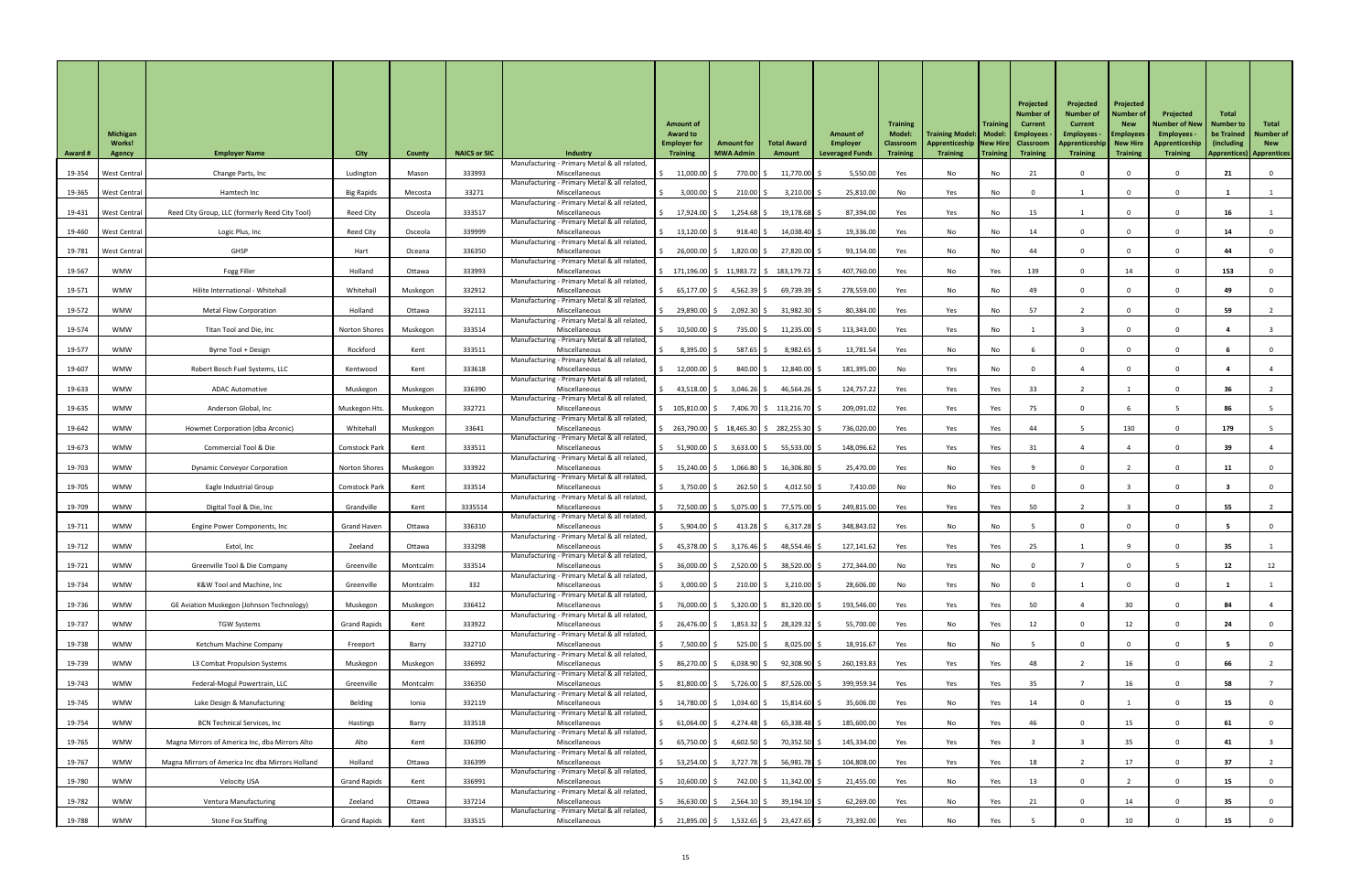|                |                                  |                                                                |                      |               |                     |                                                                | <b>Amount of</b>                                                                                                                                                                          |                                                                                         |                             |                                     | <b>Training</b>                   |                                                                               | <b>Training</b> | Projected<br>Number o<br><b>Current</b> | Projected<br><b>Number of</b><br><b>Current</b> | Projected<br><b>Number of</b><br><b>New</b> | Projected<br><b>Number of New</b> | Total<br>Number to               | Total                          |
|----------------|----------------------------------|----------------------------------------------------------------|----------------------|---------------|---------------------|----------------------------------------------------------------|-------------------------------------------------------------------------------------------------------------------------------------------------------------------------------------------|-----------------------------------------------------------------------------------------|-----------------------------|-------------------------------------|-----------------------------------|-------------------------------------------------------------------------------|-----------------|-----------------------------------------|-------------------------------------------------|---------------------------------------------|-----------------------------------|----------------------------------|--------------------------------|
|                | <b>Michigan</b><br><b>Works!</b> |                                                                |                      |               |                     |                                                                | <b>Award to</b><br><b>Employer for</b>                                                                                                                                                    | <b>Amount for</b>                                                                       | <b>Total Award</b>          | <b>Amount of</b><br><b>Employer</b> | <b>Model:</b><br><b>Classroom</b> | Training Model:   Model:   Employees<br>Apprenticeship   New Hire   Classroom |                 |                                         | <b>Employees</b><br>Apprenticeship   New Hire   | Employees                                   | Employees -<br>Apprenticeship     | <b>be Trained</b><br>(including) | <b>Number of</b><br><b>New</b> |
| <b>Award #</b> | <b>Agency</b>                    | <b>Employer Name</b>                                           | <b>City</b>          | <b>County</b> | <b>NAICS or SIC</b> | <b>Industry</b><br>Manufacturing - Primary Metal & all related | <b>Training</b>                                                                                                                                                                           | <b>MWA Admin</b>                                                                        | Amount                      | <b>Leveraged Funds</b>              | <b>Training</b>                   | <b>Training</b>                                                               | Training        | <b>Training</b>                         | <b>Training</b>                                 | <b>Training</b>                             | <b>Training</b>                   | <b>Apprentices) Apprentices</b>  |                                |
| 19-789         | <b>WMW</b>                       | MEC                                                            | <b>Byron Center</b>  | Kent          | 332999              | Miscellaneous                                                  | 59,746.00 \$                                                                                                                                                                              | $4,182.22$ \$                                                                           | $63,928.22$ \$              | 72,984.00                           | Yes                               | Yes                                                                           | Yes             | 31                                      |                                                 | 17                                          |                                   | 49                               |                                |
| 19-791         | <b>WMW</b>                       | Magna Mirrors of America, Inc dba Engineered Glass             | Holland Twp.         | Ottawa        | 336390              | Manufacturing - Primary Metal & all related,<br>Miscellaneous  | 109,365.00 \$                                                                                                                                                                             |                                                                                         | 7,655.55 \$ 117,020.55 \$   | 1,280,179.00                        | Yes                               | No                                                                            | Yes             | 42                                      |                                                 | 40                                          |                                   | 82                               |                                |
| 19-792         | <b>WMW</b>                       | <b>Emerald Corporation</b>                                     | <b>Grand Rapids</b>  | Kent          | 336300              | Manufacturing - Primary Metal & all related<br>Miscellaneous   | $$27,280.00$ \$                                                                                                                                                                           | 1,909.60 \$                                                                             | 29,189.60 \$                | 31,373.00                           | Yes                               | No                                                                            | Yes             | 10 <sup>°</sup>                         |                                                 | 10                                          |                                   | 20                               |                                |
| 19-795         | <b>WMW</b>                       | CTC Acquisition Company LLC, dba Grand Rapids Controls,<br>LLC | Rockford             | Kent          | 336360              | Manufacturing - Primary Metal & all related<br>Miscellaneous   | 37,500.00 \$                                                                                                                                                                              | $2,625.00$ \$                                                                           | $40,125.00$ \$              | 106,203.00                          | Yes                               | Yes                                                                           | Yes             | 18                                      |                                                 |                                             |                                   | 24                               |                                |
| 19-797         | <b>WMW</b>                       | Jireh Metal Products, Inc                                      | Grandville           | Kent          | 332119              | Manufacturing - Primary Metal & all related,<br>Miscellaneous  | 42,900.00 \$                                                                                                                                                                              | $3,003.00$ \$                                                                           | $45,903.00$ \$              | 154,690.00                          | Yes                               | Yes                                                                           | Yes             | 26                                      |                                                 |                                             |                                   | 33                               |                                |
| 19-798         | <b>WMW</b>                       | Koops, Inc                                                     | Holland              | Allegan       | 333200              | Manufacturing - Primary Metal & all related<br>Miscellaneous   | 48,280.00                                                                                                                                                                                 | $3,379.60$ \$                                                                           | $51,659.60$ \$              | 289,283.00                          | Yes                               | Yes                                                                           | Yes             |                                         |                                                 | 17                                          |                                   | 28                               |                                |
| 19-801         | <b>WMW</b>                       |                                                                |                      |               | 333514              | Manufacturing - Primary Metal & all related<br>Miscellaneous   | $10,170.00$ \$                                                                                                                                                                            | 711.90 \$                                                                               | $10,881.90$ \$              | 58,494.00                           |                                   |                                                                               |                 |                                         |                                                 |                                             |                                   |                                  |                                |
|                |                                  | Ranger Die, Inc                                                | Coopersville         | Ottawa        |                     | Manufacturing - Primary Metal & all related                    |                                                                                                                                                                                           |                                                                                         |                             |                                     | No                                | Yes                                                                           | Yes             |                                         |                                                 |                                             |                                   |                                  |                                |
| 19-803         | <b>WMW</b>                       | Herman Miller, Inc                                             | Zeeland              | Ottawa        | 337211              | Miscellaneous<br>Manufacturing - Primary Metal & all related,  |                                                                                                                                                                                           | $\frac{1}{2}$ 280,545.00 $\frac{1}{2}$ 19,638.15 $\frac{1}{2}$ 300,183.15 $\frac{1}{2}$ |                             | 893,245.12                          | Yes                               | Yes                                                                           | Yes             | 146                                     |                                                 | 90                                          |                                   | 239                              |                                |
| 19-805         | <b>WMW</b>                       | <b>CG Automation &amp; Fixture</b>                             | <b>Comstock Park</b> | Kent          | 333514              | Miscellaneous<br>Manufacturing - Primary Metal & all related,  | 28,498.00 \$                                                                                                                                                                              | 1,994.86 \$                                                                             | $30,492.86$ \$              | 104,147.13                          | Yes                               | Yes                                                                           | Yes             | 12                                      |                                                 |                                             |                                   | 18                               |                                |
| 19-808         | <b>WMW</b>                       | Die-Tech and Engineering, Inc                                  | <b>Grand Rapids</b>  | Kent          | 333514              | Miscellaneous<br>Manufacturing - Primary Metal & all related   | 36,000.00 \$                                                                                                                                                                              | 2,520.00 \$                                                                             | 38,520.00 \$                | 206,840.00                          | Yes                               | Yes                                                                           | Yes             |                                         |                                                 |                                             |                                   | 17                               |                                |
| 19-809         | <b>WMW</b>                       | THK Rhythm Automotive Michigan Corporation                     | Portland             | Ionia         | 336330              | Miscellaneous<br>Manufacturing - Primary Metal & all related   | 74,688.00 \$                                                                                                                                                                              | $5,228.16$ \$                                                                           | 79,916.16 \$                | 798,177.00                          | Yes                               | Yes                                                                           | Yes             | 87                                      |                                                 |                                             |                                   | 100                              |                                |
| 19-813         | <b>WMW</b>                       | Swoboda, Inc                                                   | Kentwood             | Kent          | 336310              | Miscellaneous<br>Manufacturing - Primary Metal & all related   | 41,078.00 \$                                                                                                                                                                              | 2,875.46 \$                                                                             | $43,953.46$ \$              | 261,467.17                          | Yes                               | Yes                                                                           | Yes             | 12                                      |                                                 |                                             |                                   | 25                               |                                |
| 19-816         | <b>WMW</b>                       | Eclipse Tool & Die, Inc                                        | Wayland              | Allegan       | 333511              | Miscellaneous                                                  | 19,500.00 \$                                                                                                                                                                              | $1,365.00$ \$                                                                           | $20,865.00$ \$              | 278,898.00                          | Yes                               | Yes                                                                           | Yes             |                                         |                                                 |                                             |                                   |                                  |                                |
| 19-817         | <b>WMW</b>                       | <b>Altron Automation</b>                                       | Hudsonville          | Ottawa        | 333999              | Manufacturing - Primary Metal & all related<br>Miscellaneous   | 74,616.00 \$                                                                                                                                                                              | $5,223.12$ \$                                                                           | 79,839.12 \$                | 222,396.00                          | Yes                               | Yes                                                                           | Yes             | 51                                      |                                                 | 10                                          |                                   | 63                               |                                |
| 19-820         | <b>WMW</b>                       | <b>DME Milacron</b>                                            | Greenville           | Montcalm      | 331110              | Manufacturing - Primary Metal & all related<br>Miscellaneous   | 72,600.00 \$                                                                                                                                                                              | $5,082.00$ \$                                                                           | 77,682.00 \$                | 89,045.00                           | Yes                               | No                                                                            | Yes             | 46                                      |                                                 | 10                                          |                                   | 56                               |                                |
| 19-825         | <b>WMW</b>                       | <b>Gentex Corporation</b>                                      | Zeeland              | Ottawa        | 335310              | Manufacturing - Primary Metal & all related<br>Miscellaneous   | $90,169.00$ \$                                                                                                                                                                            | 6,311.83                                                                                | $96,480.83$ \$              | 343,774.00                          | Yes                               | Yes                                                                           | Yes             | 41                                      |                                                 |                                             |                                   | 57                               |                                |
| 19-826         | <b>WMW</b>                       | <b>ArtiFlex Manufacturing</b>                                  | <b>Grand Rapids</b>  | Kent          | 333514              | Manufacturing - Primary Metal & all related<br>Miscellaneous   | 88,870.00 \$                                                                                                                                                                              | $6,220.90$ \$                                                                           | $95,090.90$ \$              | 230,631.00                          | Yes                               | Yes                                                                           | Yes             | 41                                      |                                                 | 31                                          |                                   | 76                               |                                |
| 19-836         | <b>WMW</b>                       | West Michigan Fabrication Corp                                 | Belding              | Ionia         | 332                 | Manufacturing - Primary Metal & all related<br>Miscellaneous   | $9,000.00$ \$                                                                                                                                                                             | $630.00$ \$                                                                             | $9,630.00$ \$               | 13,390.00                           | Yes                               | No                                                                            | Yes             |                                         |                                                 |                                             |                                   |                                  |                                |
| 19-837         | <b>WMW</b>                       | Walker Tool & Die, Inc                                         | <b>Grand Rapids</b>  | Kent          | 333514              | Manufacturing - Primary Metal & all related<br>Miscellaneous   | $21,000.00$ \$                                                                                                                                                                            | 1,470.00 \$                                                                             | 22,470.00 \$                | 130,177.00                          | No                                | Yes                                                                           | Yes             |                                         |                                                 |                                             |                                   |                                  |                                |
| 19-845         | <b>WMW</b>                       | Steeplechase Tool and Die                                      | Lakeview             | Montcalm      | 333514              | Manufacturing - Primary Metal & all related<br>Miscellaneous   | 11,100.00                                                                                                                                                                                 | 777.00 \$                                                                               | $11,877.00$ \$              | 53,966.34                           | Yes                               | Yes                                                                           | No              |                                         |                                                 |                                             |                                   |                                  |                                |
|                |                                  |                                                                |                      |               |                     | Manufacturing - Primary Metal & all related                    |                                                                                                                                                                                           |                                                                                         |                             |                                     |                                   |                                                                               |                 |                                         |                                                 |                                             |                                   |                                  |                                |
| 19-849         | <b>WMW</b>                       | Scherdel Sales & Technology, Inc                               | Muskegon             | Muskegon      | 332613              | Miscellaneous<br>Manufacturing - Primary Metal & all related   | 48,078.00 \$                                                                                                                                                                              | $3,365.46$ \$                                                                           | $51,443.46$ \$              | 167,039.00                          | Yes                               | Yes                                                                           | Yes             | 40                                      |                                                 | 15                                          |                                   | 56                               |                                |
| 19-854         | <b>WMW</b>                       | <b>Rolar Products</b>                                          | Muskegon             | Muskegon      | 332710              | Miscellaneous<br>Manufacturing - Primary Metal & all related   | 17,936.00 \$                                                                                                                                                                              | $1,255.52$ \$                                                                           | $19,191.52$ \$              | 123,748.00                          | Yes                               | No                                                                            | No              | 22                                      |                                                 |                                             |                                   | 22                               |                                |
| 19-858         | <b>WMW</b>                       | Rapid Tooling Systems, Inc                                     | <b>Grand Rapids</b>  | Kent          | 333514              | Miscellaneous<br>Manufacturing - Primary Metal & all related   | $3,000.00$ \$                                                                                                                                                                             | $210.00$ \$                                                                             | $3,210.00$ \$               | 14,595.00                           | No                                | Yes                                                                           | No              |                                         |                                                 | $\Omega$                                    |                                   |                                  |                                |
| 19-863         | <b>WMW</b>                       | Pridgeon & Clay, Inc                                           | <b>Grand Rapids</b>  | Kent          | 336370              | Miscellaneous<br>Manufacturing - Primary Metal & all related   |                                                                                                                                                                                           | 202,962.00 \$ 14,207.34 \$ 217,169.34 \$                                                |                             | 590,973.53                          | Yes                               | Yes                                                                           | Yes             | 108                                     | 12                                              | 50                                          |                                   | 170                              | 12                             |
| 19-868         | <b>WMW</b>                       | <b>DME Milacron</b>                                            | Troy                 | Oakland       | 331110              | Miscellaneous<br>Manufacturing - Primary Metal & all related,  | 82,500.00 \$                                                                                                                                                                              | 5,775.00 \$                                                                             | 88,275.00 \$                | 147,232.00                          | Yes                               | No                                                                            | Yes             | 78                                      |                                                 | 10                                          |                                   | 88                               |                                |
| 19-879         | <b>WMW</b>                       | Davon Manufacturing Company, Inc                               | Zeeland              | Ottawa        | 332613              | Miscellaneous<br>Manufacturing - Primary Metal & all related,  | $1,450.00$ \$                                                                                                                                                                             | $101.50$ \$                                                                             | $1,551.50$ \$               | 4,472.77                            | Yes                               | No                                                                            | No              |                                         |                                                 |                                             |                                   |                                  |                                |
| 19-881         | <b>WMW</b>                       | NN Mobile Solutions, A Division of NN Inc                      | Kentwood             | Kent          | 332721              | Miscellaneous<br>Manufacturing - Primary Metal & all related,  | 52,000.00 \$                                                                                                                                                                              | 3,640.00 \$                                                                             | 55,640.00 \$                | 363,720.00                          | Yes                               | Yes                                                                           | No              | 12                                      |                                                 | $\mathbf{0}$                                |                                   | 24                               | 12                             |
| 19-891         | <b>WMW</b>                       | <b>Metal Technologies</b>                                      | Ravenna              | Muskegon      | 331511              | Miscellaneous                                                  |                                                                                                                                                                                           | $48,667.00$ \$ 3,406.69 \$                                                              | 52,073.69 \$                | 75,719.00                           | Yes                               | Yes                                                                           | Yes             |                                         |                                                 | 30                                          |                                   | 32                               |                                |
| 19-895         | <b>WMW</b>                       | Plasan North America                                           | Walker               | Kent          | 336992              | Manufacturing - Primary Metal & all related<br>Miscellaneous   | 70,085.00 \$                                                                                                                                                                              | 4,905.95 \$                                                                             | 74,990.95 S                 | 174,674.00                          | Yes                               | No                                                                            | Yes             | 18                                      |                                                 | 32                                          |                                   | 50                               | - 0                            |
| 19-901         | <b>WMW</b>                       | Shape Corp                                                     | <b>Grand Haven</b>   | Ottawa        | 332312              | Manufacturing - Primary Metal & all related,<br>Miscellaneous  | $\frac{133,095.00}{5}$                                                                                                                                                                    |                                                                                         | $9,316.65$ \$ 142,411.65 \$ | 876,751.00                          | Yes                               | Yes                                                                           | Yes             | 26                                      | 10 <sup>1</sup>                                 | 45                                          |                                   | 81                               | 10                             |
| 19-906         | <b>WMW</b>                       | <b>TNR Machine</b>                                             | Dowling              | Barry         | 332312              | Manufacturing - Primary Metal & all related,<br>Miscellaneous  | 17,765.00 \$                                                                                                                                                                              | $1,243.55$ \$                                                                           | $19,008.55$ \$              | 35,396.00                           | Yes                               | No                                                                            | Yes             | 12                                      |                                                 |                                             |                                   | 14                               | $\mathbf 0$                    |
| 19-914         | <b>WMW</b>                       | <b>Advanced Tooling Systems</b>                                | <b>Comstock Park</b> | Kent          | 333514              | Manufacturing - Primary Metal & all related<br>Miscellaneous   | 18,000.00 \$                                                                                                                                                                              | 1,260.00 \$                                                                             | 19,260.00 \$                | 87,279.50                           | No                                | Yes                                                                           | Yes             |                                         |                                                 |                                             |                                   |                                  |                                |
| 19-916         | <b>WMW</b>                       | Fomcore, LLC                                                   | Muskegon             | Muskegon      | 337127              | Manufacturing - Primary Metal & all related,<br>Miscellaneous  | $15,600.00$ \$                                                                                                                                                                            | 1,092.00 \$                                                                             | 16,692.00 \$                | 11,805.00                           | Yes                               | No                                                                            | Yes             |                                         |                                                 |                                             |                                   | 14                               |                                |
| 19-917         | WMW                              | Meridian, Inc                                                  | <b>Spring Lake</b>   | Ottawa        | 337214              | Manufacturing - Primary Metal & all related,<br>Miscellaneous  | $\begin{bmatrix} 5 & 103,963.00 \end{bmatrix}$ $\begin{bmatrix} 5 & 7,277.41 \end{bmatrix}$ $\begin{bmatrix} 5 & 111,240.41 \end{bmatrix}$ $\begin{bmatrix} 5 & 111,240.41 \end{bmatrix}$ |                                                                                         |                             | 977,794.00                          | Yes                               | Yes                                                                           | Yes             | 96                                      |                                                 | 19                                          |                                   | 117                              |                                |
|                |                                  |                                                                |                      |               |                     |                                                                |                                                                                                                                                                                           |                                                                                         |                             |                                     |                                   |                                                                               |                 |                                         |                                                 |                                             |                                   |                                  |                                |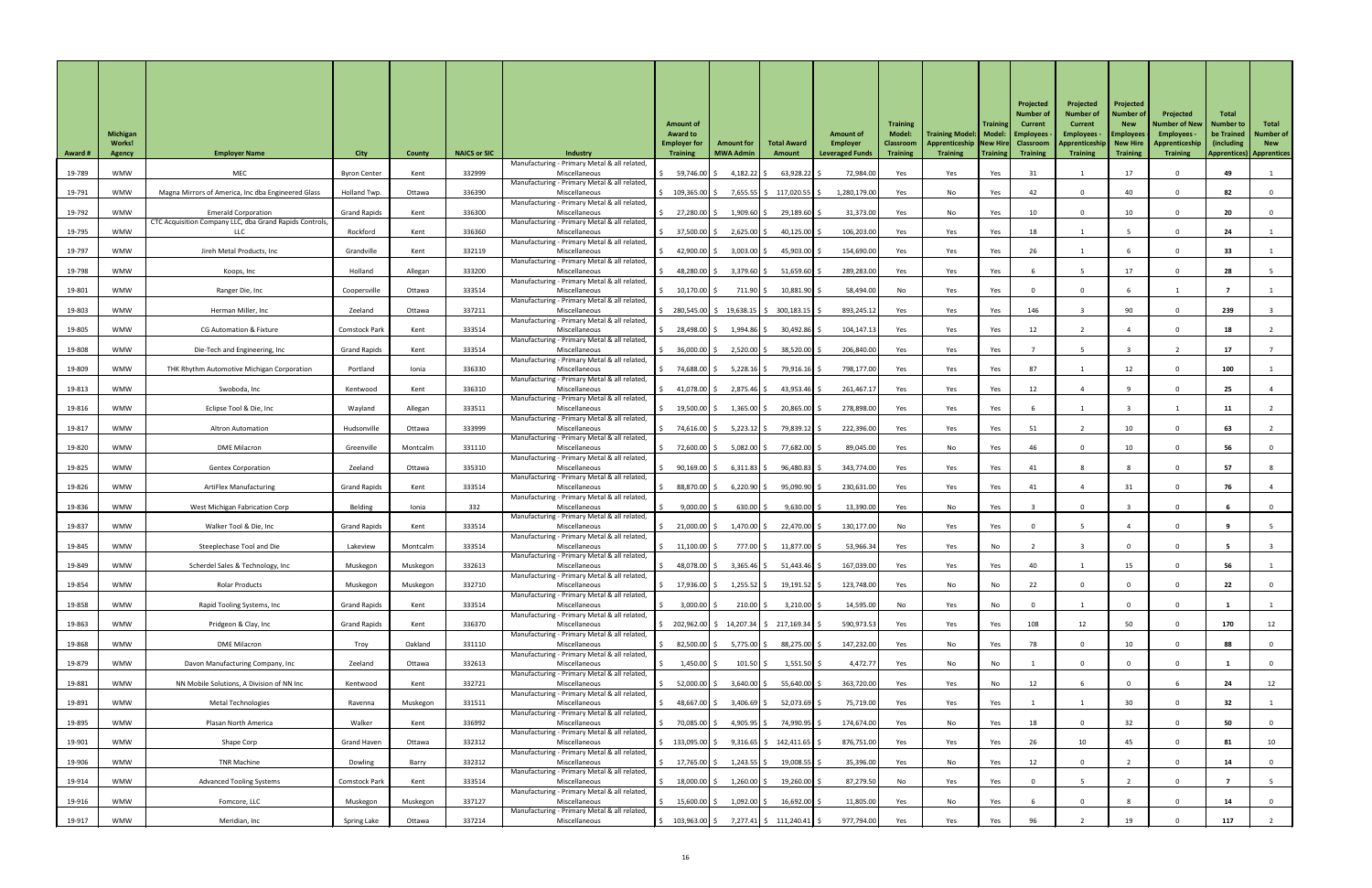|                |                                  |                                                                            |                      |               |                     |                                                                |                                        |                                          |                             |                                     |                                   |                                                                               |                 | Projected                  | Projected                                     | Projected                      |                                   |                           |                                |
|----------------|----------------------------------|----------------------------------------------------------------------------|----------------------|---------------|---------------------|----------------------------------------------------------------|----------------------------------------|------------------------------------------|-----------------------------|-------------------------------------|-----------------------------------|-------------------------------------------------------------------------------|-----------------|----------------------------|-----------------------------------------------|--------------------------------|-----------------------------------|---------------------------|--------------------------------|
|                |                                  |                                                                            |                      |               |                     |                                                                | <b>Amount of</b>                       |                                          |                             |                                     | <b>Training</b>                   |                                                                               | <b>Training</b> | Number o<br><b>Current</b> | <b>Number of</b><br><b>Current</b>            | <b>Number of</b><br><b>New</b> | Projected<br><b>Number of New</b> | Total<br><b>Number to</b> | Total                          |
|                | <b>Michigan</b><br><b>Works!</b> |                                                                            |                      |               |                     |                                                                | <b>Award to</b><br><b>Employer for</b> | <b>Amount for</b>                        | <b>Total Award</b>          | <b>Amount of</b><br><b>Employer</b> | <b>Model:</b><br><b>Classroom</b> | Training Model:   Model:   Employees<br>Apprenticeship   New Hire   Classroom |                 |                            | <b>Employees</b><br>Apprenticeship   New Hire | <b>Employees</b>               | Employees -<br>Apprenticeship     | be Trained<br>(including) | <b>Number of</b><br><b>New</b> |
| <b>Award #</b> | <b>Agency</b>                    | <b>Employer Name</b>                                                       | <b>City</b>          | <b>County</b> | <b>NAICS or SIC</b> | <b>Industry</b><br>Manufacturing - Primary Metal & all related | <b>Training</b>                        | <b>MWA Admin</b>                         | Amount                      | <b>Leveraged Funds</b>              | <b>Training</b>                   | <b>Training</b>                                                               | Training        | <b>Training</b>            | <b>Training</b>                               | <b>Training</b>                | <b>Training</b>                   | <b>Apprentices</b> )      | <b>Apprentices</b>             |
| 19-946         | <b>WMW</b>                       | Parker Hannifin Corporation - Richland                                     | Richland             | Kalamazoo     | 332912              | Miscellaneous<br>Manufacturing - Primary Metal & all related,  | 18,000.00                              | $1,260.00$ \$                            | $19,260.00$ \$              | 90,075.00                           | No                                | Yes                                                                           | Yes             |                            |                                               |                                |                                   | 10                        |                                |
| 19-950         | <b>WMW</b>                       | Agape Plastics, Inc<br>Shipston Aluminum Technologies, dba Busche Aluminum | <b>Grand Rapids</b>  | Kent          | 336390              | Miscellaneous<br>Manufacturing - Primary Metal & all related   | $33,550.00$ \$                         | 2,348.50                                 | 35,898.50 \$                | 142,683.18                          | Yes                               | No                                                                            | Yes             |                            |                                               | 15                             |                                   | 24                        |                                |
| 19-951         | WMW                              | Technologies                                                               | Fruitport            | Ottawa        | 331524              | Miscellaneous<br>Manufacturing - Primary Metal & all related   | 27,690.00 \$                           | 1,938.30 \$                              | 29,628.30 \$                | 173,432.00                          | Yes                               | Yes                                                                           | No              | 22                         |                                               |                                |                                   | 26                        |                                |
| 19-955         | <b>WMW</b>                       | Middleville Tool & Die                                                     | Middleville          | Barry         | 333514              | Miscellaneous<br>Manufacturing - Primary Metal & all related,  | 79,234.00 \$                           | $5,546.38$ \$                            | 84,780.38 \$                | 299,069.00                          | Yes                               | Yes                                                                           | Yes             | 30 <sub>o</sub>            |                                               | 15                             |                                   | 50                        |                                |
| 19-957         | <b>WMW</b>                       | <b>Specialty Tooling Systems</b>                                           | <b>Grand Rapids</b>  | Kent          | 333518              | Miscellaneous<br>Manufacturing - Primary Metal & all related   | $6,000.00$ \$                          | $420.00$ \$                              | $6,420.00$ \$               | 12,720.00                           | No                                | No                                                                            | Yes             |                            |                                               |                                |                                   |                           |                                |
| 19-963         | <b>WMW</b>                       | <b>Ultimate Gaging Systems</b>                                             | <b>Grand Rapids</b>  | Kent          | 333514              | Miscellaneous<br>Manufacturing - Primary Metal & all related   | $19,130.00$ \$                         | $1,339.10$ \$                            | $20,469.10$ \$              | 99,544.00                           | Yes                               | Yes                                                                           | Yes             |                            |                                               |                                |                                   |                           |                                |
| 19-972         | <b>WMW</b>                       | <b>Guo Ji Tooling Systems</b>                                              | <b>Grand Rapids</b>  | Kent          | 333514              | Miscellaneous<br>Manufacturing - Primary Metal & all related   | $1,000.00$ \$                          | 70.00 \$                                 | $1,070.00$ \$               | 2,080.00                            | No                                | No                                                                            | Yes             |                            |                                               |                                |                                   |                           |                                |
| 19-980         | <b>WMW</b>                       | Star Crane & Hoist, Inc                                                    | Allendale            | Ottawa        | 333923              | Miscellaneous<br>Manufacturing - Primary Metal & all related,  | 44,050.00 \$                           | $3,083.50$ \$                            | 47,133.50 \$                | 100,464.00                          | Yes                               | Yes                                                                           | Yes             | 32                         |                                               |                                |                                   | 38                        |                                |
| 19-981         | <b>WMW</b>                       | Firstronic, LLC                                                            | <b>Grand Rapids</b>  | Kent          | 334419              | Miscellaneous<br>Manufacturing - Primary Metal & all related,  |                                        | 160,500.00 \$ 11,235.00 \$ 171,735.00 \$ |                             | 1,618,450.00                        | Yes                               | No                                                                            | Yes             | 77                         |                                               | 30                             |                                   | 107                       |                                |
| 19-988         | <b>WMW</b>                       | <b>ITW Drawform</b>                                                        | Zeeland              | Ottawa        | 3363700100          | Miscellaneous<br>Manufacturing - Primary Metal & all related   | 33,220.00 \$                           | 2,325.40 \$                              | 35,545.40 \$                | 953,552.28                          | Yes                               | Yes                                                                           | No              | 41                         |                                               |                                |                                   | 44                        |                                |
| 19-993         | <b>WMW</b>                       | Lakeside Spring, LLC                                                       | <b>Spring Lake</b>   | Muskegon      | 332613              | Miscellaneous                                                  | 9,600.00                               | $672.00$ \$                              | $10,272.00$ \$              | 9,048.00                            | Yes                               | No                                                                            | No              |                            |                                               |                                |                                   |                           |                                |
| 19-1023        | <b>WMW</b>                       | Ropes Courses, Inc                                                         | Allegan              | Allegan       | 332312              | Manufacturing - Primary Metal & all related<br>Miscellaneous   | 44,670.00 \$                           | $3,126.90$ \$                            | 47,796.90 \$                | 76,821.00                           | Yes                               | Yes                                                                           | Yes             | 19                         |                                               | 15                             |                                   | 35                        |                                |
| 19-1041        | <b>WMW</b>                       | Innotec, Corp                                                              | Zeeland              | Ottawa        | 334419              | Manufacturing - Primary Metal & all related<br>Miscellaneous   | \$108,736.00 \$                        |                                          | 7,611.52 \$116,347.52 \$    | 225,310.96                          | Yes                               | No                                                                            | Yes             | 88                         |                                               |                                |                                   | 99                        |                                |
| 19-1074        | <b>WMW</b>                       | Stampede Die and Engineering (Stampede Die Corp)                           | Wayland              | Allegan       | 332900              | Manufacturing - Primary Metal & all related<br>Miscellaneous   | 59,780.00 \$                           | 4,184.60 \$                              | 63,964.60 \$                | 169,066.58                          | Yes                               | Yes                                                                           | Yes             | 26                         |                                               | 15                             |                                   | 42                        |                                |
| 19-1078        | <b>WMW</b>                       | <b>Plasan Carbon Composites</b>                                            | Walker               | Kent          | 336211              | Manufacturing - Primary Metal & all related<br>Miscellaneous   | 37,098.00 \$                           | $2,596.86$ \$                            | 39,694.86 \$                | 208,324.00                          | Yes                               | No                                                                            | Yes             | 39                         |                                               | 42                             |                                   | 81                        |                                |
| 19-1089        | <b>WMW</b>                       | <b>Next Level Manufacturing</b>                                            | Jenison              | Ottawa        | 333517              | Manufacturing - Primary Metal & all related<br>Miscellaneous   | 9,460.00                               | 662.20 \$                                | $10,122.20$ \$              | 85,669.00                           | Yes                               | No                                                                            | No              | 13                         |                                               |                                |                                   | 13                        |                                |
| 19-1095        | <b>WMW</b>                       | Comfort Research LLC                                                       | <b>Grand Rapids</b>  | Kent          | 337121/339930       | Manufacturing - Primary Metal & all related<br>Miscellaneous   | 77,250.00 \$                           | $5,407.50$ \$                            | $82,657.50$ \$              | 214,244.00                          | Yes                               | No                                                                            | Yes             | 55                         |                                               |                                |                                   | 56                        |                                |
| 19-1110        | <b>WMW</b>                       | Michigan Spring and Stamping of Muskegon, LLC                              | Muskegon             | Muskegon      | 332612              | Manufacturing - Primary Metal & all related<br>Miscellaneous   | $95,030.00$ $\uparrow$                 |                                          | $6,652.10$ \$ 101,682.10 \$ | 204,572.00                          | Yes                               | Yes                                                                           | Yes             | 52                         |                                               | 15 <sub>1</sub>                |                                   | 68                        |                                |
| 19-1114        | <b>WMW</b>                       | Rapid-Line                                                                 | Wyoming              | Kent          | 332710              | Manufacturing - Primary Metal & all related<br>Miscellaneous   | 45,240.00 \$                           | $3,166.80$ \$                            | 48,406.80 \$                | 106,499.00                          | Yes                               | Yes                                                                           | Yes             | 24                         |                                               |                                |                                   | 31                        |                                |
| 19-1117        | <b>WMW</b>                       | <b>Nucraft Furniture Company</b>                                           | <b>Comstock Park</b> | Kent          | 337211              | Manufacturing - Primary Metal & all related<br>Miscellaneous   | 44,900.00 \$                           | $3,143.00$ \$                            | 48,043.00 \$                | 317,400.00                          | Yes                               | Yes                                                                           | Yes             | 24                         |                                               |                                |                                   | 34                        |                                |
| 19-1119        | <b>WMW</b>                       | NPR of America, Inc                                                        | <b>Grand Haven</b>   | Ottawa        | 332710              | Manufacturing - Primary Metal & all related<br>Miscellaneous   | 21,798.00 \$                           | $1,525.86$ \$                            | 23,323.86 \$                | 24,262.00                           | Yes                               | No                                                                            | Yes             | 11                         |                                               |                                |                                   | 16                        |                                |
| 19-1127        | <b>WMW</b>                       | <b>Action Die</b>                                                          | Grandville           | Kent          | 333514              | Manufacturing - Primary Metal & all related<br>Miscellaneous   | 7,500.00 \$                            | $525.00$ \$                              | $8,025.00$ \$               | 48,871.43                           | Yes                               | Yes                                                                           | No              |                            |                                               |                                |                                   |                           |                                |
| 19-1129        | <b>WMW</b>                       | <b>Automatic Spring Products</b>                                           | <b>Grand Haven</b>   | Ottawa        | 336350              | Manufacturing - Primary Metal & all related<br>Miscellaneous   | 44,554.00 \$                           | $3,118.78$ \$                            | 47,672.78 \$                | 921,269.76                          | Yes                               | No                                                                            | Yes             | 51                         |                                               | 14                             |                                   | 65                        |                                |
|                |                                  |                                                                            |                      |               | 339112              | Manufacturing - Primary Metal & all related<br>Miscellaneous   |                                        |                                          |                             |                                     |                                   |                                                                               |                 |                            | 12                                            |                                |                                   |                           |                                |
| 19-1140        | <b>WMW</b>                       | Autocam Medical, LLC                                                       | Kentwood             | Kent          |                     | Manufacturing - Primary Metal & all related                    | 93,000.00 \$                           | $6,510.00$ \$                            | 99,510.00 \$                | 1,185,057.00                        | Yes                               | Yes                                                                           | Yes             |                            |                                               | 32                             |                                   | 50                        | 12                             |
| 19-1151        | <b>WMW</b>                       | Weiss Technik North America, Inc                                           | <b>Grand Rapids</b>  | Kent          | 333999              | Miscellaneous<br>Manufacturing - Primary Metal & all related   | 40,505.00 $\frac{1}{2}$                | $2,835.35$ \$                            | $43,340.35$ \$              | 85,400.00                           | Yes                               | No                                                                            | Yes             | 24                         |                                               |                                |                                   | 35 <sub>2</sub>           |                                |
| 19-1159        | <b>WMW</b>                       | <b>Fidler Furniture Company</b>                                            | Wyoming              | Kent          | 332322              | Miscellaneous<br>Manufacturing - Primary Metal & all related,  | $5,500.00$ \$                          | $385.00$ \$                              | $5,885.00$ \$               | 24,056.00                           | Yes                               | No                                                                            | Yes             |                            |                                               |                                |                                   |                           |                                |
| 19-1168        | <b>WMW</b>                       | <b>Dennen Steel Corporation</b>                                            | <b>Grand Rapids</b>  | Kent          | 336370              | Miscellaneous<br>Manufacturing - Primary Metal & all related   | 20,915.00┃\$                           | $1,464.05$ \$                            | 22,379.05 \$                | 53,593.00                           | Yes                               | No                                                                            | Yes             | 38                         |                                               |                                |                                   | 45                        |                                |
| 19-1173        | <b>WMW</b>                       | Mark-Maker Company                                                         | Wyoming              | Kent          | 332212              | Miscellaneous<br>Manufacturing - Primary Metal & all related   | 33,750.00 \$                           | 2,362.50 \$                              | $36,112.50$ \$              | 129,936.39                          | Yes                               | No                                                                            | Yes             | 24                         |                                               |                                |                                   | 26                        |                                |
| 19-1180        | <b>WMW</b>                       | <b>Aggressive Tooling</b>                                                  | Greenville           | Montcalm      | 333514              | Miscellaneous<br>Manufacturing - Primary Metal & all related,  | 23,995.00 \$                           | 1,679.65 \$                              | 25,674.65 \$                | 46,426.31                           | Yes                               | Yes                                                                           | Yes             | 29                         |                                               |                                |                                   | 33                        |                                |
| 19-1183        | <b>WMW</b>                       | <b>Micron Manufacturing Company</b>                                        | <b>Grand Rapids</b>  | Kent          | 332721              | Miscellaneous<br>Manufacturing - Primary Metal & all related,  | 24,595.00 \$                           | $1,721.65$ \$                            | 26,316.65 \$                | 73,554.42                           | Yes                               | Yes                                                                           | Yes             | 17                         |                                               |                                |                                   | 22                        |                                |
| 19-1194        | <b>WMW</b>                       | <b>Challenge Manufacturing</b>                                             | Walker               | Kent          | 336370              | Miscellaneous<br>Manufacturing - Primary Metal & all related   | $\frac{121,500.00}{5}$                 |                                          | 8,505.00 \$ 130,005.00 \$   | 303,557.00                          | Yes                               | Yes                                                                           | Yes             | 20                         |                                               | 50                             |                                   | 75                        |                                |
| 19-1196        | <b>WMW</b>                       | Action Mold and Machining, Inc                                             | <b>Grand Rapids</b>  | Kent          | 333514              | Miscellaneous<br>Manufacturing - Primary Metal & all related,  | 52,185.00 \$                           | $3,652.95$ \$                            | 55,837.95 \$                | 133,910.00                          | Yes                               | No                                                                            | Yes             | 26                         |                                               | 21                             |                                   | 47                        |                                |
| 19-1201        | <b>WMW</b>                       | Parker Hannifin Corporation                                                | Otsego               | Allegan       | 332912              | Miscellaneous<br>Manufacturing - Primary Metal & all related,  | 7,500.00 \$                            | 525.00 \$                                | $8,025.00$ \$               | 47,651.00                           | No                                | Yes                                                                           | Yes             |                            |                                               |                                |                                   |                           |                                |
| 19-1202        | WMW                              | Autodie, LLC                                                               | <b>Grand Rapids</b>  | Kent          | 332721              | Miscellaneous                                                  |                                        | 65,200.00 \$4,564.00 \$                  | 69,764.00 \$                | 336,498.80                          | Yes                               | Yes                                                                           | No              | 50                         |                                               |                                |                                   | 57                        |                                |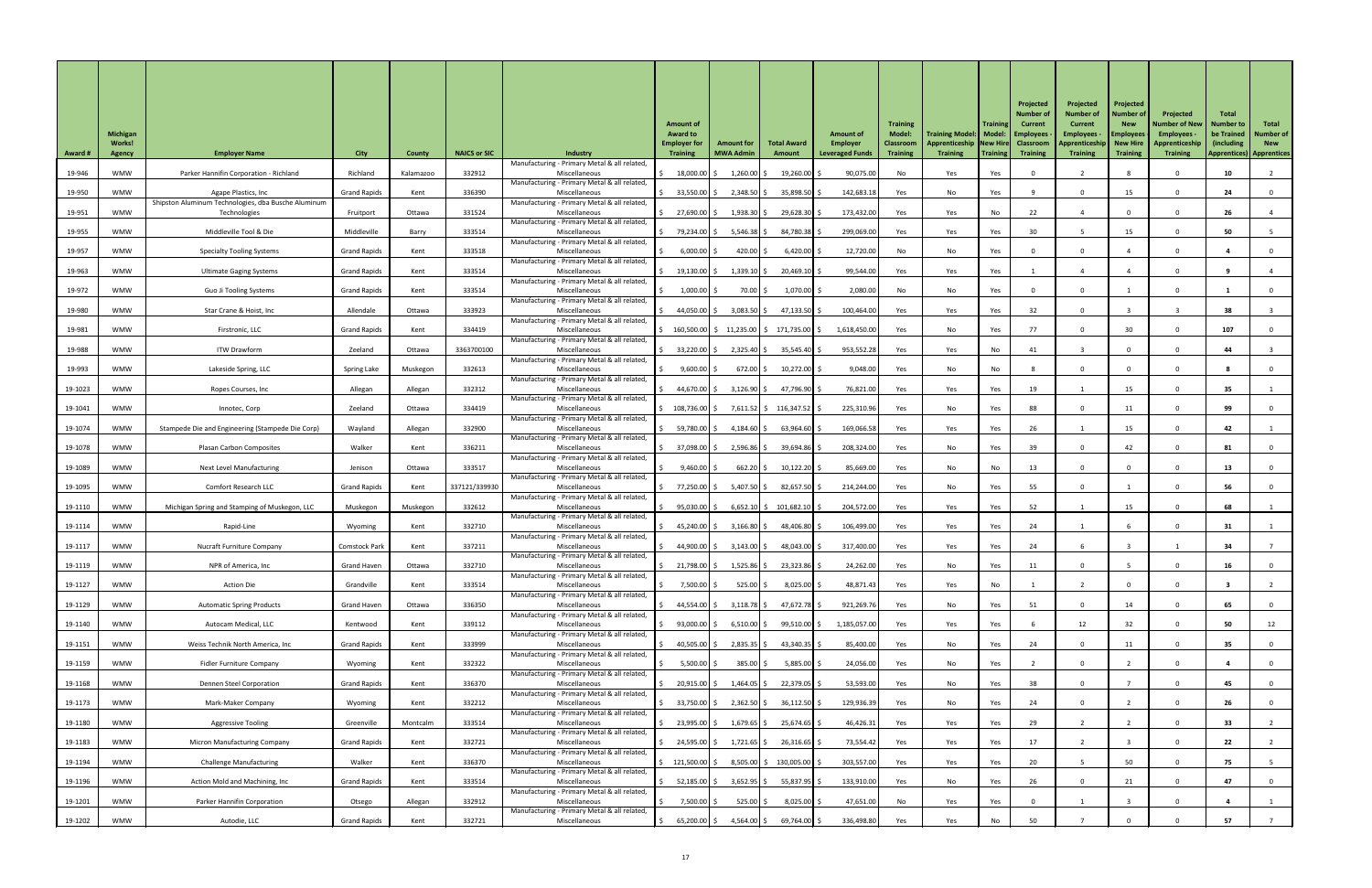| <b>Award #</b> | Michigan<br><b>Works!</b><br>Agency | <b>Employer Name</b>                        | <b>City</b>           | <b>County</b> | <b>NAICS or SIC</b> | <b>Industry</b><br>Manufacturing - Primary Metal & all related,                            | <b>Amount of</b><br><b>Award to</b><br><b>Employer for</b><br><b>Training</b> | <b>Amount for</b><br><b>MWA Admin</b> | <b>Total Award</b><br>Amount                                                            | <b>Amount of</b><br>Employer<br><b>Leveraged Funds</b> | <b>Training</b><br><b>Model:</b><br>Classroom<br><b>Training</b> | Training Model:   Model:   Employees<br>Apprenticeship   New Hire   Classroom<br><b>Training</b> | <b>Training</b><br>Training | Projected<br>Number o<br><b>Current</b><br><b>Training</b> | Projected<br><b>Number of</b><br><b>Current</b><br><b>Employees -</b><br>Apprenticeship<br><b>Training</b> | Projected<br><b>Number of</b><br><b>New</b><br><b>Employees</b><br><b>New Hire</b><br><b>Training</b> | Projected<br>Number of New<br><b>Employees</b><br>Apprenticeshi<br><b>Training</b> | <b>Total</b><br><b>Number to</b><br>be Trained<br>(including)<br><b>Apprentices) Apprentices</b> | Total<br>Number of<br><b>New</b> |
|----------------|-------------------------------------|---------------------------------------------|-----------------------|---------------|---------------------|--------------------------------------------------------------------------------------------|-------------------------------------------------------------------------------|---------------------------------------|-----------------------------------------------------------------------------------------|--------------------------------------------------------|------------------------------------------------------------------|--------------------------------------------------------------------------------------------------|-----------------------------|------------------------------------------------------------|------------------------------------------------------------------------------------------------------------|-------------------------------------------------------------------------------------------------------|------------------------------------------------------------------------------------|--------------------------------------------------------------------------------------------------|----------------------------------|
| 19-1214-A      | WMW                                 | <b>Micron Manufacturing Company</b>         | <b>Grand Rapids</b>   | Kent          | 332721              | Miscellaneous                                                                              | 3,000.00                                                                      | $210.00$ \$                           | $3,210.00$ \$                                                                           | 4,401.00                                               | Yes                                                              | No                                                                                               | No                          |                                                            | $\Omega$                                                                                                   |                                                                                                       |                                                                                    |                                                                                                  |                                  |
| 19-1214-C      | WMW                                 | Plasan Carbon Composites                    | Walker                | Kent          | 336211              | Manufacturing - Primary Metal & all related,<br>Miscellaneous                              | 3,000.00                                                                      | $210.00$ \$                           | $3,210.00$ \$                                                                           | 3,284.00                                               | Yes                                                              | No                                                                                               | No                          |                                                            | $\Omega$                                                                                                   |                                                                                                       |                                                                                    |                                                                                                  |                                  |
| 19-1214-D      | WMW                                 | Plasan North America                        | Walker                | Kent          | 336992              | Manufacturing - Primary Metal & all related,<br>Miscellaneous                              | 9,000.00                                                                      | 630.00 \$                             | $9,630.00$ \$                                                                           | 11,790.00                                              | Yes                                                              | No                                                                                               | No                          |                                                            | $\mathbf 0$                                                                                                |                                                                                                       |                                                                                    |                                                                                                  |                                  |
| 19-1214-F      | <b>WMW</b>                          | <b>Nucraft Furniture Company</b>            | <b>Comstock Park</b>  | Kent          | 337211              | Manufacturing - Primary Metal & all related,<br>Miscellaneous                              | 9,000.00                                                                      | $630.00$ \$                           | $9,630.00$ \$                                                                           | 9,360.00                                               | Yes                                                              | No                                                                                               | No                          |                                                            | $\Omega$                                                                                                   |                                                                                                       |                                                                                    |                                                                                                  |                                  |
|                |                                     |                                             |                       |               |                     | Manufacturing - Wood, Paper, Printing,                                                     |                                                                               |                                       |                                                                                         |                                                        |                                                                  |                                                                                                  |                             |                                                            |                                                                                                            |                                                                                                       |                                                                                    |                                                                                                  |                                  |
| 19-163         | CAMW                                | AgroLiquid / COG Marketers LTD              | St. Johns             | Clinton       | 325314              | Petroleum/Coal, Chemical, Plastics, Nonmetallic<br>Mineral                                 | $2,600.00$ \$                                                                 | 182.00 \$                             | $2,782.00$ \$                                                                           | 4,367.10                                               | Yes                                                              | No                                                                                               | Yes                         |                                                            | $\Omega$                                                                                                   |                                                                                                       |                                                                                    |                                                                                                  |                                  |
|                |                                     |                                             |                       |               |                     | Manufacturing - Wood, Paper, Printing,<br>Petroleum/Coal, Chemical, Plastics, Nonmetallic  |                                                                               |                                       |                                                                                         |                                                        |                                                                  |                                                                                                  |                             |                                                            |                                                                                                            |                                                                                                       |                                                                                    |                                                                                                  |                                  |
| 19-618         | CAMW                                | <b>Neogen Corporation</b>                   | Lansing               | Ingham        | 32532               | Mineral<br>Manufacturing - Wood, Paper, Printing,                                          |                                                                               |                                       | $\frac{1}{2}$ 193,519.00 $\frac{1}{2}$ 13,546.33 $\frac{1}{2}$ 207,065.33 $\frac{1}{2}$ | 251,920.00                                             | Yes                                                              | Yes                                                                                              | No                          | 292                                                        |                                                                                                            |                                                                                                       |                                                                                    | 297                                                                                              |                                  |
|                | CAMW                                |                                             |                       |               | 325180              | Petroleum/Coal, Chemical, Plastics, Nonmetallic<br>Mineral                                 |                                                                               |                                       |                                                                                         | 107,264.91                                             |                                                                  |                                                                                                  |                             | 17                                                         | $\Omega$                                                                                                   |                                                                                                       |                                                                                    | 27                                                                                               |                                  |
| 19-896         |                                     | Niowave, Inc                                | Lansing               | Ingham        |                     | Manufacturing - Wood, Paper, Printing,                                                     | 38,100.00 \$                                                                  | 2,667.00 \$                           | 40,767.00 \$                                                                            |                                                        | Yes                                                              | No                                                                                               | Yes                         |                                                            |                                                                                                            | 10                                                                                                    |                                                                                    |                                                                                                  |                                  |
| 19-1235-B      | <b>DESC</b>                         | <b>Sterling Oil &amp; Chemical Company</b>  | Royal Oak             | Oakland       | 324191              | Petroleum/Coal, Chemical, Plastics, Nonmetallic<br>Mineral                                 | 600.00                                                                        | 42.00 \$                              | $642.00$ \$                                                                             | 1,464.00                                               | Yes                                                              | No                                                                                               | No                          |                                                            | $\Omega$                                                                                                   |                                                                                                       |                                                                                    |                                                                                                  |                                  |
|                |                                     |                                             |                       |               |                     | Manufacturing - Wood, Paper, Printing,<br>Petroleum/Coal, Chemical, Plastics, Nonmetallic  |                                                                               |                                       |                                                                                         |                                                        |                                                                  |                                                                                                  |                             |                                                            |                                                                                                            |                                                                                                       |                                                                                    |                                                                                                  |                                  |
| 19-395         | GLB                                 | Advanced Tex Screen Printing, Inc           | Bay City              | Bay           | 323113              | Mineral<br>Manufacturing - Wood, Paper, Printing,                                          | 28,250.00 \$                                                                  |                                       | $1,977.50$ \$ 30,227.50 \$                                                              | 44,492.00                                              | Yes                                                              | No                                                                                               | No                          | 25                                                         | $\Omega$                                                                                                   |                                                                                                       |                                                                                    | 25                                                                                               |                                  |
|                |                                     |                                             |                       |               |                     | Petroleum/Coal, Chemical, Plastics, Nonmetallic                                            |                                                                               |                                       |                                                                                         |                                                        |                                                                  |                                                                                                  |                             |                                                            |                                                                                                            |                                                                                                       |                                                                                    |                                                                                                  |                                  |
| 19-527         | GLB                                 | Dayco Products, LLC                         | <b>Mount Pleasant</b> | Isabella      | 326220              | Mineral<br>Manufacturing - Wood, Paper, Printing,                                          | 64,575.00 \$                                                                  | $4,520.25$ \$                         | $69,095.25$ \$                                                                          | 268,645.44                                             | Yes                                                              | No                                                                                               | No                          | 49                                                         | $\Omega$                                                                                                   |                                                                                                       |                                                                                    | 49                                                                                               |                                  |
| 19-649         | GLB                                 | Case Systems, Inc                           | Midland               | Midland       | 321219              | Petroleum/Coal, Chemical, Plastics, Nonmetallic<br>Mineral                                 | 70,635.00 \$                                                                  | 4,944.45 \$                           | 75,579.45 \$                                                                            | 215,773.00                                             | Yes                                                              | No                                                                                               | Yes                         | 55                                                         | $\mathbf 0$                                                                                                |                                                                                                       |                                                                                    | 56                                                                                               |                                  |
|                |                                     |                                             |                       |               |                     | Manufacturing - Wood, Paper, Printing,<br>Petroleum/Coal, Chemical, Plastics, Nonmetallic  |                                                                               |                                       |                                                                                         |                                                        |                                                                  |                                                                                                  |                             |                                                            |                                                                                                            |                                                                                                       |                                                                                    |                                                                                                  |                                  |
| 19-1058        | GLB                                 | Sargent Docks & Terminal, Inc               | Saginaw               | Saginaw       | 327320              | Mineral                                                                                    | $6,000.00$ :                                                                  | 420.00 $\vert$ \$                     | $6,420.00$ \$                                                                           | 20,629.00                                              | Yes                                                              | No                                                                                               | No                          |                                                            | $\Omega$                                                                                                   |                                                                                                       |                                                                                    |                                                                                                  |                                  |
|                |                                     |                                             |                       |               |                     | Manufacturing - Wood, Paper, Printing,<br>Petroleum/Coal, Chemical, Plastics, Nonmetallic  |                                                                               |                                       |                                                                                         |                                                        |                                                                  |                                                                                                  |                             |                                                            |                                                                                                            |                                                                                                       |                                                                                    |                                                                                                  |                                  |
| 19-1073        | GLB                                 | Rock Redi-Mix                               | Saginaw               | Saginaw       | 327320              | Mineral<br>Manufacturing - Wood, Paper, Printing,                                          | $10,254.00$ :                                                                 | 717.78 \$                             | 10,971.78 \$                                                                            | 44,134.00                                              | Yes                                                              | No                                                                                               | Yes                         | 11                                                         | $\Omega$                                                                                                   |                                                                                                       |                                                                                    | 13                                                                                               |                                  |
| 19-1221-D      | GLB                                 | Caraustar                                   | Saginaw               | Saginaw       | 32221908            | Petroleum/Coal, Chemical, Plastics, Nonmetallio<br>Mineral                                 | 33,195.00 \$                                                                  |                                       | $2,323.65$   \$ 35,518.65   \$                                                          | 50,038.00                                              | Yes                                                              | No                                                                                               | No                          | 25                                                         | $\Omega$                                                                                                   |                                                                                                       |                                                                                    | 25                                                                                               |                                  |
|                |                                     |                                             |                       |               |                     | Manufacturing - Wood, Paper, Printing,                                                     |                                                                               |                                       |                                                                                         |                                                        |                                                                  |                                                                                                  |                             |                                                            |                                                                                                            |                                                                                                       |                                                                                    |                                                                                                  |                                  |
| 19-1221-l      | GLB                                 | <b>Renosol Corporation</b>                  | Bay City              | Bay           | 326150              | Petroleum/Coal, Chemical, Plastics, Nonmetallid<br>Mineral                                 | 2,925.00                                                                      | $204.75$ \$                           | $3,129.75$ \$                                                                           | 5,922.00                                               | Yes                                                              | No                                                                                               | No                          |                                                            | $\Omega$                                                                                                   |                                                                                                       |                                                                                    |                                                                                                  |                                  |
|                |                                     |                                             |                       |               |                     | Manufacturing - Wood, Paper, Printing,<br>Petroleum/Coal, Chemical, Plastics, Nonmetallion |                                                                               |                                       |                                                                                         |                                                        |                                                                  |                                                                                                  |                             |                                                            |                                                                                                            |                                                                                                       |                                                                                    |                                                                                                  |                                  |
| 19-57          | <b>GST</b>                          | Pepro Enterprises dba Gemini Plastics, Inc. | Ubly                  | Huron         | 326199              | Mineral<br>Manufacturing - Wood, Paper, Printing,                                          | $10,295.00$ :                                                                 | $720.65$ \$                           | $11,015.65$ \$                                                                          | 44,110.64                                              | Yes                                                              | Yes                                                                                              | Yes                         |                                                            | $\Omega$                                                                                                   |                                                                                                       |                                                                                    |                                                                                                  |                                  |
| 19-70          | <b>GST</b>                          | <b>Grabill Windows and Doors, Inc</b>       | Almont                |               | 321999              | Petroleum/Coal, Chemical, Plastics, Nonmetallid<br>Mineral                                 | $8,450.00$ :                                                                  | $591.50$ \$                           | $9,041.50$ \$                                                                           | 47,160.00                                              |                                                                  | No                                                                                               |                             |                                                            | $\Omega$                                                                                                   |                                                                                                       |                                                                                    |                                                                                                  |                                  |
|                |                                     |                                             |                       | Lapeer        |                     | Manufacturing - Wood, Paper, Printing,                                                     |                                                                               |                                       |                                                                                         |                                                        | Yes                                                              |                                                                                                  | No                          |                                                            |                                                                                                            |                                                                                                       |                                                                                    |                                                                                                  |                                  |
| 19-130         | <b>GST</b>                          | Bourne Industries, Inc                      | Corunna               | Shiawassee    | 2541                | Petroleum/Coal, Chemical, Plastics, Nonmetallic<br>Mineral                                 | 18,000.00 \$                                                                  | $1,260.00$ \$                         | $19,260.00$ \$                                                                          | 35,427.00                                              | Yes                                                              | No                                                                                               | Yes                         | 10                                                         | $\Omega$                                                                                                   |                                                                                                       |                                                                                    | 13                                                                                               |                                  |
|                |                                     |                                             |                       |               |                     | Manufacturing - Wood, Paper, Printing,<br>Petroleum/Coal, Chemical, Plastics, Nonmetallic  |                                                                               |                                       |                                                                                         |                                                        |                                                                  |                                                                                                  |                             |                                                            |                                                                                                            |                                                                                                       |                                                                                    |                                                                                                  |                                  |
| 19-210         | GST                                 | Advanced Auto Trends, Inc                   | Metamora              | Sanilac       | 326199              | Mineral<br>Manufacturing - Wood, Paper, Printing,                                          | 14,976.00│ \$                                                                 | 1,048.32   \$                         | 16,024.32   \$                                                                          | 18,849.00                                              | Yes                                                              | No                                                                                               | No                          | 37                                                         |                                                                                                            |                                                                                                       |                                                                                    | 37                                                                                               |                                  |
|                |                                     |                                             |                       |               |                     | Petroleum/Coal, Chemical, Plastics, Nonmetallion                                           |                                                                               |                                       |                                                                                         |                                                        |                                                                  |                                                                                                  |                             |                                                            |                                                                                                            |                                                                                                       |                                                                                    |                                                                                                  |                                  |
| 19-218         | GST                                 | Regency Plastics, Inc                       | Ubly                  | Huron         | 326199              | Mineral<br>Manufacturing - Wood, Paper, Printing,                                          | 22,000.00 \$                                                                  |                                       | $1,540.00$ \$ 23,540.00 \$                                                              | 51,069.00                                              | Yes                                                              | Yes                                                                                              | Yes                         |                                                            |                                                                                                            |                                                                                                       |                                                                                    | 14                                                                                               |                                  |
| 19-270         | <b>GST</b>                          | Vibracoustic USA, Sandusky Division         | Sandusky              | Sanilac       | 326291              | Petroleum/Coal, Chemical, Plastics, Nonmetallic<br>Mineral                                 | 80,020.00 \$                                                                  | $5,601.40$ \$                         | 85,621.40 \$                                                                            | 432,018.00                                             | Yes                                                              | No                                                                                               | Yes                         | 15                                                         | $\Omega$                                                                                                   | 50                                                                                                    |                                                                                    | 65                                                                                               | - 0                              |
|                |                                     |                                             |                       |               |                     | Manufacturing - Wood, Paper, Printing,<br>Petroleum/Coal, Chemical, Plastics, Nonmetallic  |                                                                               |                                       |                                                                                         |                                                        |                                                                  |                                                                                                  |                             |                                                            |                                                                                                            |                                                                                                       |                                                                                    |                                                                                                  |                                  |
| 19-1216-A      | <b>GST</b>                          | Advanced Auto Trends, Inc                   | Snover                | Sanilac       | 326199              | Mineral                                                                                    | 8,808.00 \$                                                                   | $616.56$ \$                           | $9,424.56$ \$                                                                           | 16,416.00                                              | Yes                                                              | No                                                                                               | No                          |                                                            | $\mathbf 0$                                                                                                |                                                                                                       |                                                                                    |                                                                                                  |                                  |
|                |                                     |                                             |                       |               |                     | Manufacturing - Wood, Paper, Printing,<br>Petroleum/Coal, Chemical, Plastics, Nonmetallion |                                                                               |                                       |                                                                                         |                                                        |                                                                  |                                                                                                  |                             |                                                            |                                                                                                            |                                                                                                       |                                                                                    |                                                                                                  |                                  |
| 19-887         | Kinexus                             | Pro Powder, Inc                             | South Haven           | Van Buren     | 325510              | Mineral<br>Manufacturing - Wood, Paper, Printing,                                          | 24,265.00 \$                                                                  | 1,698.55   \$                         | $25,963.55$ \$                                                                          | 51,800.00                                              | Yes                                                              | No                                                                                               | No                          | 18                                                         | $\Omega$                                                                                                   |                                                                                                       |                                                                                    | 18                                                                                               |                                  |
| 19-974         | Kinexus                             | <b>Albemarle Corporation</b>                | South Haven           | Van Buren     | 325412              | Petroleum/Coal, Chemical, Plastics, Nonmetallic<br>Mineral                                 | $\frac{105,539.00}{5}$                                                        |                                       | 7,387.73 \$112,926.73 \$                                                                | 647,280.13                                             | Yes                                                              | Yes                                                                                              | Yes                         | 50                                                         |                                                                                                            |                                                                                                       | 11                                                                                 | 68                                                                                               | 15                               |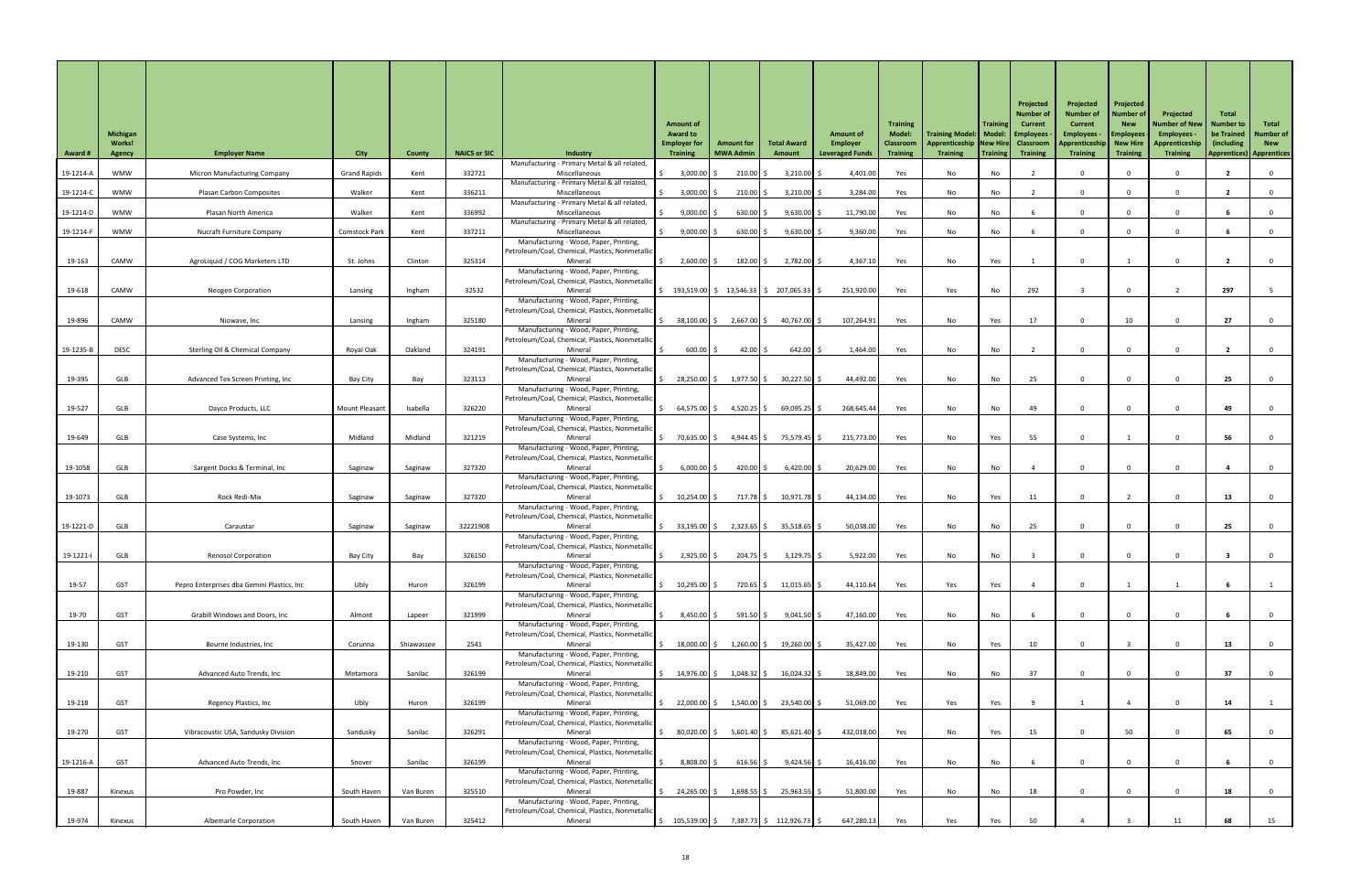| <b>Award #</b> | <b>Michigan</b><br><b>Works!</b><br><b>Agency</b> | <b>Employer Name</b>                                   | <b>City</b>             | <b>County</b> | <b>NAICS or SIC</b> | Industry<br>Manufacturing - Wood, Paper, Printing,                                                   | <b>Amount of</b><br><b>Award to</b><br><b>Employer for</b><br><b>Training</b> | <b>Amount for</b><br><b>MWA Admin</b> | <b>Total Award</b><br>Amount | <b>Amount of</b><br>Employer<br><b>Leveraged Funds</b> | <b>Training</b><br><b>Model:</b><br>Classroom<br><b>Training</b> | Training Model:   Model:   Employees<br><b>Apprenticeship New Hire</b><br><b>Training</b> | <b>Training</b><br>Training | Projected<br>Number o<br><b>Current</b><br><b>Classroom</b><br><b>Training</b> | Projected<br><b>Number of</b><br><b>Current</b><br><b>Employees</b> -<br>Apprenticeship<br><b>Training</b> | Projected<br><b>Number of</b><br><b>New</b><br><b>Employees</b><br>New Hire<br><b>Training</b> | Projected<br>Number of New  <br><b>Employees</b><br>Apprenticeship<br><b>Training</b> | <b>Total</b><br><b>Number to</b><br>be Trained<br>(including) | Total<br>Number of<br><b>New</b><br><b>Apprentices) Apprentices</b> |
|----------------|---------------------------------------------------|--------------------------------------------------------|-------------------------|---------------|---------------------|------------------------------------------------------------------------------------------------------|-------------------------------------------------------------------------------|---------------------------------------|------------------------------|--------------------------------------------------------|------------------------------------------------------------------|-------------------------------------------------------------------------------------------|-----------------------------|--------------------------------------------------------------------------------|------------------------------------------------------------------------------------------------------------|------------------------------------------------------------------------------------------------|---------------------------------------------------------------------------------------|---------------------------------------------------------------|---------------------------------------------------------------------|
| 19-994         | Kinexus                                           | Pilkington NSG                                         | <b>Niles</b>            | Berrien       | 3211                | Petroleum/Coal, Chemical, Plastics, Nonmetallio<br>Mineral                                           | $\frac{133,500.00}{5}$                                                        |                                       | $9,345.00$ \$ 142,845.00 \.  | 356,800.00                                             | Yes                                                              | No                                                                                        | Yes                         | 44                                                                             | $\mathbf{0}$                                                                                               | 45                                                                                             |                                                                                       | 89                                                            |                                                                     |
| 19-300         | Macomb                                            | <b>Stanley Engineered Fastening</b>                    | Chesterfield            | Macomb        | 1406016             | Manufacturing - Wood, Paper, Printing,<br>Petroleum/Coal, Chemical, Plastics, Nonmetallic<br>Mineral | 21,897.00 \$                                                                  | $1,532.79$ \$                         | 23,429.79                    | 47,400.62                                              | Yes                                                              | No                                                                                        | No                          | 16                                                                             |                                                                                                            |                                                                                                |                                                                                       |                                                               |                                                                     |
| 19-327         | Macomb                                            | Omega Plastics, Inc                                    | <b>Clinton Township</b> | Macomb        | 326199              | Manufacturing - Wood, Paper, Printing,<br>Petroleum/Coal, Chemical, Plastics, Nonmetallid<br>Mineral | 2,950.00                                                                      | $206.50$ \$                           | $3,156.50$ \$                | 12,811.86                                              | Yes                                                              | No                                                                                        | No                          |                                                                                | $\overline{0}$                                                                                             |                                                                                                |                                                                                       |                                                               |                                                                     |
| 19-564         | Macomb                                            | <b>Axalta Coating Systems</b>                          | Mt. Clemens             | Macomb        | 325510              | Manufacturing - Wood, Paper, Printing,<br>Petroleum/Coal, Chemical, Plastics, Nonmetallic<br>Mineral | $15,491.00$ \$                                                                | $1,084.37$ \$                         | $16,575.37$ \$               | 77,080.00                                              | Yes                                                              | Yes                                                                                       | No                          | 29                                                                             |                                                                                                            |                                                                                                |                                                                                       | 30                                                            |                                                                     |
| 19-966         | <b>MWSE</b>                                       | Diversified Engineering and Plastics, LLC              | Jackson                 | Jackson       | 3261                | Manufacturing - Wood, Paper, Printing,<br>Petroleum/Coal, Chemical, Plastics, Nonmetallic<br>Mineral | 27,805.00 \$                                                                  | $1,946.35$ \$                         | 29,751.35 \$                 | 80,430.54                                              | Yes                                                              | Yes                                                                                       | Yes                         | 17                                                                             |                                                                                                            |                                                                                                |                                                                                       | 22                                                            |                                                                     |
| 19-1037        | MWSE                                              | CRW Plastics USA, Inc                                  | Howell                  | Livingston    | 32619               | Manufacturing - Wood, Paper, Printing,<br>Petroleum/Coal, Chemical, Plastics, Nonmetallic<br>Mineral | 14,700.00 \$                                                                  | 1,029.00 \$                           | 15,729.00                    | 16,000.00                                              | Yes                                                              | No                                                                                        | No                          | 14                                                                             | $\Omega$                                                                                                   |                                                                                                |                                                                                       | 14                                                            |                                                                     |
|                |                                                   |                                                        |                         |               |                     | Manufacturing - Wood, Paper, Printing,<br>Petroleum/Coal, Chemical, Plastics, Nonmetallid            |                                                                               |                                       |                              |                                                        |                                                                  |                                                                                           |                             |                                                                                |                                                                                                            |                                                                                                |                                                                                       |                                                               |                                                                     |
| 19-1049        | <b>MWSE</b>                                       | <b>Fortech Products</b>                                | Brighton                | Livingston    | 324191              | Mineral<br>Manufacturing - Wood, Paper, Printing,<br>Petroleum/Coal, Chemical, Plastics, Nonmetallic | $9,825.00$ \$                                                                 | $687.75$ \$                           | $10,512.75$ \$               | 12,160.00                                              | Yes                                                              | No                                                                                        | No                          |                                                                                |                                                                                                            |                                                                                                |                                                                                       |                                                               |                                                                     |
| 19-1124        | <b>MWSE</b>                                       | W2Fuel, LLC                                            | Adrian                  | Lenawee       | 325193              | Mineral<br>Manufacturing - Wood, Paper, Printing,<br>Petroleum/Coal, Chemical, Plastics, Nonmetallic | $18,369.00$ \$                                                                | $1,285.83$ \$                         | $19,654.83$ \$               | 22,398.32                                              | Yes                                                              | No                                                                                        | No                          | 16                                                                             |                                                                                                            |                                                                                                |                                                                                       | 16                                                            |                                                                     |
| 19-1130        | MWSE                                              | <b>Wacker Chemical Corporation</b>                     | Adrian                  | Lenawee       | 325100              | Mineral<br>Manufacturing - Wood, Paper, Printing,<br>Petroleum/Coal, Chemical, Plastics, Nonmetallic | $\frac{137,625.00}{\sqrt{2}}$                                                 |                                       | $9,633.75$ \$ 147,258.75 \$  | 1,772,236.00                                           | Yes                                                              | No                                                                                        | Yes                         | 98                                                                             | $\Omega$                                                                                                   | 29                                                                                             |                                                                                       | 127                                                           |                                                                     |
| 19-390         | <b>MWSW</b>                                       | Eimo Technologies                                      | Vicksburg               | Kalamazoo     | 326199              | Mineral<br>Manufacturing - Wood, Paper, Printing,<br>Petroleum/Coal, Chemical, Plastics, Nonmetallic | 29,280.00 \$                                                                  | $2,049.60$ \$                         | $31,329.60$ \$               | 58,786.00                                              | Yes                                                              | Yes                                                                                       | Yes                         |                                                                                |                                                                                                            | 31                                                                                             |                                                                                       | 41                                                            |                                                                     |
| 19-425         | <b>MWSW</b>                                       | White Pigeon Paper Co (Graphic Packaging)              | White Pigeon            | St. Joseph    | 322130              | Mineral<br>Manufacturing - Wood, Paper, Printing,<br>Petroleum/Coal, Chemical, Plastics, Nonmetallic | $6,000.00$ \$                                                                 | $420.00$ \$                           | $6,420.00$ \$                | 15,095.00                                              | Yes                                                              | No                                                                                        | No                          |                                                                                | $\Omega$                                                                                                   |                                                                                                |                                                                                       |                                                               |                                                                     |
| 19-596         | <b>MWSW</b>                                       | Team 1 Plastics, Inc                                   | Albion                  | Calhoun       | 326199              | Mineral<br>Manufacturing - Wood, Paper, Printing,                                                    | 11,275.00                                                                     | 789.25 \$                             | $12,064.25$ \$               | 17,079.00                                              | Yes                                                              | No                                                                                        | No                          | 10                                                                             | $\Omega$                                                                                                   |                                                                                                |                                                                                       | 10                                                            |                                                                     |
| 19-700         | <b>MWSW</b>                                       | Zoetis LLC                                             | Kalamazoo               | Kalamazoo     | 325412              | Petroleum/Coal, Chemical, Plastics, Nonmetallic<br>Mineral<br>Manufacturing - Wood, Paper, Printing, | $38,158.00$ \$                                                                | $2,671.06$ \$                         |                              | 40,829.06 \$ 34,211,570.00                             | Yes                                                              | Yes                                                                                       | No                          | 33                                                                             |                                                                                                            |                                                                                                |                                                                                       | 34                                                            |                                                                     |
| 19-1007        | <b>MWSW</b>                                       | TC Transcontinental Michigan                           | <b>Battle Creek</b>     | Calhoun       | 326112              | Petroleum/Coal, Chemical, Plastics, Nonmetallic<br>Mineral<br>Manufacturing - Wood, Paper, Printing, | 4,500.00 \$                                                                   | $315.00$ \$                           | $4,815.00$ \$                | 21,228.00                                              | Yes                                                              | Yes                                                                                       | No                          |                                                                                |                                                                                                            |                                                                                                |                                                                                       |                                                               |                                                                     |
| 19-1218-F      | <b>MWSW</b>                                       | Ox Engineered Products                                 | Constantine             | St. Joseph    | 322130              | Petroleum/Coal, Chemical, Plastics, Nonmetallic<br>Mineral<br>Manufacturing - Wood, Paper, Printing, | $6,300.00$ \$                                                                 | $441.00$ \$                           | $6,741.00$ \$                | 17,756.00                                              | Yes                                                              | No                                                                                        | No                          |                                                                                | $\Omega$                                                                                                   |                                                                                                |                                                                                       |                                                               |                                                                     |
| 19-403         | <b>NF</b>                                         | Cadillac Products Automotive Company-Rogers City Plant | <b>Rogers City</b>      | Presque Isle  | 326199              | Petroleum/Coal, Chemical, Plastics, Nonmetallic<br>Mineral<br>Manufacturing - Wood, Paper, Printing, | 14,378.00 \$                                                                  | $1,006.46$ \$                         | 15,384.46 \$                 | 15,468.16                                              | Yes                                                              | No                                                                                        | No                          | 11                                                                             | $\Omega$                                                                                                   |                                                                                                |                                                                                       | 11                                                            |                                                                     |
| 19-529         | <b>NE</b>                                         | Weyerhaeuser                                           | Grayling                | Crawford      | 321219              | Petroleum/Coal, Chemical, Plastics, Nonmetallic<br>Mineral<br>Manufacturing - Wood, Paper, Printing, | 90,461.00 \$                                                                  | $6,332.27$ \$                         | 96,793.27 \$                 | 461,696.00                                             | Yes                                                              | Yes                                                                                       | Yes                         | 58                                                                             |                                                                                                            |                                                                                                |                                                                                       | 64                                                            |                                                                     |
| 19-531         | <b>NE</b>                                         | Arauco - North America, Grayling Particleboard         | Grayling                | Crawford      | 32121               | Petroleum/Coal, Chemical, Plastics, Nonmetallic<br>Mineral                                           | 135,361.00 \$                                                                 |                                       | $9,475.27$ \$ 144,836.27 \$  | 429,666.00                                             | Yes                                                              | Yes                                                                                       | Yes                         | 35 <sub>2</sub>                                                                | -9                                                                                                         | 60                                                                                             |                                                                                       | 106                                                           | 11                                                                  |
| 19-640         | <b>NE</b>                                         | <b>AJD Forest Products</b>                             | Grayling                | Crawford      | 321113              | Manufacturing - Wood, Paper, Printing,<br>Petroleum/Coal, Chemical, Plastics, Nonmetallic<br>Mineral | $3,658.00$ \$                                                                 | $256.06$ \$                           | $3,914.06$ \$                | 1,563.00                                               | Yes                                                              | No                                                                                        | No                          |                                                                                | $\mathbf 0$                                                                                                |                                                                                                |                                                                                       |                                                               |                                                                     |
| 19-1217-A      | <b>NE</b>                                         | <b>AJD Forest Products</b>                             | Grayling                | Crawford      | 32113               | Manufacturing - Wood, Paper, Printing,<br>Petroleum/Coal, Chemical, Plastics, Nonmetallic<br>Mineral | $2,000.00$ \$                                                                 | 140.00 \$                             | $2,140.00$ \$                | 840.00                                                 | Yes                                                              | No                                                                                        | No                          |                                                                                | $\mathbf 0$                                                                                                |                                                                                                |                                                                                       |                                                               |                                                                     |
| 19-1217-B      | <b>NE</b>                                         | Weyerhaeuser                                           | Grayling                | Crawford      | 321219              | Manufacturing - Wood, Paper, Printing,<br>Petroleum/Coal, Chemical, Plastics, Nonmetallic<br>Mineral | $18,000.00$ \$                                                                | $1,260.00$ \$                         | 19,260.00 \$                 | 8,820.00                                               | Yes                                                              | No                                                                                        | No                          | 18                                                                             | $\mathbf 0$                                                                                                |                                                                                                |                                                                                       | 18                                                            |                                                                     |
| 19-1230-E      | <b>NE</b>                                         | <b>Springs Window Fashions</b>                         | Grayling                | Crawford      | 32113               | Manufacturing - Wood, Paper, Printing,<br>Petroleum/Coal, Chemical, Plastics, Nonmetallic<br>Mineral | $810.00$ \$                                                                   | 56.70 \$                              | $866.70$ \$                  | 573.00                                                 | Yes                                                              | No                                                                                        | No                          |                                                                                |                                                                                                            |                                                                                                |                                                                                       |                                                               |                                                                     |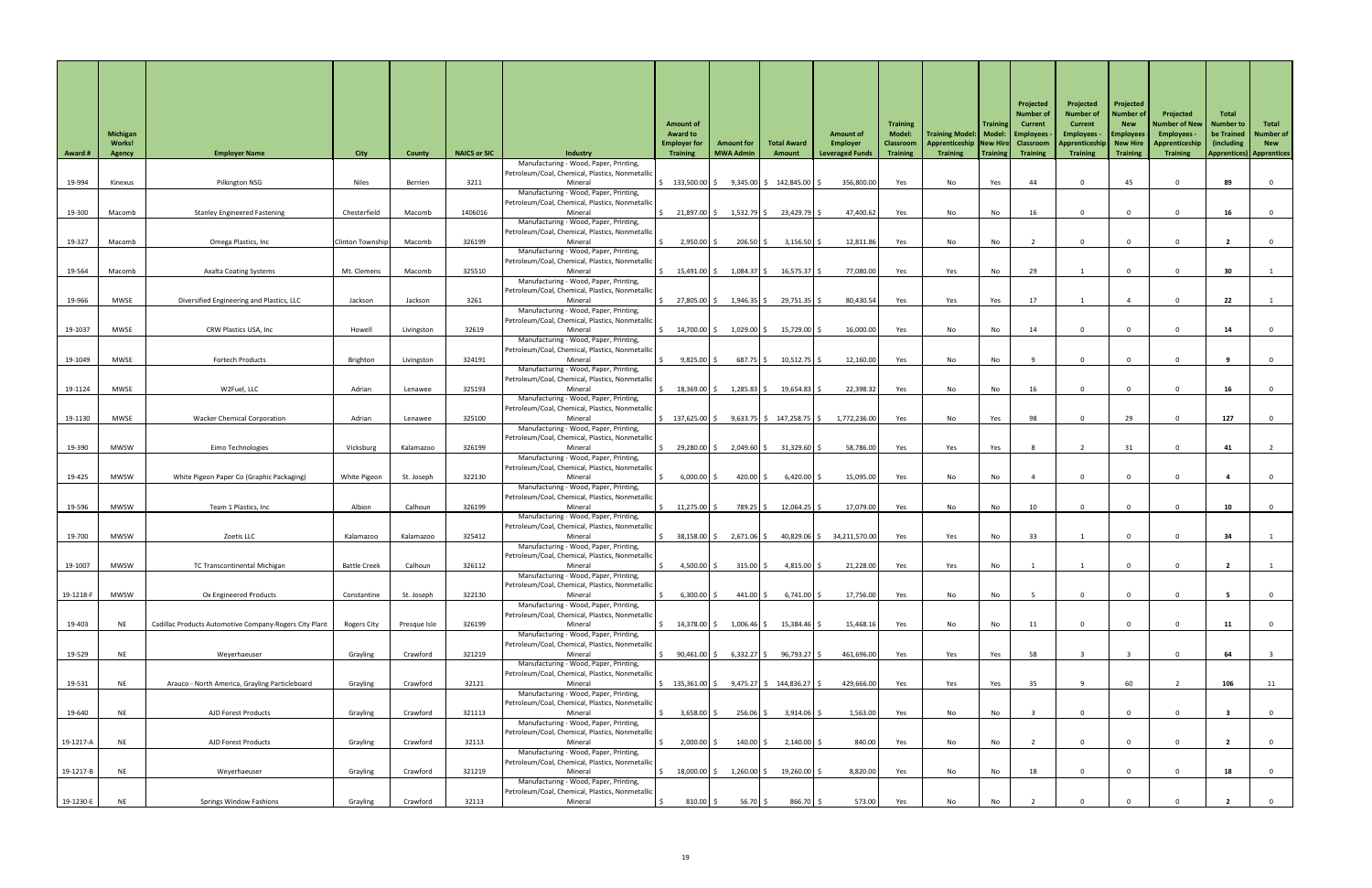| <b>Award #</b> | <b>Michigan</b><br><b>Works!</b><br><b>Agency</b> | <b>Employer Name</b>                | <b>City</b>          | <b>County</b>         | <b>NAICS or SIC</b> | <b>Industry</b><br>Manufacturing - Wood, Paper, Printing,                                            | <b>Amount of</b><br><b>Award to</b><br><b>Employer for</b><br><b>Training</b> | <b>Amount for</b><br><b>MWA Admin</b> | <b>Total Award</b><br>Amount          | <b>Amount of</b><br>Employer<br><b>Leveraged Funds</b> | <b>Training</b><br><b>Model:</b><br>Classroom<br><b>Training</b> | Training Model:   Model:   Employees<br>Apprenticeship   New Hire   Classroom<br><b>Training</b> | <b>Training</b><br>Training | Projected<br>Number o<br><b>Current</b><br><b>Training</b> | Projected<br><b>Number of</b><br><b>Current</b><br><b>Employees</b><br>Apprenticeship   New Hire<br><b>Training</b> | Projected<br><b>Number of</b><br><b>New</b><br><b>Employees</b><br><b>Training</b> | Projected<br><b>Number of New</b><br>Employees -<br>Apprenticeship<br><b>Training</b> | <b>Total</b><br><b>Number to</b><br>be Trained<br>(including) | Total<br><b>Number of</b><br><b>New</b><br><b>Apprentices)</b> Apprentices |
|----------------|---------------------------------------------------|-------------------------------------|----------------------|-----------------------|---------------------|------------------------------------------------------------------------------------------------------|-------------------------------------------------------------------------------|---------------------------------------|---------------------------------------|--------------------------------------------------------|------------------------------------------------------------------|--------------------------------------------------------------------------------------------------|-----------------------------|------------------------------------------------------------|---------------------------------------------------------------------------------------------------------------------|------------------------------------------------------------------------------------|---------------------------------------------------------------------------------------|---------------------------------------------------------------|----------------------------------------------------------------------------|
| 19-1230-F      | <b>NE</b>                                         | Weyerhaeuser                        | Grayling             | Crawford              | 321219              | Petroleum/Coal, Chemical, Plastics, Nonmetallic<br>Mineral                                           | $3,240.00$ $\mid$ \$                                                          | $226.80$ \$                           | $3,466.80$ \$                         | 3,884.00                                               | Yes                                                              | No                                                                                               | No                          |                                                            | $\Omega$                                                                                                            |                                                                                    |                                                                                       |                                                               |                                                                            |
| 19-36          | <b>NW</b>                                         | Dan Brady Painting Services, LLC    | Traverse City        | <b>Grand Traverse</b> | 328321              | Manufacturing - Wood, Paper, Printing,<br>Petroleum/Coal, Chemical, Plastics, Nonmetallid<br>Mineral | 9,000.00                                                                      | $630.00$ \$                           | $9,630.00$ \$                         | 81,829.50                                              | No                                                               | Yes                                                                                              | No                          |                                                            |                                                                                                                     |                                                                                    |                                                                                       |                                                               |                                                                            |
|                |                                                   |                                     |                      |                       |                     | Manufacturing - Wood, Paper, Printing,<br>Petroleum/Coal, Chemical, Plastics, Nonmetallic            |                                                                               |                                       |                                       |                                                        |                                                                  |                                                                                                  |                             |                                                            |                                                                                                                     |                                                                                    |                                                                                       |                                                               |                                                                            |
| 19-125         | <b>NW</b>                                         | M R Products, Inc                   | Copemish             | Manistee              | 326199              | Mineral<br>Manufacturing - Wood, Paper, Printing,                                                    | $33,639.00$ \$                                                                | $2,354.73$ \$                         | 35,993.73                             | 98,748.00                                              | Yes                                                              | Yes                                                                                              | Yes                         |                                                            |                                                                                                                     | 16                                                                                 |                                                                                       | 20                                                            |                                                                            |
| 19-214         | <b>NW</b>                                         | Spencer Plastics, Inc               | Cadillac             | Wexford               | 326199              | Petroleum/Coal, Chemical, Plastics, Nonmetallid<br>Mineral                                           | 54,000.00 \$                                                                  | 3,780.00 \$                           | 57,780.00 \$                          | 69,190.00                                              | Yes                                                              | No                                                                                               | No                          | 36                                                         | $\mathbf{0}$                                                                                                        |                                                                                    |                                                                                       | 36                                                            |                                                                            |
|                |                                                   |                                     |                      |                       |                     | Manufacturing - Wood, Paper, Printing,<br>Petroleum/Coal, Chemical, Plastics, Nonmetallid            |                                                                               |                                       |                                       |                                                        |                                                                  |                                                                                                  |                             |                                                            |                                                                                                                     |                                                                                    |                                                                                       |                                                               |                                                                            |
| 19-315         | <b>NW</b>                                         | <b>Custom Stems</b>                 | Traverse City        | <b>Grand Traverse</b> | 323113              | Mineral<br>Manufacturing - Wood, Paper, Printing,                                                    | 9,000.00                                                                      | $630.00$ \$                           | $9,630.00$ \$                         | 39,154.00                                              | Yes                                                              | No                                                                                               | No                          |                                                            | $\Omega$                                                                                                            |                                                                                    |                                                                                       |                                                               |                                                                            |
| 19-733         | <b>NW</b>                                         | Manthei Veneer                      | Petoskey             | Emmet                 | 321211              | Petroleum/Coal, Chemical, Plastics, Nonmetallic<br>Mineral                                           | 56,880.00 \$                                                                  | 3,981.60 \$                           | $60,861.60$ \$                        | 766,550.00                                             | Yes                                                              | No                                                                                               | Yes                         | 50                                                         | $\Omega$                                                                                                            |                                                                                    |                                                                                       | 53                                                            |                                                                            |
|                |                                                   |                                     |                      |                       |                     | Manufacturing - Wood, Paper, Printing,<br>Petroleum/Coal, Chemical, Plastics, Nonmetalli             |                                                                               |                                       |                                       |                                                        |                                                                  |                                                                                                  |                             |                                                            |                                                                                                                     |                                                                                    |                                                                                       |                                                               |                                                                            |
| 19-230         | Oakland                                           | Peter-Lacke USA                     | Troy                 | Oakland               | 325510              | Mineral<br>Manufacturing - Wood, Paper, Printing,<br>Petroleum/Coal, Chemical, Plastics, Nonmetallic | 7,795.00 \$                                                                   | $545.65$ \$                           | $8,340.65$ \$                         | 10,095.88                                              | Yes                                                              | No                                                                                               | Yes                         |                                                            |                                                                                                                     |                                                                                    |                                                                                       |                                                               |                                                                            |
| 19-233         | Oakland                                           | Lawrence Plastics, LLC              | Clarkston            | Oakland               | 326199              | Mineral<br>Manufacturing - Wood, Paper, Printing,                                                    | $33,000.00$ \$                                                                | $2,310.00$ \$                         | $35,310.00$ \$                        | 138,274.00                                             | No                                                               | No                                                                                               | Yes                         |                                                            |                                                                                                                     | 20                                                                                 |                                                                                       | 20                                                            |                                                                            |
| 19-318         | Oakland                                           | Ferndale Laboratories               | Ferndale             | Oakland               | 325412              | Petroleum/Coal, Chemical, Plastics, Nonmetallic<br>Mineral                                           | $9,165.00$ \$                                                                 | $641.55$ \$                           | $9,806.55$ \$                         | 11,664.00                                              | Yes                                                              | No                                                                                               | Yes                         | 17                                                         |                                                                                                                     |                                                                                    |                                                                                       | 18                                                            |                                                                            |
|                |                                                   |                                     |                      |                       |                     | Manufacturing - Wood, Paper, Printing,<br>Petroleum/Coal, Chemical, Plastics, Nonmetallic            |                                                                               |                                       |                                       |                                                        |                                                                  |                                                                                                  |                             |                                                            |                                                                                                                     |                                                                                    |                                                                                       |                                                               |                                                                            |
| 19-326         | Oakland                                           | Eastern Oil Company                 | Pontiac              | Oakland               | 324191              | Mineral<br>Manufacturing - Wood, Paper, Printing,                                                    | 10,360.00                                                                     | $725.20$ \$                           | $11,085.20$ \$                        | 17,092.44                                              | Yes                                                              | No                                                                                               | No                          |                                                            | $\Omega$                                                                                                            |                                                                                    |                                                                                       |                                                               |                                                                            |
| 19-399         | Oakland                                           | <b>Stylerite Label Corporation</b>  | Rochester Hills      | Oakland               | 323111              | Petroleum/Coal, Chemical, Plastics, Nonmetallic<br>Mineral                                           | 19,500.00 \$                                                                  | $1,365.00$ \$                         | 20,865.00 \$                          | 23,157.00                                              | Yes                                                              | No                                                                                               | Yes                         | 10                                                         | $\Omega$                                                                                                            |                                                                                    |                                                                                       | 13                                                            |                                                                            |
| 19-476         | Oakland                                           | <b>Emabond Solutions, LLC</b>       | Auburn Hills         | Oakland               | 326100              | Manufacturing - Wood, Paper, Printing,<br>Petroleum/Coal, Chemical, Plastics, Nonmetallio<br>Mineral | 6,000.00                                                                      | 420.00 \$                             | $6,420.00$ \$                         | 25,262.40                                              |                                                                  | No                                                                                               | Yes                         |                                                            |                                                                                                                     |                                                                                    |                                                                                       |                                                               |                                                                            |
|                |                                                   |                                     |                      |                       |                     | Manufacturing - Wood, Paper, Printing,<br>Petroleum/Coal, Chemical, Plastics, Nonmetallid            |                                                                               |                                       |                                       |                                                        | Yes                                                              |                                                                                                  |                             |                                                            |                                                                                                                     |                                                                                    |                                                                                       |                                                               |                                                                            |
| 19-499         | Oakland                                           | <b>Urgent Plastic Services</b>      | Rochester Hills      | Oakland               | 326199              | Mineral<br>Manufacturing - Wood, Paper, Printing,                                                    | $33,992.00$ \$                                                                | $2,379.44$ \$                         | $36,371.44$ \$                        | 25,195.00                                              | Yes                                                              | No                                                                                               | No                          | 57                                                         | $\Omega$                                                                                                            |                                                                                    |                                                                                       | 57                                                            |                                                                            |
| 19-536         | Oakland                                           | HMS Mfg. Co.                        | Troy                 | Oakland               | 326199              | Petroleum/Coal, Chemical, Plastics, Nonmetallic<br>Mineral                                           | 32,257.00 \$                                                                  | $2,257.99$ \$                         | $34,514.99$ \$                        | 45,917.00                                              | Yes                                                              | No                                                                                               | No                          | 38                                                         |                                                                                                                     |                                                                                    |                                                                                       | 38                                                            |                                                                            |
|                |                                                   |                                     |                      |                       |                     | Manufacturing - Wood, Paper, Printing,<br>Petroleum/Coal, Chemical, Plastics, Nonmetallid            |                                                                               |                                       |                                       |                                                        |                                                                  |                                                                                                  |                             |                                                            |                                                                                                                     |                                                                                    |                                                                                       |                                                               |                                                                            |
| 19-1221-A      | Region 7B                                         | <b>Integrity Printing</b>           | Clare                | Clare                 | 323111              | Mineral<br>Manufacturing - Wood, Paper, Printing,                                                    | 14,495.00 \$                                                                  | $1,014.65$ \$                         | $15,509.65$ \$                        | 25,030.00                                              | Yes                                                              | No                                                                                               | No                          | 15                                                         | $\Omega$                                                                                                            |                                                                                    |                                                                                       | 15                                                            |                                                                            |
| 19-1221-C      | Region 7B                                         | <b>Vantage Plastics</b>             | Standish             | Arenac                | 326199              | Petroleum/Coal, Chemical, Plastics, Nonmetallic<br>Mineral                                           | 23,645.00 \$                                                                  | $1,655.15$ \$                         | $25,300.15$ \$                        | 50,751.00                                              | Yes                                                              | No                                                                                               | No                          | 19                                                         | $\Omega$                                                                                                            |                                                                                    |                                                                                       | 19                                                            |                                                                            |
| 19-455         | SEMCA                                             | Resinate Materials Group, Inc       | Plymouth             | Wayne                 | 325211              | Manufacturing - Wood, Paper, Printing,<br>Petroleum/Coal, Chemical, Plastics, Nonmetallic<br>Mineral | 19,170.00 \$                                                                  | $1,341.90$ \$                         | 20,511.90 \$                          | 23,259.37                                              | Yes                                                              | No                                                                                               | Yes                         | 13                                                         | $\Omega$                                                                                                            |                                                                                    |                                                                                       | 15 <sub>1</sub>                                               |                                                                            |
|                |                                                   |                                     |                      |                       |                     | Manufacturing - Wood, Paper, Printing,<br>Petroleum/Coal, Chemical, Plastics, Nonmetallic            |                                                                               |                                       |                                       |                                                        |                                                                  |                                                                                                  |                             |                                                            |                                                                                                                     |                                                                                    |                                                                                       |                                                               |                                                                            |
| 19-948         | SEMCA                                             | Metrex Research, LLC                | Romulus              | Wayne                 | 32541               | Mineral<br>Manufacturing - Wood, Paper, Printing,                                                    | 33,900.00 \$                                                                  | 2,373.00 \$                           | $36,273.00$ \$                        | 549,185.38                                             | Yes                                                              | No                                                                                               | Yes                         |                                                            | $\overline{0}$                                                                                                      | 14                                                                                 |                                                                                       | 23                                                            |                                                                            |
| 19-133         | UPWARD                                            | Louisiana Pacific Corporation       | Newberry             | Luce                  | 2493/321219         | Petroleum/Coal, Chemical, Plastics, Nonmetallic<br>Mineral                                           | 32,972.00 \$                                                                  | $2,308.04$ \$                         | 35,280.04 \$                          | 97,446.00                                              | Yes                                                              | Yes                                                                                              | No                          | 32                                                         |                                                                                                                     |                                                                                    |                                                                                       | 33                                                            |                                                                            |
|                |                                                   |                                     |                      |                       |                     | Manufacturing - Wood, Paper, Printing,<br>Petroleum/Coal, Chemical, Plastics, Nonmetallio            |                                                                               |                                       |                                       |                                                        |                                                                  |                                                                                                  |                             |                                                            |                                                                                                                     |                                                                                    |                                                                                       |                                                               |                                                                            |
| 19-154         | UPWARD                                            | PotlatchDeltic Land and Lumber, LLC | Gwinn                | Marquette             | 32113               | Mineral<br>Manufacturing - Wood, Paper, Printing,<br>Petroleum/Coal, Chemical, Plastics, Nonmetallic | $36,621.00$ \$                                                                | $2,563.47$ \$                         | 39,184.47 \$                          | 89,897.00                                              | Yes                                                              | No                                                                                               | Yes                         | 32                                                         | $\overline{0}$                                                                                                      |                                                                                    |                                                                                       | 36                                                            |                                                                            |
| 19-156         | UPWARD                                            | Northern Hardwoods                  | <b>Atlantic Mine</b> | Houghton              | 32113               | Mineral<br>Manufacturing - Wood, Paper, Printing,                                                    | $30,986.00$ \$                                                                | $2,169.02$ \$                         | $33,155.02$ \$                        | 20,704.00                                              | Yes                                                              | No                                                                                               | No                          | 26                                                         | $\Omega$                                                                                                            |                                                                                    |                                                                                       | 26                                                            |                                                                            |
| 19-159         | UPWARD                                            | <b>National Carbon Technologies</b> | Gwinn                | Marquette             | 325998              | Petroleum/Coal, Chemical, Plastics, Nonmetallic<br>Mineral                                           | S.                                                                            |                                       | 22,500.00 \$ 1,575.00 \$ 24,075.00 \$ | 65,355.00                                              | Yes                                                              | No                                                                                               | No                          | 15                                                         |                                                                                                                     |                                                                                    |                                                                                       | 15                                                            |                                                                            |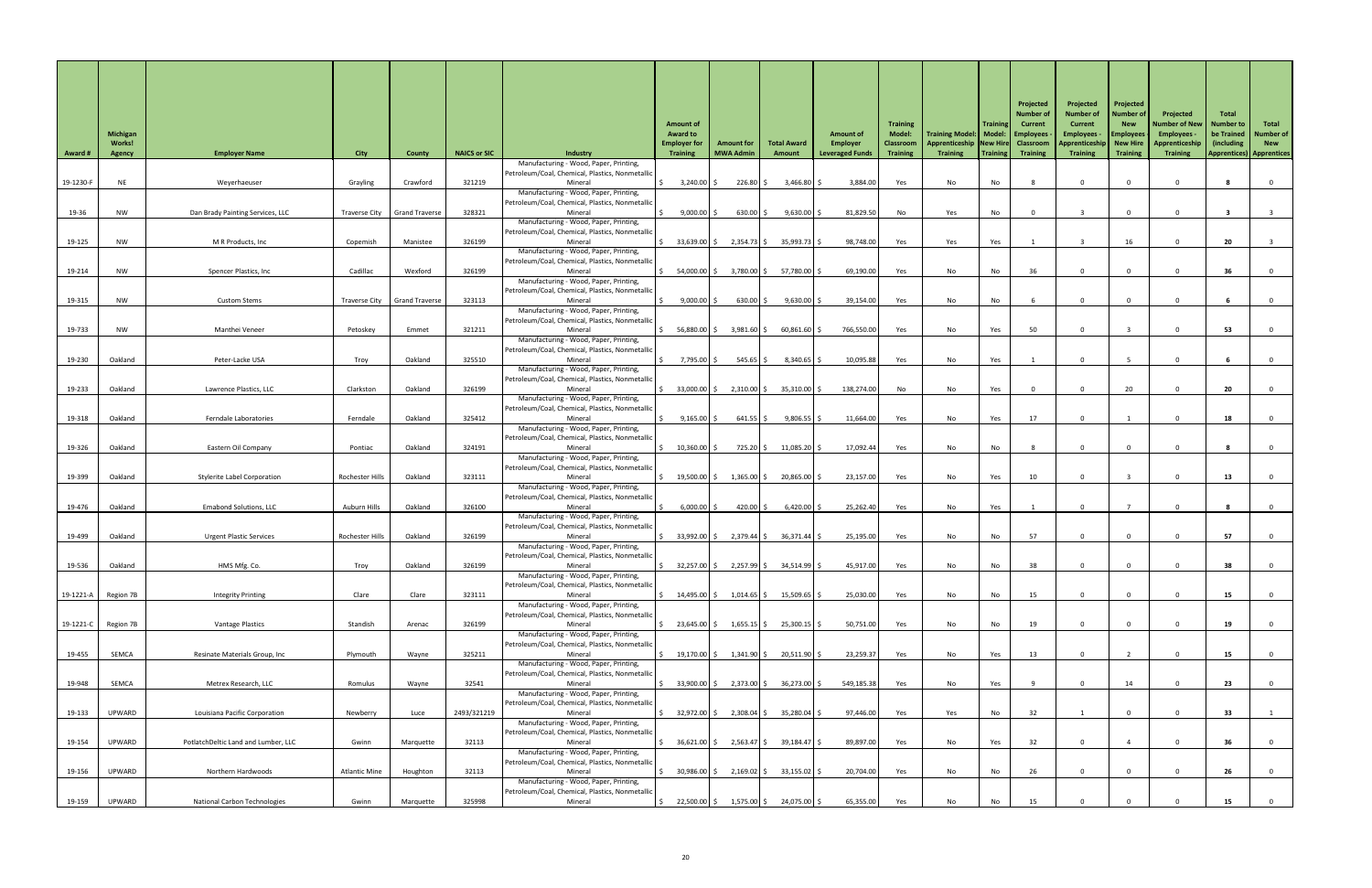| <b>Award #</b>  | <b>Michigan</b><br><b>Works!</b><br><b>Agency</b> | <b>Employer Name</b>                                                | <b>City</b>                    | <b>County</b>               | <b>NAICS or SIC</b> | <b>Industry</b><br>Manufacturing - Wood, Paper, Printing,                                      | <b>Amount of</b><br><b>Award to</b><br><b>Employer for</b><br><b>Training</b> | <b>Amount for</b><br><b>MWA Admin</b> | <b>Total Award</b><br>Amount                                                            | <b>Amount of</b><br><b>Employer</b><br><b>Leveraged Funds</b> | <b>Training</b><br><b>Model:</b><br>Classroom<br><b>Training</b> | Training Model:   Model:   Employees<br>Apprenticeship   New Hire  <br><b>Training</b> | <b>Training</b><br>Training | Projected<br>Number<br><b>Current</b><br><b>Classroom</b><br><b>Training</b> | Projected<br><b>Number of</b><br><b>Current</b><br><b>Employees</b><br>Apprenticeship  <br>Training | Projected<br><b>Number of</b><br><b>New</b><br><b>Employees</b><br>New Hire<br><b>Training</b> | Projected<br>Number of New<br><b>Employees</b><br>Apprenticeship<br><b>Training</b> | Total<br><b>Number to</b><br>be Trained<br>(including<br><b>Apprentices</b> ) | Total<br><b>Number of</b><br><b>New</b><br><b>Apprentices</b> |
|-----------------|---------------------------------------------------|---------------------------------------------------------------------|--------------------------------|-----------------------------|---------------------|------------------------------------------------------------------------------------------------|-------------------------------------------------------------------------------|---------------------------------------|-----------------------------------------------------------------------------------------|---------------------------------------------------------------|------------------------------------------------------------------|----------------------------------------------------------------------------------------|-----------------------------|------------------------------------------------------------------------------|-----------------------------------------------------------------------------------------------------|------------------------------------------------------------------------------------------------|-------------------------------------------------------------------------------------|-------------------------------------------------------------------------------|---------------------------------------------------------------|
| 19-169          | UPWARD                                            | UP Paper, LLC                                                       | Manistique                     | Schoolcraft                 | 322121              | Petroleum/Coal, Chemical, Plastics, Nonmetallic<br>Mineral                                     | 46,172.00 \$                                                                  | $3,232.04$ \$                         | 49,404.04 \$                                                                            | 48,477.00                                                     | Yes                                                              | No                                                                                     | Yes                         | 49                                                                           | $\mathbf{0}$                                                                                        |                                                                                                |                                                                                     | 57                                                                            |                                                               |
|                 |                                                   |                                                                     |                                |                             |                     | Manufacturing - Wood, Paper, Printing,<br>Petroleum/Coal, Chemical, Plastics, Nonmetallic      |                                                                               |                                       |                                                                                         |                                                               |                                                                  |                                                                                        |                             |                                                                              |                                                                                                     |                                                                                                |                                                                                     |                                                                               |                                                               |
| 19-389          | UPWARD                                            | Ottawa Forest Products, Inc                                         | Amasa                          | Iron                        | 321113              | Mineral<br>Manufacturing - Wood, Paper, Printing,                                              | 3,000.00                                                                      | $210.00$ \$                           | $3,210.00$ \$                                                                           | 18,000.00                                                     | No                                                               | No                                                                                     | Yes                         |                                                                              | $\Omega$                                                                                            |                                                                                                |                                                                                     |                                                                               |                                                               |
|                 |                                                   |                                                                     |                                |                             |                     | Petroleum/Coal, Chemical, Plastics, Nonmetallic                                                |                                                                               |                                       |                                                                                         |                                                               |                                                                  |                                                                                        |                             |                                                                              |                                                                                                     |                                                                                                |                                                                                     |                                                                               |                                                               |
| 19-185          | West Central                                      | <b>Safety Decals</b>                                                | Ludington                      | Mason                       | 323111              | Mineral<br>Manufacturing - Wood, Paper, Printing,                                              | $36,000.00$ \$                                                                | 2,520.00 \$                           | 38,520.00 \$                                                                            | 125,650.00                                                    | Yes                                                              | No                                                                                     | Yes                         | 20                                                                           | $\Omega$                                                                                            |                                                                                                |                                                                                     | 24                                                                            |                                                               |
| 19-583          | <b>WMW</b>                                        | Seabrook Plastics, Inc                                              | Muskegon                       | Muskegon                    | 326199              | Petroleum/Coal, Chemical, Plastics, Nonmetallic<br>Mineral                                     | $13,890.00$ $\vert$ \$                                                        | 972.30 \$                             | 14,862.30 \$                                                                            | 35,222.00                                                     | Yes                                                              | No                                                                                     | No                          | 14                                                                           | $\Omega$                                                                                            |                                                                                                |                                                                                     | 14                                                                            |                                                               |
|                 |                                                   |                                                                     |                                |                             |                     | Manufacturing - Wood, Paper, Printing,<br>Petroleum/Coal, Chemical, Plastics, Nonmetallion     |                                                                               |                                       |                                                                                         |                                                               |                                                                  |                                                                                        |                             |                                                                              |                                                                                                     |                                                                                                |                                                                                     |                                                                               |                                                               |
| 19-660          | WMW                                               | <b>Camcar Plastics, Inc</b>                                         | Muskegon                       | Muskegon                    | 326199              | Mineral                                                                                        | 4,500.00 \$                                                                   | $315.00$ \$                           | $4,815.00$ \$                                                                           | 5,830.00                                                      | Yes                                                              | No                                                                                     | No                          |                                                                              | $\mathbf{0}$                                                                                        |                                                                                                |                                                                                     |                                                                               |                                                               |
|                 |                                                   |                                                                     |                                |                             |                     | Manufacturing - Wood, Paper, Printing,<br>Petroleum/Coal, Chemical, Plastics, Nonmetallic      |                                                                               |                                       |                                                                                         |                                                               |                                                                  |                                                                                        |                             |                                                                              |                                                                                                     |                                                                                                |                                                                                     |                                                                               |                                                               |
| 19-662          | <b>WMW</b>                                        | Carbon Green BioEnergy, LLC                                         | Lake Odessa                    | Ionia                       | 325193              | Mineral<br>Manufacturing - Wood, Paper, Printing,                                              | 23,230.00 \$                                                                  | $1,626.10$ \$                         | $24,856.10$ \$                                                                          | 39,140.00                                                     | Yes                                                              | No                                                                                     | Yes                         | 34                                                                           | $\Omega$                                                                                            |                                                                                                |                                                                                     | 36                                                                            |                                                               |
| 19-675          | <b>WMW</b>                                        | Cooper Standard                                                     | Spring Lake                    | Ottawa                      | 326121              | Petroleum/Coal, Chemical, Plastics, Nonmetallid<br>Mineral                                     | 11,800.00                                                                     | $826.00$ \$                           | $12,626.00$ \$                                                                          | 14,183.00                                                     | Yes                                                              | No                                                                                     | Yes                         | 14                                                                           |                                                                                                     |                                                                                                |                                                                                     | 24                                                                            |                                                               |
|                 |                                                   |                                                                     |                                |                             |                     | Manufacturing - Wood, Paper, Printing,                                                         |                                                                               |                                       |                                                                                         |                                                               |                                                                  |                                                                                        |                             |                                                                              |                                                                                                     |                                                                                                |                                                                                     |                                                                               |                                                               |
| 19-749          | <b>WMW</b>                                        | <b>Holland Plastics Corporation</b>                                 | <b>Grand Haven</b>             | Ottawa                      | 326199              | Petroleum/Coal, Chemical, Plastics, Nonmetallic<br>Mineral                                     | 2,650.00                                                                      | $185.50$ \$                           | $2,835.50$ \$                                                                           | 17,700.00                                                     | Yes                                                              | No                                                                                     | No                          |                                                                              | $\Omega$                                                                                            |                                                                                                |                                                                                     |                                                                               |                                                               |
|                 |                                                   |                                                                     |                                |                             |                     | Manufacturing - Wood, Paper, Printing,<br>Petroleum/Coal, Chemical, Plastics, Nonmetallic      |                                                                               |                                       |                                                                                         |                                                               |                                                                  |                                                                                        |                             |                                                                              |                                                                                                     |                                                                                                |                                                                                     |                                                                               |                                                               |
| 19-771          | <b>WMW</b>                                        | <b>Atlas Roofing Corporation</b>                                    | <b>Byron Center</b>            | Kent                        | 326140              | Mineral<br>Manufacturing - Wood, Paper, Printing,                                              | 6,000.00                                                                      | $420.00$ \$                           | $6,420.00$ \$                                                                           | 83,256.00                                                     | No                                                               | Yes                                                                                    | No                          |                                                                              |                                                                                                     |                                                                                                |                                                                                     |                                                                               |                                                               |
|                 |                                                   |                                                                     |                                |                             |                     | Petroleum/Coal, Chemical, Plastics, Nonmetallic                                                |                                                                               |                                       |                                                                                         |                                                               |                                                                  |                                                                                        |                             |                                                                              |                                                                                                     |                                                                                                |                                                                                     |                                                                               |                                                               |
| 19-810          | <b>WMW</b>                                        | Wright Plastic Products Co, LLC                                     | Sheridan                       | Montcalm                    | 326199              | Mineral<br>Manufacturing - Wood, Paper, Printing,                                              | 13,500.00                                                                     | $945.00$ \$                           | 14,445.00 \$                                                                            | 170,054.00                                                    | Yes                                                              | No                                                                                     | No                          | 28                                                                           |                                                                                                     |                                                                                                |                                                                                     | 28                                                                            |                                                               |
| 19-853          | <b>WMW</b>                                        | <b>Royal Technologies Corporation</b>                               | Hudsonville                    | Ottawa                      | 326199              | Petroleum/Coal, Chemical, Plastics, Nonmetallio<br>Mineral                                     | 57,000.00 \$                                                                  | $3,990.00$ \$                         | $60,990.00$ \$                                                                          | 190,036.00                                                    | No                                                               | Yes                                                                                    | Yes                         |                                                                              |                                                                                                     | 30                                                                                             |                                                                                     | 34                                                                            |                                                               |
|                 |                                                   |                                                                     |                                |                             |                     | Manufacturing - Wood, Paper, Printing,<br>Petroleum/Coal, Chemical, Plastics, Nonmetallic      |                                                                               |                                       |                                                                                         |                                                               |                                                                  |                                                                                        |                             |                                                                              |                                                                                                     |                                                                                                |                                                                                     |                                                                               |                                                               |
| 19-866          | <b>WMW</b>                                        | Perrigo Company - Holland                                           | Holland                        | Ottawa                      | 325412              | Mineral<br>Manufacturing - Wood, Paper, Printing,                                              | 50,760.00 \$                                                                  | 3,553.20 \$                           | $54,313.20$ \$                                                                          | 162,226.00                                                    | Yes                                                              | Yes                                                                                    | Yes                         |                                                                              |                                                                                                     | 25                                                                                             |                                                                                     | 37                                                                            |                                                               |
|                 |                                                   |                                                                     |                                |                             |                     | Petroleum/Coal, Chemical, Plastics, Nonmetallic                                                |                                                                               |                                       |                                                                                         |                                                               |                                                                  |                                                                                        |                             |                                                                              |                                                                                                     |                                                                                                |                                                                                     |                                                                               |                                                               |
| 19-867          | <b>WMW</b>                                        | Perrigo Company - Allegan                                           | Allegan                        | Allegan                     | 325412              | Mineral<br>Manufacturing - Wood, Paper, Printing,                                              |                                                                               |                                       | $\frac{1}{2}$ 251,391.00 $\frac{1}{2}$ 17,597.37 $\frac{1}{2}$ 268,988.37 $\frac{1}{2}$ | 928,766.00                                                    | Yes                                                              | Yes                                                                                    | Yes                         | 53                                                                           | 17                                                                                                  | 100                                                                                            |                                                                                     | 170                                                                           | 17                                                            |
| 19-912          | <b>WMW</b>                                        | Coastal Automotive, LLC                                             | Holland                        | Allegan                     | 326140              | Petroleum/Coal, Chemical, Plastics, Nonmetallic<br>Mineral                                     | 5,269.00                                                                      | $368.83$ \$                           | $5,637.83$ \$                                                                           | 11,957.94                                                     | Yes                                                              | No                                                                                     | No                          |                                                                              | $\Omega$                                                                                            |                                                                                                |                                                                                     |                                                                               |                                                               |
|                 |                                                   |                                                                     |                                |                             |                     | Manufacturing - Wood, Paper, Printing,<br>Petroleum/Coal, Chemical, Plastics, Nonmetallic      |                                                                               |                                       |                                                                                         |                                                               |                                                                  |                                                                                        |                             |                                                                              |                                                                                                     |                                                                                                |                                                                                     |                                                                               |                                                               |
| 19-927          | <b>WMW</b>                                        | <b>CG Plastics</b>                                                  | <b>Comstock Park</b>           | Kent                        | 326199              | Mineral                                                                                        | 5,750.00                                                                      | $402.50$ \$                           | $6,152.50$ \$                                                                           | 9,037.65                                                      | Yes                                                              | No                                                                                     | Yes                         |                                                                              | $\Omega$                                                                                            |                                                                                                |                                                                                     |                                                                               |                                                               |
|                 |                                                   |                                                                     |                                |                             |                     | Manufacturing - Wood, Paper, Printing,<br>Petroleum/Coal, Chemical, Plastics, Nonmetallion     |                                                                               |                                       |                                                                                         |                                                               |                                                                  |                                                                                        |                             |                                                                              |                                                                                                     |                                                                                                |                                                                                     |                                                                               |                                                               |
| 19-1052         | <b>WMW</b>                                        | Karona by Jeld-Wen                                                  | Caledonia                      | Kent                        | 321911              | Mineral<br>Manufacturing - Wood, Paper, Printing,                                              | 87,025.00 \$                                                                  | $6,091.75$ \$                         | $93,116.75$ \$                                                                          | 195,314.00                                                    | Yes                                                              | No                                                                                     | No                          | 59                                                                           |                                                                                                     |                                                                                                |                                                                                     | 59                                                                            |                                                               |
| 19-1125         | <b>WMW</b>                                        | West Michigan Compounding                                           | Greenville                     | Montcalm                    | 325991              | Petroleum/Coal, Chemical, Plastics, Nonmetallic<br>Mineral                                     | 93,075.00 \$                                                                  | $6,515.25$ \$                         | 99,590.25 \$                                                                            | 280,800.00                                                    | Yes                                                              | No                                                                                     | Yes                         | 54                                                                           |                                                                                                     | 10                                                                                             |                                                                                     | 64                                                                            |                                                               |
|                 |                                                   |                                                                     |                                |                             |                     | Manufacturing - Wood, Paper, Printing,                                                         |                                                                               |                                       |                                                                                         |                                                               |                                                                  |                                                                                        |                             |                                                                              |                                                                                                     |                                                                                                |                                                                                     |                                                                               |                                                               |
| 19-1133         | <b>WMW</b>                                        | Lakeland Finishing                                                  | <b>Grand Rapids</b>            | Kent                        | 325510              | Petroleum/Coal, Chemical, Plastics, Nonmetallic<br>Mineral                                     | 46,695.00 \$                                                                  | $3,268.65$ \$                         | 49,963.65 \$                                                                            | 319,308.00                                                    | Yes                                                              | No                                                                                     | Yes                         | 18                                                                           | $\mathbf 0$                                                                                         | 15                                                                                             |                                                                                     | 33 <sup>2</sup>                                                               |                                                               |
|                 |                                                   |                                                                     |                                |                             |                     | Manufacturing - Wood, Paper, Printing,<br>Petroleum/Coal, Chemical, Plastics, Nonmetallic      |                                                                               |                                       |                                                                                         |                                                               |                                                                  |                                                                                        |                             |                                                                              |                                                                                                     |                                                                                                |                                                                                     |                                                                               |                                                               |
| 19-1147         | <b>WMW</b>                                        | Monroe, LLC                                                         | <b>Grand Rapids</b>            | Kent                        | 325211              | Mineral<br>Manufacturing - Wood, Paper, Printing,                                              | 45,885.00 \$                                                                  | $3,211.95$ \$                         | 49,096.95 \$                                                                            | 107,214.00                                                    | Yes                                                              | No                                                                                     | Yes                         | 40                                                                           | $\mathbf 0$                                                                                         |                                                                                                |                                                                                     | 45                                                                            |                                                               |
|                 |                                                   |                                                                     |                                |                             |                     | Petroleum/Coal, Chemical, Plastics, Nonmetallic                                                |                                                                               |                                       |                                                                                         |                                                               |                                                                  |                                                                                        |                             |                                                                              |                                                                                                     |                                                                                                |                                                                                     |                                                                               |                                                               |
| 19-1164         | <b>WMW</b>                                        | <b>Applied Textiles</b>                                             | <b>Byron Center</b>            | Kent                        | 325613              | Mineral<br>Manufacturing - Wood, Paper, Printing,                                              | 46,385.00 \$                                                                  | 3,246.95 \$                           | 49,631.95 \$                                                                            | 170,239.53                                                    | Yes                                                              | No                                                                                     | Yes                         | 29                                                                           | $\Omega$                                                                                            |                                                                                                |                                                                                     | 32                                                                            |                                                               |
| 19-1171         | <b>WMW</b>                                        | Flexfab, LLC                                                        | Hastings                       | Barry                       | 32622               | Petroleum/Coal, Chemical, Plastics, Nonmetallic<br>Mineral                                     | 41,651.00 \$                                                                  | $2,915.57$ \$                         | 44,566.57 \$                                                                            | 151,844.00                                                    | Yes                                                              | Yes                                                                                    | Yes                         | 13                                                                           |                                                                                                     | 15                                                                                             |                                                                                     | 31                                                                            |                                                               |
|                 |                                                   |                                                                     |                                |                             |                     | Manufacturing - Wood, Paper, Printing,<br>Petroleum/Coal, Chemical, Plastics, Nonmetallion     |                                                                               |                                       |                                                                                         |                                                               |                                                                  |                                                                                        |                             |                                                                              |                                                                                                     |                                                                                                |                                                                                     |                                                                               |                                                               |
| 19-1186         | <b>WMW</b>                                        | West Michigan Tag & Label                                           | <b>Grand Rapids</b>            | Kent                        | 323112              | Mineral                                                                                        | 25,950.00 \$                                                                  | $1,816.50$ \$                         | 27,766.50 \$                                                                            | 218,028.26                                                    | Yes                                                              | No                                                                                     | Yes                         | 15                                                                           | $\overline{0}$                                                                                      |                                                                                                |                                                                                     | 19                                                                            |                                                               |
| 19-404<br>19-68 | <b>NE</b><br>UPWARD                               | Carmeuse Lime & Stone<br>ON-Minerals, Inc dba Carmeuse Lime & Stone | <b>Rogers City</b><br>Gulliver | Presque Isle<br>Schoolcraft | 212312<br>212312    | Mining, Quarrying, and Oil and Gas Extraction<br>Mining, Quarrying, and Oil and Gas Extraction | 44,244.00<br>35,995.00 \$                                                     | $3,097.08$ $\mid$<br>$2,519.65$ \$    | 47,341.08<br>38,514.65 \$                                                               | 123,658.00<br>106,475.96                                      | Yes<br>Yes                                                       | Yes<br>Yes                                                                             | Yes<br>Yes                  | 29<br>34                                                                     |                                                                                                     |                                                                                                |                                                                                     | 36<br>41                                                                      |                                                               |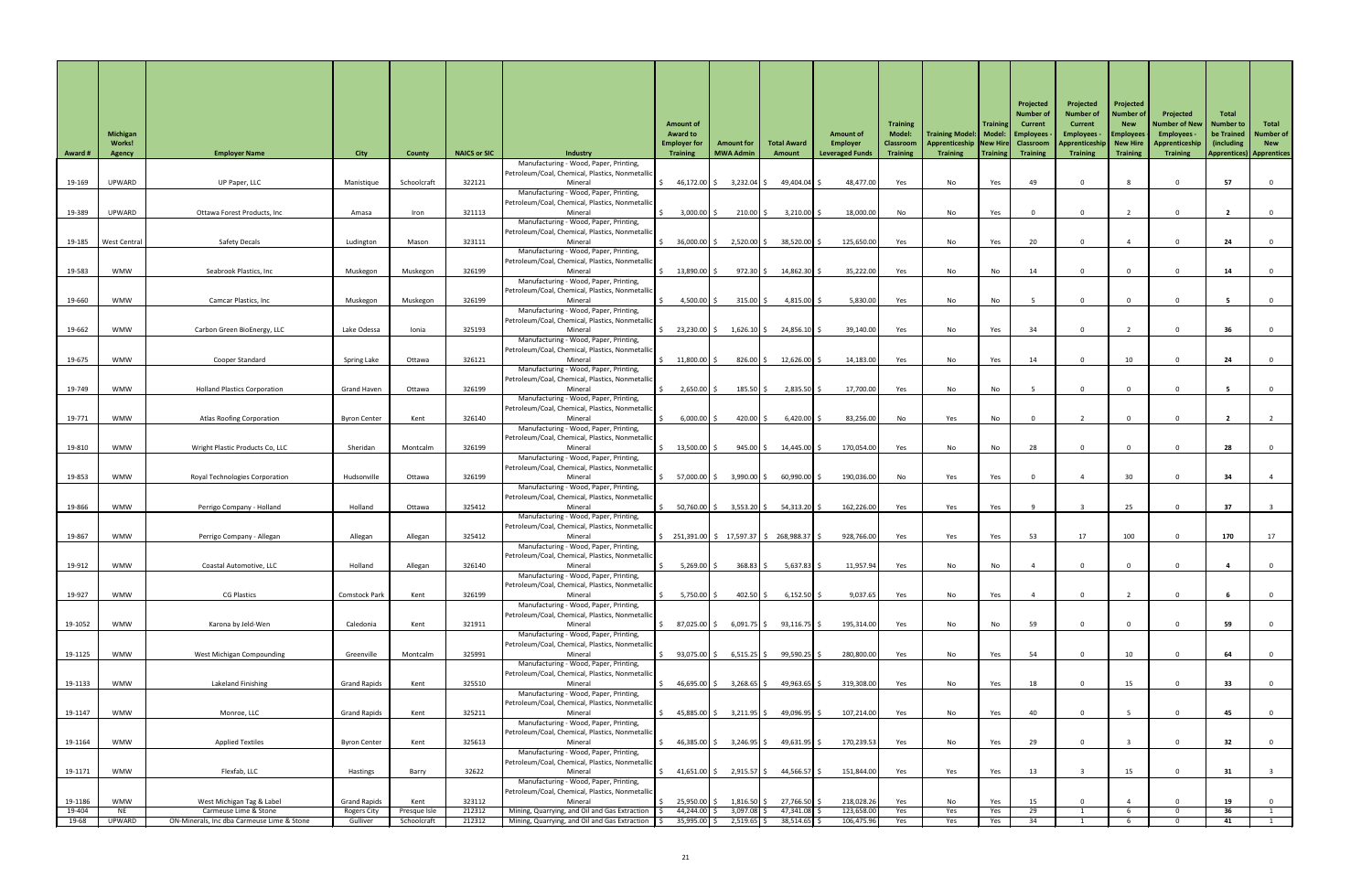|                    | <b>Michigan</b>                |                                                                                            |                                                |                                    |                           |                                                                                                      | <b>Amount of</b><br><b>Award to</b>    |                                       |                                | <b>Amount of</b>                          | <b>Training</b><br>Model:           | Training Model:   Model:   Employees           | Trainin    | Projected<br>Number of<br><b>Current</b> | Projected<br>Number of<br>Current<br>Employees $\cdot$ | Projected<br>Number o<br><b>New</b><br><b>Employees</b> | Projected<br>Number of New<br>Employees $\cdot$ | <b>Total</b><br>Number to<br>be Trained | Total<br>Number o           |
|--------------------|--------------------------------|--------------------------------------------------------------------------------------------|------------------------------------------------|------------------------------------|---------------------------|------------------------------------------------------------------------------------------------------|----------------------------------------|---------------------------------------|--------------------------------|-------------------------------------------|-------------------------------------|------------------------------------------------|------------|------------------------------------------|--------------------------------------------------------|---------------------------------------------------------|-------------------------------------------------|-----------------------------------------|-----------------------------|
| <b>Award #</b>     | <b>Works!</b><br><b>Agency</b> | <b>Employer Name</b>                                                                       | <b>City</b>                                    | County                             | <b>NAICS or SIC</b>       | <b>Industry</b>                                                                                      | <b>Employer for</b><br><b>Training</b> | <b>Amount for</b><br><b>MWA Admin</b> | <b>Total Award</b><br>Amount   | <b>Employer</b><br><b>Leveraged Funds</b> | <b>Classroom</b><br><b>Training</b> | Apprenticeship   New Hire  <br><b>Training</b> | Training   | <b>Classroom</b><br><b>Training</b>      | Apprenticeship<br><b>Training</b>                      | <b>New Hire</b><br><b>Training</b>                      | Apprenticeship<br><b>Training</b>               | (including)<br>  Apprentices)           | <b>New</b><br>  Apprentices |
| 19-72              | UPWARD                         | O-N Minerals (Michigan) Co dba Carmeuse Lime & Stone                                       | Cedarville                                     | Mackinac                           | 212312                    | Mining, Quarrying, and Oil and Gas Extraction                                                        | 51,905.00                              | 3,633.35                              | 55,538.35                      | 294,244.00                                | Yes                                 | Yes                                            | Yes        | 35                                       |                                                        |                                                         |                                                 | 42                                      |                             |
| 19-183             | UPWARD                         | Carmeuse Lime & Stone - Drummond Dolomite                                                  | Drummond<br>Island                             | Chippewa                           | 212312                    | Mining, Quarrying, and Oil and Gas Extraction                                                        | 29,912.00                              | 2,093.84                              | 32,005.84                      | 37,939.00                                 | Yes                                 | No                                             | No         | 31                                       |                                                        |                                                         |                                                 |                                         |                             |
| 19-373             | West Centra                    | <b>Cargill Salt Hersey</b>                                                                 | Hersey                                         | Osceola                            | 212391                    | Mining, Quarrying, and Oil and Gas Extraction                                                        | 6,000.00                               | 420.00                                | 6,420.00                       | 110,844.00                                | No                                  | Yes                                            | No         | $\Omega$                                 |                                                        | $\Omega$                                                |                                                 |                                         |                             |
| 19-1139            | CAMW                           | <b>Roberts Sinto Corporation</b>                                                           | Lansing                                        | Ingham                             | 811310                    | Other Services (except Public Administration)                                                        | 53,238.00                              | 3,726.66                              | 56,964.66                      | 55,416.29                                 | Yes                                 | Yes                                            | Yes        | 28                                       |                                                        |                                                         |                                                 | 37                                      |                             |
| 19-447<br>19-940   | GLB<br><b>MWSE</b>             | <b>York Repair</b><br>UIS SCADA, Inc                                                       | Bay City<br>Dexter                             | Bay<br>Washtenaw                   | 811310<br>811310          | Other Services (except Public Administration)<br>Other Services (except Public Administration)       | 9,491.00<br>47,399.00                  | 664.37<br>3,317.93                    | 10,155.37<br>50,716.93         | 20,336.00<br>79,768.00                    | Yes<br>Yes                          | Yes<br>No                                      | Yes<br>Yes | 30 <sup>°</sup>                          |                                                        |                                                         |                                                 | 11<br>33                                |                             |
| 19-952             | <b>MWSE</b>                    | America's Preferred Home Warranty                                                          | Jackson                                        | Jackson                            | 811412                    | Other Services (except Public Administration)                                                        | 32,770.00                              | 2,293.90                              | 35,063.90                      | 546,828.00                                | Yes                                 | No                                             | Yes        | 88                                       |                                                        | 15                                                      |                                                 | 103                                     | ი.                          |
| 19-643             | NE                             | Sand Bay Marina Sales Service & Storage LLC                                                | Presque Isle                                   | Presque Isle                       | 811490                    | Other Services (except Public Administration)                                                        | 1,600.00                               | 112.00                                | 1,712.00                       | 1,700.00                                  | Yes                                 | No                                             | No         |                                          |                                                        | $\Omega$                                                |                                                 | $\overline{\mathbf{z}}$                 | $\Omega$                    |
| 19-644<br>19-761   | <b>NE</b><br><b>NE</b>         | World of Floors<br><b>Grayling Main Street</b>                                             | Grayling<br>Grayling                           | Crawford<br>Crawford               | 813910<br>813910          | Other Services (except Public Administration)<br>Other Services (except Public Administration)       | 2,439.00<br>1,375.00                   | 170.73<br>96.25                       | $2,609.73$ \$<br>$1,471.25$ \$ | 4,030.00<br>432.00                        | Yes<br>Yes                          | No<br>No                                       | No.<br>No  |                                          |                                                        | $\Omega$<br>$\Omega$                                    |                                                 |                                         | $\Omega$<br>$\Omega$        |
| 19-1215-A          | NE                             | AuSable Valley Animal Shelter                                                              | Grayling                                       | Crawford                           | 812910                    | Other Services (except Public Administration)                                                        | 1,000.00                               | 70.00                                 | $1,070.00$ :                   | 86.00                                     | Yes                                 | No                                             | No.        |                                          |                                                        | $\Omega$                                                |                                                 |                                         | $\Omega$                    |
| 19-238             | Oakland                        | Coventry Industries, LLC                                                                   | Holly                                          | Oakland                            | 811310                    | Other Services (except Public Administration)                                                        | $16,045.00$ $\mid$                     | 1,123.15                              | $17,168.15$ \$                 | 25,595.69                                 | Yes                                 | No                                             | Yes        |                                          |                                                        |                                                         |                                                 | 11                                      | $\Omega$                    |
| 19-345<br>19-402   | Region 7B<br>SEMCA             | Witt Enterprises Inc, dba Jims Collision<br>Michigan Minority Supplier Development Council | Roscommor<br>Detroit                           | Roscommon<br>Wayne                 | 811121<br>813410          | Other Services (except Public Administration)<br>Other Services (except Public Administration)       | 3,732.00<br>21,600.00                  | 261.24<br>1,512.00                    | $3,993.24$ \$<br>23,112.00     | 1,894.00<br>28,006.00                     | Yes<br>Yes                          | No<br>No                                       | No.<br>Yes | 14                                       |                                                        | $\Omega$                                                |                                                 | 17                                      | $\Omega$<br>$\Omega$        |
| 19-569             | <b>WMW</b>                     | Benjamin's Hope                                                                            | Holland                                        | Ottawa                             | 8661                      | Other Services (except Public Administration)                                                        | 13,875.00                              | 971.25                                | 14,846.25                      | 13,553.10                                 | Yes                                 | No                                             | Yes        |                                          |                                                        |                                                         |                                                 | 10                                      | $\Omega$                    |
| 19-584             | <b>WMW</b>                     | Scarlett Inc                                                                               | <b>Grand Rapids</b>                            | Kent                               | 811310                    | Other Services (except Public Administration)                                                        | 7,300.00                               | 511.00                                | 7,811.00                       | 14,100.00                                 | Yes                                 | No                                             | No.        |                                          |                                                        | $\Omega$                                                |                                                 |                                         | $\Omega$                    |
| 19-764<br>19-870   | <b>WMW</b><br><b>WMW</b>       | Pierce Cedar Creek Institute<br>Material Transfer & Storage, Inc                           | Hastings<br>Allegan                            | Barry<br>Allegan                   | 813312<br>811310          | Other Services (except Public Administration)<br>Other Services (except Public Administration)       | 10,500.00<br>9,000.00                  | 735.00<br>630.00                      | 11,235.00<br>9,630.00          | 20,597.00<br>18,568.00                    | Yes<br>No                           | No<br>No                                       | No<br>Yes  | റ                                        |                                                        | റ                                                       |                                                 |                                         | റ<br>$\Omega$               |
| 19-886             | <b>WMW</b>                     | Essenburg Car Wash of Holland dba Quality Car Wash                                         | Holland                                        | Ottawa                             | 811192                    | Other Services (except Public Administration)                                                        | 7,500.00                               | 525.00                                | 8,025.00                       | 18,900.00                                 | No                                  | No                                             | Yes        |                                          |                                                        |                                                         |                                                 |                                         |                             |
| 19-1006            | <b>WMW</b>                     | Repair Center LLC dba Tech Defenders                                                       | <b>Grand Rapids</b>                            | Kent                               | 811211                    | Other Services (except Public Administration)                                                        | 66,000.00                              | 4,620.00                              | 70,620.00                      | 211,783.23                                | Yes.                                | Yes                                            | Yes        | 13                                       |                                                        | 40                                                      |                                                 | 54                                      |                             |
| 19-11              | CAMW<br>CAMW                   | <b>Fibertec Environmental Services</b><br>Piper & Gold Public Relations, LLC               | Holt                                           | Ingham                             | 541380<br>541820          | Professional, Scientific, and Technical Services<br>Professional, Scientific, and Technical Services | 14,742.00<br>$5,796.00$ $\mid$ \$      | 1,031.94<br>405.72                    | 15,773.94<br>$6,201.72$ \$     | 333,296.00<br>6,650.00                    | Yes                                 | No                                             | No         | 12                                       |                                                        | $\Omega$<br>$\Omega$                                    |                                                 | 12                                      |                             |
| 19-215<br>19-426   | CAMW                           | Triterra                                                                                   | Lansing<br>Lansing                             | Ingham<br>Ingham                   | 541620                    | Professional, Scientific, and Technical Services                                                     | 11,438.00                              | 800.66                                | 12,238.66                      | 47,089.00                                 | Yes<br>Yes                          | No<br>No                                       | No<br>Yes  |                                          |                                                        |                                                         |                                                 | 10                                      |                             |
| 19-544             | CAMW                           | <b>NuWave Technology Partners</b>                                                          | Lansing                                        | Ingham                             | 541512                    | Professional, Scientific, and Technical Services                                                     | 29,499.00                              | 2,064.93                              | 31,563.93                      | 30,582.04                                 | Yes                                 | No                                             | No.        | 25                                       |                                                        | റ                                                       |                                                 | 25                                      |                             |
| 19-625             | CAMW                           | A.J. Boggs & Company                                                                       | <b>East Lansing</b>                            | Ingham                             | 541511                    | Professional, Scientific, and Technical Services                                                     | 10,000.00                              | 700.00                                | 10,700.00                      | 8,863.00                                  | Yes                                 | No                                             | No.        |                                          |                                                        | റ                                                       |                                                 |                                         |                             |
| 19-653<br>19-616   | CAMW<br><b>DESC</b>            | Enliven Software<br><b>Walker Miller Energy Services</b>                                   | East Lansing<br>Detroit                        | Ingham<br>Wayne                    | 541511<br>541690          | Professional, Scientific, and Technical Services<br>Professional, Scientific, and Technical Services | 7,500.00<br>69,516.00                  | 525.00<br>4,866.12                    | 8,025.00<br>74,382.12          | 7,225.00<br>178,003.00                    | Yes<br>Yes                          | No<br>No                                       | No<br>Yes  | 97                                       |                                                        | റ<br>12                                                 |                                                 | 109                                     |                             |
| 19-663             | <b>DESC</b>                    | <b>Cyber Security Solutions (CBI)</b>                                                      | Detroit                                        | Wayne                              | 541512                    | Professional, Scientific, and Technical Services                                                     | 46,500.00                              | 3,255.00                              | 49,755.00                      | 453,388.00                                | Yes                                 | Yes                                            | No.        | 11                                       |                                                        | റ                                                       | 10                                              | 21                                      | 10                          |
| 19-199             | <b>GST</b>                     | Composite Performance Technologies, LLC                                                    | Lapeer                                         | Lapeer                             | 541330                    | Professional, Scientific, and Technical Services                                                     | 1,495.00                               | 104.65                                | 1,599.65                       | 6,755.00                                  | Yes                                 | No                                             | No         |                                          |                                                        | $\Omega$                                                |                                                 |                                         |                             |
| 19-902<br>19-10    | Kinexus<br>Macomb              | Petter Investments dba Riveer<br>Blue Water Controls, LLC                                  | South Haven<br>Clyde                           | Van buren<br>St. Clair             | 541990<br>541330          | Professional, Scientific, and Technical Services<br>Professional, Scientific, and Technical Services | 46,845.00<br>5,182.00                  | 3,279.15<br>362.74                    | 50,124.15<br>5,544.74          | 9,422.00<br>11,924.40                     | Yes<br>Yes                          | No<br>No                                       | Yes<br>Yes | 31                                       |                                                        |                                                         |                                                 | 36                                      |                             |
| 19-82              | Macomb                         | <b>Global Technology</b>                                                                   | <b>Sterling Heights</b>                        | Macomb                             | 541330                    | Professional, Scientific, and Technical Services                                                     | 6,630.00                               | 464.10                                | 7,094.10                       | 11,840.00                                 | Yes                                 | No                                             | No.        |                                          |                                                        | $\Omega$                                                |                                                 |                                         |                             |
| 19-135             | Macomb                         | PARTNERS in Architecture, PLC                                                              | Mt. Clemens                                    | Macomb                             | 541310                    | Professional, Scientific, and Technical Services                                                     | 32,775.00                              | 2,294.25                              | 35,069.25                      | 69,296.00                                 | Yes                                 | No                                             | Yes        | 20                                       |                                                        |                                                         |                                                 | 24                                      |                             |
| 19-1206            | Macomb                         | <b>Polker Design Services</b>                                                              | Warren                                         | Macomb                             | 541512                    | Professional, Scientific, and Technical Services                                                     | 29,980.00                              | 2,098.60                              | 32,078.60                      | 190,604.00                                | Yes                                 | No                                             | Yes        |                                          |                                                        | 14                                                      |                                                 | 20                                      |                             |
| 19-661<br>19-664   | <b>MWSE</b><br><b>MWSE</b>     | Ashcom Technologies<br>Avomeen Analytical, LLC                                             | Ann Arbor<br>Ann Arbor                         | Washtenaw<br>Washtenaw             | 541519<br>541380          | Professional, Scientific, and Technical Services<br>Professional, Scientific, and Technical Services | 7,500.00<br>7,800.00                   | 525.00<br>546.00                      | 8,025.00<br>8,346.00           | 9,825.00<br>10,011.00                     | Yes<br>Yes                          | No<br>No                                       | No.<br>Yes |                                          |                                                        | റ                                                       |                                                 |                                         | റ                           |
| 19-926             | <b>MWSE</b>                    | Logic Solutions, Inc                                                                       | Ann Arbor                                      | Washtenaw                          | 541512                    | Professional, Scientific, and Technical Services                                                     | 6,105.00                               | 427.35                                | $6,532.35$ \$                  | 3,525.00                                  | Yes                                 | No                                             | No         |                                          |                                                        | റ                                                       |                                                 |                                         |                             |
| 19-936             | <b>MWSE</b>                    | SimuQuest                                                                                  | Ann Arbor                                      | Washtenaw                          | 541512                    | Professional, Scientific, and Technical Services                                                     | 7,449.00                               | 521.43                                | 7,970.43                       | 4,476.00                                  | Yes                                 | No                                             | No.        |                                          |                                                        | $\Omega$                                                |                                                 |                                         |                             |
| 19-1033<br>19-1039 | <b>MWSE</b><br><b>MWSE</b>     | <b>Boss Engineering</b><br>DC Engineering, PC                                              | Howell<br>Lansing                              | Livingston<br>Ingham               | 541330<br>541330          | Professional, Scientific, and Technical Services<br>Professional, Scientific, and Technical Services | 14,140.00<br>10,016.00                 | 989.80<br>701.12                      | 15,129.80<br>10,717.12         | 9,165.00<br>6,140.00                      | Yes<br>Yes                          | No<br>No                                       | No.<br>No. | 10                                       |                                                        | റ<br>റ                                                  |                                                 | 10                                      |                             |
|                    |                                |                                                                                            |                                                |                                    | 541330                    |                                                                                                      |                                        |                                       |                                |                                           |                                     |                                                |            |                                          |                                                        |                                                         |                                                 |                                         |                             |
|                    |                                |                                                                                            |                                                |                                    | (Mechanica                |                                                                                                      |                                        |                                       |                                |                                           |                                     |                                                |            |                                          |                                                        |                                                         |                                                 |                                         |                             |
|                    |                                |                                                                                            |                                                |                                    | Engineering);<br>541420   |                                                                                                      |                                        |                                       |                                |                                           |                                     |                                                |            |                                          |                                                        |                                                         |                                                 |                                         |                             |
|                    |                                |                                                                                            |                                                |                                    | (Industrial               |                                                                                                      |                                        |                                       |                                |                                           |                                     |                                                |            |                                          |                                                        |                                                         |                                                 |                                         |                             |
|                    |                                |                                                                                            |                                                |                                    | Design); 339113           |                                                                                                      |                                        |                                       |                                |                                           |                                     |                                                |            |                                          |                                                        |                                                         |                                                 |                                         |                             |
| 19-434<br>19-26    | <b>MWSW</b><br>NW.             | Tekna, Inc<br><b>Otwell Mawby</b>                                                          | Kalamazoo<br>Traverse City                     | Kalamazoo<br><b>Grand Traverse</b> | (Manufacturing)<br>541620 | Professional, Scientific, and Technical Services<br>Professional, Scientific, and Technical Services | $4,000.00$ \$<br>3,237.00              | 280.00<br>226.59                      | 4,280.00 \$<br>3,463.59        | 23,938.00<br>6,956.00                     | Yes<br>Yes                          | No<br>No                                       | No<br>Yes  |                                          |                                                        |                                                         |                                                 |                                         |                             |
| 19-248             | NW                             | TraverseCONNECT                                                                            | <b>Traverse City</b>                           | <b>Grand Traverse</b>              | 541720                    | Professional, Scientific, and Technical Services                                                     | 7,395.00                               | 517.65                                | $7,912.65$ \$                  | 23,496.11                                 | Yes                                 | No                                             | Yes        |                                          |                                                        |                                                         |                                                 |                                         |                             |
| 19-328             | NW                             | Oneupweb                                                                                   | <b>Traverse City</b>                           | <b>Grand Traverse</b>              | 541810                    | Professional, Scientific, and Technical Services                                                     | 7,499.00                               | 524.93                                | 8,023.93                       | 42,657.00                                 | Yes                                 | No                                             | No.        |                                          |                                                        |                                                         |                                                 |                                         |                             |
| 19-482             | NW.                            | Orchard, Hiltz & McCliment, Inc dba OHM Advisors                                           | Petoskey                                       | Emmet                              | 541330                    | Professional, Scientific, and Technical Services                                                     | 11,045.00                              | 773.15                                | 11,818.15                      | 21,838.00                                 | Yes                                 | No                                             | No.        | 15                                       |                                                        | റ                                                       |                                                 | 15                                      |                             |
| 19-65<br>19-104    | Oakland<br>Oakland             | Ruby+Associates, Inc<br>Drive System Design                                                | <b>Bingham Farms</b><br><b>Farmington Hill</b> | Oakland<br>Oakland                 | 541330<br>541330          | Professional, Scientific, and Technical Services<br>Professional, Scientific, and Technical Services | 25,842.00 \$<br>34,234.00              | $1,808.94$ \$<br>2,396.38             | 27,650.94 \$<br>$36,630.38$ \$ | 25,045.00<br>89,647.00                    | Yes<br>Yes                          | No<br>No                                       | Yes<br>Yes | 19<br>17                                 |                                                        |                                                         |                                                 | 22<br>25                                | $\Omega$                    |
| 19-126             | Oakland                        | Iknowvate Technologies                                                                     | Southfield                                     | Oakland                            | 541512                    | Professional, Scientific, and Technical Services                                                     | 30,000.00                              | 2,100.00                              | 32,100.00                      | 74,000.00                                 | No                                  | No                                             | Yes        |                                          |                                                        | 20                                                      |                                                 | 20                                      |                             |
| 19-144             | Oakland                        | <b>Technosoft Corporation</b>                                                              | Southfield                                     | Oakland                            | 541512                    | Professional, Scientific, and Technical Services                                                     | $51,000.00$ $\mid$ \$                  | 3,570.00                              | 54,570.00                      | 110,200.00                                | No                                  | No                                             | Yes        |                                          |                                                        | 34                                                      |                                                 | 34                                      | $\Omega$                    |
| 19-145<br>19-205   | Oakland<br>Oakland             | <b>Rumba Solutions LLC</b><br>Industrie Reply, LLC                                         | Southfield<br><b>Auburn Hills</b>              | Oakland<br>Oakland                 | 541512<br>5419990         | Professional, Scientific, and Technical Services<br>Professional, Scientific, and Technical Services | 33,000.00<br>10,490.00                 | 2,310.00<br>734.30                    | 35,310.00<br>11,224.30         | 104,200.00<br>7,561.00                    | No<br>Yes                           | No<br>No                                       | Yes<br>No  |                                          |                                                        | 22<br>$\Omega$                                          |                                                 | 22                                      | $\mathbf{0}$                |
| 19-242             | Oakland                        | <b>ESG Automotive, Inc</b>                                                                 | Troy                                           | Oakland                            | 541330                    | Professional, Scientific, and Technical Services                                                     | 84,765.00                              | 5,933.55                              | 90,698.55                      | 172,338.76                                | Yes                                 | No                                             | Yes        | 23                                       |                                                        | 40                                                      |                                                 | 63                                      | $\mathbf{0}$                |
| 19-308             | Oakland                        | Energy Sciences Resource Partners, LLC                                                     | Royal Oak                                      | Oakland                            | 541690                    | Professional, Scientific, and Technical Services                                                     | 5,740.00                               | 401.80                                | 6,141.80                       | 6,812.00                                  | Yes                                 | No                                             | Yes        |                                          |                                                        |                                                         |                                                 |                                         | $\Omega$                    |
| 19-351<br>19-352   | Oakland<br>Oakland             | Miracle Software Systems, Inc.<br>FEV North America, Inc                                   | Novi<br>Auburn Hills                           | Oakland<br>Oakland                 | 541511<br>541330          | Professional, Scientific, and Technical Services<br>Professional, Scientific, and Technical Services | $10,735.00$ $\mid$ \$<br>63,075.00     | 751.45<br>4,415.25                    | $11,486.45$ \$<br>67,490.25    | 12,480.00<br>198,200.78                   | Yes<br>Yes                          | No<br>Yes                                      | No.<br>No. | 39                                       |                                                        | $\Omega$<br>$\Omega$                                    |                                                 | 44                                      | $\Omega$                    |
| 19-394             | Oakland                        | PITSS America LLC                                                                          | Troy                                           | Oakland                            | 541511                    | Professional, Scientific, and Technical Services                                                     | 4,500.00                               | 315.00                                | 4,815.00                       | 5,937.00                                  | Yes                                 | No                                             | No         |                                          |                                                        | $\Omega$                                                |                                                 |                                         | $\mathbf{0}$                |
| 19-396             | Oakland                        | hofer powertrain (USA), Inc                                                                | Troy                                           | Oakland                            | 541330                    | Professional, Scientific, and Technical Services                                                     | 8,610.00                               | 602.70                                | $9,212.70$ \$                  | 23,123.00                                 | Yes                                 | No                                             | No         |                                          |                                                        | $\Omega$                                                |                                                 |                                         | $\Omega$                    |
| 19-405             | Oakland                        | Dataspeed                                                                                  | Rochester Hills                                | Oakland                            | 541715                    | Professional, Scientific, and Technical Services                                                     | 11,400.00                              | 798.00                                | 12,198.00                      | 36,936.00                                 | Yes                                 | No                                             | Yes        |                                          |                                                        |                                                         |                                                 |                                         | $\Omega$                    |
| 19-440<br>19-517   | Oakland<br>Oakland             | Red Level Networks, LLC.<br>Umicore Autocat USA Inc                                        | Novi<br>Auburn Hills                           | Oakland<br>Oakland                 | 541512<br>541380          | Professional, Scientific, and Technical Services<br>Professional, Scientific, and Technical Services | 36,000.00<br>27,620.00                 | 2,520.00<br>1,933.40                  | 38,520.00<br>29,553.40         | 43,301.60<br>40,871.00                    | Yes<br>Yes                          | No<br>No                                       | Yes<br>Yes | 22<br>19                                 |                                                        |                                                         |                                                 | 26<br>21                                |                             |
| 19-726             | Oakland                        | <b>Spire Intergrated Systems</b>                                                           | Troy                                           | Oakland                            | 541511                    | Professional, Scientific, and Technical Services                                                     | 5,600.00                               | 392.00                                | $5,992.00$ \$                  | 6,287.00                                  | Yes                                 | No                                             | Yes        |                                          |                                                        |                                                         |                                                 |                                         | $\Omega$                    |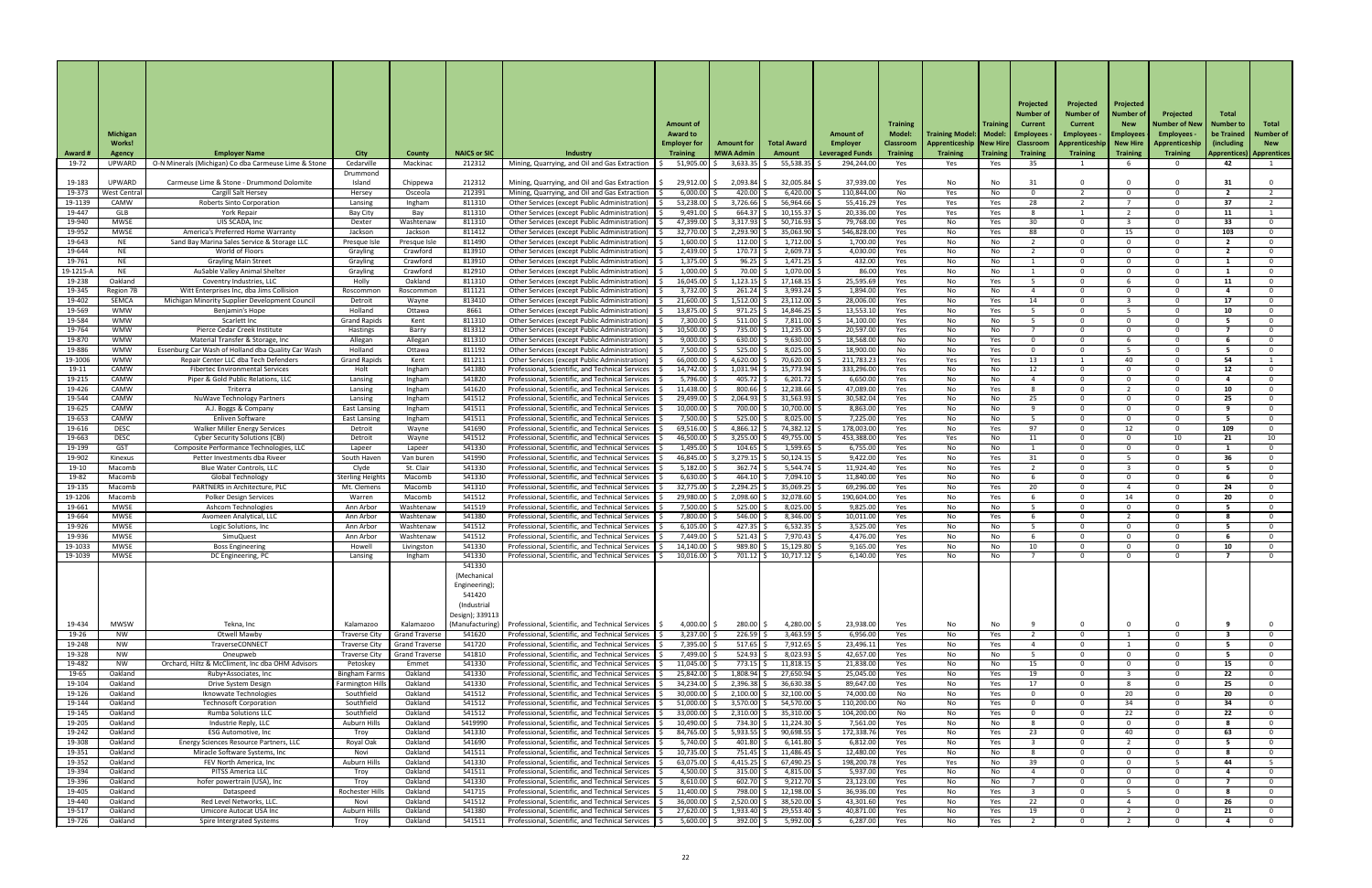|                |                 |                                                   |                      |                       |                     |                                                  |                       |                   |                              |                        |                  |                                             |                 | Projected        | Projected        | Projected       |                   |                 |                                   |
|----------------|-----------------|---------------------------------------------------|----------------------|-----------------------|---------------------|--------------------------------------------------|-----------------------|-------------------|------------------------------|------------------------|------------------|---------------------------------------------|-----------------|------------------|------------------|-----------------|-------------------|-----------------|-----------------------------------|
|                |                 |                                                   |                      |                       |                     |                                                  |                       |                   |                              |                        |                  |                                             |                 | Number (         | Number of        | Number o        | Projected         | <b>Total</b>    |                                   |
|                |                 |                                                   |                      |                       |                     |                                                  | <b>Amount of</b>      |                   |                              |                        | <b>Training</b>  |                                             | <b>Training</b> | <b>Current</b>   | Current          | <b>New</b>      | Number of New     | Number to       | Total                             |
|                | <b>Michigan</b> |                                                   |                      |                       |                     |                                                  | <b>Award to</b>       |                   |                              | Amount of              | <b>Model:</b>    | <b>Training Model:   Model:   Employees</b> |                 |                  | <b>Employees</b> | Employees       | Employees $\cdot$ | be Trained      | Number o                          |
|                | <b>Works!</b>   |                                                   |                      |                       |                     |                                                  | <b>Employer for</b>   | <b>Amount for</b> | <b>Total Award</b>           | Employer               |                  |                                             |                 |                  |                  | <b>New Hire</b> | Apprenticeship    | lincluding      | <b>New</b>                        |
|                |                 |                                                   |                      |                       |                     |                                                  |                       |                   |                              |                        | <b>Classroom</b> | Apprenticeship<br><b>Training</b>           | <b>New Hire</b> | <b>Classroom</b> | Apprenticeship   |                 |                   |                 |                                   |
| <b>Award #</b> | <b>Agency</b>   | <b>Employer Name</b>                              | <b>City</b>          | <b>County</b>         | <b>NAICS or SIC</b> | Industry                                         | <b>Training</b>       | <b>MWA Admir</b>  | Amount                       | <b>Leveraged Funds</b> | <b>Training</b>  |                                             | <b>Training</b> | <b>Training</b>  | <b>Training</b>  | <b>Training</b> | <b>Training</b>   |                 | <b>Apprentices)   Apprentices</b> |
| 19-188         | <b>SEMCA</b>    | <b>EL Shaddai Consulting</b>                      | Rochester Hills      | Oakland               | 541612              | Professional, Scientific, and Technical Services | 4,500.00              | 315.00            | 4,815.00                     | 10,195.00              | Yes              | No                                          | Yes             |                  |                  |                 |                   |                 |                                   |
| 19-192         | <b>SEMCA</b>    | <b>Environmental Testing and Consulting</b>       | Romulus              | Wayne                 | 541620              | Professional, Scientific, and Technical Services | 84,450.00             | 5,911.50          | 90,361.50                    | 87,717.00              | Yes              | No                                          | Yes             | 46               |                  | 22              |                   | 68.             |                                   |
| 19-595         | <b>SEMCA</b>    | Mechanical Electrical Engineering Consultants, PC | Plymouth             | Wayne                 | 541330              | Professional, Scientific, and Technical Services | 8,873.00              | 621.11            | 9,494.11                     | 28,277.00              | Yes              | No                                          | No              |                  |                  | റ               |                   |                 |                                   |
| 19-1144        | <b>SEMCA</b>    | RTI Laboratories, Inc                             | Livonia              | Wayne                 | 541380              | Professional, Scientific, and Technical Services | 78,700.00             | 5,509.00          | 84,209.00                    | 138,222.00             | Yes              | No                                          | Yes             | 44               |                  |                 |                   | 53              |                                   |
| 19-437         | UPWARD          | <b>Great Lakes Sound and Vibration</b>            | Houghton             | Houghton              | 541330              | Professional, Scientific, and Technical Services | 29,159.00             | 2,041.13          | 31,200.13                    | 35,830.52              | Yes              | No                                          | Yes             | 16               |                  |                 |                   | 24              |                                   |
| 19-573         | <b>WMW</b>      | Apex Controls Inc                                 | Hudsonville          | Ottawa                | 541330              | Professional, Scientific, and Technical Services | 6,000.00              | 420.00            | 6,420.00                     | 69,790.00              | No               | Yes                                         | No              |                  |                  |                 |                   |                 |                                   |
| 19-575         | <b>WMW</b>      | Beene Garter LLP                                  | <b>Grand Rapids</b>  | Kent                  | 541211              | Professional, Scientific, and Technical Services | 18,500.00             | 1,295.00          | 19,795.00                    | 40,255.00              | Yes              | No                                          | Yes             |                  |                  | 10              |                   | 14              |                                   |
| 19-608         | <b>WMW</b>      | Open Systems Technologies DE, LLC                 | <b>Grand Rapids</b>  | Kent                  | 541511              | Professional, Scientific, and Technical Services | 47,640.00             | 3,334.80          | 50,974.80                    | 134,679.00             | Yes              | No                                          | Yes             | 32 <sup>2</sup>  |                  | 21              |                   | 53              |                                   |
| 19-628         | <b>WMW</b>      | Worksighted                                       | Holland              | Ottawa                | 541512              | Professional, Scientific, and Technical Services | 42,964.00             | 3,007.48          | 45,971.48                    | 82,999.00              | Yes              | No                                          | Yes             | 14               |                  | 18              |                   | 32              |                                   |
| 19-652         | <b>WMW</b>      | <b>Bravo LT</b>                                   | <b>Grand Rapids</b>  | Kent                  | 541511              | Professional, Scientific, and Technical Services | 35,140.00             | 2,459.80          | 37,599.80                    | 136,398.00             | Yes              | No                                          | Yes             |                  |                  | 20              |                   | 25              |                                   |
| 19-680         | <b>WMW</b>      | CQL, Inc                                          | <b>Grand Rapids</b>  | Kent                  | 541511              | Professional, Scientific, and Technical Services | $33,949.00$ $\mid$ \$ | 2,376.43          | $36,325.43$ \$               | 97,658.00              | Yes              | No                                          | Yes             | 14               |                  | 12              |                   | 26              |                                   |
| 19-698         | <b>WMW</b>      | DealerOn                                          | <b>Grand Rapids</b>  | Kent                  | 541511              | Professional, Scientific, and Technical Services | 39,450.00             | 2,761.50          | 42,211.50                    | 62,766.00              | Yes              | No                                          | Yes             | 31               |                  | 10              |                   | -41             |                                   |
| 19-701         | <b>WMW</b>      | Driesenga & Associates, Inc.                      | Holland              | Ottawa                | 541330              | Professional, Scientific, and Technical Services | 8,201.00              | 574.07            | 8,775.07                     | 25,674.00              | Yes              | No                                          | Yes             |                  |                  |                 |                   | 12 <sup>7</sup> |                                   |
| 19-708         | <b>WMW</b>      | Elevator Up                                       | <b>Grand Rapids</b>  | Kent                  | 541511              | Professional, Scientific, and Technical Services | 17,585.00             | 1,230.95          | 18,815.95                    | 39,613.00              | Yes              | No                                          | Yes             |                  |                  |                 |                   | 12 <sup>2</sup> |                                   |
| 19-715         | <b>WMW</b>      | Fusion IT, LLC                                    | <b>Grand Rapids</b>  | Kent                  | 541513              | Professional, Scientific, and Technical Services | 8,577.00              | 600.39            | $9,177.39$ \$                | 15,959.00              | Yes              | No                                          | Yes             |                  |                  |                 |                   |                 |                                   |
| 19-732         | <b>WMW</b>      | Computer Rescue 911, LLC dba ITPartners+          | <b>Grand Rapids</b>  | Kent                  | 541519              | Professional, Scientific, and Technical Services | 6,000.00              | 420.00            | 6,420.00                     | 31,430.00              | No               | Yes                                         | Yes             |                  |                  |                 |                   |                 |                                   |
| 19-746         | <b>WMW</b>      |                                                   |                      |                       | 541620              | Professional, Scientific, and Technical Services | 6,930.00              | 485.10            | $7,415.10$ \$                |                        |                  |                                             |                 |                  |                  |                 |                   |                 |                                   |
|                |                 | Lakeshore Enviromental, Inc                       | Grand Haven          | Ottawa                |                     |                                                  |                       |                   |                              | 7,731.00               | Yes              | No                                          | No              |                  |                  |                 |                   |                 |                                   |
| 19-775         | <b>WMW</b>      | Perception Engineering, LLC                       | Allendale            | Ottawa                | 541330              | Professional, Scientific, and Technical Services | 1,944.25              | 136.10            | 2,080.35                     | 2,135.84               | Yes              | No                                          | No              |                  |                  |                 |                   |                 |                                   |
| 19-796         | WMW             | Hungerford Nichols CPAs + Advisors                | <b>Grand Rapids</b>  | Kent                  | 541211              | Professional, Scientific, and Technical Services | 17,500.00             | 1,225.00          | 18,725.00 \$                 | 26,323.00              | Yes              | No                                          | Yes             | 25               |                  |                 |                   | 27              | റ                                 |
| 19-857         | <b>WMW</b>      | <b>Real IT Solutions</b>                          | <b>Comstock Park</b> | Kent                  | 541512              | Professional, Scientific, and Technical Services | 4,500.00              | 315.00            | 4,815.00                     | 8,072.00               | Yes              | No                                          | No.             |                  |                  |                 |                   |                 |                                   |
| 19-915         | <b>WMW</b>      | Progressive AE                                    | <b>Grand Rapids</b>  | Kent                  | 541310              | Professional, Scientific, and Technical Services | 14,290.00             | 1,000.30          | 15,290.30                    | 29,791.00              | Yes.             | No.                                         | Yes             | 20               |                  |                 |                   | 26              |                                   |
| 19-970         | <b>WMW</b>      | Disher                                            | Zeeland              | Ottawa                | 541330              | Professional, Scientific, and Technical Services | 10,500.00             | 735.00            | 11,235.00                    | 26,262.25              | Yes              | No.                                         | No.             |                  |                  |                 |                   |                 |                                   |
| 19-1029        | <b>WMW</b>      | DeWys Engineering                                 | Coopersville         | Ottawa                | 541330              | Professional, Scientific, and Technical Services | 2,785.00              | 194.95            | 2,979.95                     | 5,207.14               | Yes              | No                                          | No              |                  |                  |                 |                   |                 |                                   |
| 19-1131        | <b>WMW</b>      | Die Cad Group, LLC                                | <b>Grand Rapids</b>  | Kent                  | 541330              | Professional, Scientific, and Technical Services | 55,625.00             | 3,893.75          | 59,518.75                    | 165,913.17             | Yes              | Yes                                         | Yes             | 37               |                  |                 |                   | 42              |                                   |
| 19-147         | CAMW            | City of Eaton Rapids                              | <b>Eaton Rapids</b>  | Eaton                 | 921140              | <b>Public Administration</b>                     | 7,500.00              | 525.00            | 8,025.00                     | 7,884.00               | Yes              | No                                          | Yes             |                  |                  |                 |                   |                 |                                   |
| 19-1230-0      | <b>NF</b>       | City of Grayling                                  | Grayling             | Crawford              | 921110              | <b>Public Administration</b>                     | 2,430.00              | 170.10            | 2,600.10                     | 2,598.00               | Yes              | No                                          | No.             |                  |                  |                 |                   |                 |                                   |
| 19-510         | Region 7B       | City of Gladwin                                   | Gladwin              | Gladwin               | 921130              | <b>Public Administration</b>                     | 7,740.00              | 541.80            | 8,281.80                     | 19,507.00              | Yes              | No                                          | No              | 13               |                  |                 |                   | 13              |                                   |
| 19-518         | Region 7B       | <b>Gladwin County</b>                             | Gladwin              | Gladwin               | 9211120             | <b>Public Administration</b>                     | 14,920.00             | 1,044.40          | 15,964.40                    | 4,120.00               | Yes              | No                                          | No.             | 10               |                  |                 |                   | 10              |                                   |
| 19-538         | Region 7B       | City of Harrison                                  | Harrison             | Clare                 | 92114               | <b>Public Administration</b>                     | 5,700.00              | 399.00            | 6,099.00                     | 6,580.00               | Yes              | No                                          | No              |                  |                  | $\Omega$        |                   |                 |                                   |
| 19-542         | Region 7B       | City of Beaverton                                 | Beaverton            | Gladwin               | 921130              | <b>Public Administration</b>                     | 6,960.00              | 487.20            | 7,447.20                     | 7,718.00               | Yes              | No                                          | No              |                  |                  |                 |                   |                 |                                   |
| 19-1199        | Region 7B       | City of West Branch                               | West Branch          | Ogemaw                | 92                  | <b>Public Administration</b>                     | 21,948.00             | 1,536.36          | $23,484.36$ \$               | 21,852.00              | Yes              | No                                          | No              | 17               |                  |                 |                   | 17              |                                   |
| 19-1223-       | Region 7B       | West Branch City Police Department                | West Branch          | Ogemaw                | 92212               | <b>Public Administration</b>                     | 960.00                | 67.20             | 1,027.20                     | 632.00                 | Yes              | No                                          | No.             |                  |                  |                 |                   |                 |                                   |
| 19-623         | <b>SEMCA</b>    | City of Hamtramck                                 | Hamtramck            | Wayne                 | 921110              | <b>Public Administration</b>                     | 7,350.00              | 514.50            | 7,864.50 \$                  | 8,728.49               | Yes              | No                                          | No              | 15               |                  | $\cap$          |                   | 15              |                                   |
| 19-971         | CAMW            | JLL - Wayne County                                | Romulus              | Wayne                 | 531390              | Real Estate and Rental and Leasing               | 21,750.00             | 1,522.50          | 23,272.50                    | 48,043.00              | Yes              | No                                          | No              | 15               |                  |                 |                   | 15              |                                   |
| 19-1227-       | CAMW            | Jones Lang LaSalle (JLL) - CCA                    | <b>Grand Blanc</b>   | Genesee               | 531390              | Real Estate and Rental and Leasing               | 897.00                | 62.79             | 959.79                       | 1,012.00               | Yes              | No                                          | No              |                  |                  |                 |                   |                 |                                   |
| 19-1227-D      | CAMW            | Jones Lang LaSalle (JLL) - LDT                    | Delta Township       | Eaton                 | 531390              | Real Estate and Rental and Leasing               | 897.00                | 62.79             | $959.79$ \$                  | 1,012.00               | Yes              | No                                          | No.             |                  |                  |                 |                   |                 |                                   |
| 19-1227-       | CAMW            | Jones Lang LaSalle (JLL) - LGR                    | Lansing              | Ingham                | 531390              | Real Estate and Rental and Leasing               | 897.00                | 62.79             | $959.79$ \$                  | 1,012.00               | Yes              | No                                          | No.             |                  |                  |                 |                   |                 |                                   |
| 19-1227-F      | CAMW            | Jones Lang LaSalle (JLL) - Orion                  | Lake Orion           | Oakland               | 531390              | Real Estate and Rental and Leasing               | 1,793.00              | 125.51            | 1,918.51                     | 2,024.00               | Yes              | No                                          | No              |                  |                  |                 |                   |                 |                                   |
|                | CAMW            |                                                   |                      | Oakland               | 531390              | Real Estate and Rental and Leasing               | 897.00                | 62.79             | $959.79$ \$                  | 1,012.00               |                  |                                             |                 |                  |                  |                 |                   |                 |                                   |
| 19-1227-G      |                 | Jones Lang LaSalle (JLL) - PEC                    | Pontiac              |                       |                     |                                                  | 897.00                |                   |                              |                        | Yes              | No                                          | No              |                  |                  |                 |                   |                 |                                   |
| 19-1227-       | CAMW            | Jones Lang LaSalle (JLL) - Romulus                | Romulus              | Wayne                 | 531390              | Real Estate and Rental and Leasing               |                       | 62.79             | $959.79$ \$                  | 1,012.00               | Yes              | No                                          | No.             |                  |                  |                 |                   |                 |                                   |
| 19-1227        | CAMW            | Jones Lang LaSalle (JLL) - Royal Oak              | Royal Oak            | Oakland               | 531390              | Real Estate and Rental and Leasing               | 897.00                | 62.79             | $959.79$ $\mid$              | 1,012.00               | Yes              | No                                          | No              |                  |                  |                 |                   |                 |                                   |
| 19-1227-       | CAMW            | Jones Lang LaSalle (JLL) - Stamping               | Pontiac              | Oakland               | 531390              | Real Estate and Rental and Leasing               | 897.00                | 62.79             | 959.79                       | 1,012.00               | Yes              | No                                          | No.             |                  |                  |                 |                   |                 |                                   |
| 19-1227-1      | CAMW            | Jones Lang LaSalle (JLL) - Warren Tech            | Warren               | Macomb                | 531390              | Real Estate and Rental and Leasing               | 897.00                | 62.79             | $959.79$ \$                  | 1,012.00               | Yes              | No                                          | No              |                  |                  |                 |                   |                 |                                   |
| 19-1227-       | CAMW            | Jones Lang LaSalle (JLL) - Warren Transmission    | Warren               | Macomb                | 531390              | Real Estate and Rental and Leasing               | 897.00                | 62.79             | $959.79$ \$                  | 1,012.00               | Yes              | No                                          | No.             |                  |                  |                 |                   |                 |                                   |
| 19-436         | Oakland         | <b>ATD Solutions Corporate LLC</b>                | Clarkston            | Oakland               | 53310               | Real Estate and Rental and Leasing               | 3,848.00              | 269.36            | $4,117.36$ ;                 | 10,098.75              | Yes              | No                                          | No.             |                  |                  |                 |                   |                 |                                   |
| 19-848         | <b>WMW</b>      | <b>Star Truck Rentals, Inc</b>                    | <b>Grand Rapids</b>  | Kent                  | 53212016            | Real Estate and Rental and Leasing               | 90,000.00             | 6,300.00          | 96,300.00                    | 894,000.00             | No               | Yes                                         | No              |                  | 10               |                 | 20                | 30              | 30                                |
| 19-446         | <b>GLB</b>      | AHB Tooling & Machinery, LLC                      | Saginaw              | Saginaw               | 45439               | <b>Retail Trade</b>                              | 8,395.00              | 587.65            | 8,982.65                     | 19,136.00              | Yes              | No                                          | No              |                  |                  |                 |                   |                 |                                   |
| 19-958         | Kinexus         | Halo Super Cars, Inc.                             | <b>Benton Harbor</b> | Berrien               | 441310              | <b>Retail Trade</b>                              | 5,500.00              | 385.00            | 5,885.00                     | 4,762.00               | Yes              | No                                          | Yes             |                  |                  |                 |                   |                 |                                   |
| 19-136         | <b>MWSW</b>     | <b>Optimed Health Partners</b>                    | Kalamazoo            | Kalamazoo             | 446110              | <b>Retail Trade</b>                              | 18,000.00             | 1,260.00          | 19,260.00                    | 78,460.00              | No               | No                                          | Yes             |                  |                  | 12              |                   | 12              |                                   |
| 19-55          | NW.             | Photodon, LLC                                     | Traverse City        | <b>Grand Traverse</b> | 45411               | <b>Retail Trade</b>                              | 2,250.00              | 157.50            | $2,407.50$ \$                | 1,550.00               | Yes              | No                                          | No.             |                  |                  |                 |                   |                 |                                   |
| 19-626         | Region 7B       | Cooper Standard                                   | East Tawas           | losco                 | 454210              | <b>Retail Trade</b>                              | 6,000.00              | 420.00            | 6,420.00                     | 4,135.00               | Yes              | No                                          | Yes             |                  |                  |                 |                   |                 |                                   |
| 19-77          | UPWARD          | Mr. Tire, Inc                                     | Escanaba             | Delta                 | 441300              | <b>Retail Trade</b>                              | 6,000.00              | 420.00            | 6,420.00                     | 10,640.00              | No               | No                                          | Yes             |                  |                  |                 |                   |                 |                                   |
| 19-129         | UPWARD          | Newberry Motors, Inc                              | Newberry             | Luce                  | 441110              | Retail Trade                                     | 6,000.00              | 420.00 \$         | $6,420.00$ \$                | 8,695.00               | Yes              | No                                          | No              |                  |                  |                 |                   |                 |                                   |
| 19-181         | <b>UPWARD</b>   | Frei Chevrolet                                    | Marquette            | Marquette             | 441110              | <b>Retail Trade</b>                              | 20,834.00 \$          | $1,458.38$ \$     | $22,292.38$ \$               | 5,025.00               | Yes              | No                                          | Yes             | 12               |                  |                 |                   | 16              | $\Omega$                          |
| 19-428         | <b>UPWARD</b>   | Wattsson & Wattsson Jewelers                      | Marquette            | Marquette             | 448310              | <b>Retail Trade</b>                              | 1,685.00              | 117.95            | $1,802.95$ \$                | 3,520.00               | Yes              | No                                          | No              |                  |                  |                 |                   |                 |                                   |
| 19-475         | <b>UPWARD</b>   | Chuck Renze Ford of Newberry                      | Newberry             | Luce                  | 441110              | Retail Trade                                     | $4,500.00$ \;         | $315.00$ \$       | 4,815.00 \$                  | 10,860.00              | No               | No                                          | Yes             |                  |                  |                 |                   |                 | - 0                               |
| 19-1157        | West Central    | Urka Auto                                         | Ludington            | Mason                 | 44110               | <b>Retail Trade</b>                              | $9,330.00$ $\mid$     | $653.10$ \$       | $9,983.10$ \$                | 11,450.00              | Yes              | No                                          | No              | 10 <sup>°</sup>  |                  |                 |                   | 10              | $\cap$                            |
| 19-568         | <b>WMW</b>      | Zagers Pool & Spa                                 | Jamestown            | Ottawa                | 453998              | Retail Trade                                     | $10,195.00$ $\mid$ \$ | $713.65$ \$       | $10,908.65$ \$               | 26,048.00              | Yes              | No                                          | No              |                  |                  | റ               |                   |                 | - 0                               |
| 19-752         | <b>WMW</b>      | Bekins, Inc                                       | Coopersville         | Ottawa                | 443141              | Retail Trade                                     | 4,000.00              | $280.00$ \$       | $4,280.00$ \$                | 8,000.00               | No               | No                                          | Yes             |                  |                  |                 |                   |                 |                                   |
| 19-1079        | <b>WMW</b>      | <b>K&amp;R Truck Sales, Inc</b>                   | Holland              | Allegan               | 441228              | Retail Trade                                     | 33,000.00             | 2,310.00          | $35,310.00$ \$               | 50,200.00              | Yes              | No                                          | Yes             |                  |                  | 14              |                   | 22              | - 0                               |
| 19-1195        | <b>WMW</b>      | West Michigan International                       | Wyoming              | Kent                  | 441110              | <b>Retail Trade</b>                              | 146,500.00 \$         | $10,255.00$ \$    | 156,755.00                   | 377,491.00             | Yes              | No                                          | Yes             | 107              |                  | 29              |                   | 136             | $\Omega$                          |
|                |                 |                                                   |                      |                       |                     | Transportation and Warehousing - Air, Rail,      |                       |                   |                              |                        |                  |                                             |                 |                  |                  |                 |                   |                 |                                   |
|                |                 |                                                   |                      |                       |                     | Water, Truck, Passenger, Pipeline, Scenic &      |                       |                   |                              |                        |                  |                                             |                 |                  |                  |                 |                   |                 |                                   |
| 19-894         | Kinexus         | Ralph Moyle, Inc                                  | Mattawan             | Van Buren             | 484120              | Sightseeing, Support Activities                  | 183,000.00 \$         |                   | $12,810.00$ \$ 195,810.00 \$ | 1,340,998.00           | No               | Yes                                         | No              | . റ              |                  |                 | 61                | 66              | 66                                |
|                |                 |                                                   |                      |                       |                     | Transportation and Warehousing - Air, Rail,      |                       |                   |                              |                        |                  |                                             |                 |                  |                  |                 |                   |                 |                                   |
|                |                 |                                                   |                      |                       |                     |                                                  |                       |                   |                              |                        |                  |                                             |                 |                  |                  |                 |                   |                 |                                   |
|                |                 |                                                   |                      |                       | 488190              | Water, Truck, Passenger, Pipeline, Scenic &      |                       |                   |                              |                        |                  |                                             |                 | 25               |                  | 35              |                   | 60              |                                   |
| 19-740         | MWSW            | Duncan Aviation, Inc                              | <b>Battle Creek</b>  | Calhoun               |                     | Sightseeing, Support Activities                  | 90,000.00 \$          | $6,300.00$ \$     | $96,300.00$ \$               | 406,198.00             | Yes              | No                                          | Yes             |                  |                  |                 |                   |                 |                                   |